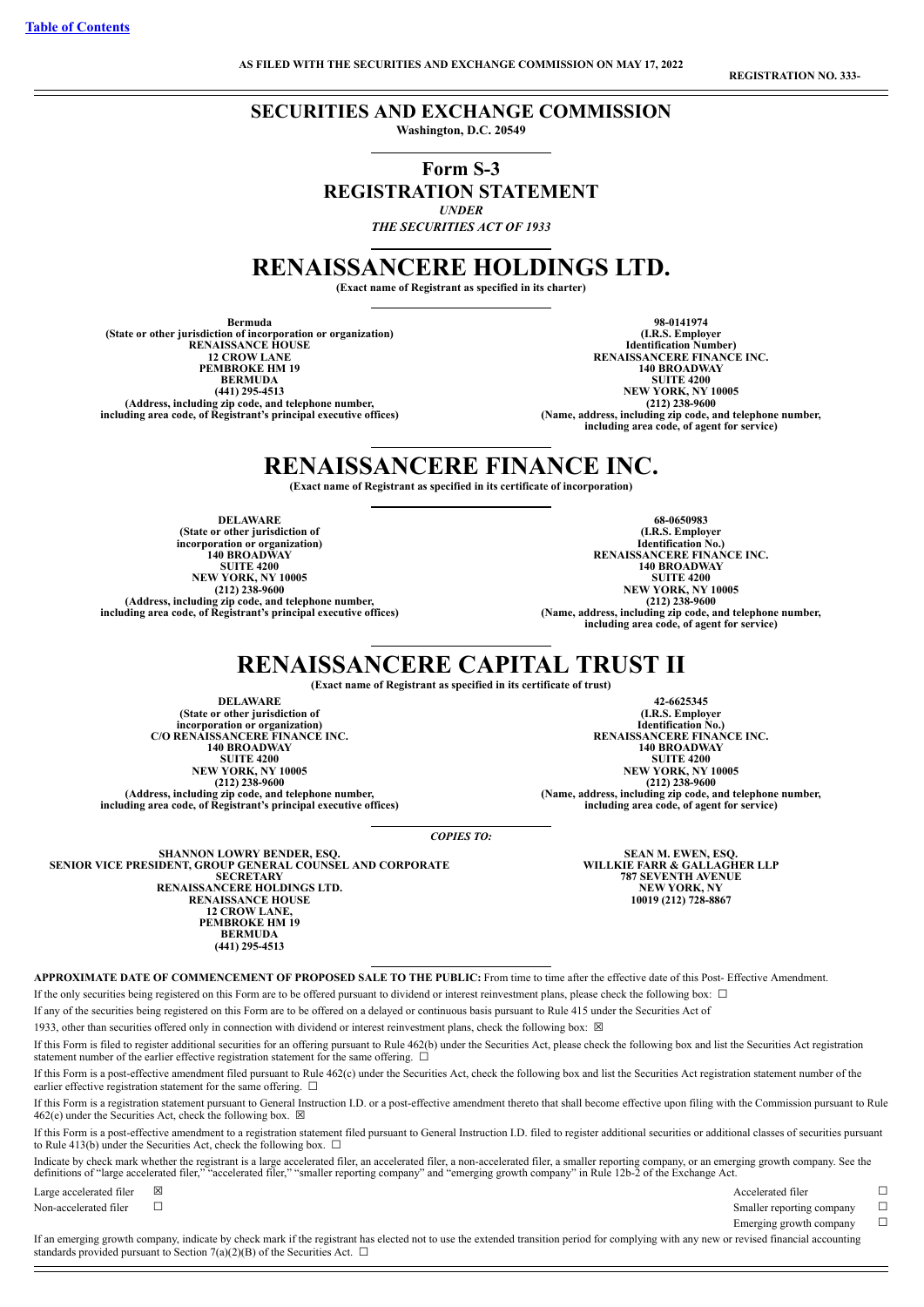**PROSPECTUS**

# **\$1,000,000,000**

# **RENAISSANCERE HOLDINGS LTD.**

**COMMON SHARES, PREFERENCE SHARES, DEPOSITARY SHARES, DEBT SECURITIES, WARRANTS TO PURCHASE COMMON SHARES, WARRANTS TO PURCHASE PREFERENCE SHARES, WARRANTS TO PURCHASE DEBT SECURITIES, SHARE PURCHASE CONTRACTS AND SHARE PURCHASE UNITS**

**RENAISSANCERE FINANCE INC.**

**DEBT SECURITIES**

## **FULLY AND UNCONDITIONALLY GUARANTEED TO THE EXTENT PROVIDED IN THIS PROSPECTUS BY RENAISSANCERE HOLDINGS LTD.**

#### **RENAISSANCERE CAPITAL TRUST II PREFERRED SECURITIES**

#### **FULLY AND UNCONDITIONALLY GUARANTEED TO THE EXTENT PROVIDED IN THIS PROSPECTUS BY RENAISSANCERE HOLDINGS LTD.**

We may offer and sell from time to time common shares; preference shares; depositary shares representing preference shares or common shares; senior, subordinated or junior subordinated<br>debt securities; warrants to purchase of the securities listed above.

RenaissanceRe Finance may offer and sell from time to time senior, subordinated or junior subordinated debt securities, which we will guarantee. The Capital Trust may offer and sell from time to time preferred securities, which we will guarantee.

We, RenaissanceRe Finance or the Capital Trust, as applicable, will provide the specific terms and initial public offering prices of these securities in supplements to this prospectus. You<br>should read this prospectus and a

We, RenaissanceRe Finance and the Capital Trust may sell these securities to or through underwriters and also to other purchasers or through agents. The names of any underwriters or agents will be stated in an accompanying prospectus supplement.

We, RenaissanceRe Finance and the Capital Trust may sell any combination of these securities in one or more offerings up to an aggregate maximum offering price of \$1,000,000,000.

Our common shares, Depositary Shares (each representing 1/1,000th interest in a Series F Preference Share) and Depositary Shares (each representing 1/1,000th interest in a Series G<br>Preference Share) are traded on the New Y market for the other securities that may be offered hereby.

#### INVESTING IN THESE SECURITIES INVOLVES CERTAIN RISKS. SEE "RISK [FACTORS"](#page-7-0) ON PAGE 5 AND THE RISK FACTORS THAT WILL BE INCLUDED IN AN **ACCOMPANYING PROSPECTUS SUPPLEMENT.**

#### NEITHER THE SECURITIES AND EXCHANGE COMMISSION NOR ANY STATE SECURITIES COMMISSION HAS APPROVED OR DISAPPROVED OF THESE SECURITIES OR DETERMINED IF THIS PROSPECTUS IS TRUTHFUL OR COMPLETE. ANY REPRESENTATION TO THE CONTRARY IS A CRIMINAL OFFENSE.

This prospectus may not be used to consummate sales of offered securities unless accompanied by a prospectus supplement. The date of this prospectus is May 17, 2022.

No offered securities may be offered or sold in Bermuda and offers may only be accepted from persons resident in Bermuda, for Bermuda exchange control purposes, where such offers have been delivered outside of Bermuda. Consent under the Exchange Control Act has been obtained from the Bermuda Monetary Authority (the "BMA") for the issue and transfer of our shares to<br>persons non-resident in Bermuda for ex control purposes. Persons resident in Bermuda, for Bermuda exchange control purposes, may therefore require the prior approval of the BMA in order to acquire any offered shares if the<br>transfer would result in such persons correctness of any of the statements made or opinions expressed in this prospectus.

In this prospectus, references to "RenaissanceRe," "we," "us," "our" and the "Company" refer to RenaissanceRe Holdings Ltd. together with its subsidiaries unless the context indicates<br>otherwise, references to "RenaissanceR this prospectus to "dollar" and "\$" are to United States currency, and the terms "United States" and "U.S." mean the United States of America, its states, its territories, its possessions and all the terms the United State areas subject to its jurisdiction.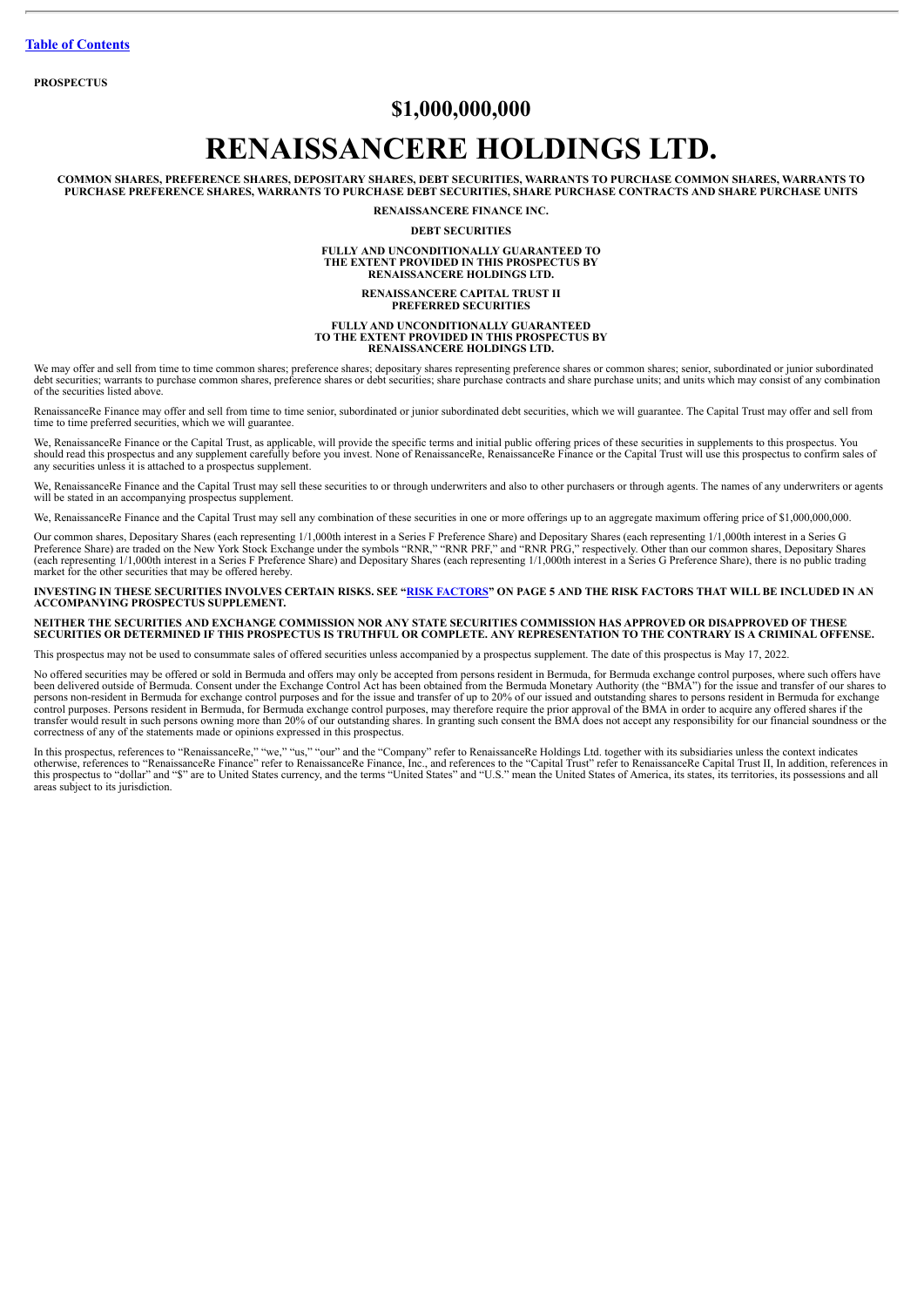$\overline{a}$ 

# **TABLE OF CONTENTS**

<span id="page-2-0"></span>

| <b>ABOUT THIS PROSPECTUS</b>                                                              |                |
|-------------------------------------------------------------------------------------------|----------------|
| RENAISSANCERE HOLDINGS LTD.                                                               | $\overline{2}$ |
| RENAISSANCERE FINANCE INC.                                                                | $\overline{2}$ |
| <b>THE CAPITAL TRUST</b>                                                                  | $\mathfrak{D}$ |
| <b>GENERAL DESCRIPTION OF THE OFFERED SECURITIES</b>                                      |                |
| <b>RISK FACTORS</b>                                                                       |                |
| FORWARD-LOOKING STATEMENTS                                                                |                |
| <b>USE OF PROCEEDS</b>                                                                    |                |
| DESCRIPTION OF OUR CAPITAL SHARES                                                         | 8              |
| DESCRIPTION OF THE DEPOSITARY SHARES                                                      | 18             |
| <b>DESCRIPTION OF THE DEBT SECURITIES</b>                                                 | 21             |
| CERTAIN PROVISIONS APPLICABLE TO SUBORDINATED DEBT SECURITIES                             | 35             |
| CERTAIN PROVISIONS OF THE JUNIOR SUBORDINATED DEBT SECURITIES ISSUED TO THE CAPITAL TRUST | 38             |
| <b>DESCRIPTION OF THE DEBT SECURITIES GUARANTEES</b>                                      | 40             |
| <b>INFORMATION CONCERNING THE TRUSTEE</b>                                                 | 42             |
| DESCRIPTION OF THE WARRANTS TO PURCHASE COMMON SHARES OR PREFERENCE SHARES                | 43             |
| <b>DESCRIPTION OF THE WARRANTS TO PURCHASE DEBT SECURITIES</b>                            | 45             |
| DESCRIPTION OF THE TRUST PREFERRED SECURITIES                                             | 46             |
| DESCRIPTION OF THE TRUST PREFERRED SECURITIES GUARANTEE                                   | 57             |
| DESCRIPTION OF THE SHARE PURCHASE CONTRACTS AND THE SHARE PURCHASE UNITS                  | 60             |
| <b>DESCRIPTION OF UNITS</b>                                                               | 61             |
| <b>PLAN OF DISTRIBUTION</b>                                                               | 62             |
| WHERE YOU CAN FIND MORE INFORMATION                                                       | 65             |
| <b>INCORPORATION OF CERTAIN DOCUMENTS BY REFERENCE</b>                                    | 66             |
| <b>LEGAL OPINIONS</b>                                                                     | 67             |
| <b>EXPERTS</b>                                                                            | 67             |
| ENFORCEMENT OF CIVIL LIABILITIES UNDER UNITED STATES FEDERAL SECURITIES LAWS              | 67             |
|                                                                                           |                |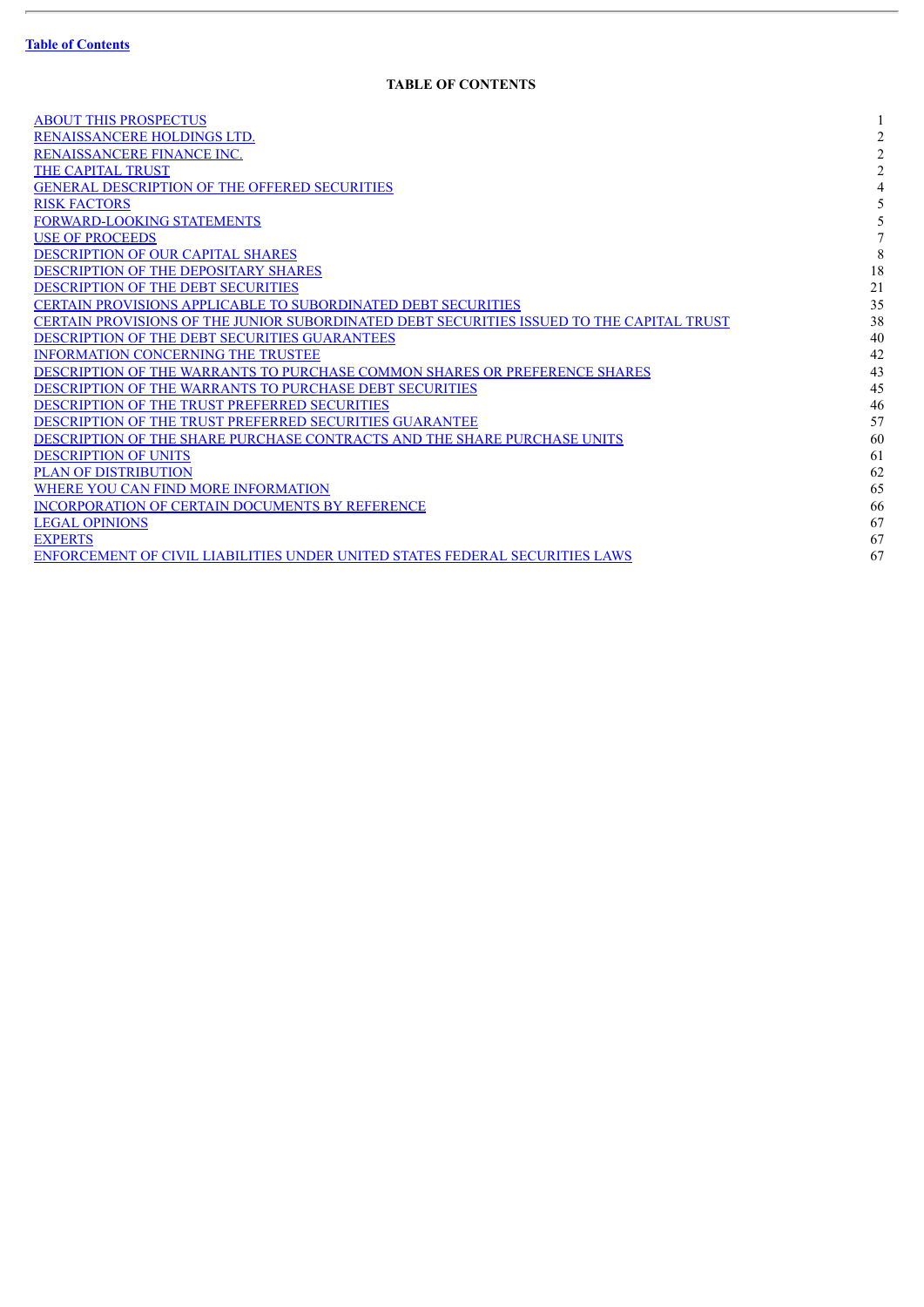# **ABOUT THIS PROSPECTUS**

<span id="page-3-0"></span>This prospectus is part of a registration statement that we, RenaissanceRe Finance and the Capital Trust have filed with the Securities and Exchange Commission (the "Commission") using a "shelf" registration process, relating to the common shares, preference shares, depositary shares, debt securities, warrants to purchase common shares, preference shares or debt securities, share purchase contracts, share purchase units, units, preferred securities and guarantees described in this prospectus. This means:

- we (and RenaissanceRe Finance and the Capital Trust, as indicated) may issue any combination of securities covered by this prospectus from time to time, up to an aggregate offering price of \$1,000,000,000;
- we, RenaissanceRe Finance or the Capital Trust, as the case may be, will provide a prospectus supplement each time these securities are offered pursuant to this prospectus; and
- the prospectus supplement will provide specific information about the terms of that offering and also may add, update or change information contained in this prospectus.

This prospectus provides you with a general description of the securities we (and RenaissanceRe Finance or the Capital Trust, as indicated) may offer. This prospectus does not contain all of the information set forth in the registration statement as permitted by the rules and regulations of the Commission. For additional information regarding us, RenaissanceRe Finance, the Capital Trust and the offered securities, please refer to the registration statement. Each time we, RenaissanceRe Finance or the Capital Trust sell securities, we, RenaissanceRe Finance or the Capital Trust, as applicable, will provide a prospectus supplement that will contain specific information about the terms of that offering. The prospectus supplement may also add, update or change information contained in this prospectus. To the extent the information in any prospectus supplement or the information incorporated by reference in any prospectus supplement is inconsistent with the information contained in this prospectus, the information in such prospectus supplement or the information incorporated by reference in such prospectus supplement shall govern. You should read both this prospectus and any prospectus supplement together with additional information described under the heading "Where You Can Find More Information."

- 1 -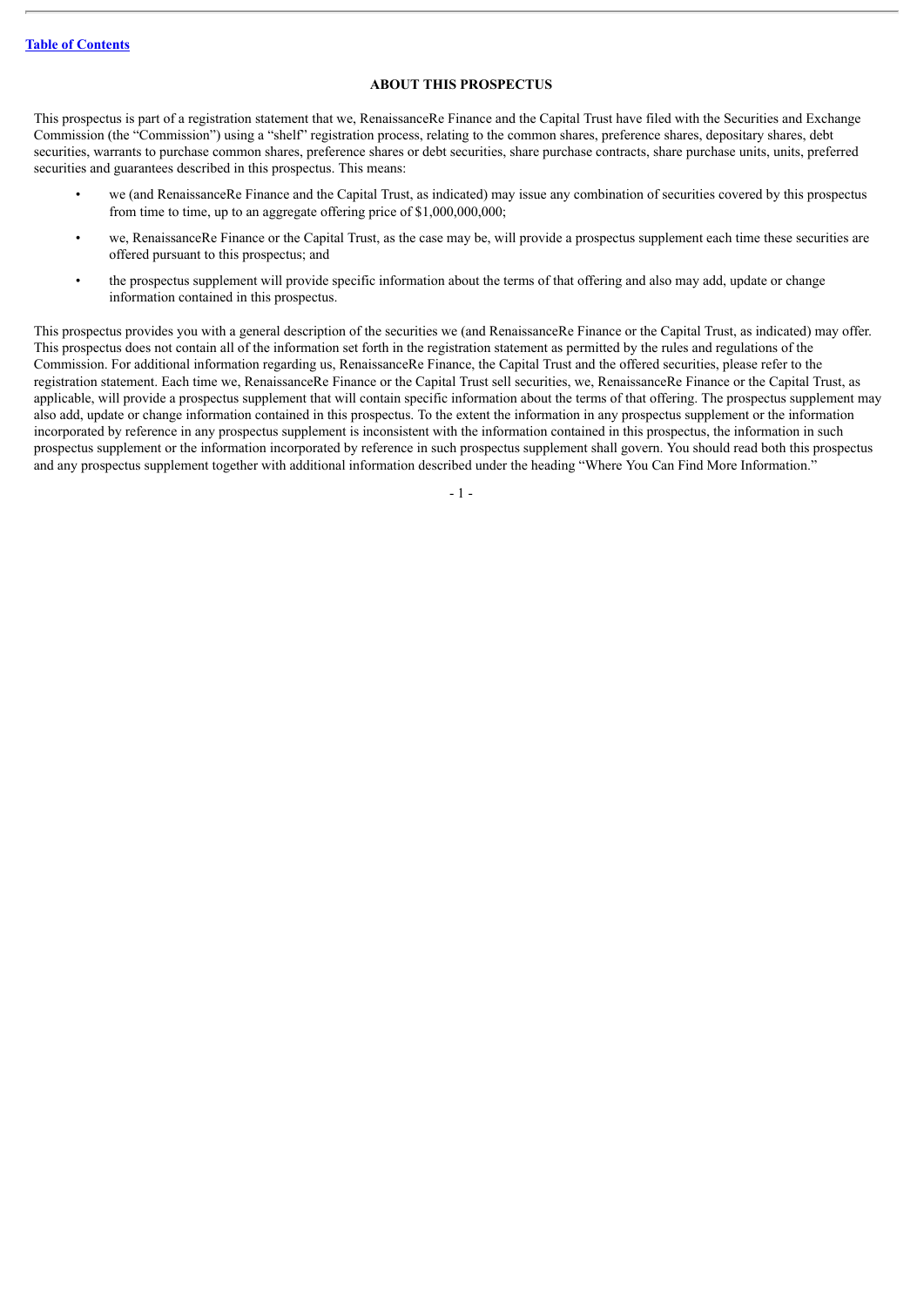# **RENAISSANCERE HOLDINGS LTD.**

#### <span id="page-4-0"></span>**OVERVIEW**

RenaissanceRe is a Bermuda exempted company with its registered and principal executive offices located at Renaissance House, 12 Crow Lane, Pembroke HM 19 Bermuda, telephone (441) 295-4513. RenaissanceRe is a global provider of reinsurance and insurance. We provide property, casualty and specialty reinsurance and certain insurance solutions to customers, principally through intermediaries. Our mission is to match desirable, wellstructured risks with efficient sources of capital to achieve our vision of being the best underwriter. We believe that this will allow us to produce superior returns for our shareholders over the long term, and to further our purpose of protecting communities and enabling prosperity. We seek to accomplish these goals by being a trusted, long-term partner to our customers for assessing and managing risk, delivering responsive and innovative solutions, leveraging our core capabilities of risk assessment and information management, investing in these core capabilities in order to serve our customers across market cycles, and keeping our promises.

Our core products include property, casualty and specialty reinsurance, and certain insurance products principally distributed through intermediaries, with whom we have cultivated strong long-term relationships. We believe we have been one of the world's leading providers of catastrophe reinsurance since our founding. In recent years, through the strategic execution of several initiatives, including organic growth and acquisitions, we have expanded and diversified our casualty and specialty platform and products, and believe we are a leader in certain casualty and specialty lines of business.

We also pursue a number of other opportunities, such as creating and managing our joint ventures and managed funds, executing customized reinsurance transactions to assume or cede risk, and managing certain strategic investments directed at classes of risk other than catastrophe reinsurance. From time to time we consider diversification into new ventures, either through organic growth, the formation of new joint ventures or managed funds, or the acquisition of, or the investment in, other companies or books of business of other companies.

# **OTHER INFORMATION**

For further information regarding RenaissanceRe, including financial information, you should refer to our recent filings with the Commission.

#### **RENAISSANCERE FINANCE INC.**

<span id="page-4-1"></span>RenaissanceRe Finance is a Delaware corporation, with its principal executive offices located at 140 Broadway, Suite 4200, New York, NY 10005. The telephone number of RenaissanceRe Finance is (212) 238 9600. RenaissanceRe Finance was incorporated in 2007. It is an indirect wholly owned subsidiary of RenaissanceRe and the direct and indirect owner of the equity interests of entities comprising our U.S. reinsurance operations and certain of our other U.S. subsidiaries. RenaissanceRe Finance has no direct operations.

#### **THE CAPITAL TRUST**

<span id="page-4-2"></span>The Capital Trust is a statutory business trust created under Delaware law pursuant to (1) a trust agreement executed by us, as sponsor of the Capital Trust, and the Capital Trustees for the Capital Trust and (2) the filing of a certificate of trust with the Delaware Secretary of State on January 5, 2001. The trust agreement will be amended and restated in its entirety substantially in the form filed as an exhibit to the registration statement of which this prospectus forms a part. The restated trust agreement will be qualified as an indenture under the Trust Indenture Act of 1939, as amended.

 $-2-$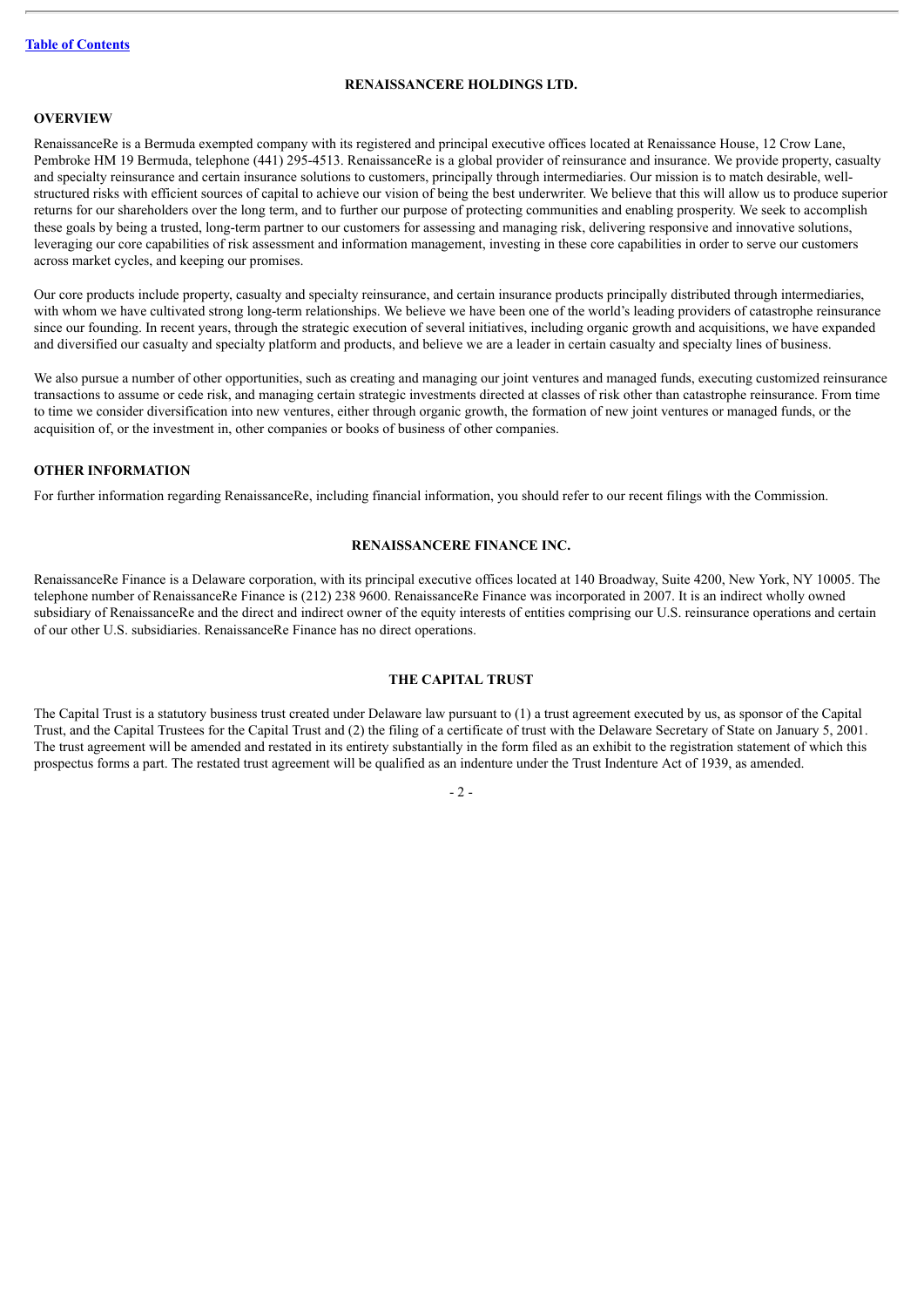The Capital Trust exists for the exclusive purposes of:

- issuing and selling the preferred securities and common securities that represent undivided beneficial interests in the assets of the Capital Trust;
- using the proceeds from the sale of the preferred securities and common securities to acquire a particular series of junior subordinated debt securities that may be issued by us or RenaissanceRe Finance; and
- engaging in only those other activities necessary or incidental to the issuance and sale of the preferred securities and common securities.

We will directly or indirectly own all of the common securities of the Capital Trust. The common securities of the Capital Trust will rank equally, and payments will be made thereon pro rata, with the preferred securities of the Capital Trust, except that, if an event of default under the restated trust agreement has occurred and is continuing, the rights of the holders of the common securities to payment in respect of distributions and payments upon liquidation, redemption and otherwise will be subordinated to the rights of the holders of the preferred securities. The Capital Trust is a legally separate entity.

Unless otherwise disclosed in the related prospectus supplement, the Capital Trust will have a term of approximately 55 years, but may dissolve earlier as provided in the restated trust agreement of the Capital Trust. Unless otherwise disclosed in the applicable prospectus supplement, the Capital Trust's business and affairs will be conducted by the trustees (the "Capital Trustees") appointed by us, as the direct or indirect holder of all of the common securities. The holder of the common securities will be entitled to appoint, remove or replace any of, or increase or reduce the number of, the Capital Trustees of the Capital Trust. The duties and obligations of the Capital Trustees of the Capital Trust will be governed by the restated trust agreement of the Capital Trust.

Unless otherwise disclosed in the related prospectus supplement, two of the Capital Trustees (the "Administrative Trustees") of the Capital Trust will be persons who are our employees or employees or officers of companies affiliated with us. One Capital Trustee of the Capital Trust will be a financial institution (the "Property Trustee") that is not affiliated with us and has a minimum amount of combined capital and surplus of not less than \$50,000,000, which shall act as property trustee and as indenture trustee for the purposes of compliance with the provisions of the Trust Indenture Act, pursuant to the terms set forth in the applicable prospectus supplement. In addition, one Capital Trustee of the Capital Trust (which may be the Property Trustee, if it otherwise meets the requirements of applicable law) will have its principal place of business or reside in the State of Delaware (the "Delaware Trustee"). We or one of our affiliates will pay all fees and expenses related to the Capital Trust and the offering of preferred securities and common securities.

The office of the Delaware Trustee for the Capital Trust in the State of Delaware is located at c/o Deutsche Bank Trust Company Delaware, 1011 Centre Road, Suite 200, Wilmington, Delaware 19805-1266. The principal executive office for the Capital Trust is located at c/o Renaissance Reinsurance U.S. Inc., 140 Broadway, Suite 4200, New York, NY 10005. The telephone number of the Capital Trust is (212) 238 9600.

- 3 -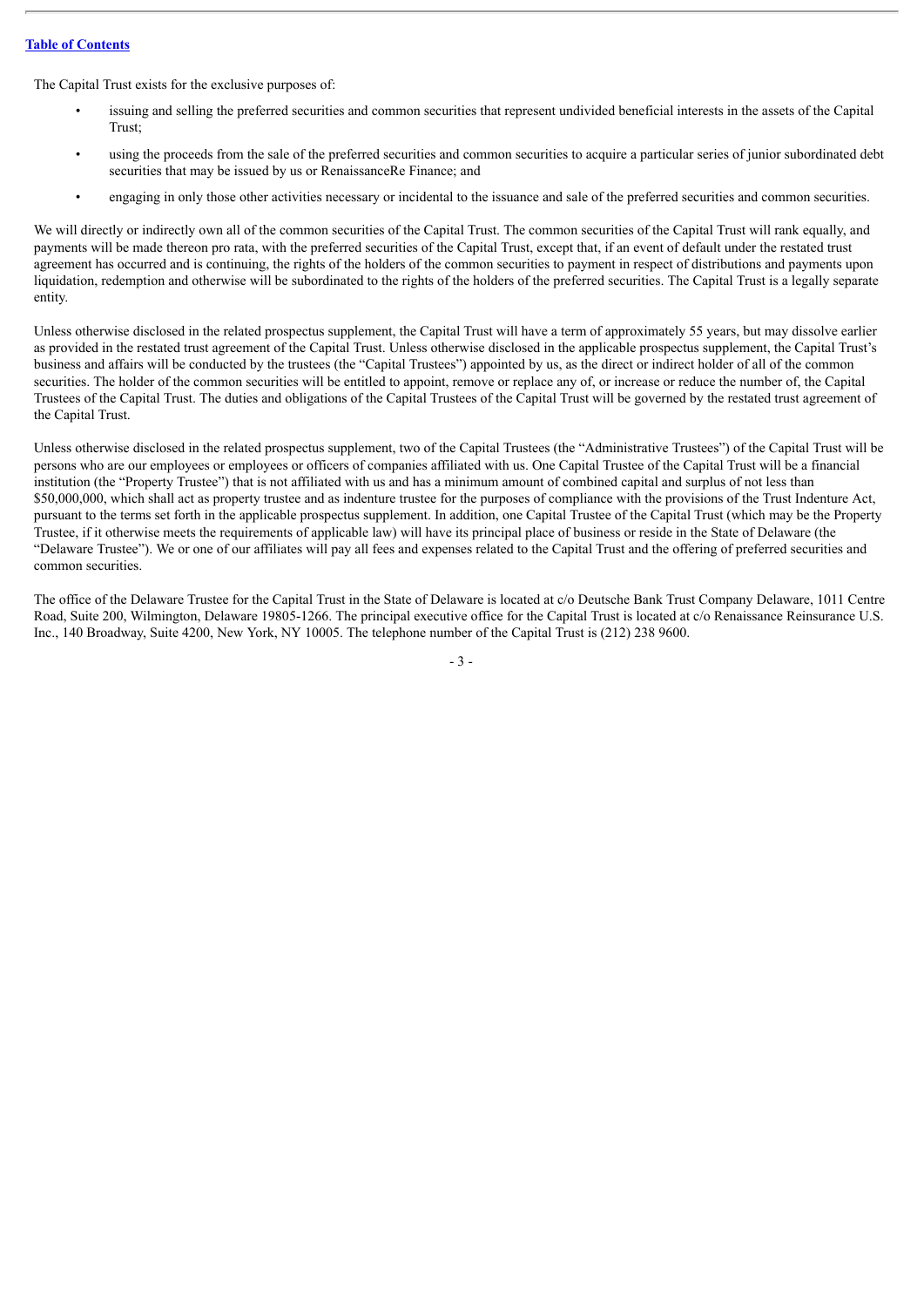# **GENERAL DESCRIPTION OF THE OFFERED SECURITIES**

<span id="page-6-0"></span>We may from time to time offer under this prospectus, separately or together:

- common shares, which we would expect to list on the New York Stock Exchange;
- preference shares, the terms and series of which would be described in the related prospectus supplement;
- depositary shares, each representing a fraction of a share of common shares or a particular series of preference shares, which will be deposited under a deposit agreement among us, a depositary selected by us and the holders of the depositary receipts;
- senior debt securities;
- subordinated and junior subordinated debt securities which will be subordinated in right of payment to our senior indebtedness;
- warrants to purchase common shares and warrants to purchase preference shares, which will be evidenced by share warrant certificates and may be issued under the share warrant agreement independently or together with any other securities offered by any prospectus supplement and may be attached to or separate from such other offered securities;
- warrants to purchase debt securities, which will be evidenced by debt warrant certificates and may be issued under the debt warrant agreement independently or together with any other securities offered by any prospectus supplement and may be attached to or separate from such other offered securities;
- share purchase contracts obligating holders to purchase from us a specified number of common shares or preference shares at a future date or dates;
- share purchase units, consisting of a share purchase contract and, as security for the holder's obligation to purchase common shares or preference shares under the share purchase contract, any of (1) our debt securities, (2) debt obligations of third parties, including U.S. Treasury securities, or (3) preferred securities of the Capital Trust; and
- units which may consist of any combination of the securities listed above.

RenaissanceRe Finance may from time to time offer senior and subordinated debt securities, and junior subordinated debt securities to the Capital Trust, all of which will be fully and unconditionally guaranteed by us to the extent described in this prospectus.

The Capital Trust may offer preferred securities representing undivided beneficial interests in its assets, which will be fully and unconditionally guaranteed by us to the extent described in this prospectus.

The aggregate initial offering price of these offered securities will not exceed \$1,000,000,000.

 $-4-$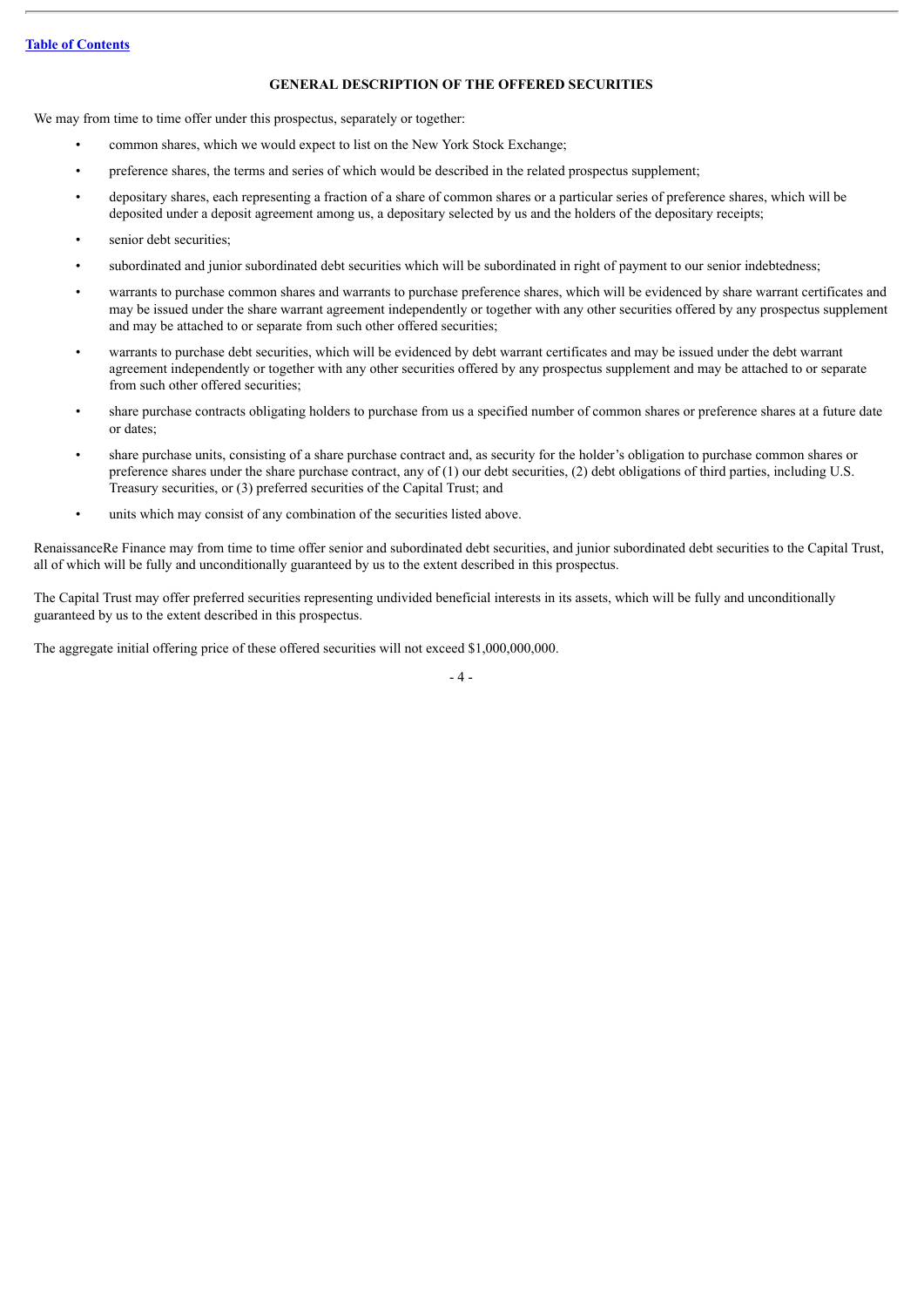### **RISK FACTORS**

<span id="page-7-0"></span>An investment in our securities involves certain risks. Before you invest in any of the securities offered by us, RenaissanceRe Finance or the Capital Trusts, you should carefully consider the risks involved. Accordingly, you should carefully consider:

- the information contained or incorporated by reference into this prospectus, including the "Risk Factors" set forth in our Annual Report on Form 10-K for the year ended December 31, 2021 and in our Quarterly Report on Form 10-Q for the quarter ended March 31, 2022;
- the information, including risk factors, in any of our subsequent current, quarterly and annual reports and other documents we file with the Commission after the date of this prospectus that are incorporated by reference herein; and
- the information, including risk factors, contained in or incorporated by reference into any prospectus supplement relating to specific offerings of securities.

Our business, results of operations or financial condition could be adversely affected by any of these risks or by additional risks and uncertainties not currently known to us or that we currently consider immaterial.

# **FORWARD-LOOKING STATEMENTS**

<span id="page-7-1"></span>This prospectus, including the information incorporated by reference herein, may contain forward-looking statements within the meaning of Section 27A of the Securities Act of 1933, as amended, which we refer to in this prospectus as the "Securities Act," and Section 21E of the Securities Exchange Act of 1934, as amended, which we refer to in this prospectus as the "Exchange Act." Forward-looking statements are necessarily based on estimates and assumptions that are inherently subject to significant business, economic and competitive uncertainties and contingencies, many of which, with respect to future business decisions, are subject to change. These uncertainties and contingencies can affect actual results and could cause actual results to differ materially from those expressed in any forward-looking statements made by, or on behalf of, us.

In particular, statements using words such as "may," "should," "estimate," "expect," "anticipate," "intend," "believe," "predict," "potential," or words of similar import generally involve forward-looking statements. In light of the risks and uncertainties inherent in all future projections, the inclusion of forward-looking statements in this prospectus should not be considered as a representation by us or any other person that our current objectives or plans will be achieved. Numerous factors could cause our actual results to differ materially from those addressed by the forward-looking statements, including those contained under "Note on Forward-Looking Statements" in RenaissanceRe's Annual Report on Form 10-K for the year ended December 31, 2021 and Quarterly Report on Form 10-Q for the quarter ended March 31, 2022, and incorporated herein by reference. We undertake no obligation to release publicly the results of any future revision we may make to forward-looking statements to reflect events or circumstances after the date hereof or to reflect the occurrence of unanticipated events.

The inclusion of forward-looking statements in this prospectus should not be considered as a representation by us or any other person that our current objectives or plans will be achieved. Numerous factors could cause our actual results to differ materially from those addressed by the forward-looking statements, including the following:

- our exposure to natural and non-natural catastrophic events and circumstances and the variance they may cause in our financial results;
- the effect of climate change on our business, including the trend towards increasingly frequent and severe climate events;
- the effectiveness of our claims and claim expense reserving process;

- 5 -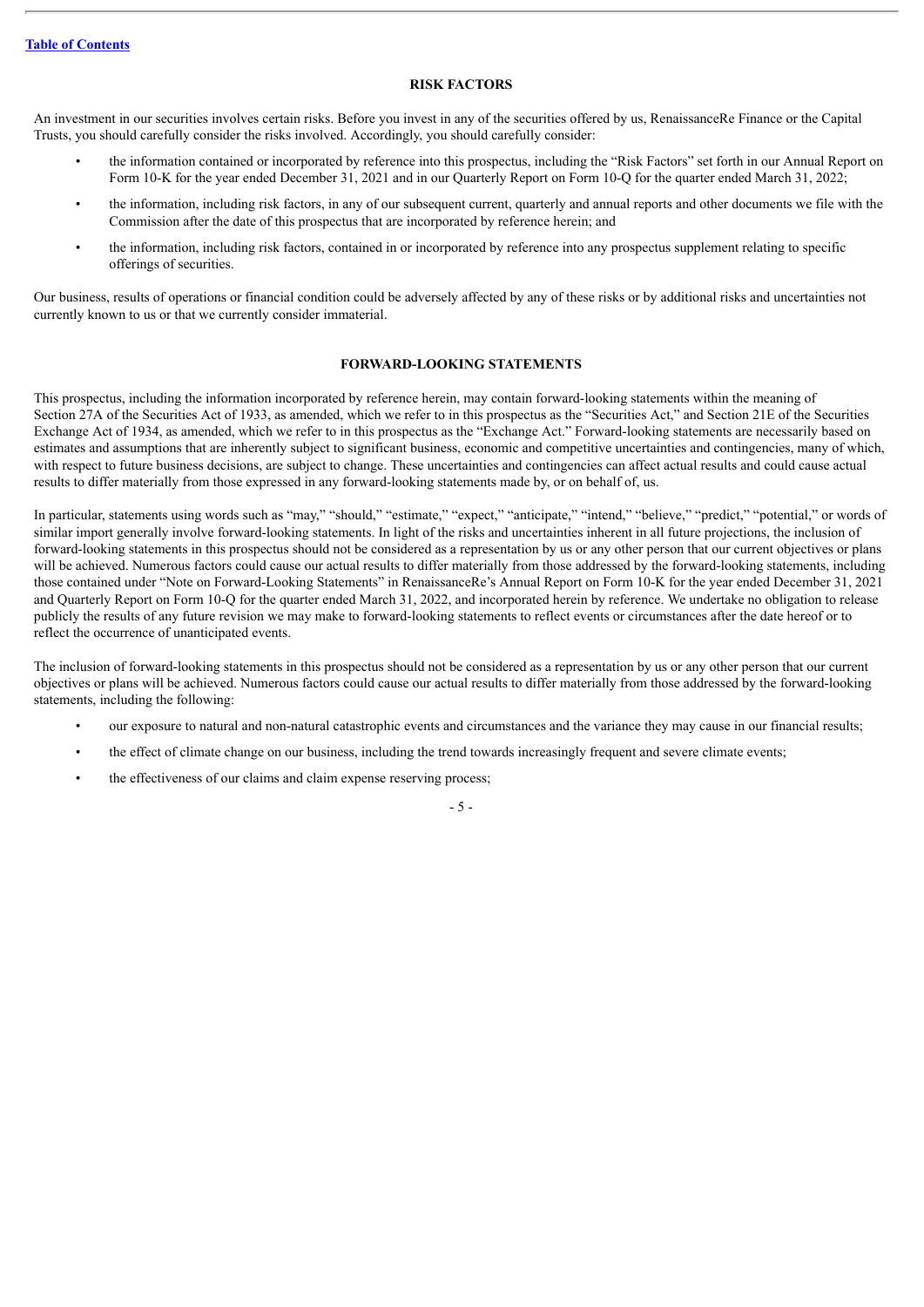- the effect of emerging claims and coverage issues;
- the highly competitive nature of our industry, resulting in consolidation of competitors, customers and (re)insurance brokers, and our reliance on a small and decreasing number of brokers;
- the historically cyclical nature of the (re)insurance industries;
- collection on claimed retrocessional coverage, and new retrocessional reinsurance being available on acceptable terms;
- the ability of our ceding companies and delegated authority counterparties to accurately assess the risks they underwrite;
- our ability to maintain our financial strength ratings;
- the impact of large non-recurring contracts and reinstatement premiums on our financial results;
- our ability to attract and retain key executives and employees;
- the effect of cybersecurity risks, including technology breaches or failure;
- the performance of our investment portfolio and financial market volatility;
- the effects of inflation:
- our ability to successfully implement our business, strategies and initiatives, and the success of any of our strategic investments or acquisitions, including our ability to manage our operations as our product and geographical diversity increases;
- our exposure to credit loss from counterparties;
- our need to make many estimates and judgments in the preparation of our financial statements;
- our ability to effectively manage capital on behalf of investors in joint ventures or other entities we manage;
- changes to the accounting rules and regulatory systems applicable to our business, including changes in Bermuda laws or regulations or as a result of increased global regulation of the insurance and reinsurance industries;
- other political, regulatory or industry initiatives adversely impacting us;
- our ability to comply with covenants in our debt agreements;
- a contention by the IRS that any of our Bermuda subsidiaries are subject to taxation in the U.S.;
- the effects of possible future tax reform legislation and regulations, including changes to the tax treatment of our shareholders or investors in our joint ventures or other entities we manage;
- our ability to determine any impairments taken on our investments;
- the uncertainty of the continuing and future impact of the COVID-19 pandemic, including measures taken in response thereto and the effect of legislative, regulatory and judicial influences on our potential reinsurance, insurance and investment exposures, or other effects that it may have;
- foreign currency exchange rate fluctuations;
- our ability to raise capital if necessary;
- our ability to comply with applicable sanctions and foreign corrupt practices laws;
- our dependence on the ability of our operating subsidiaries to declare and pay dividends;
- aspects of our corporate structure that may discourage third-party takeovers and other transactions; and
- difficulties investors may have in serving process or enforcing judgments against us in the U.S.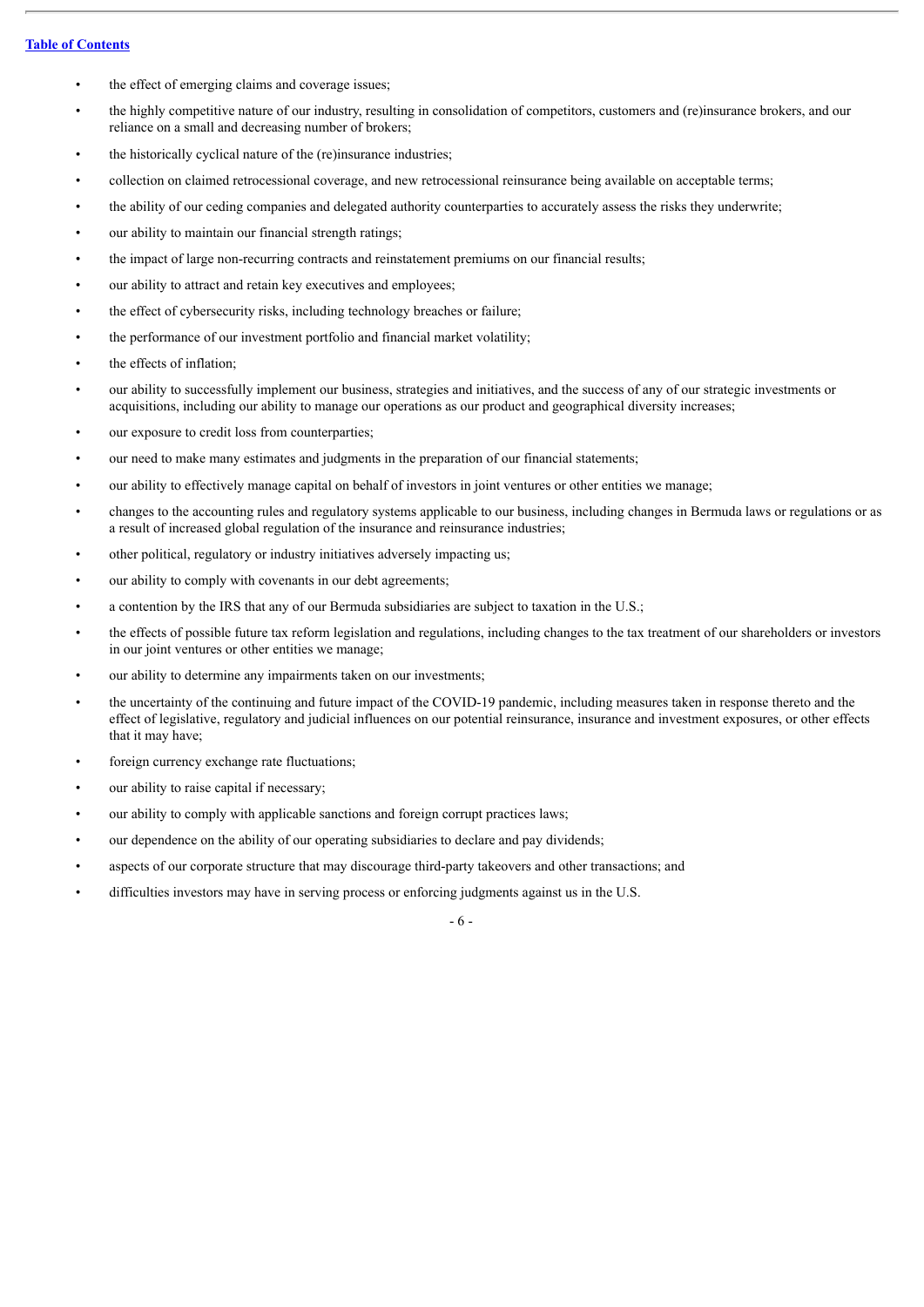# **USE OF PROCEEDS**

<span id="page-9-0"></span>Unless the applicable prospectus supplement states otherwise, the net proceeds from the sale of securities offered by RenaissanceRe, RenaissanceRe Finance or the Capital Trust will be used by us and our subsidiaries for working capital, capital expenditures, acquisitions and other general corporate purposes. Until we use the net proceeds in this manner, we may temporarily use them to make short-term investments or reduce short-term borrowings.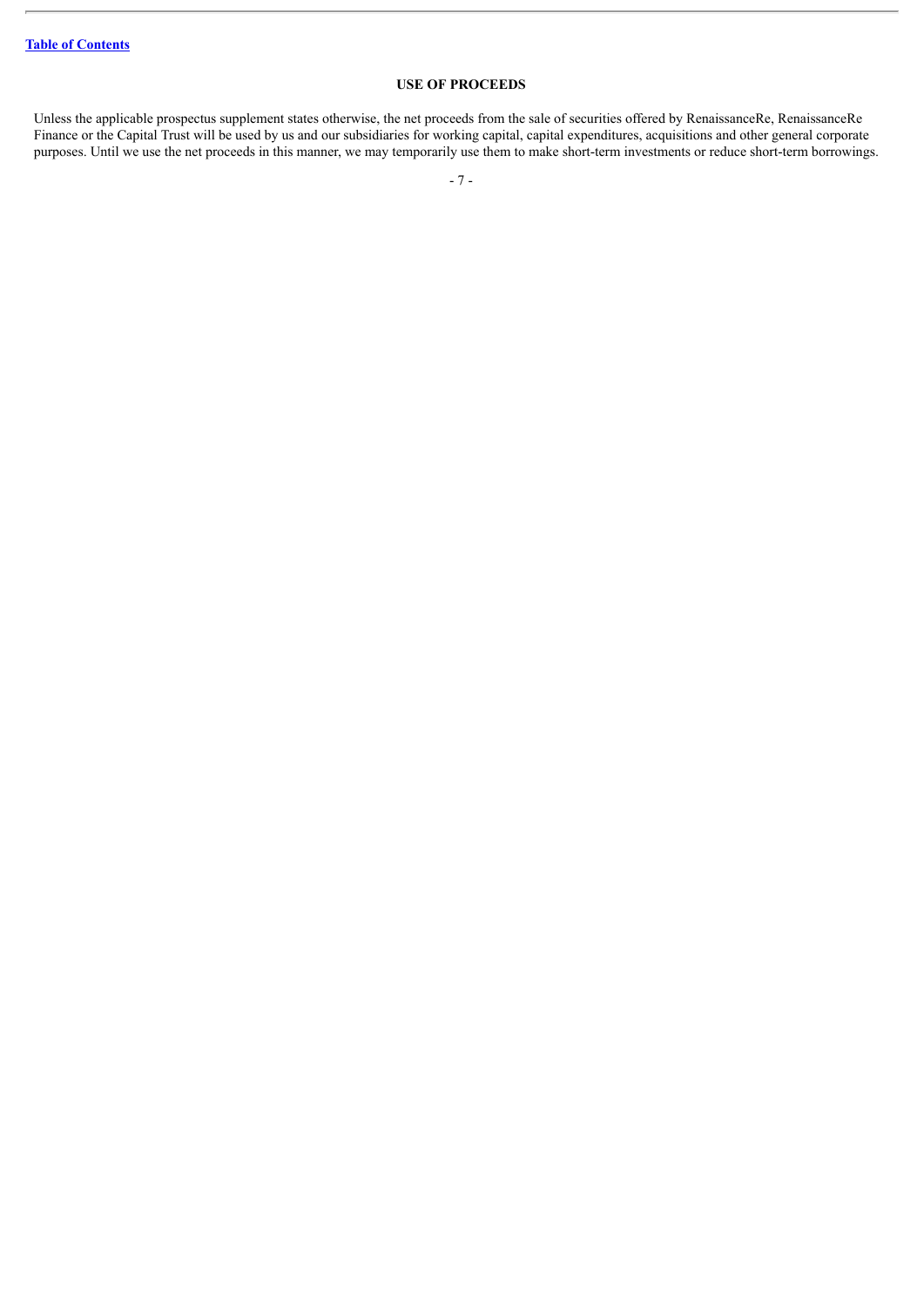# **DESCRIPTION OF OUR CAPITAL SHARES**

<span id="page-10-0"></span>The following is a summary of certain provisions of our Memorandum of Association (the "Memorandum") and Bye-Laws, and the applicable Certificate of Designation, Preferences and Rights for our Series F Preference Shares and Series G Preference Shares. Because this summary is not complete, you should refer to our Memorandum and Bye-Laws and the applicable certificate of designation for complete information regarding the provisions of these governing documents, including the definitions of some of the terms used below. Copies of these governing documents are incorporated by reference as exhibits to the registration statement of which this prospectus forms a part. Whenever we refer to particular sections or defined terms of the Memorandum, the Bye-Laws or the certificates of designation, such sections or defined terms are incorporated herein by reference and the statement in connection with such reference is made is qualified in its entirety by such reference.

#### **COMMON SHARES**

Our common shares are listed on the New York Stock Exchange under the symbol "RNR." The common shares currently issued and outstanding are fully paid and non-assessable (as such is understood under Bermuda law). We have authorized the issuance of 225,000,000 common shares, and 44,188,957 common shares were issued and outstanding at May 2, 2022. Any common shares offered by a prospectus supplement, upon issuance against full consideration, will be fully paid and non-assessable (as such is understood under Bermuda law). There are no provisions of Bermuda law or our Memorandum and Bye-Laws which impose any limitation on the rights of shareholders to hold or vote common shares by reason of their not being residents of Bermuda.

A more detailed description of our common shares is set forth in our registration statement filed under the Exchange Act on Form 8-A on July 24, 1995, including any amendment or report for the purpose of updating such description.

#### **SERIES F PREFERENCE SHARES**

Currently, 10,000 of our 5.750% Series F Preference Shares (equivalent to 10,000,000 Depositary Shares) are outstanding. The 10,000,000 Depositary Shares, each representing 1/1,000th of an interest in a share of 5.750% Series F Preference Shares, are listed on the New York Stock Exchange under the symbol "RNRPRF". The Series F Preference Shares (and the Depositary Shares) currently issued and outstanding are fully paid and non-assessable (as such is understood under Bermuda law). Because the following summary of the terms of the Series F Preference Shares is not complete, you should refer to the Memorandum, the Bye-Laws and the applicable Certificate of Designation, Preferences and Rights for complete information regarding the terms of the Series F Preference Shares.

*General*. The holders of Series F Preference Shares have no preemptive rights with respect to any of our common shares or any of our other securities convertible into or carrying rights or options to purchase any such shares. The Series F Preference Shares are not subject to any sinking fund or other obligation on our part to redeem or retire the Series F Preference Shares. Unless we redeem them, the Series F Preference Shares will have a perpetual term with no maturity. The Series F Preference Shares rank pari passu to our Series G Preference Shares and senior to our common shares with respect to payment of dividends and amounts upon liquidation, dissolution or winding-up.

*Dividends*. Dividends on the Series F Preference Shares (and the Depositary Shares) are payable from the date of original issuance on a non-cumulative basis, only when, as and if declared by our Board of Directors, quarterly in arrears, in an amount per share equal to 5.750% of the liquidation preference per annum.

No dividends will be paid upon any shares of any class or series of shares of RenaissanceRe ranking on a parity with the Series F Preference Shares with respect to the payment of dividends and amounts upon our liquidation, dissolution or winding up (for purposes of this section, "Parity Shares") (other than partial dividends to be shared

- 8 -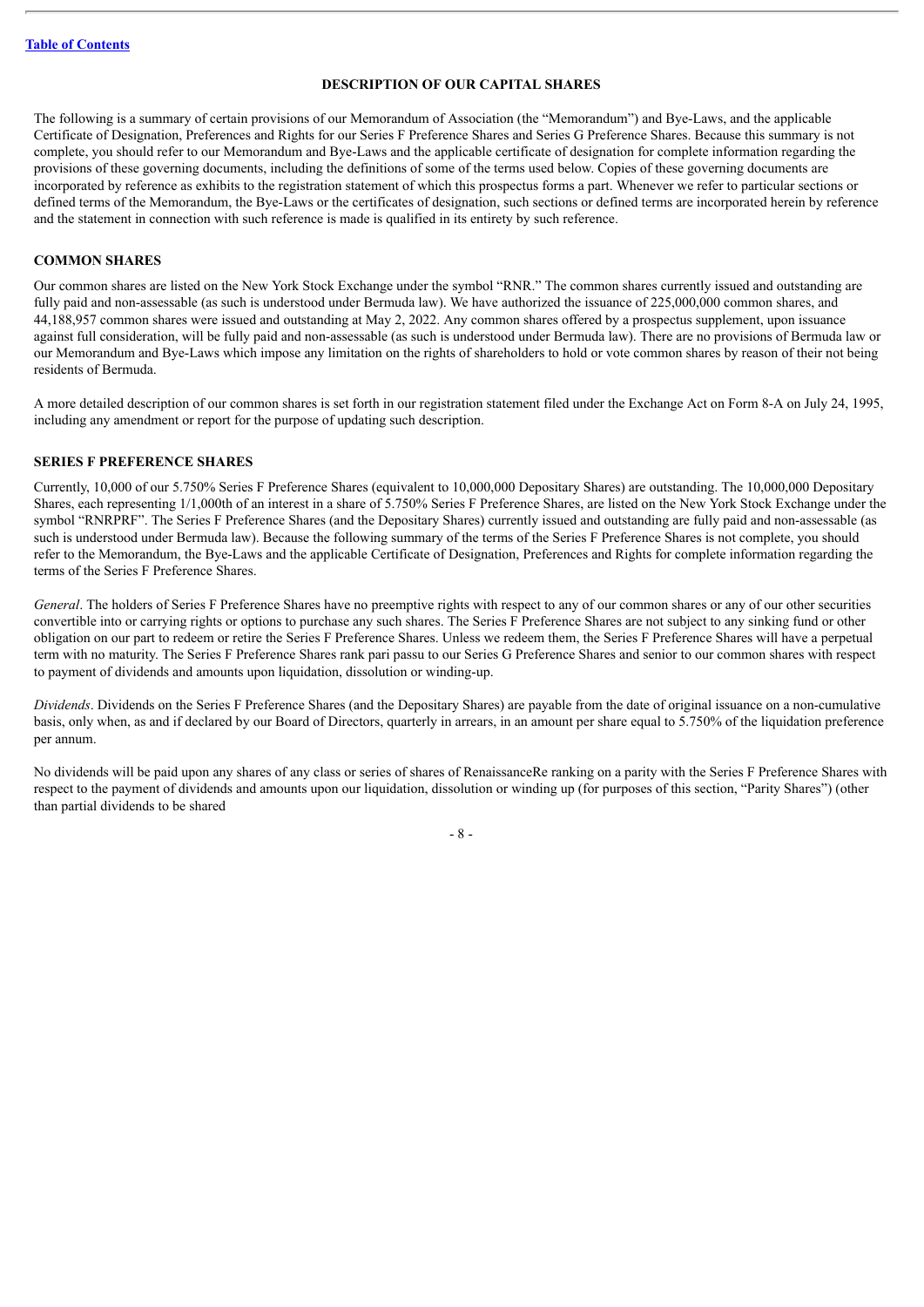pro rata by the holders of Parity Shares and Series F Preference Shares) for any period unless there will have been paid or declared and set apart for payment dividends to be paid to the holders of the Series F Preference Shares for the current dividend period. No dividends will be paid upon any class or series of shares of RenaissanceRe ranking junior to the Series F Preference Shares with respect to either the payment of dividends or amounts upon our liquidation, dissolution or winding up (for purposes of this section, "Junior Shares") for any period unless there will have been paid or declared and set apart for payment dividends to be paid to the holders of the Series F Preference Shares and Parity Shares for the current dividend period, subject to certain exceptions.

Under Bermuda law, a company may not declare or pay a dividend, or make a distribution out of contributed surplus, if there are reasonable grounds for believing that (i) the company is, or would after the payment be, unable to pay its liabilities as they become due; or (ii) the realisable value of the company's assets would thereby be less than its liabilities. "Contributed surplus" is defined for purposes of the Companies Act 1981 of Bermuda (as amended, the "Act") to include the proceeds arising from donated shares, credits resulting from the redemption or conversion of shares at less than the amount set up as nominal capital and donations of cash and other assets to the company. These dividend rights are therefore subject to these requirements of the Act.

*Liquidation*. In case of our voluntary or involuntary liquidation, dissolution or winding up, the holders of Series F Preference Shares will be entitled to receive from our assets legally available for distribution to shareholders a liquidation preference of \$25,000 per 5.750% Series F Preference Share (equivalent to \$25 per Depositary Share), plus declared and unpaid dividends, if any, to the date of liquidation, without accumulation of any undeclared dividends and without interest.

It is possible that, in case of our voluntary or involuntary liquidation, dissolution or winding up, our assets could be insufficient to pay the holders of all of the classes or series of preference shares then outstanding the full, or any, amounts to which they may be entitled. In that circumstance, the holders of Series F Preference Shares and any Parity Shares will share ratably in such assets in accordance with the respective amounts that would be payable on such Series F Preference Shares and such Parity Shares if all amounts payable thereon were paid in full.

Our amalgamation, consolidation or merger with or into any other corporation, or a sale of all or substantially all of our assets, or a statutory share exchange, will not be deemed to constitute a liquidation, dissolution or winding up.

*Redemption*. On and after June 30, 2023, we may redeem the Series F Preference Shares, in whole or in part, at any time upon not less than 30 nor more than 60 days' written notice, at a redemption price of \$25,000 per 5.750% Series F Preference Share (equivalent to \$25 per Depositary Share), plus an amount equal to the portion of the quarterly dividend attributable to the then-current dividend period to, but excluding, the date of redemption; provided that no redemption may occur prior to June 30, 2028 unless (1) we have sufficient funds in order to meet the Bermuda Monetary Authority's (the "BMA") Enhanced Capital Requirement and the BMA (or its successor, if any) approves of the redemption or (2) we replace the capital represented by preference shares to be redeemed with capital having equal or better capital treatment as the preference shares under the Enhanced Capital Requirement. The Series F Preference Shares have no stated maturity, are not subject to any sinking fund or mandatory redemption and are not convertible into or exchangeable for any of our other securities. We may not redeem the Series F Preference Shares before June 30, 2023, except that we may redeem the Series F Preference Shares before that date at a redemption price of \$26,000 per share (equivalent to \$26 per Depositary Share), plus declared and unpaid dividends, if any, to, but excluding, the date of redemption, without accumulation of any undeclared dividends and without interest, if we submit a proposal to our common shareholders concerning an amalgamation or submit any proposal for any other matter that requires, as a result of a change in Bermuda law, the approval of the holders of the Series F Preference Shares, whether voting as a separate series or together with any other series of preference shares as a single class. In addition, at any time upon not less than 30 nor more than 60 days' written notice following the occurrence of a "tax event" or within 90 days under certain circumstances following the occurrence of a "capital redemption trigger date," we may

 $-$  9  $-$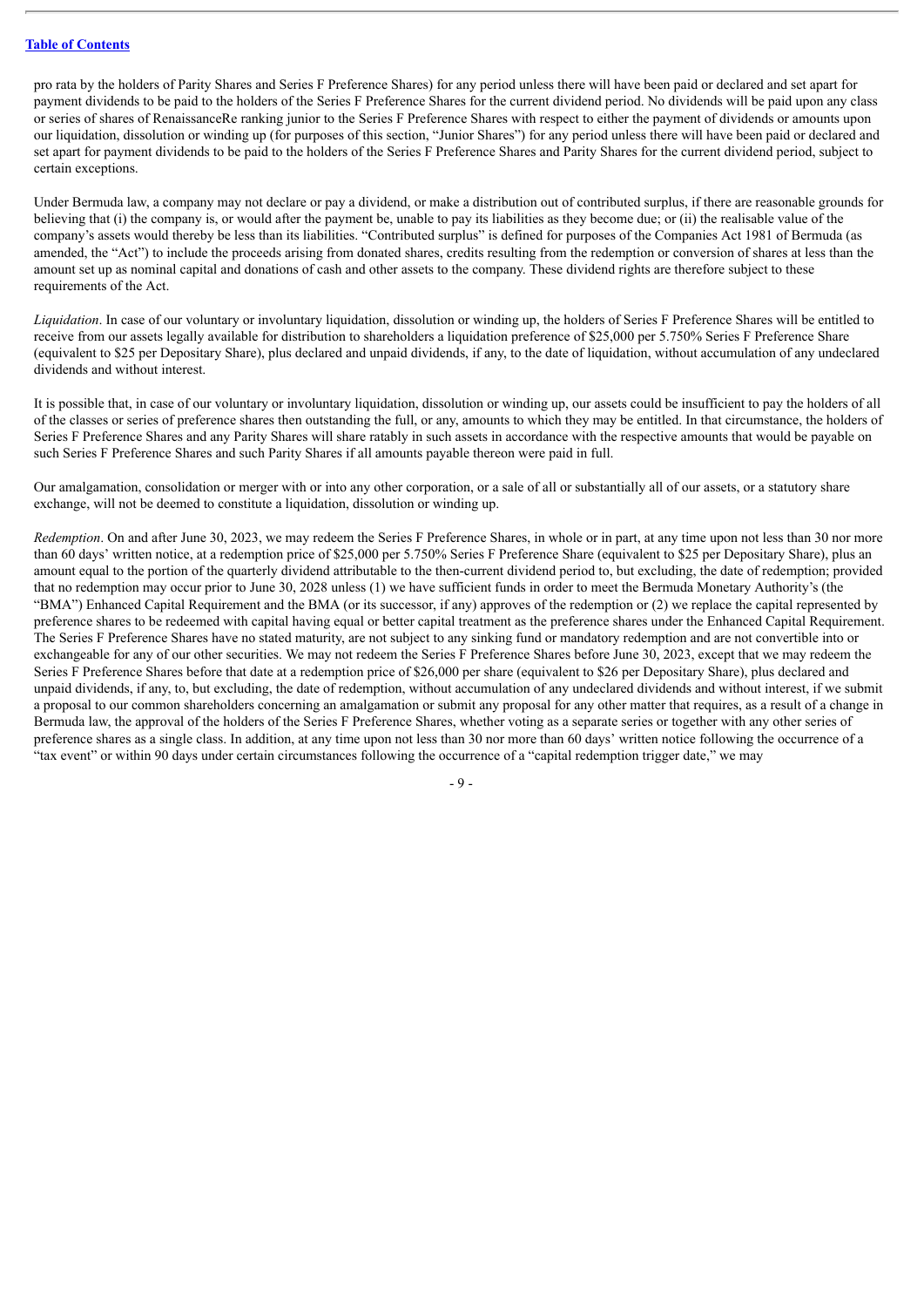redeem the Series F Preference Shares, in whole or in part, at a redemption price of \$25,000 per 5.750% Series F Preference Share (equivalent to \$25 per Depositary Share), plus declared and unpaid dividends, if any, to, but excluding, the date of redemption, without accumulation of any undeclared dividends and without interest.

Unless there will have been paid or declared and set apart for payment full dividends for the holders of the Series F Preference Shares and the holders of any Parity Shares for the latest completed dividend period:

(1) we may not purchase any Series F Preference Shares or Parity Shares except in accordance with a purchase offer made in writing to all holders of Series F Preference Shares and Parity Shares upon such terms as the Board, in its sole discretion after consideration of the respective annual dividend rate and other relative rights and preferences of the respective classes or series, will determine (which determination will be final and conclusive) will result in fair and equitable treatment among the respective classes or series; and

(2) we may not redeem, purchase or otherwise acquire, or permit any subsidiary to purchase or acquire, any Junior Shares, subject to certain exceptions.

*Reissuance of Shares*. Any Series F Preference Shares reacquired in any manner by RenaissanceRe will have the status of authorized but unissued preference shares, and may be reissued as part of the same class or series or may be reclassified and reissued by the Board in the same manner as any other authorized and unissued preference shares.

*Voting*. Except as indicated below or as otherwise required by applicable law, the holders of Series F Preference Shares will have no voting rights.

Pursuant to the terms of the Certificate of Designation, Preferences and Rights of the Series F Preference Shares, whenever dividends payable on the Series F Preference Shares or on any Parity Shares are in arrears in an aggregate amount equivalent to six full quarterly dividends on all of such Series F Preference Shares or Parity Shares, as applicable, then outstanding, the holders of Series F Preference Shares, together with the holders of Parity Shares, will have the right, voting together as a single class regardless of class or series, to elect two directors of our Board. We will use our best efforts to increase the number of directors constituting the Board to the extent necessary to effectuate such right. Whenever all arrearages in dividends on the Series F Preference Shares and the Parity Shares shall have been paid and dividends thereon for the current quarterly dividend period shall have been declared and paid or set apart for payment, the rights of such holders of Series F Preference Shares and the Parity Shares to elect members of the Board will cease, subject to revesting in the event of each and every subsequent default in an aggregate amount equivalent to six full quarterly dividends.

Pursuant to the terms of the Certificate of Designation, Preferences and Rights of the Series F Preference Shares, the rights attached to the Series F Preference Shares may only be varied with the consent in writing of the holders of three-quarters of the outstanding Series F Preference Shares, or with the sanction of a special resolution approved by at least a majority of the votes cast by the holders of the Series F Preference Shares at a separate meeting in which a quorum is present; provided, however, that the terms of the Series F Preference Shares may also be varied under certain circumstances in connection with a "tax event" or a "capital redemption disqualification event." The rights attached to Series F Preference Shares will not be deemed to be varied by the creation or issue of any shares or any securities convertible into or evidencing the right to purchase shares ranking prior to or equally with the Series F Preference Shares with respect to the payment of dividends or of assets upon liquidation, dissolution or winding up. Holders of Series F Preference Shares are not entitled to vote on any sale of all or substantially all of our assets.

On any item on which the holders of the Series F Preference Shares are entitled to vote pursuant to the terms of its Certificate of Designation, Preferences and Rights, such holders will be entitled to one vote for each Series F Preference Share held.

 $-10-$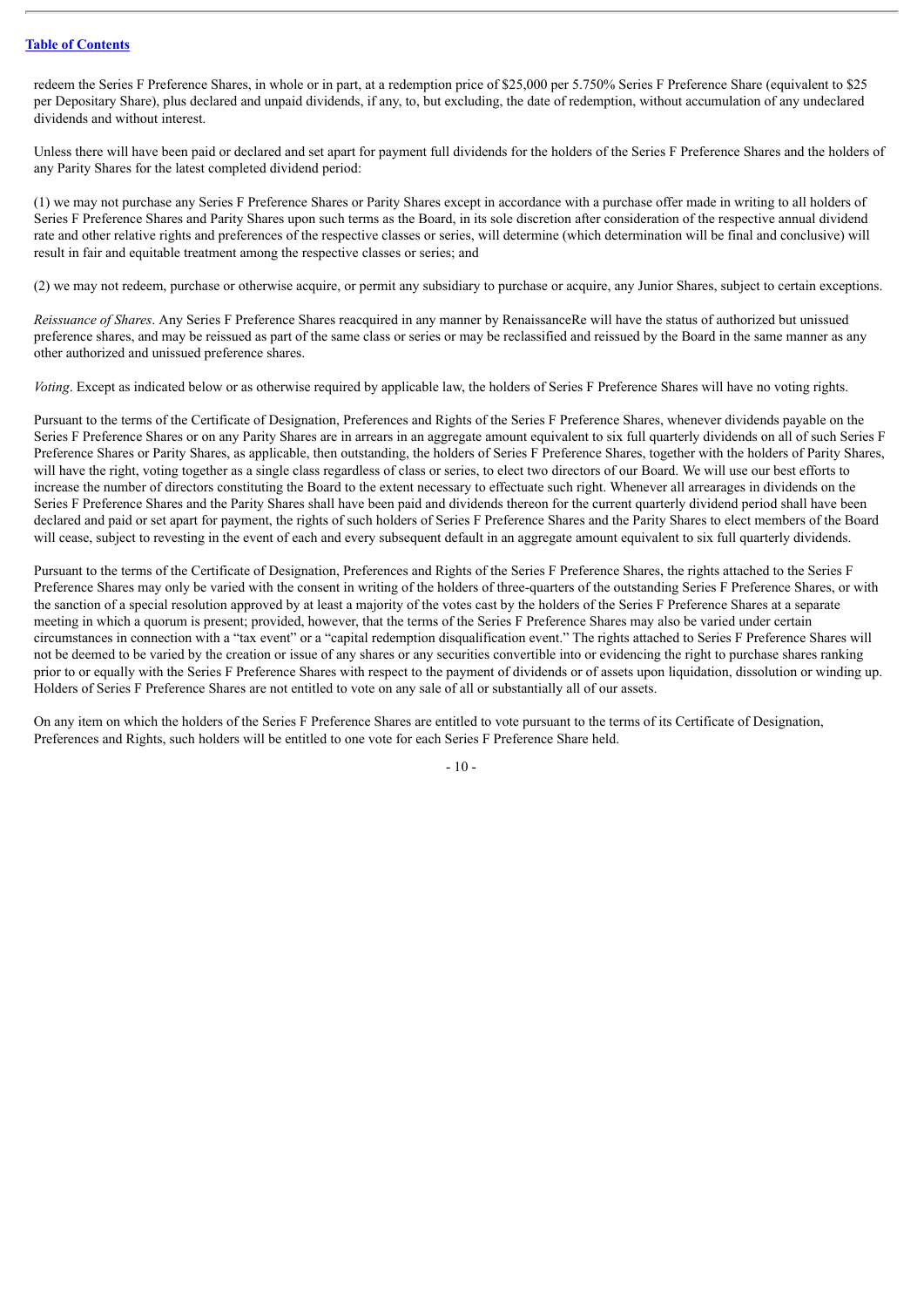Currently, under Bermuda law each share (including preference shares) of an amalgamating or merging company carries the right to vote in respect of an amalgamation or merger whether or not it otherwise carries the right to vote. The provisions of Bermuda law, and thus these voting rights as to amalgamations and mergers, are subject to change at any time.

A more detailed description of the Series F Preference Shares is set forth in our registration statement filed under the Exchange Act on Form 8-A on June 18, 2018, including any amendment or report for the purpose of updating such description. If we issue preference shares in the future, they may, or may not, be on terms similar to the Series F Preference Shares.

#### **SERIES G PREFERENCE SHARES**

Currently, 20,000 of our 4.20% Series G Preference Shares (equivalent to 20,000,000 Depositary Shares) are outstanding. The 20,000,000 Depositary Shares, each representing 1/1,000th of an interest in a share of 4.20% Series G Preference Shares, are listed on the New York Stock Exchange under the symbol "RNRPRG." The Series G Preference Shares (and the Depositary Shares) currently issued and outstanding are fully paid and nonassessable within the meaning of applicable Bermuda law. Because the following summary of the terms of the Series G Preference Shares is not complete, you should refer to the Memorandum, the Bye-Laws and the applicable Certificate of Designation, Preferences and Rights for complete information regarding the terms of the Series G Preference Shares.

*General*. The holders of Series G Preference Shares have no preemptive rights with respect to any of our common shares or any of our other securities convertible into or carrying rights or options to purchase any such shares. The Series G Preference Shares are not subject to any sinking fund or other obligation on our part to redeem or retire the Series G Preference Shares. Unless we redeem them, the Series G Preference Shares will have a perpetual term with no maturity. The Series G Preference Shares rank pari passu to our Series F Preference Shares and senior to our common shares with respect to payment of dividends and amounts upon liquidation, dissolution or winding-up.

*Dividends*. Dividends on the Series G Preference Shares (and the Depositary Shares) are payable from the date of original issuance on a non-cumulative basis, only when, as and if declared by our Board of Directors, quarterly in arrears, in an amount per share equal to 4.20% of the liquidation preference per annum.

No dividends will be paid upon any shares of any class or series of our shares ranking on a parity with the Series G Preference Shares with respect to the payment of dividends and amounts upon our liquidation, dissolution or winding up (for purposes of this section, "Parity Shares") (other than partial dividends to be shared pro rata by the holders of Parity Shares and Series G Preference Shares) for any period unless there will have been paid or declared and set apart for payment dividends to be paid to the holders of the Series G Preference Shares for the current dividend period. No dividends will be paid upon any class or series of our shares ranking junior to the Series G Preference Shares with respect to either the payment of dividends or amounts upon our liquidation, dissolution or winding up (for purposes of this section, "Junior Shares") for any period unless there will have been paid or declared and set apart for payment dividends to be paid to the holders of the Series G Preference Shares and Parity Shares for the current dividend period, subject to certain exceptions.

Under Bermuda law, a company may not declare or pay a dividend, or make a distribution out of contributed surplus, if there are reasonable grounds for believing that (i) the company is, or would after the payment be, unable to pay its liabilities as they become due; or (ii) the realisable value of the company's assets would thereby be less than its liabilities. "Contributed surplus" is defined for purposes of the Act to include the proceeds arising from donated shares, credits resulting from the redemption or conversion of shares at less than the amount set up as nominal capital and donations of cash and other assets to the company. These dividend rights are therefore subject to these requirements of the Act.

 $-11 -$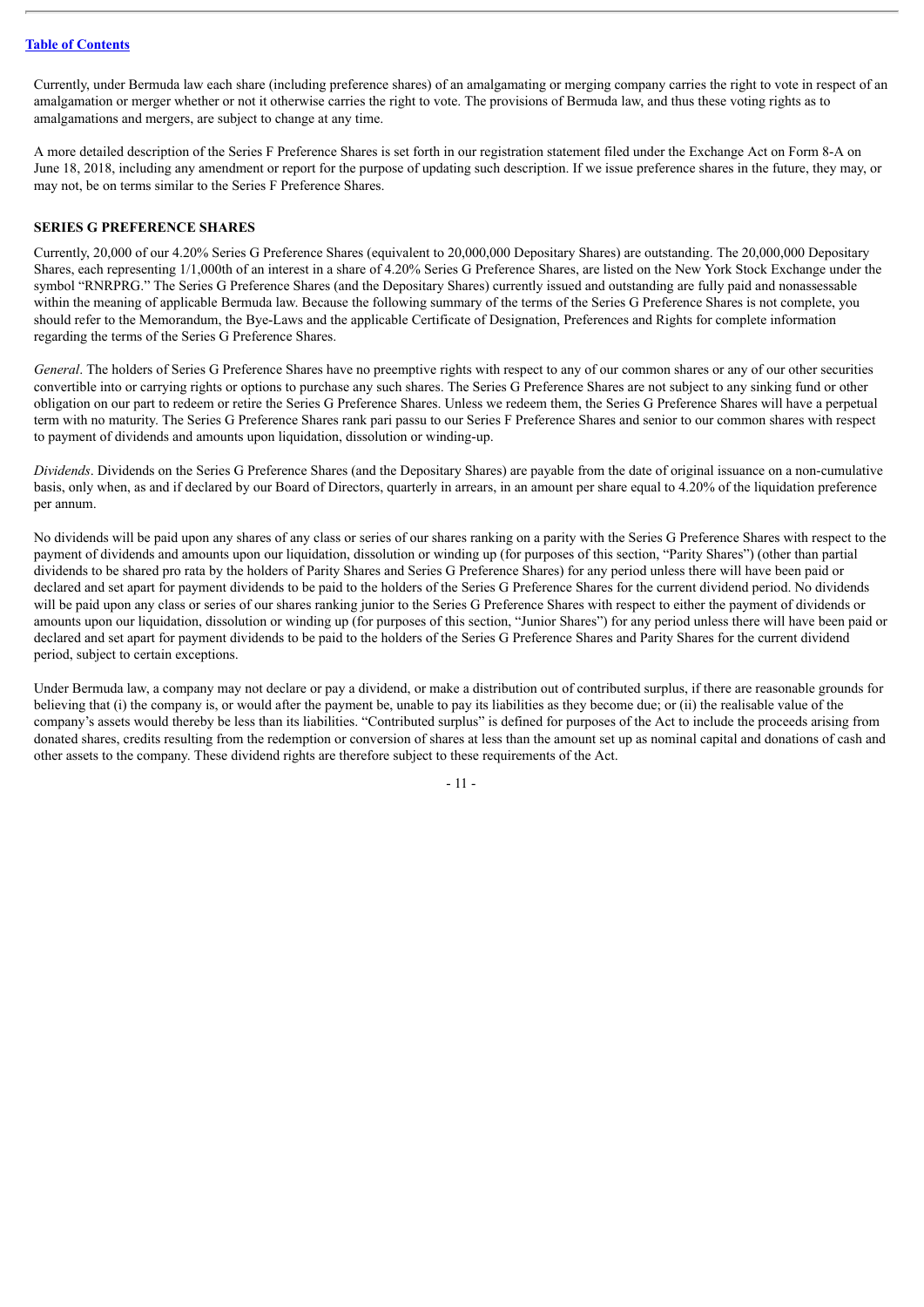*Liquidation*. In case of our voluntary or involuntary liquidation, dissolution or winding up, the holders of Series G Preference Shares will be entitled to receive from our assets legally available for distribution to shareholders a liquidation preference of \$25,000 per 4.20% Series G Preference Share (equivalent to \$25 per Depositary Share), plus declared and unpaid dividends, if any, to the date of liquidation, without accumulation of any undeclared dividends and without interest.

It is possible that, in case of our voluntary or involuntary liquidation, dissolution or winding up, our assets could be insufficient to pay the holders of all of the classes or series of preference shares then outstanding the full, or any, amounts to which they may be entitled. In that circumstance, the holders of Series G Preference Shares and any Parity Shares will share ratably in such assets in accordance with the respective amounts that would be payable on such Series G Preference Shares and such Parity Shares if all amounts payable thereon were paid in full.

Our amalgamation, consolidation or merger with or into any other corporation, or a sale of all or substantially all of our assets, or a statutory share exchange, will not be deemed to constitute a liquidation, dissolution or winding up.

*Redemption*. On and after July 15, 2026, we may redeem the Series G Preference Shares, in whole or in part, at any time upon not less than 30 nor more than 60 days' written notice, at a redemption price of \$25,000 per 4.20% Series G Preference Share (equivalent to \$25 per Depositary Share), plus an amount equal to the portion of the quarterly dividend attributable to the then-current dividend period to, but excluding, the date of redemption.

The Series G Preference Shares have no stated maturity, are not subject to any sinking fund or mandatory redemption and are not convertible into or exchangeable for any of our other securities. We may not redeem the Series G Preference Shares before July 15, 2026, except that we may redeem the Series G Preference Shares in whole, but not in part, before that date at a redemption price of \$26,000 per share (equivalent to \$26 per Depositary Share), plus declared and unpaid dividends, if any, to, but excluding, the date of redemption, without accumulation of any undeclared dividends and without interest, if we submit a proposal to our common shareholders concerning an amalgamation or merger or submit any proposal for any other matter that requires, as a result of a change in Bermuda law, the approval of the holders of the Series G Preference Shares, whether voting as a separate series or together with any other series of preference shares as a single class. In addition, at any time upon not less than 30 nor more than 60 days' written notice following the occurrence of a "tax event" or within 90 days under certain circumstances following the occurrence of a "capital redemption" trigger date," we may redeem the Series G Preference Shares, in whole or in part, at a redemption price of \$25,000 per 4.20% Series G Preference Share (equivalent to \$25 per Depositary Share), plus declared and unpaid dividends, if any, to, but excluding, the date of redemption, without accumulation of any undeclared dividends and without interest. Further, we may redeem the Series G Preference Shares at any time, in whole or in part, within 90 days after any "rating agency event," at a redemption price equal to \$25,500 per 4.20% Series G Preference Share (equivalent to \$25.50 per Depository Share), plus declared and unpaid dividends, if any, to, but excluding, the date of redemption, without accumulation of any undeclared dividends and without interest.

In general, the Series G Preference Shares may not be redeemed at any time unless (1) we have sufficient funds in order to meet the BMA's Enhanced Capital Requirement or we replace the capital represented by Series G Preference Shares to be redeemed with capital having equal or better capital treatment as the Series G Preference Shares under the BMA's Group Rules and (2) and the BMA (or its successor, if any) approves of the redemption. Unless there will have been paid or declared and set apart for payment full dividends for the holders of the Series G Preference Shares and the holders of any Parity Shares for the latest completed dividend period: (1) we may not purchase any Series G Preference Shares or Parity Shares except in accordance with a purchase offer made in writing to all holders of Series G Preference Shares and Parity Shares upon such terms as the Board, in its sole discretion after consideration of the respective annual dividend rate and other relative rights and preferences of the respective classes or series, will determine (which determination will be final and conclusive) will result in fair and equitable treatment among the respective classes or series; and (2) we may not redeem, purchase or

- 12 -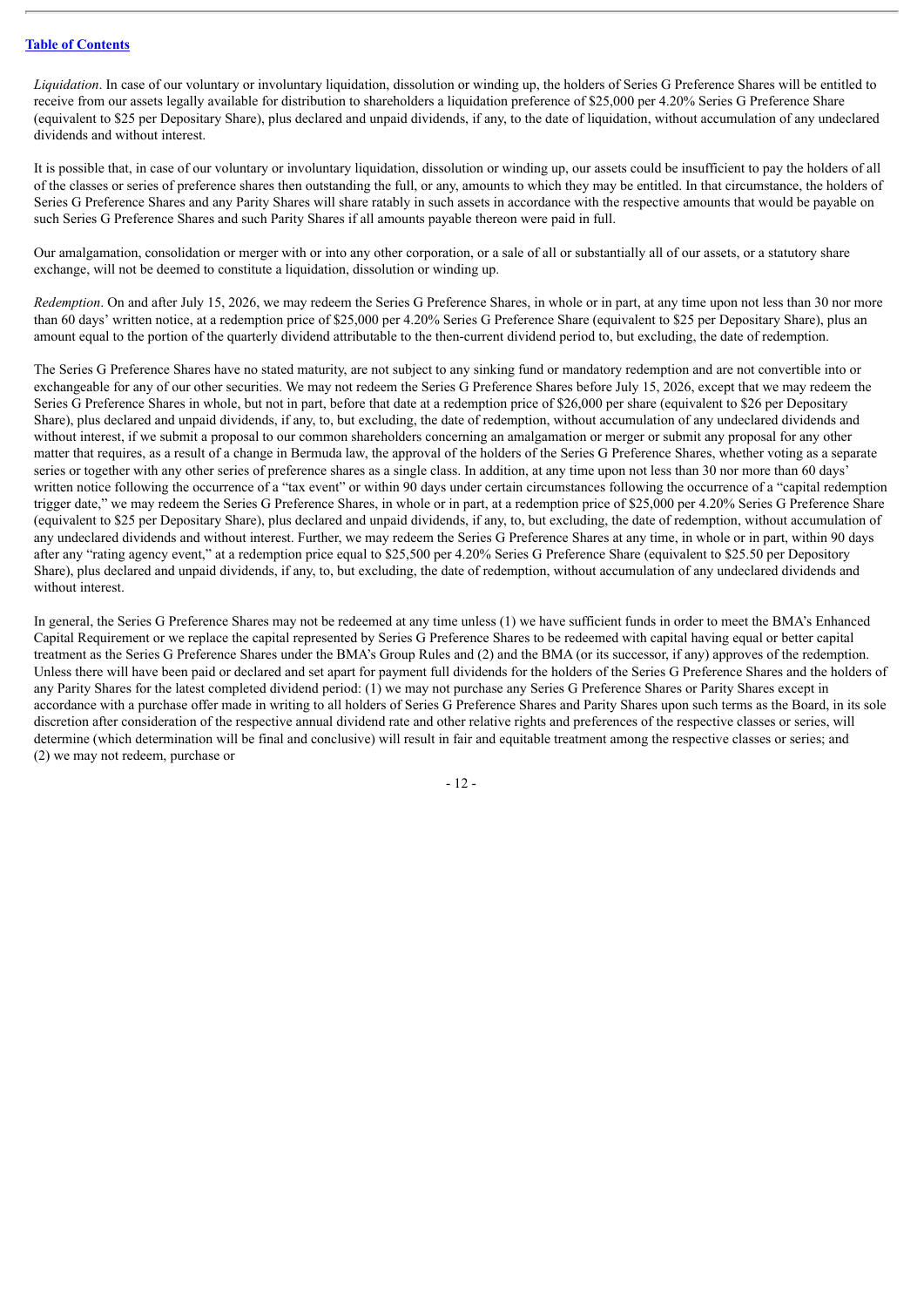otherwise acquire, or permit any subsidiary to purchase or acquire, any Junior Shares, subject to certain exceptions.

*Reissuance of Shares*. Any Series G Preference Shares reacquired in any manner by us will have the status of authorized but unissued preference shares, and may be reissued as part of the same class or series or may be reclassified and reissued by the Board in the same manner as any other authorized and unissued preference shares.

*Voting*. Except as indicated below or as otherwise required by applicable law, the holders of Series G Preference Shares will have no voting rights.

Pursuant to the terms of the Certificate of Designation, Preferences and Rights of the Series G Preference Shares, whenever dividends payable on the Series G Preference Shares or on any Parity Shares are have not been paid in an aggregate amount equivalent to six full quarterly dividends on all of such Series G Preference Shares or Parity Shares, as applicable, then outstanding, the holders of Series G Preference Shares, together with the holders of Parity Shares, will have the right, voting together as a single class regardless of class or series, to elect two directors of our Board. We will use our best efforts to increase the number of directors constituting the Board to the extent necessary to effectuate such right. Whenever all unpaid dividends on the Series G Preference Shares and the Parity Shares shall have been paid and dividends thereon for the current quarterly dividend period shall have been declared and paid or set apart for payment, the rights of such holders of Series G Preference Shares and the Parity Shares to elect members of the Board will cease, subject to revesting in the event of each and every subsequent default in an aggregate amount equivalent to six full quarterly dividends.

Pursuant to the terms of the Certificate of Designation, Preferences and Rights of the Series G Preference Shares, the rights attached to the Series G Preference Shares may only be varied with the consent in writing of the holders of three-quarters of the outstanding Series G Preference Shares, or with the sanction of a special resolution approved by at least a majority of the votes cast by the holders of the Series G Preference Shares at a separate meeting in which a quorum is present; provided, however, that the terms of the Series G Preference Shares may also be varied under certain circumstances in connection with a "tax event" or a "capital redemption disqualification event". The rights attached to Series G Preference Shares will not be deemed to be varied by the creation or issue of any shares or any securities convertible into or evidencing the right to purchase shares ranking prior to or equally with the Series G Preference Shares with respect to the payment of dividends or of assets upon liquidation, dissolution or winding up. Holders of Series F Preference Shares are not entitled to vote on any sale of all or substantially all of our assets.

On any item on which the holders of the Series G Preference Shares are entitled to vote pursuant to the terms of its Certificate of Designation, Preferences and Rights, such holders will be entitled to one vote for each Series G Preference Share held.

Currently, under Bermuda law each share (including preference shares) of an amalgamating or merging company carries the right to vote in respect of an amalgamation or merger whether or not it otherwise carries the right to vote. The provisions of Bermuda law, and thus these voting rights as to amalgamations and mergers, are subject to change at any time.

A more detailed description of the Series G Preference Shares is set forth in our registration statement filed under the Exchange Act on Form 8-A on July 12, 2021, including any amendment or report for the purpose of updating such description. If we issue preference shares in the future, they may, or may not, be on terms similar to the Series G Preference Shares.

# **OTHER PREFERENCE SHARES**

Our Bye-Laws divide our share capital into 225,000,000 common shares and 100,000,000 preference shares. Currently, 10,000 of our 5.750% Series F Preference Shares (equivalent to 10,000,000 Depositary Shares) are

- 13 -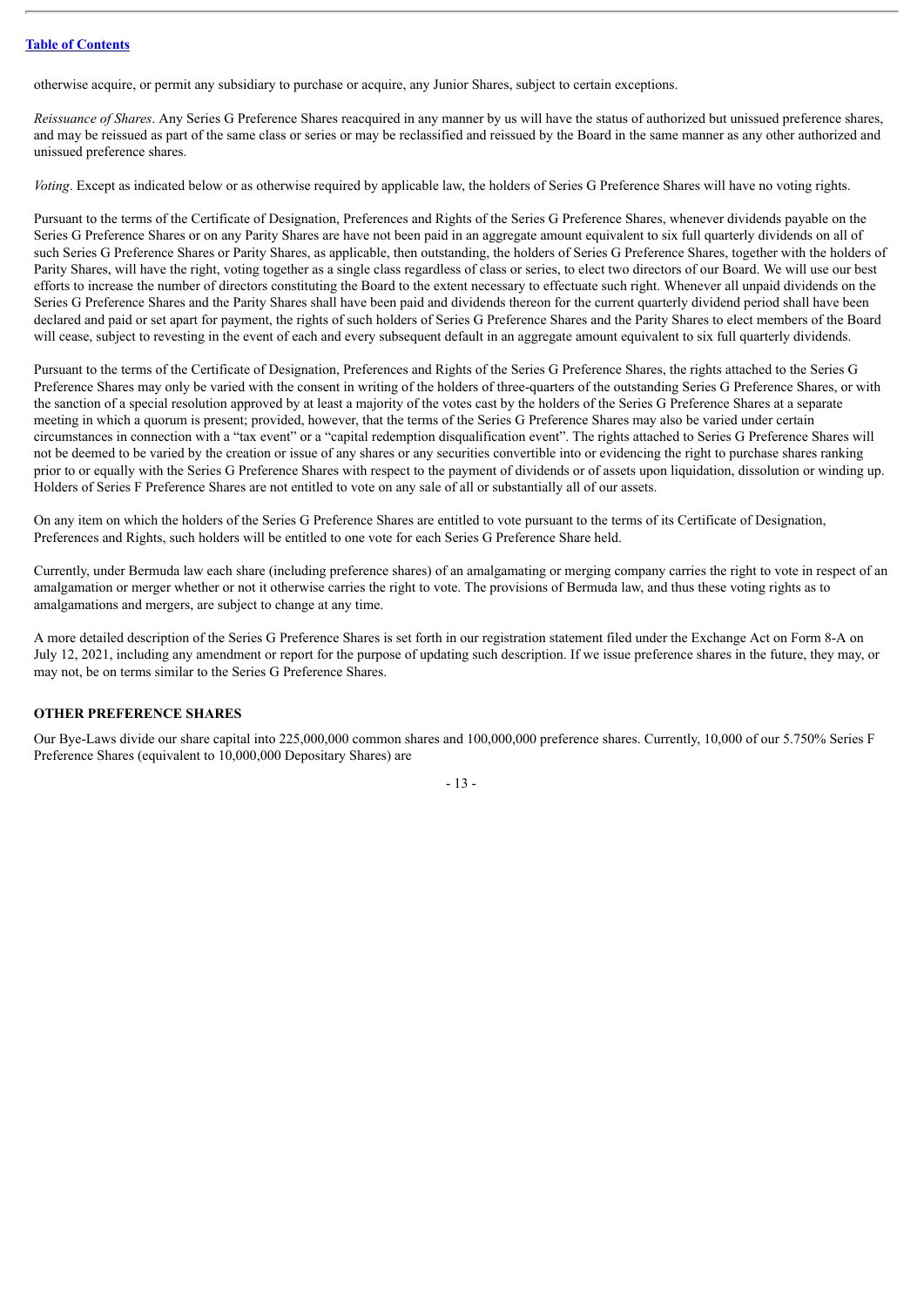outstanding and 20,000 of our 4.20% Series G Preference Shares (equivalent to 20,000,000 Depositary Shares) are outstanding. From time to time, pursuant to the authority granted by the Bye-Laws, our Board may create and issue one or more series of preference shares. The preference shares, upon issuance against full consideration, will be fully paid and non-assessable (as such is understood under Bermuda law). The particular rights and preferences of the preference shares offered by any prospectus supplement will be described in the prospectus supplement.

A prospectus supplement will specify the terms of a particular class or series of preference shares as follows:

- the number of shares to be issued and sold and the distinctive designation thereof;
- the dividend rights of the preference shares, whether dividends will be cumulative and, if so, from which date or dates and the relative rights or priority, if any, of payment of dividends on preference shares and any limitations, restrictions or conditions on the payment of such dividends;
- the voting powers, if any, of the preference shares, equal to or greater than one vote per share, which may include the right to vote, as a class or with other classes of capital stock, to elect one or more of our directors;
- the terms and conditions (including the price or prices, which may vary under different conditions and at different redemption dates), if any, upon which all or any part of the preference shares may be redeemed, at whose option such a redemption may occur, and any limitations, restrictions or conditions on such redemption;
- the terms, if any, upon which the preference shares will be convertible into or exchangeable for our shares of any other class, classes or series;
- the relative amounts, and the relative rights or priority, if any, of payment in respect of preference shares, which the holders of the preference shares will be entitled to receive upon our liquidation, dissolution, winding up, amalgamation, merger or sale of assets;
- the terms, if any, of any purchase, retirement or sinking fund to be provided for the preference shares;
- the restrictions, limitations and conditions, if any, upon the issuance of our indebtedness so long as any preference shares are outstanding; and
- any other relative rights, preferences, limitations and powers not inconsistent with applicable law, the Memorandum or the Bye-Laws.

# **TRANSFER AGENT**

Our registrar and transfer agent for each of our common shares, Series F Preference Shares, Series G Preference Shares, Depositary Shares (each representing 1/1,000th interest in a Series F Preference Share) and Depositary Shares (each representing a 1/1,000th interest in a Series G Preference Share) is Computershare Trust Company, N.A.

# **TRANSFER OF SHARES**

Our Bye-Laws contain various provisions affecting the transferability of our shares. Under the Bye-Laws, the Board has absolute discretion to decline to register a transfer of shares:

(1) unless the appropriate instrument of transfer is submitted along with such evidence as the Board may reasonably require showing the right of the transferor to make the transfer; or

(2) unless all applicable consents and authorizations of any governmental body or agency in Bermuda have been obtained.

- 14 -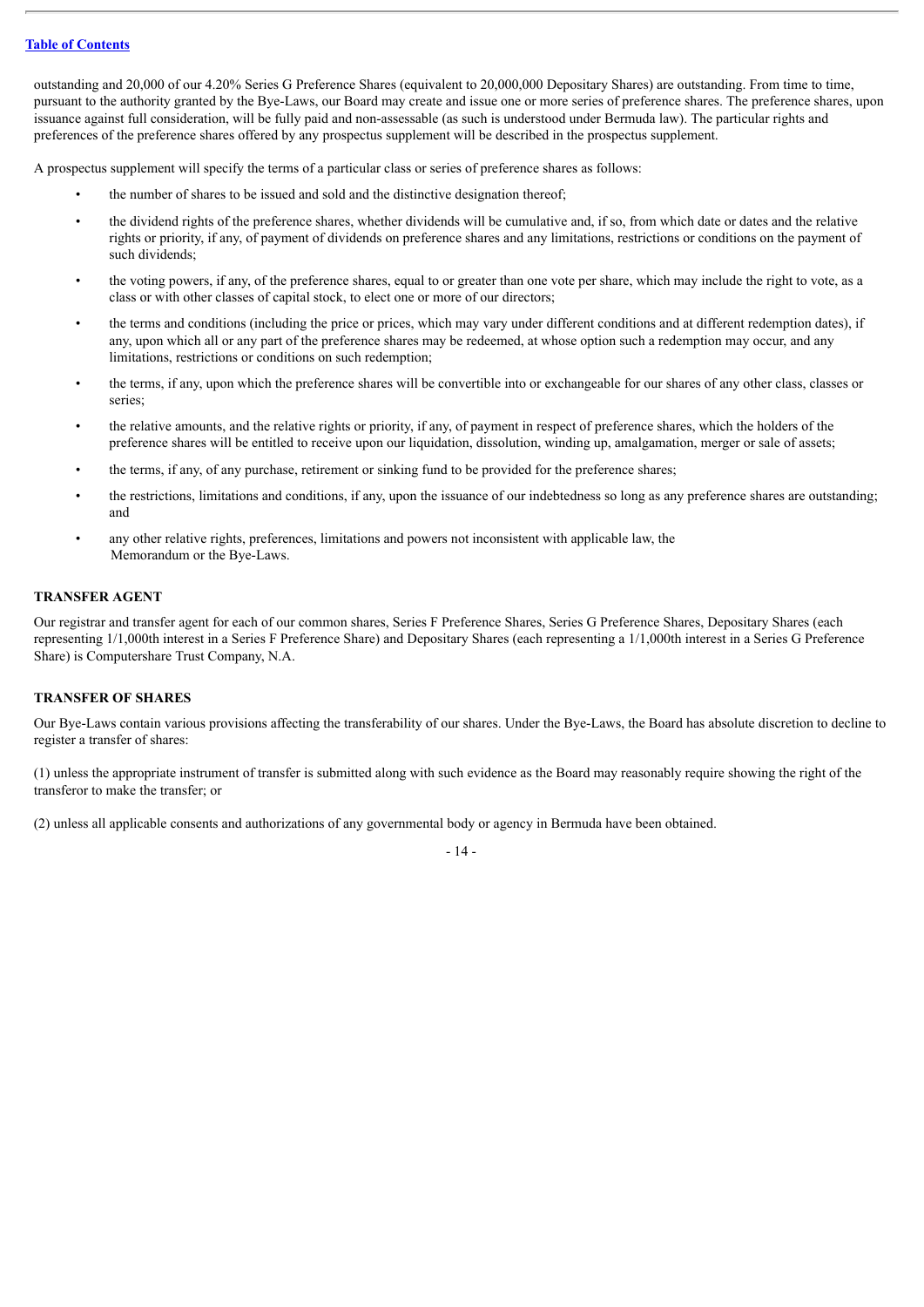In addition, our Bye-laws provide that no Person shall be permitted to own or control shares in RenaissanceRe to the extent such ownership would result in such Person or any other any Person being considered to own or control Controlled Shares, as our Board of Directors may determine in its sole discretion, and such ownership of Controlled Shares (i) would render any Person a Ten Percent Shareholder, (ii) cause RenaissanceRe to become a "controlled foreign corporation" within the meaning of section 957 of the U.S. Internal Revenue Code of 1986, as amended (the "Code"), or (iii) cause RenaissanceRe to become a "foreign personal holding company" within the meaning of section 552 of the Code. Our Board of Directors has the right to waive these restrictions in its sole discretion and may decline to register any transfer of shares if the transfer, in the discretion of the Board, would have any of the effects described in clauses (i)-(iii) above. These limits may have the effect of deterring purchases of large blocks of common shares or proposals to acquire us, even if some or a majority of the shareholders might deem these purchases or acquisition proposals to be in their best interests. With respect to this issue, also see the provisions discussed below under "Anti-Takeover Effects of Certain Bye-Law Provisions."

"Controlled Shares" in reference to any Person means (i) all capital shares of RenaissanceRe such Person is deemed to own directly, indirectly or by attribution (within the meaning of Section 958 of the Code) and (ii) all capital shares of RenaissanceRe directly, indirectly or beneficially owned by such Person (within the meaning of section 13(d) of the Exchange Act).

"Ten Percent Shareholder" means a Person who our Board of Directors determines, in its sole and absolute discretion, owns or controls Controlled Shares representing more than 9.9% of the total voting rights of all of our issued and outstanding capital shares.

"Person" means an individual, partnership, joint-stock company, corporation, trust or unincorporated organization, limited liability company, a government, agency or political subdivision thereof, an entity or arrangement treated as one of the foregoing for U.S. income tax purposes, or a "group" within the meaning of section 13(d) of the Exchange Act.

Our Bermuda counsel has advised us that, while the precise form of the restrictions on transfers contained in the Bye-Laws is untested, as a matter of general principle, restrictions on transfers are enforceable under Bermuda law and are not uncommon.

# **ANTI-TAKEOVER EFFECTS OF CERTAIN BYE-LAW PROVISIONS**

Our Bye-Laws contain certain provisions that make it more difficult to acquire control of us by means of a tender offer, open market purchase, a proxy fight or otherwise. These provisions are designed to encourage persons seeking to acquire control of us to negotiate with our directors. We believe that, as a general rule, the interests of our shareholders would be best served if any change in control results from negotiations with our directors. These provisions could have the effect of discouraging a prospective acquirer from making a tender offer or otherwise attempting to obtain control of us. In addition, these Bye-Law provisions could prevent the removal of our current Board of Directors and management.

In addition to those provisions of the Bye-Laws discussed above under "Transfers of Shares," set forth below is a description of certain other provisions of the Bye-Laws. Because the following description is intended as a summary only and is therefore not complete, you should refer to the Bye-Laws, which are incorporated by reference as an exhibit to the registration statement of which this prospectus forms a part, for complete information regarding these provisions.

# **BOARD OF DIRECTOR PROVISIONS**

Our Bye-Laws provide for a classified board, to which approximately one-third of the Board is elected each year at our annual general meeting of shareholders. Accordingly, our directors serve three-year terms rather than

- 15 -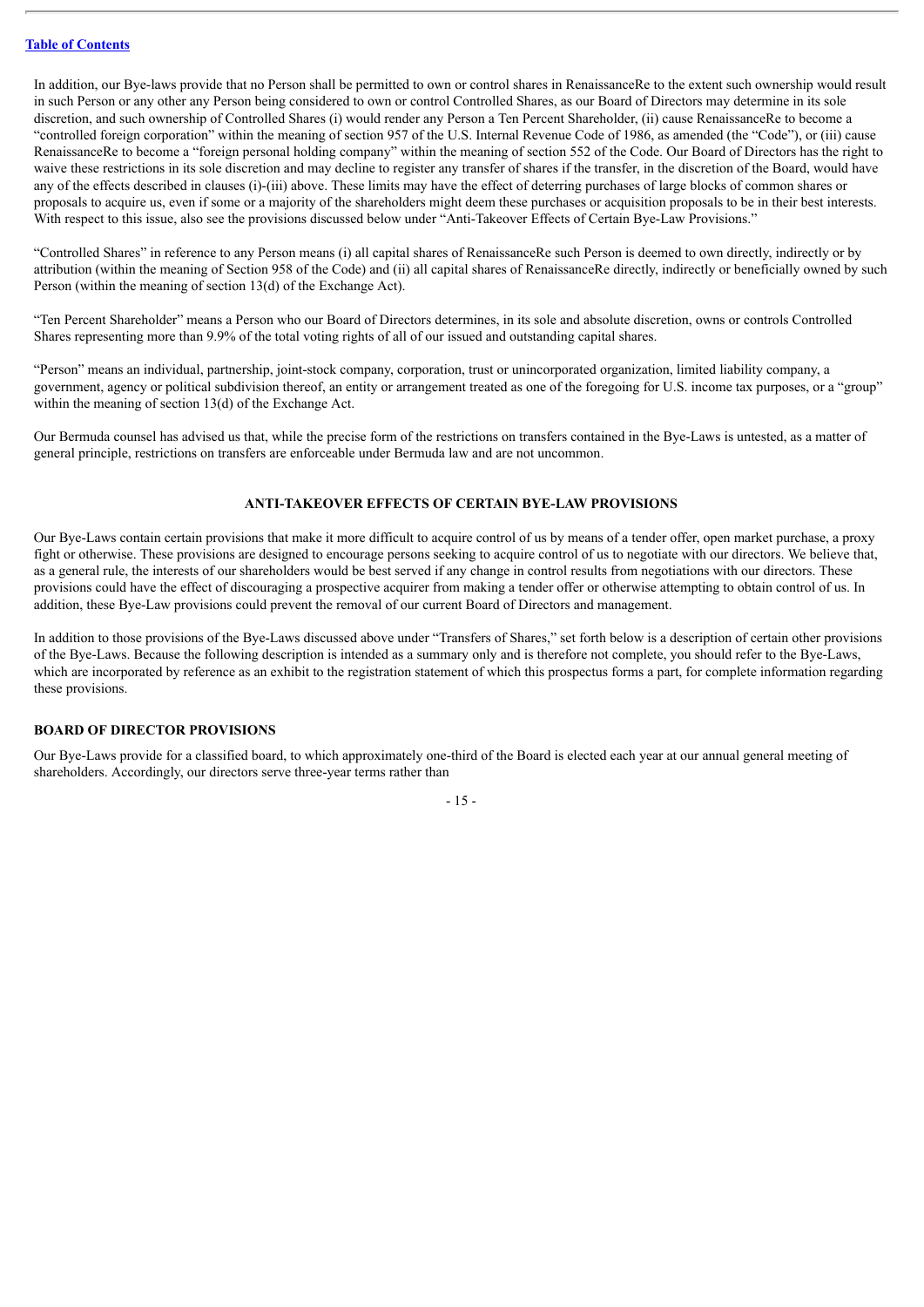one-year terms. Moreover, our Bye-Laws provide that each director may be removed by the shareholders only for cause upon the affirmative vote of the holders of not less than 66 2/3% of the voting rights attached to all issued and outstanding capital shares entitled to vote for the election of that director. Further, our Bye-Laws fix the size of the Board at eight directors although the incumbent Board may increase its size to eleven members; there are currently eleven members of the Board. In addition, shareholders may only nominate persons for election as director at an annual or special general meeting of shareholders called for the purpose of electing directors only if, among other things, a satisfactory written notice signed by not less than 20 shareholders holding in the aggregate not less than 10% of our outstanding paid-up share capital is timely submitted.

We believe that these Bye-Law provisions enhance the likelihood of continuity and stability in the composition of the Board and in the policies formulated by the Board. We believe these provisions assist our Board to represent more effectively the interests of all shareholders, including taking action in response to demands or actions by a minority shareholder or group.

Our classified Board makes it more difficult for shareholders to change the composition of our Board even if some or a majority of the shareholders believe such a change would be desirable. Moreover, these Bye-Law provisions may deter changes in the composition of the Board or certain mergers, tender offers or other future takeover attempts which some or a majority of holders of our securities may deem to be in their best interest. In addition, because the classification provisions may discourage accumulations of large blocks of our shares by purchasers whose objective is to take control of RenaissanceRe and remove a majority of our Board of Directors, the classification of our Board of Directors could tend to reduce the likelihood of fluctuations in the market price of the shares that might result from accumulation of large blocks for such a purpose. Accordingly, shareholders could be deprived of certain opportunities to sell their shares at a higher price than might otherwise be the case.

# **VOTING RIGHTS LIMITATIONS**

Our Bye-Laws provide that to the extent a Person shall be deemed by our Board of Directors in its sole discretion to own or control Controlled Shares which represent in excess of 9.9% of the voting rights attached to all of our issued and outstanding capital shares, then all such excess Controlled Shares shall carry no voting rights and the voting rights of such excess Controlled Shares shall be allocated to the other holders of shares pro rata based on the number of shares held by all such other holders of shares, subject to certain exceptions designed to avoid having such allocation cause any other shareholder to become a Ten Percent Shareholder. Our Board of Directors has the right to waive these restrictions in its sole discretion.

# **RESTRICTIONS ON CERTAIN SHAREHOLDER ACTIONS**

Our Bye-Laws restrict the ability of our shareholders to take certain actions. These restrictions, among other things, limit the power of our shareholders to:

- nominate persons to serve as directors;
- submit resolutions to the vote of shareholders at an annual or special general meeting; and
- requisition special general meetings.

Generally, the Bye-Laws prohibit shareholders from taking these actions unless certain requirements specified in the Bye-Laws are met. These requirements include giving written notice, specifying information that must be provided in connection with the notice or in relation to the requested action, taking specified actions within specified time periods, and requiring a minimum number of holders to act.

These requirements regulating shareholder nominations and proposals may have the effect of deterring a contest for the election of directors or the introduction of a shareholder proposal if the procedures summarized above are

- 16 -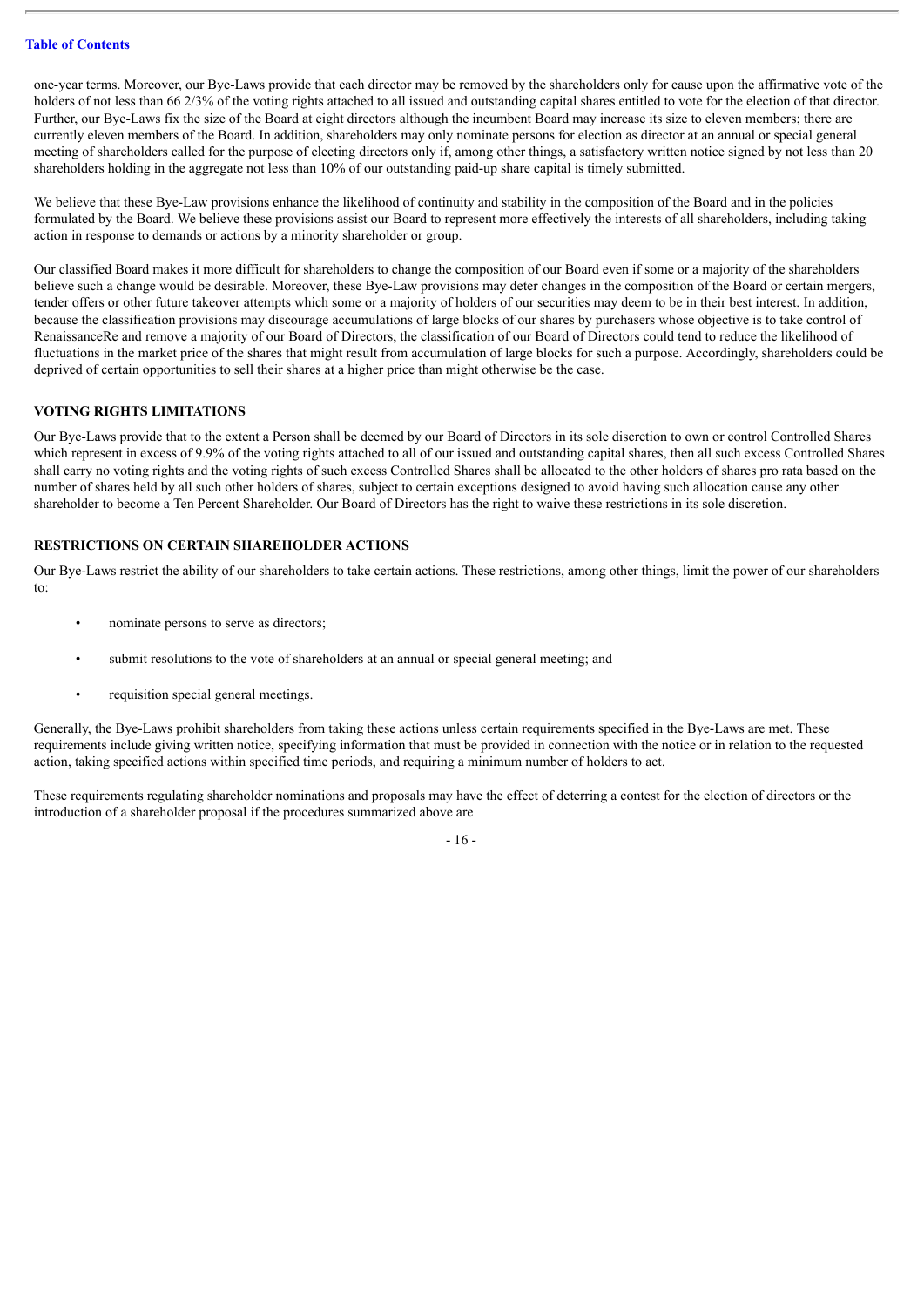not followed. They may also discourage or deter a third party from conducting a solicitation of proxies to elect its own slate of directors or to introduce a proposal. For a more complete description of these provisions, you should refer to the Bye-Laws, which are incorporated by reference as an exhibit to the registration statement of which this prospectus forms a part.

# **SUPERMAJORITY REQUIREMENTS FOR CERTAIN AMENDMENTS**

Our Bye-Laws require the affirmative vote of at least 66 2/3% of the voting rights attached to all of our issued and outstanding capital shares to amend, repeal or adopt any provision inconsistent with several provisions of the Bye-Laws. The provisions include, among others things, those relating to: the size of our Board and its division into classes, the removal of directors, the powers of shareholders to nominate directors, to call shareholder meetings and to propose matters to be acted on at shareholder meetings. This supermajority requirement could make it more difficult for shareholders to propose and adopt changes to the Bye-Laws intended to facilitate the acquisition or exercise of control over us.

## **AVAILABILITY OF SHARES FOR FUTURE ISSUANCES; SHAREHOLDER RIGHTS PLAN**

We have a large number of authorized but unissued shares available for issuance. Generally, these shares may be issued by action of our directors without further action by shareholders (except as may be required by applicable stock exchange requirements). The availability of these shares for issue could be viewed as enabling the directors to make a change in our control more difficult. For example, the directors could determine to issue warrants or rights to acquire shares. In addition, we have authorized a sufficient amount of our shares such that we could put in place a shareholder rights plan without further action by shareholders. A shareholder rights plan could serve to dilute or deter stock ownership of persons seeking to obtain control of us.

Our ability to take these actions makes it more difficult for a third party to acquire us without negotiating with the Board, even if some or a majority of the shareholders desired to pursue a proposed transaction. Moreover, these powers could discourage or defeat unsolicited stock accumulation programs and acquisition proposals.

- 17 -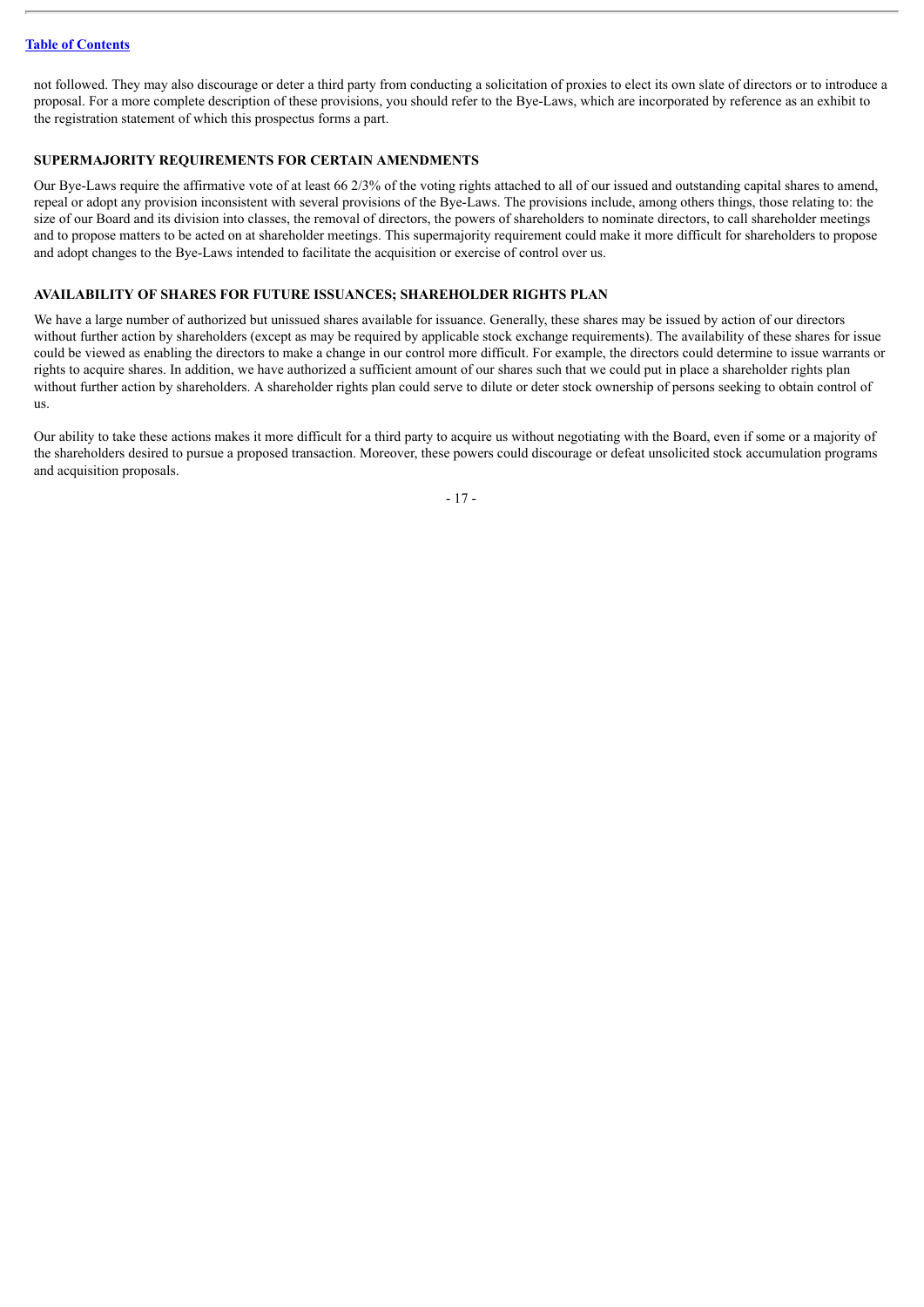# **DESCRIPTION OF THE DEPOSITARY SHARES**

# <span id="page-20-0"></span>**GENERAL**

We may, at our option, elect to offer depositary shares, each representing a fraction (to be set forth in the prospectus supplement relating to our common shares or a particular series of preference shares) of a share of a common share or a particular series of preference shares as described below. In the event we elect to do so, depositary receipts evidencing depositary shares will be issued to the public.

The shares of common shares or a class or series of preference shares represented by depositary shares will be deposited under a deposit agreement among us, a depositary selected by us and the holders of the depositary receipts. The depositary will be a bank or trust company having its principal office in the U.S. and having a combined capital and surplus of at least \$50,000,000. Subject to the terms of the deposit agreement, each owner of a depositary share will be entitled, in proportion to the applicable fraction of a common share or preference share represented by such depositary share, to all of the rights and preferences of the common shares or preference shares represented thereby (including dividend, voting, redemption and liquidation rights).

The depositary shares will be evidenced by depositary receipts issued pursuant to the deposit agreement. Depositary receipts will be distributed to those persons purchasing the fractional shares of the common shares or related class or series of preference shares in accordance with the terms of the offering described in the related prospectus supplement. If we issue depositary shares, we will file copies of the forms of deposit agreement and depositary receipt as exhibits to the registration statement of which this prospectus forms a part.

Pending the preparation of definitive depositary receipts, the depositary may, upon our written order, issue temporary depositary receipts substantially identical to (and entitling the holders thereof to all of the rights pertaining to) the definitive depositary receipts but not in definitive form. Definitive depositary receipts will be prepared thereafter without unreasonable delay, and temporary depositary receipts will be exchangeable for definitive depositary receipts without charge to the holder thereof.

The following description of the depositary shares sets forth the material terms and provisions of the depositary shares to which any prospectus supplement may relate. The particular terms of the depositary shares offered by any prospectus supplement, and the extent to which the general provisions described below may apply to the offered securities, will be described in the prospectus supplement.

For a description of the depositary shares currently outstanding, see "Description of Our Capital Shares — *Series F Preference Shares*" and "Description of Our Capital Shares — *Series G Preference Shares.*"

# **DIVIDENDS AND OTHER DISTRIBUTIONS**

The depositary will distribute all cash dividends or other distributions received in respect of the related common shares or class or series of preference shares to the record holders of depositary shares relating to such common shares or class or series of preference shares in proportion to the number of such depositary shares owned by such holders.

In the event of a distribution other than in cash, the depositary will distribute property received by it to the record holders of depositary shares entitled thereto, unless the depositary determines that it is not feasible to make such distribution, in which case the depositary may, with our approval, sell such property and distribute the net proceeds from such sale to such holders.

#### **WITHDRAWAL OF SHARES**

Upon surrender of the depositary receipts at the corporate trust office of the depositary (unless the related depositary shares have previously been called for redemption), the holder of the depositary shares evidenced

- 18 -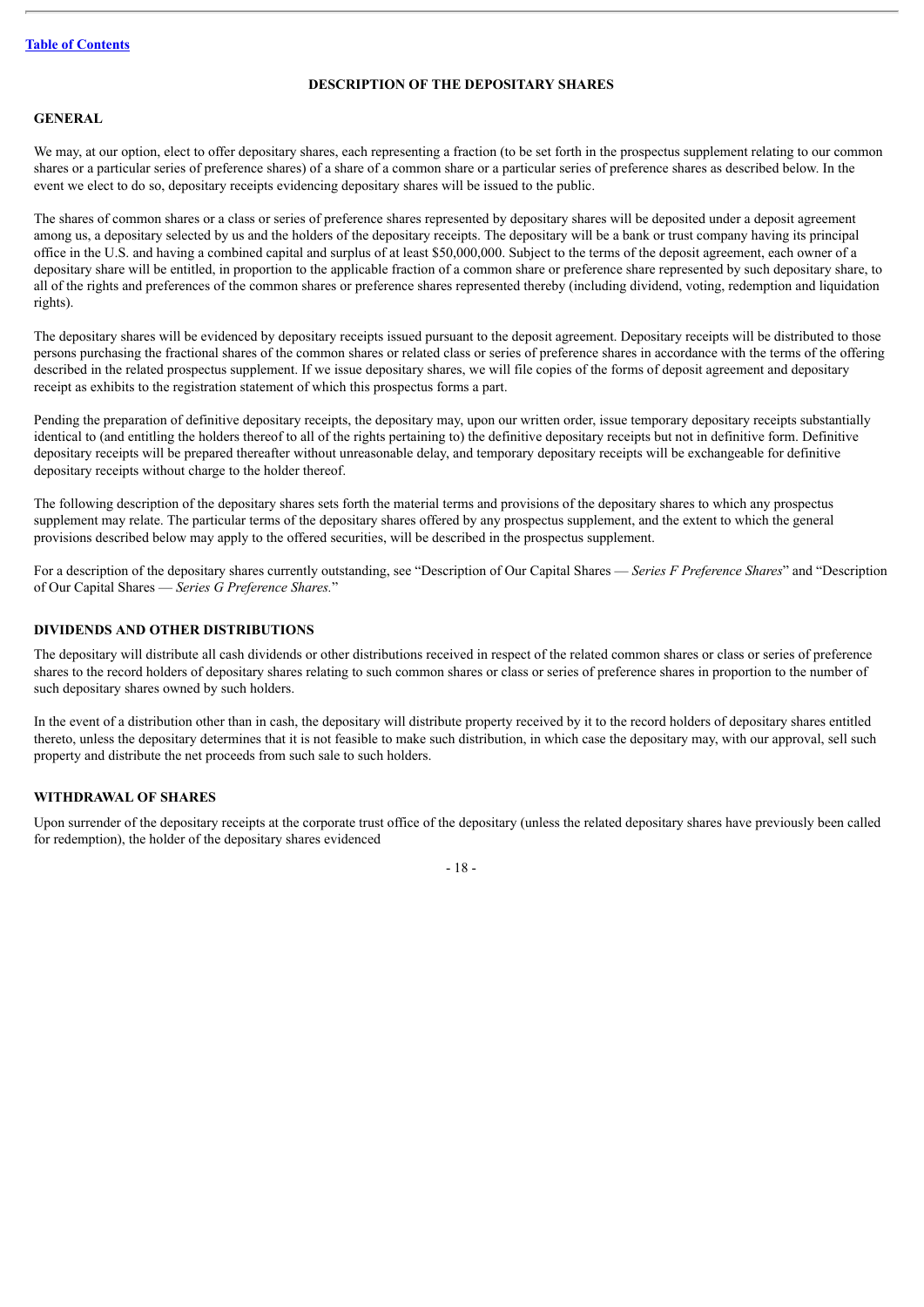thereby is entitled to delivery of the number of whole shares of the related common shares or class or series of preference shares and any money or other property represented by such depositary shares. Holders of depositary shares will be entitled to receive whole shares of the related common shares or class or series of preference shares on the basis set forth in the prospectus supplement for such common shares or class or series of preference shares, but holders of such whole common shares or preference shares will not thereafter be entitled to exchange them for depositary shares. If the depositary receipts delivered by the holder evidence a number of depositary shares in excess of the number of depositary shares representing the number of whole common shares or preference shares to be withdrawn, the depositary will deliver to such holder at the same time a new depositary receipt evidencing such excess number of depositary shares. In no event will fractional common shares or preference shares be delivered upon surrender of depositary receipts to the depositary.

#### **REDEMPTION OF DEPOSITARY SHARES**

Whenever we redeem common shares or preference shares held by the depositary, the depositary will redeem as of the same redemption date the number of depositary shares representing shares of common shares or the related class or series of preference shares so redeemed. The redemption price per depositary share will be equal to the applicable fraction of the redemption price per share payable with respect to such class or series of the common shares or preference shares. If less than all of the depositary shares are to be redeemed, the depositary shares to be redeemed will be selected by lot or pro rata as may be determined by the depositary.

#### **VOTING THE COMMON SHARES OR PREFERENCE SHARES**

Upon receipt of notice of any meeting at which the holders of the common shares or preference shares are entitled to vote, the depositary will mail the information contained in such notice of meeting to the record holders of the depositary shares relating to such common shares or preference shares. Each record holder of such depositary shares on the record date (which will be the same date as the record date for the common shares or preference shares, as applicable) will be entitled to instruct the depositary as to the exercise of the voting rights pertaining to the amount of the class or series of preference shares or common shares represented by such holder's depositary shares. The depositary will endeavor, insofar as practicable, to vote the number of the common shares or preference shares represented by such depositary shares in accordance with such instructions, and we will agree to take all action which the depositary deems necessary in order to enable the depositary to do so. The depositary will abstain from voting common shares or preference shares to the extent it does not receive specific instructions from the holders of depositary shares representing such common shares or preference shares. The depositary will abstain from voting common shares or preference shares to the extent it does not receive specific instructions from the holders of depositary shares representing such common shares or preference shares.

# **AMENDMENT AND TERMINATION OF THE DEPOSIT AGREEMENT**

The form of depositary receipt evidencing the depositary shares and any provision of the deposit agreement may at any time be amended by agreement between us and the depositary. However, any amendment which materially and adversely alters the rights of the holders of depositary receipts will not be effective unless such amendment has been approved by the holders of depositary receipts representing at least a majority (or, in the case of amendments relating to or affecting rights to receive dividends or distributions or voting or redemption rights, 66 2/3%, unless otherwise provided in the related prospectus supplement) of the depositary shares then outstanding. The deposit agreement may be terminated by us or the depositary only if (1) all outstanding depositary shares have been redeemed, (2) there has been a final distribution in respect of the common shares or the related class or series of preference shares in connection with our liquidation, dissolution or winding up and such distribution has been distributed to the holders of depositary receipts or if (3) upon the consent of holders of depositary receipts representing not less than 66 2/3% of the depositary shares outstanding.

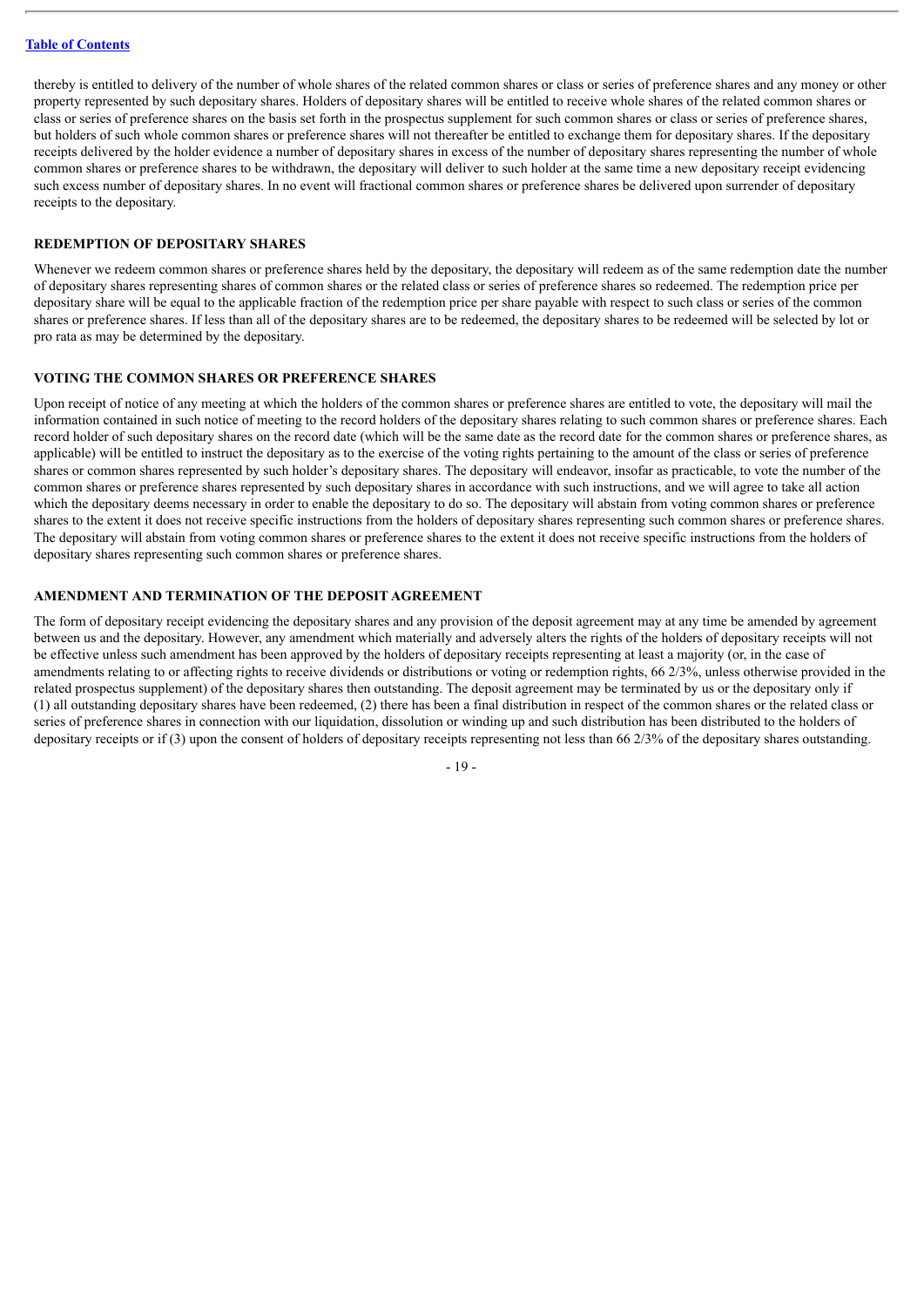# **CHARGES OF DEPOSITARY**

We will pay all transfer and other taxes and governmental charges arising solely from the existence of the depositary arrangements. We will also pay charges of the depositary in connection with the initial deposit of the related common shares or class or series of preference shares and any redemption of such common shares or preference shares. Holders of depositary receipts will pay all other transfer and other taxes and governmental charges and such other charges as are expressly provided in the deposit agreement to be for their accounts.

The depositary may refuse to effect any transfer of a depositary receipt or any withdrawal of shares of common shares or a class or series of preference shares evidenced thereby until all such taxes and charges with respect to such depositary receipt or such common shares or preference shares are paid by the holders thereof.

# **MISCELLANEOUS**

The depositary will forward all reports and communications from us which are delivered to the depositary and which we are required to furnish to the holders of the common shares or preference shares.

Neither we nor the depositary will be liable if either of us is prevented or delayed by law or any circumstance beyond our control in performing our obligations under the deposit agreement. Our obligations and the obligations of the depositary under the deposit agreement will be limited to performance in good faith of their duties thereunder and neither we nor the depositary will be obligated to prosecute or defend any legal proceeding in respect of any depositary shares or class or series of preference shares unless satisfactory indemnity is furnished. We and the depositary may rely on written advice of counsel or accountants, or information provided by persons presenting preference shares for deposit, holders of depositary shares or other persons believed to be competent and on documents believed to be genuine.

# **RESIGNATION AND REMOVAL OF DEPOSITARY**

The depositary may resign at any time by delivering to us notice of its election to do so, and we may at any time remove the depositary. Any such resignation or removal of the depositary will take effect upon the appointment of a successor depositary, which successor depositary must be appointed within 60 days after delivery of the notice of resignation or removal and must be a bank or trust company having its principal office in the U.S. and having a combined capital and surplus of at least \$50,000,000.

 $-20-$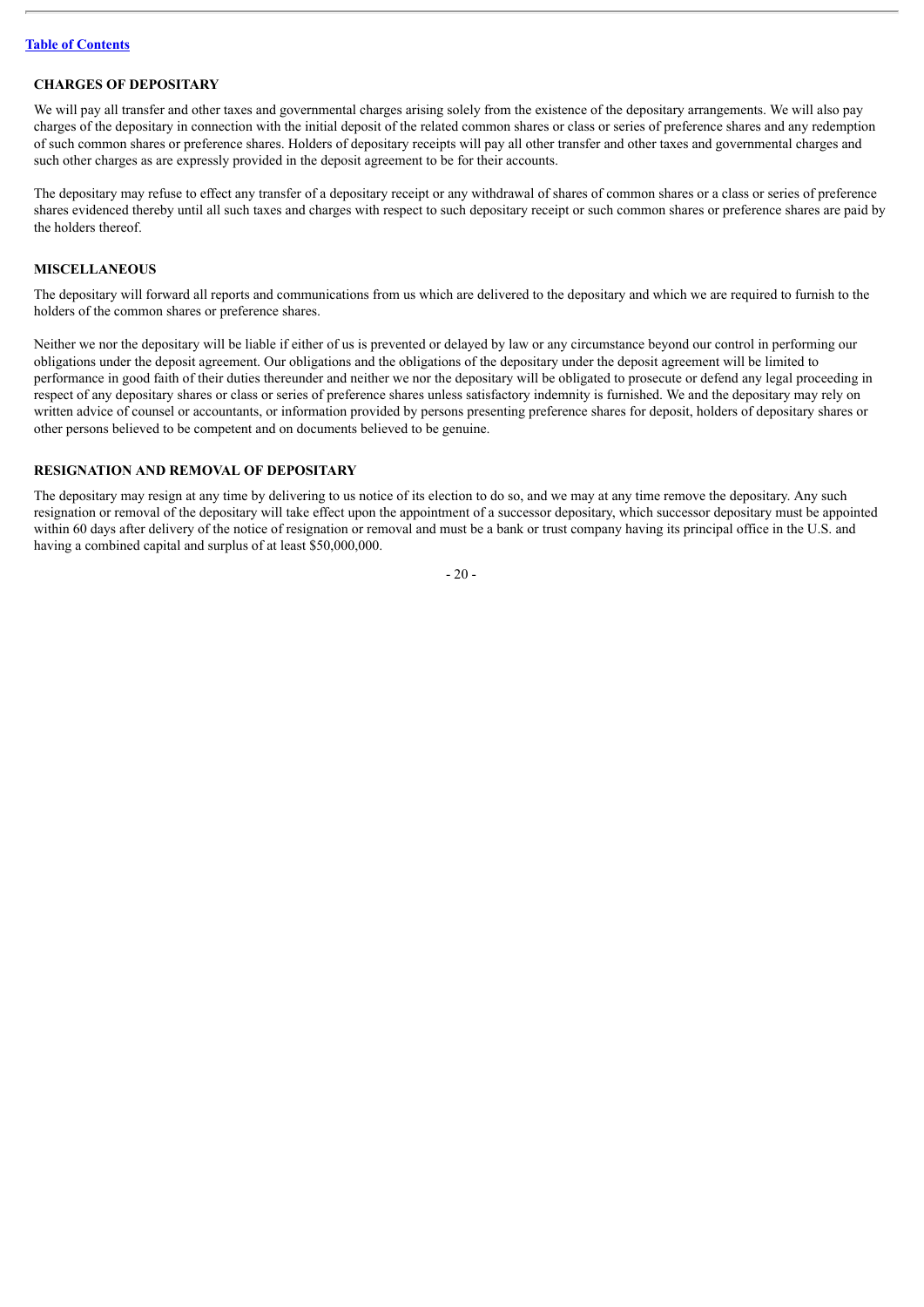# **DESCRIPTION OF THE DEBT SECURITIES**

<span id="page-23-0"></span>We and RenaissanceRe Finance may offer debt securities. The following description sets forth the material terms and provisions of the debt securities to which any prospectus supplement may relate. Our senior debt securities are to be issued under a senior indenture between us and a financial institution, as trustee, the form of which is filed as an exhibit to the registration statement of which this prospectus forms a part and is incorporated by reference and RenaissanceRe Finance's senior debt securities are to be issued under a senior indenture between RenaissanceRe Finance and a financial institution, as trustee (the "RenaissanceRe Finance Senior Indenture"), the form of which is filed as an exhibit to the registration statement of which this prospectus forms a part and is incorporated by reference. Our subordinated debt securities are to be issued under a subordinated indenture between us and a financial institution, as trustee, the form of which is filed as an exhibit to the registration statement of which this prospectus forms a part and is incorporated by reference and RenaissanceRe Finance's subordinated debt securities are to be issued under a subordinated indenture between RenaissanceRe Finance and a financial institution, as trustee (the "RenaissanceRe Finance Subordinated Indenture"), the form of which is filed as an exhibit to the registration statement of which this prospectus forms a part and is incorporated by reference. In addition, we and RenaissanceRe Finance may issue junior subordinated debt securities, including to the Capital Trust in connection with the issuance of preferred securities and common securities by the Capital Trust. Our junior subordinated debt securities are to be issued under a junior subordinated indenture between us and a financial institution, as trustee, the form of which is filed as an exhibit to the registration statement of which this prospectus forms a part and is incorporated by reference and RenaissanceRe Finance's junior subordinated debt securities are to be issued under a junior subordinated indenture between RenaissanceRe Finance and a financial institution, as trustee (the "RenaissanceRe Finance Junior Subordinated Indenture"), the form of which is filed as an exhibit to the registration statement of which this prospectus forms a part and is incorporated by reference. The senior indentures, the subordinated indentures and the junior subordinated indentures are sometimes referred to herein collectively as the "indentures" and each individually as an "indenture." The particular terms of the debt securities offered by any prospectus supplement, and the extent to which the general provisions described below may apply to the offered debt securities, will be described in the prospectus supplement. The indentures are subject to and governed by the Trust Indenture Act.

Because the following summaries of the material terms and provisions of the indentures and the related debt securities are not complete, you should refer to the forms of the indentures and the debt securities for complete information regarding the terms and provisions of the indentures, including the definitions of some of the terms used below, and the debt securities. Wherever we refer to particular articles, sections or defined terms of an indenture, those articles, sections or defined terms are incorporated herein by reference. Whenever we refer to particular articles, sections or defined terms of an indenture, without specific reference to an indenture, those articles, sections or defined terms are contained in all indentures. The senior indentures and the subordinated indentures are substantially identical, except for provisions relating to subordination. The subordinated indentures and the junior subordinated indenture are substantially identical, except for certain rights and covenants of ours or RenaissanceRe Finance, as applicable, and provisions relating to the issuance of securities to the Capital Trust.

#### **GENERAL**

The indentures do not limit the aggregate principal amount of the debt securities that we or RenaissanceRe Finance may issue thereunder and provide that we or RenaissanceRe Finance, as applicable, may issue the debt securities thereunder from time to time in one or more series. Unless otherwise described in a prospectus supplement regarding any debt securities, the indentures do not limit the amount of other indebtedness or the debt securities which we or our subsidiaries may issue.

Unless otherwise provided in a prospectus supplement, our and RenaissanceRe Finance's senior debt securities will be unsecured obligations of the respective issuer and will rank equally with all of such issuer's other unsecured and unsubordinated indebtedness. The subordinated debt securities will be unsecured obligations of

 $-21 -$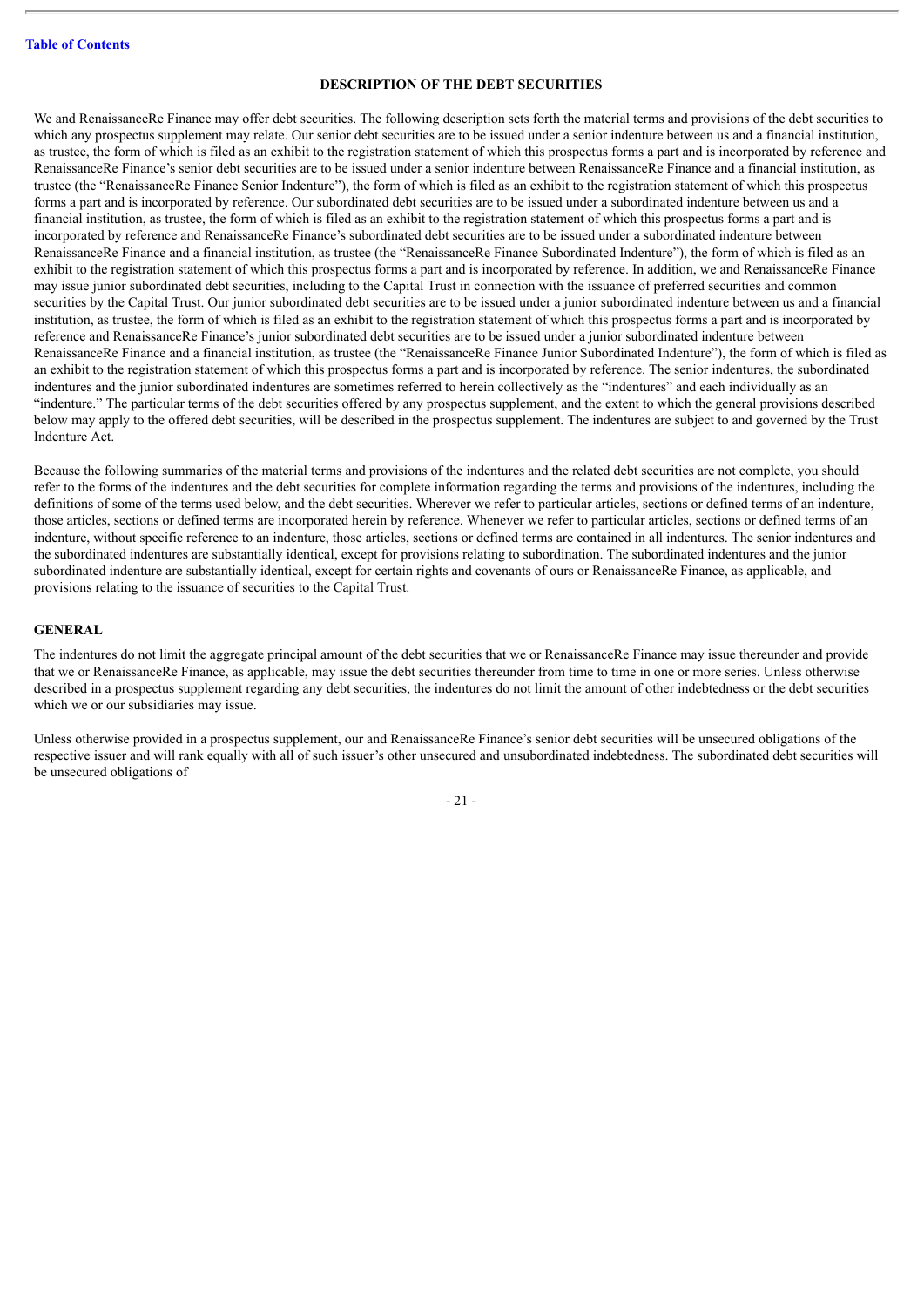the issuer, subordinated in right of payment to the prior payment in full of all senior indebtedness of such issuer as described below under "Subordination of the Subordinated Debt Securities of RenaissanceRe," "Subordination of the Subordinated Debt Securities of RenaissanceRe Finance" and in the applicable prospectus supplement. The junior subordinated debt securities will be unsecured obligations of the issuer, subordinated in right of payment to the prior payment in full of such issuer's senior and subordinated indebtedness, as described below under "Certain Provisions of the Junior Subordinated Debt Securities Issued to the Capital Trust" and in the applicable prospectus supplement.

Because we are a holding company, our rights and the rights of our creditors (including the holders of our debt securities and the holders of RenaissanceRe Finance's debt securities who are creditors of RenaissanceRe by virtue of our guarantee of the debt securities issued by RenaissanceRe Finance) and shareholders to participate in any distribution of assets of any of our subsidiaries upon that subsidiary's liquidation or reorganization or otherwise would be subject to the prior claims of that subsidiary's creditors, including claims against our reinsurance and insurance subsidiaries of their respective policy holders, except to the extent that we may ourselves be a creditor with recognized claims against that subsidiary or our creditor may have the benefit of a guaranty from our subsidiary. Our revolving credit agreement requires that under the circumstances specified in such agreement certain of our existing and future subsidiaries become guarantors of the loans made to us under such agreement. The existing guarantors are RenaissanceRe Finance and RenRe North America Holdings Inc. ("RRNAH"). Other than the lenders under our revolving credit agreement, none of our creditors has the benefit of a guaranty from any of our subsidiaries. The rights of our creditors (including the holders of our debt securities and the holders of RenaissanceRe Finance's debt securities who are creditors of RenaissanceRe by virtue of our guarantee of the debt securities issued by RenaissanceRe Finance) to participate in the distribution of stock owned by us in certain of our subsidiaries, including our insurance subsidiaries, may also be subject to approval by certain insurance regulatory authorities having jurisdiction over such subsidiaries.

In the event that we or RenaissanceRe Finance issue junior subordinated debt securities to the Capital Trust in connection with the issuance of preferred securities and common securities by the Capital Trust, such junior subordinated debt securities subsequently may be distributed pro rata to the holders of such preferred securities and common securities in connection with the dissolution of the Capital Trust upon the occurrence of certain events. These events will be described in the prospectus supplement relating to such preferred securities and common securities. Only one series of our junior subordinated debt securities will be issued by us or RenaissanceRe Finance, as applicable, to the Capital Trust in connection with the issuance of preferred securities and common securities by the Capital Trust.

The prospectus supplement relating to the particular debt securities offered thereby will include specific terms relating to the offering. The terms will include, among other things, some or all of the following, as applicable:

- the title of such debt securities and the series in which such debt securities will be included, which may include medium-term notes;
- the aggregate principal amount of such debt securities and any limit upon such principal amount;
- the date or dates, or the method or methods, if any, by which such date or dates will be determined, on which the principal of such debt securities will be payable;
- the rate or rates at which such debt securities will bear interest, if any, which rate may be zero in the case of certain debt securities issued at an issue price representing a discount from the principal amount payable at maturity, or the method by which such rate or rates will be determined (including, if applicable, any remarketing option or similar method), and the date or dates from which such interest, if any, will accrue or the method by which such date or dates will be determined;
- the date or dates on which interest, if any, on such debt securities will be payable and any regular record dates applicable to the date or dates on which interest will be so payable;

- 22 -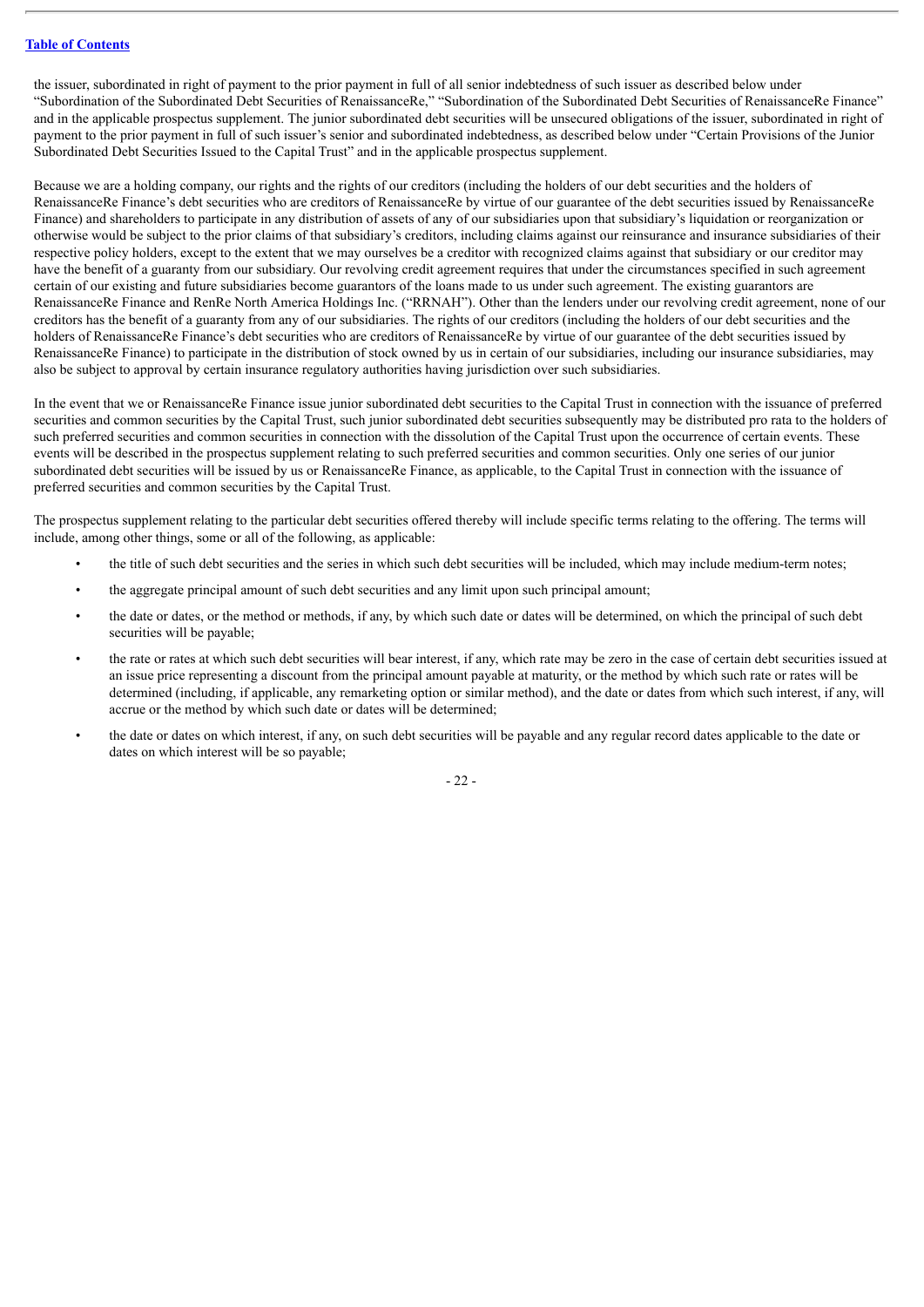- the place or places where the principal of, any premium or interest on or any additional amounts with respect to such debt securities will be payable, any of such debt securities that are issued in registered form may be surrendered for registration of transfer or exchange, and any such debt securities may be surrendered for conversion or exchange;
- whether any of such debt securities are to be redeemable at the issuer's option and, if so, the date or dates on which, the period or periods within which, the price or prices at which and the other terms and conditions upon which such debt securities may be redeemed, in whole or in part, at the issuer's option;
- whether the issuer will be obligated to redeem or purchase any such debt securities pursuant to any sinking fund or analogous provision or at the option of any holder thereof and, if so, the date or dates on which, the period or periods within which, the price or prices at which and the other terms and conditions upon which such debt securities will be redeemed or purchased, in whole or in part, pursuant to such obligation, and any provisions for the remarketing of such debt securities so redeemed or purchased;
- if other than denominations of \$2,000 or multiples of \$1,000, and any integral multiple thereof, the denominations in which any debt securities to be issued in registered form will be issuable;
- whether the debt securities will be convertible into common shares and/or exchangeable for other securities issued by us, and, if so, the terms and conditions upon which such debt securities will be so convertible or exchangeable;
- if other than the principal amount, the portion of the principal amount (or the method by which such portion will be determined) of such debt securities that will be payable upon declaration of acceleration of the maturity thereof;
- if other than United States dollars, the currency of payment, including composite currencies, of the principal of, any premium or interest on or any additional amounts with respect to any of such debt securities;
- whether the principal of, any premium or interest on or any additional amounts with respect to such debt securities will be payable, at the issuer's election or the election of a holder, in a currency other than that in which such debt securities are stated to be payable and the date or dates on which, the period or periods within which, and the other terms and conditions upon which, such election may be made;
- any index, formula or other method used to determine the amount of payments of principal of, any premium or interest on or any additional amounts with respect to such debt securities;
- whether such debt securities are to be issued in the form of one or more global securities and, if so, the identity of the depositary for such global security or securities;
- whether such debt securities are the senior debt securities or subordinated debt securities and, if the subordinated debt securities, the specific subordination provisions applicable thereto;
- in the case of junior subordinated debt securities issued by us or by RenaissanceRe Finance to the Capital Trust, the terms and conditions of any obligation or right of ours, RenaissanceRe Finance or the Capital Trust to convert or exchange such subordinated debt securities into preferred securities of the Capital Trust;
- in the case of junior subordinated debt securities issued by us or by RenaissanceRe Finance to the Capital Trust, the form of restated trust agreement and, if applicable, the agreement relating to our guarantee of the preferred securities of the Capital Trust;
- in the case of the subordinated debt securities issued by us or RenaissanceRe Finance, the relative degree, if any, to which such subordinated debt securities of the series will be senior to or be subordinated to other series of the subordinated debt securities or other indebtedness of the applicable

- 23 -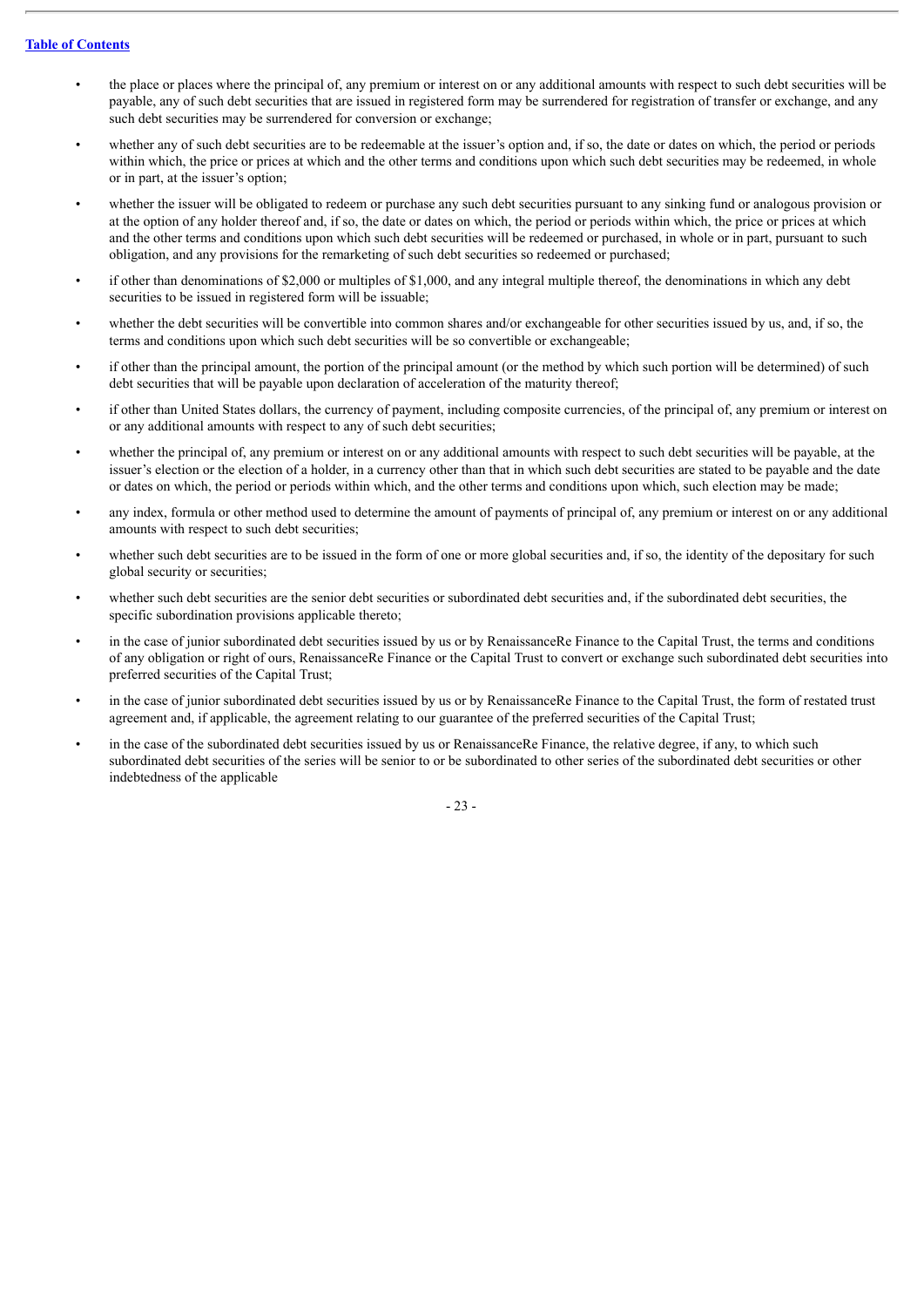issuer, in right of payment, whether such other series of the subordinated debt securities or other indebtedness are outstanding or not;

- any deletions from, modifications of or additions to the Events of Default or covenants of the issuer with respect to such debt securities;
- whether the provisions described below under "Discharge, Defeasance and Covenant Defeasance" will be applicable to such debt securities:
- whether, under what circumstances and in which currency we or RenaissanceRe Finance, as applicable, will pay additional amounts on account of taxes, fees, assessments or governmental charges on the debt securities of a series and if so, whether we or RenaissanceRe Finance, as applicable, will have the option to redeem such debt securities rather than pay such additional amounts;
- whether any such debt securities are to be issued upon the exercise of warrants, and the time, manner and place for such debt securities to be authenticated and delivered; and
- any other terms of such debt securities and any other deletions from or modifications or additions to the applicable indenture in respect of such debt securities.

The issuer will have the ability under the indentures to "reopen" a previously issued series of the debt securities and issue additional debt securities of that series or establish additional terms of that series. The issuer is also permitted to issue debt securities with the same terms as previously issued debt securities.

Unless otherwise provided in the related prospectus supplement, principal, premium, interest and additional amounts, if any, with respect to any debt securities will be payable at the office or agency maintained by us or RenaissanceRe Finance, as applicable, for such purposes (initially the corporate trust office of the trustee). In the case of debt securities issued in registered form, interest may be paid by check mailed to the persons entitled thereto at their addresses appearing on the security register or by transfer to an account maintained by the payee with a bank located in the United States. A security issued in "registered form" is a security for which the issuer or the paying agent keeps a record of all the current holders. Interest on debt securities issued in registered form will be payable on any interest payment date to the persons in whose names the debt securities are registered at the close of business on the regular record date with respect to such interest payment date. Interest on such debt securities which have a redemption date after a regular record date, and on or before the following interest payment date, will also be payable to the persons in whose names the debt securities are so registered. All paying agents initially designated by us or RenaissanceRe Finance, as applicable, for the debt securities will be named in the related prospectus supplement. The issuer may at any time designate additional paying agents or rescind the designation of any paying agent or approve a change in the office through which any paying agent acts, except that the issuer will be required to maintain a paying agent in each place where the principal of, any premium or interest on or any additional amounts with respect to the debt securities are payable.

Unless otherwise provided in the related prospectus supplement, the debt securities may be presented for transfer (duly endorsed or accompanied by a written instrument of transfer, if so required by us or the security registrar) or exchanged for other debt securities of the same series (containing identical terms and provisions, in any authorized denominations, and of a like aggregate principal amount) at the office or agency maintained by the issuer for such purposes (initially the corporate trust office of the trustee). Such transfer or exchange will be made without service charge, but the issuer may require payment of a sum sufficient to cover any tax or other governmental charge and any other expenses then payable. The issuer will not be required to (1) issue, register the transfer of, or exchange, the debt securities during a period beginning at the opening of business 15 days before the day of mailing of a notice of redemption of any such debt securities and ending at the close of business on the day of such mailing, (2) register the transfer of or exchange any debt security so selected for redemption in whole or in part, except the unredeemed portion of any debt security being redeemed in part, or (3) register the transfer of or exchange any debt security which, in accordance with its terms, has been surrendered for repayment at the option of the older, except the portion, if any, of such debt security not to be so repaid.

- 24 -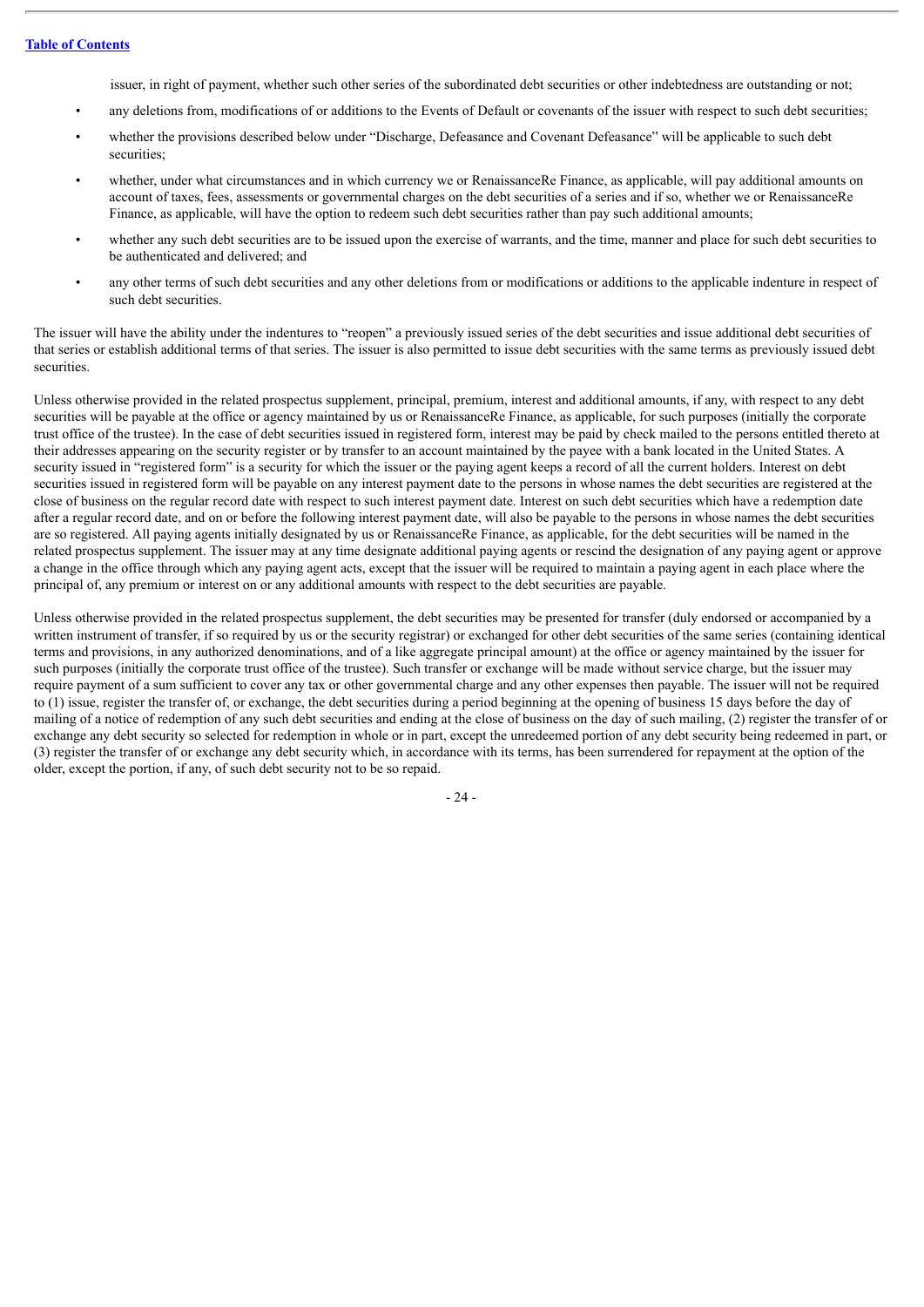We or RenaissanceRe Finance, as applicable, will appoint the trustee as security registrar. Any transfer agent (in addition to the security registrar) initially designated by the issuer for any debt securities will be named in the related prospectus supplement. The issuer may at any time designate additional transfer agents or rescind the designation of any transfer agent or approve a change in the office through which any transfer agent acts, except that the issuer will be required to maintain a transfer agent in each place where the principal of, any premium or interest on, or any additional amounts with respect to the debt securities are payable.

Unless otherwise provided in the related prospectus supplement, the debt securities will be issued only in fully registered form without coupons in minimum denominations of \$2,000 and any integral multiple of \$1,000. The debt securities may be represented in whole or in part by one or more global debt securities registered in the name of a depositary or its nominee and, if so represented, interests in such global debt security will be shown on, and transfers thereof will be effected only through, records maintained by the designated depositary and its participants as described below.

The debt securities may be issued as original issue discount securities (bearing no interest or bearing interest at a rate which at the time of issuance is below market rates) to be sold at a substantial discount below their principal amount and may for various other reasons be considered to have original issue discount for U.S. federal income tax purposes. In general, original issue discount is included in the income of holders on a yield-to-maturity basis. Accordingly, depending on the terms of the debt securities, holders may be required to include amounts in income prior to the receipt thereof. Special U.S. federal income tax and other considerations applicable to original issue discount securities will be described in the related prospectus supplement.

If the purchase price of any debt securities is payable in one or more foreign currencies or currency units or if any debt securities are denominated in one or more foreign currencies or currency units or if the principal of, or any premium or interest on, or any additional amounts with respect to, any debt securities are payable in one or more foreign currencies or currency units, the restrictions, elections, certain U.S. federal income tax considerations, specific terms and other information with respect to such debt securities and such foreign currency or currency units will be set forth in the related prospectus supplement.

The issuer will comply with Section 14(e) under the Exchange Act, and any other tender offer rules under the Exchange Act which may then be applicable, in connection with any obligation of the issuer to purchase debt securities at the option of the holders. Any such obligation applicable to a series of debt securities will be described in the related prospectus supplement.

Unless otherwise described in a prospectus supplement relating to any debt securities, the indentures do not contain any provisions that would limit the issuer's ability to incur indebtedness or that would afford holders of the debt securities protection in the event of a sudden and significant decline in the issuer's credit quality or a takeover, recapitalization or highly leveraged or similar transaction involving us or RenaissanceRe Finance. Accordingly, we or RenaissanceRe Finance could in the future enter into transactions that could increase the amount of indebtedness outstanding at that time or otherwise affect our or RenaissanceRe Finance's capital structure or credit rating.

You should refer to the prospectus supplement relating to a particular series of the debt securities for information regarding any deletions from, modifications of, or additions to the Events of Defaults described below or the issuer's covenants contained in the respective indenture, including any addition of a covenant or other provisions providing event risk or similar protection.

# **CONVERSION AND EXCHANGE**

The terms, if any, on which debt securities of any series are convertible into or exchangeable for common shares, preference shares or other securities (whether issued by us), property or cash, or a combination of any of the foregoing, will be set forth in the related prospectus supplement. Such terms may include provisions for

- 25 -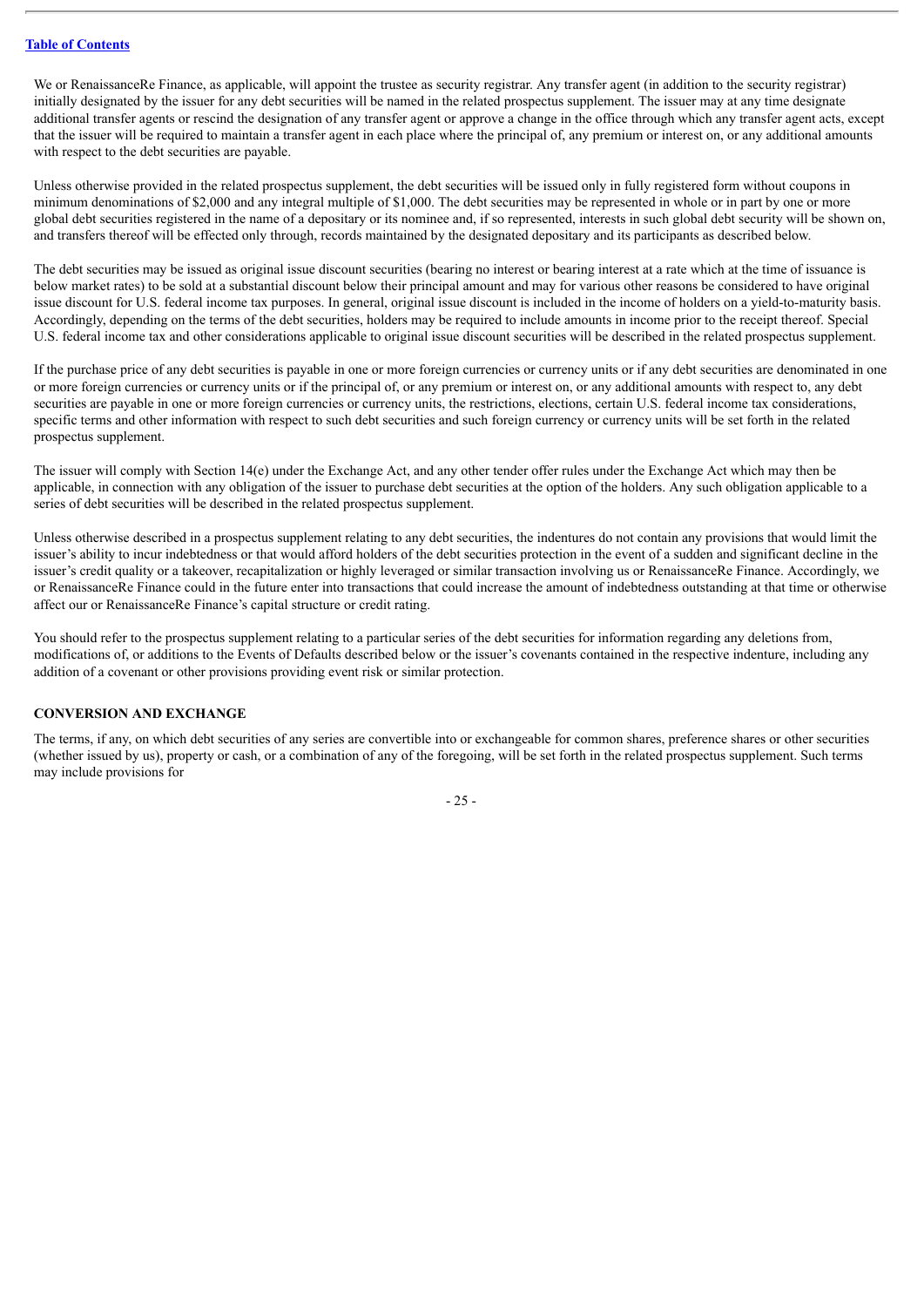conversion or exchange, either mandatory, at the option of the holder, or at our or RenaissanceRe Finance's option, as applicable, in which the securities, property or cash to be received by the holders of the debt securities would be calculated according to the factors and at such time as described in the related prospectus supplement. Any such conversion or exchange will comply with applicable law and the issuer's organizational documents.

# **CONSOLIDATION, AMALGAMATION, MERGER AND SALE OF ASSETS**

Unless otherwise described in a prospectus supplement, each indenture provides that the issuer may not (1) consolidate or amalgamate with or merge into any Person (other than, in the case of RenaissanceRe Finance, another subsidiary of ours) or convey, transfer or lease its properties and assets as an entirety or substantially as an entirety to any Person (other than, in the case of RenaissanceRe Finance, another subsidiary of ours), or (2) permit any Person (other than, in the case of RenaissanceRe Finance, another subsidiary of ours) to consolidate or amalgamate with or merge into the issuer, or convey, transfer or lease its properties and assets as an entirety or substantially as an entirety to the issuer, unless, among other things, (a) in the case of (1) above, such Person is a Corporation organized and existing under the laws of the U.S., any state thereof or the District of Columbia, Bermuda, the Cayman Islands or any country which is, on the date of the indenture, a member of the Organization of Economic Co-operation and Development or the EU and expressly assumes, by supplemental indenture duly executed by the successor Person and delivered to the trustee, the due and punctual payment of the principal of, any premium and interest on and any additional amounts with respect to all of the debt securities issued thereunder, and the performance of the issuer's obligations under such indenture and the debt securities issued thereunder, and provides for conversion or exchange rights in accordance with the provisions of the debt securities of any series that are convertible or exchangeable into common shares or other securities; (b) immediately after giving effect to such transaction, no Event of Default, and no event which after notice or lapse of time or both would become an Event of Default, will have occurred and be continuing under such indenture; and (c) certain other conditions are met. Each indenture provides similar restrictions for the guarantor, if any.

# **EVENTS OF DEFAULT**

Unless the issuer provides other or substitute Events of Default in a prospectus supplement, the following events will constitute an Event of Default under the applicable indenture with respect to any series of debt securities issued thereunder (whatever the reason for such Event of Default and whether it will be voluntary or involuntary or be effected by operation of law or pursuant to any judgment, decree or order of any court or any order, rule or regulation of any administrative or governmental body):

(1) default in the payment of any interest on any debt security of such series, or any additional amounts payable with respect thereto, when such interest becomes or such additional amounts become due and payable, and continuance of such default for a period of 90 days;

(2) default in the payment of the principal of or any premium on any debt security of such series, or any additional amounts payable with respect thereto, when such principal, premium or such additional amounts become due and payable either at maturity, upon any redemption, by declaration of acceleration or otherwise;

(3) default by the issuer or the guarantor (if any) in the performance, or breach, of any other covenant or warranty of the issuer or the guarantor (if any) contained in the applicable indenture for the benefit of such series or in the debt securities of such series, and the continuance of such default or breach for a period of 90 days after there has been given written notice as provided in such indenture; and

(4) certain events relating to bankruptcy, insolvency or reorganization of the issuer or the guarantor (if any).

If an Event of Default with respect to the debt securities of any series (other than an Event of Default described in clause (4) of the preceding paragraph) occurs and is continuing, either the trustee or the holders of at least 25%

- 26 -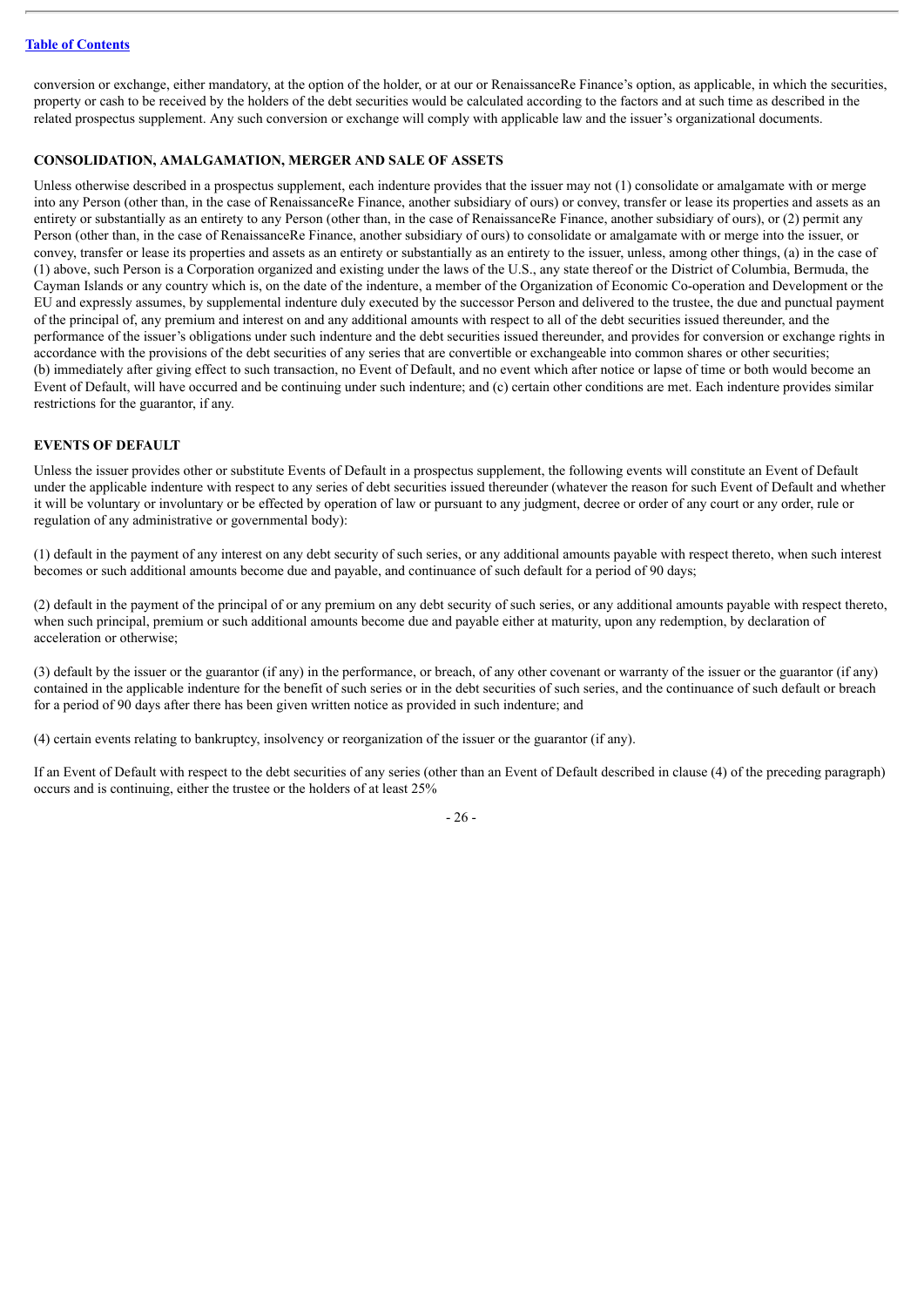in principal amount of the outstanding debt securities of such series by written notice as provided in the applicable indenture may declare the principal amount (or such lesser amount as may be provided for in the debt securities of such series) of all outstanding debt securities of such series to be due and payable immediately. At any time after a declaration of acceleration has been made, but before a judgment or decree for payment of money has been obtained by the trustee, and subject to applicable law and certain other provisions of the applicable indenture, the holders of a majority in aggregate principal amount of the debt securities of such series may, under certain circumstances, rescind and annul such acceleration. An Event of Default described in clause (4) of the preceding paragraph will cause the principal amount and accrued interest (or such lesser amount as provided for in the debt securities of such series) to become immediately due and payable without any declaration or other act by the trustee or any holder.

Each indenture provides that, within 90 days after the occurrence of any event which is, or after notice or lapse of time or both would become, an Event of Default with respect to the debt securities of any series, the trustee will transmit, in the manner set forth in such indenture and subject to the exceptions described below, notice of such default to the holders of the debt securities of such series, unless such default has been cured or waived. However, except in the case of a default in the payment of principal of, or premium, if any, or interest, if any, on, or additional amounts or any sinking fund with respect to, any debt security of such series, the trustee may withhold such notice if and so long as the trustee in good faith determines that the withholding of such notice is in the best interest of the holders of the debt securities of such series.

If an Event of Default occurs and is continuing with respect to the debt securities of any series, the trustee may in its discretion proceed to protect and enforce its rights and the rights of the holders of the debt securities of such series by all appropriate judicial proceedings. Each indenture provides that, subject to the duty of the trustee during any default to act with the required standard of care, the trustee will be under no obligation to exercise any of its rights or powers under such indenture at the request or direction of any of the holders of the debt securities, unless such holders shall have offered to the trustee reasonable indemnity. Subject to such provisions for the indemnification of the trustee, and subject to applicable law and certain other provisions of the applicable indenture, the holders of a majority in aggregate principal amount of the outstanding debt securities of any series will have the right to direct the time, method and place of conducting any proceeding for any remedy available to the trustee, or exercising any trust or power conferred on the trustee, with respect to debt securities of such series.

# **MODIFICATION AND WAIVER**

The issuer and the trustee may modify or amend any indenture with the consent of the holders of not less than a majority in aggregate principal amount of the outstanding debt securities of each series affected thereby; provided, however, that no such modification or amendment may, without the consent of the holder of each outstanding debt security affected thereby:

- change the stated maturity of the principal of, or any premium or installment of interest on, or any additional amounts with respect to, any debt security;
- reduce the principal amount of, or the rate (or modify the calculation of such principal amount or rate) of interest on, or any additional amounts with respect to, or any premium payable upon the redemption of, any debt security;
- change the issuer's obligation to pay additional amounts with respect to any debt security;
- change the redemption provisions of any debt security or, following the occurrence of any event that would entitle a holder to require the issuer to repay any debt security at the option of the holder, adversely affect the right of repayment, at the option of such holder, of any affected debt security;
- change the place of payment or the coin or currency in which the principal of, any premium or interest on, or any additional amounts with respect to, any debt security is payable;

- 27 -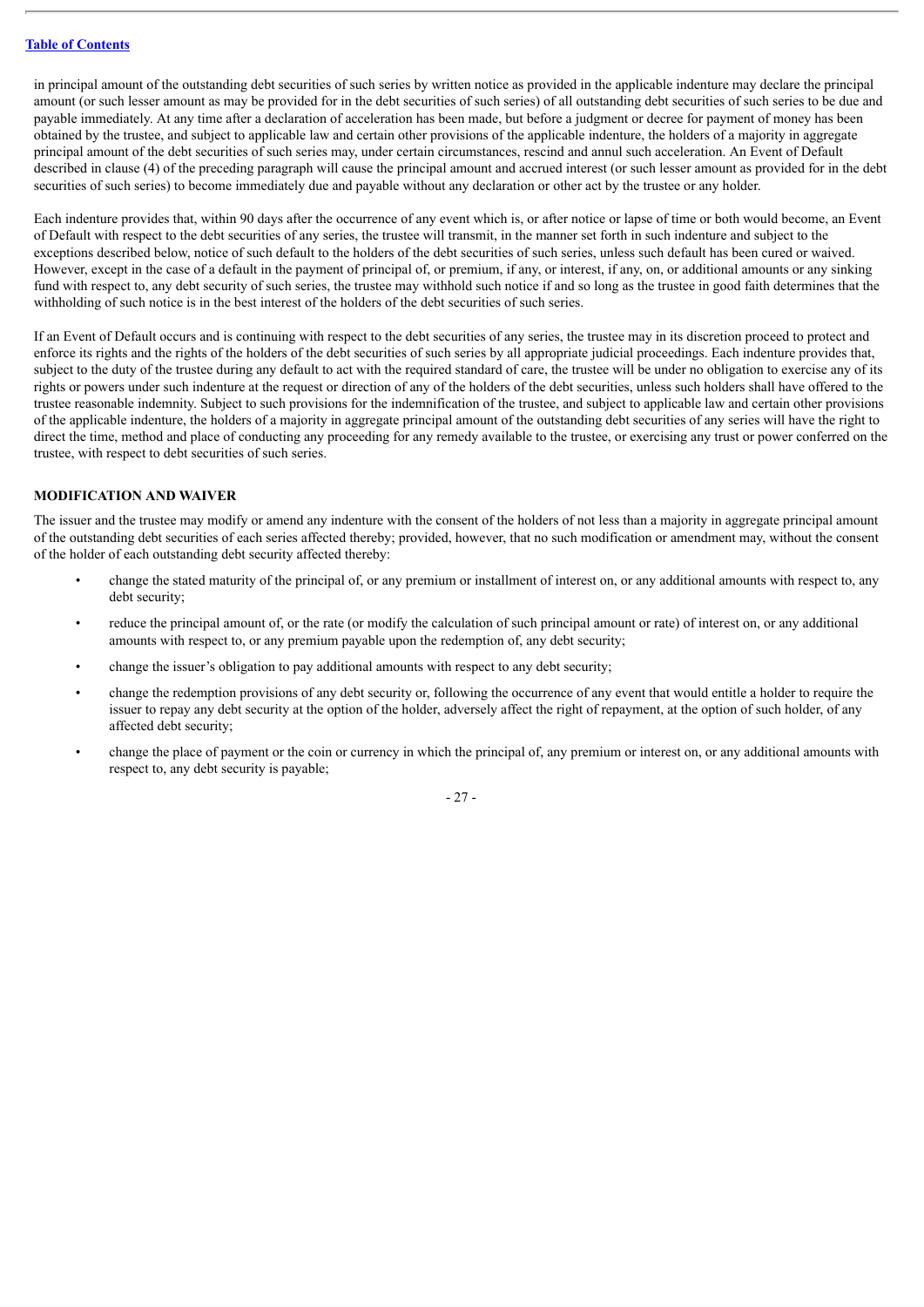- impair the right to institute suit for the enforcement of any payment on or after the stated maturity of any debt security (or, in the case of redemption, on or after the redemption date or, in the case of repayment at the option of any holder, on or after the repayment date);
- reduce the percentage in principal amount of the outstanding debt securities, the consent of whose holders is required in order to take specific actions;
- reduce the requirements for quorum or voting by holders of debt securities in the applicable section of each indenture;
- modify any of the provisions in the applicable indenture regarding the waiver of past defaults and the waiver of certain covenants by the holders of the debt securities, except to increase any percentage vote required or to provide that other provisions of such indenture cannot be modified or waived without the consent of the holder of each debt security affected thereby;
- make any change that adversely affects the right to convert or exchange any debt security into or for our common shares or other debt securities or other securities, cash or property in accordance with its terms;
- modify any of the provisions of the subordinated indenture or the junior subordinated indenture relating to the subordination of the subordinated debt securities, or the junior subordinated debt securities in a manner adverse to holders of the subordinated debt securities; or
- modify any of the above provisions.

In addition, no supplemental indenture may directly or indirectly modify or eliminate the subordination provisions of the subordinated indenture or the junior subordinated indenture in any manner which might terminate or impair the subordination of the subordinated debt securities, or the junior subordinated debt securities to Senior Indebtedness without the prior written consent of the holders of the Senior Indebtedness.

The issuer and the trustee may modify or amend any indenture and debt securities of any series without the consent of any holder in order to, among other things:

- provide for the issuer's successor pursuant to a consolidation, amalgamation, merger or sale of assets;
- add to the issuer's covenants for the benefit of the holders of all or any series of debt securities or to surrender any right or power conferred upon us by the applicable indenture;
- provide for a successor trustee with respect to debt securities of all or any series;
- cure any ambiguity or correct or supplement any provision in any indenture which may be defective or inconsistent with any other provision, or to make any other provisions with respect to matters or questions arising under any indenture which will not adversely affect the interests of the holders of debt securities of any series issued thereunder in any material respect;
- change the conditions, limitations and restrictions on the authorized amount, terms or purposes of issue, authentication and delivery of debt securities under any indenture;
- add any additional Events of Default with respect to all or any series of debt securities;
- provide for conversion or exchange rights of the holders of any series of debt securities;
- make any other amendments or modifications that do not materially adversely affect the interests of the holders of any debt securities then outstanding under the applicable indenture; provided that any amendment or modification that conforms the applicable indenture to the terms described in this prospectus (including any prospectus supplement) pursuant to which the applicable debt securities were initially sold shall be deemed not to adversely affect the interests of holders;

- 28 -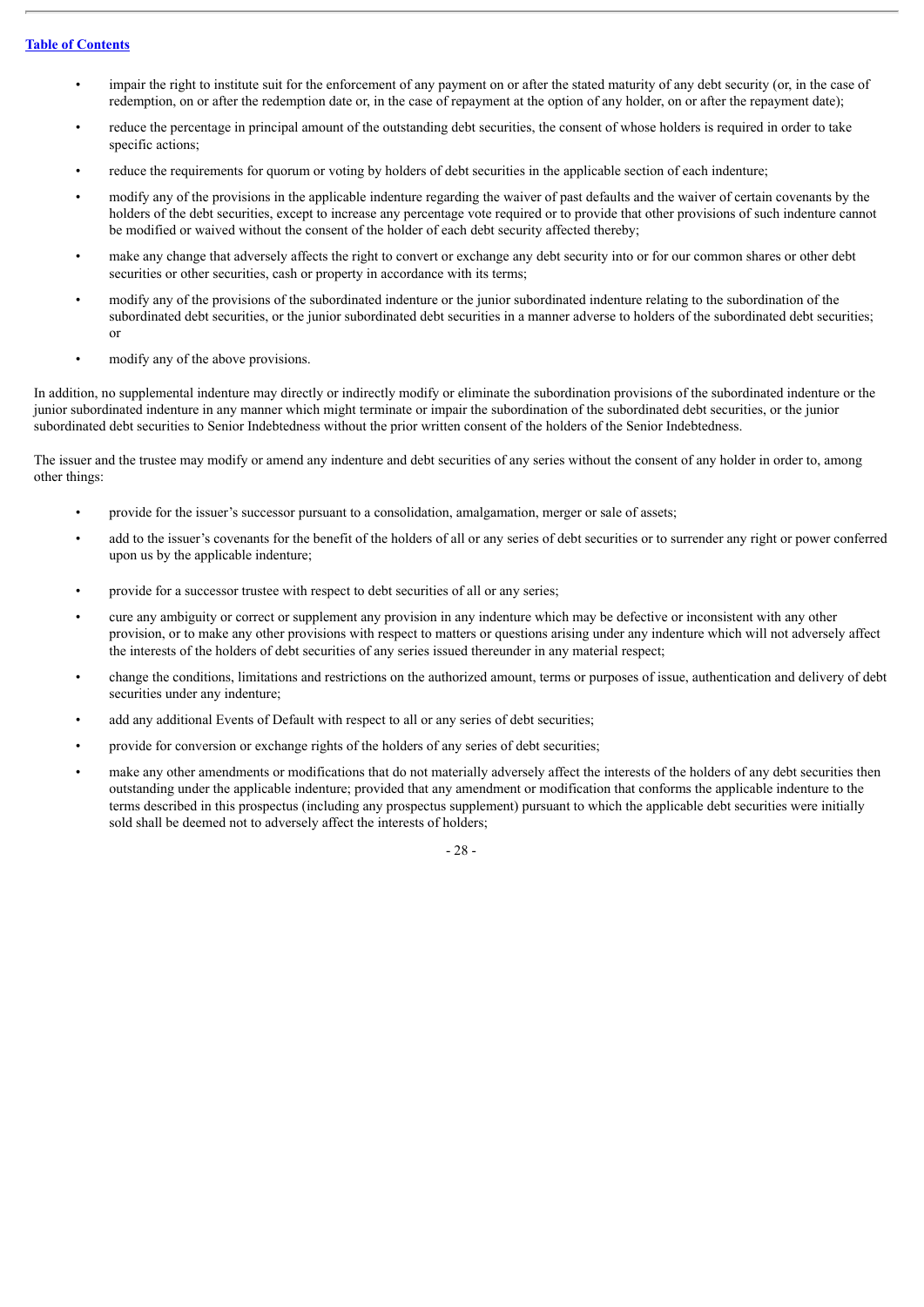- provide for any additional guarantees with respect to the debt securities of all or any series; or
- provide for the addition of one or more co-obligors with respect to the debt securities of all or any series.

The holders of at least a majority in aggregate principal amount of debt securities of any series may, on behalf of the holders of all debt securities of that series, waive compliance by the issuer with certain restrictive provisions of the applicable indenture. The holders of not less than a majority in aggregate principal amount of the outstanding debt securities of any series may, on behalf of the holders of all debt securities of that series, waive any past default and its consequences under the applicable indenture with respect to debt securities of that series, except a default (1) in the payment of principal of, any premium or interest on or any additional amounts with respect to debt securities of that series or (2) in respect of a covenant or provision of the applicable indenture that cannot be modified or amended without the consent of the holder of each debt security of any series.

Under each indenture, the issuer is required to deliver to the trustee annually a statement as to its performance of certain of its obligations under that indenture and as to any default in such performance. The issuer is also required to deliver to the trustee, within five days after occurrence thereof, written notice of any Event of Default or any event which after notice or lapse of time or both would constitute an Event of Default under certain provisions of the indentures.

# **DISCHARGE, DEFEASANCE AND COVENANT DEFEASANCE**

The issuer may discharge certain obligations to holders of any series of debt securities that have not already been delivered to the trustee for cancellation and that either have become due and payable or will become due and payable within one year (or scheduled for redemption within one year) by depositing with the trustee, in trust, funds in U.S. dollars or in the Foreign Currency (as defined below) in which such debt securities are payable in an amount sufficient to pay the entire indebtedness on such debt securities with respect to principal and any premium, interest and additional amounts to the date of such deposit (if such debt securities have become due and payable) or with respect to principal and any premium and interest to the maturity or redemption date thereof, as applicable.

Each indenture provides that, unless the provisions of Section 4.2 thereof are made inapplicable to debt securities of or within any series pursuant to Section 3.1 thereof, the issuer may elect either (1) to defease and be discharged from any and all obligations with respect to such debt securities (except for, among other things, the obligation to pay additional amounts, if any, upon the occurrence of certain events of taxation, assessment or governmental charge with respect to payments on such debt securities, if the debt securities of a series provide for the payment of such additional amounts, and other obligations to register the transfer or exchange of such debt securities, to replace temporary or mutilated, destroyed, lost or stolen debt securities, to maintain an office or agency with respect to such debt securities and to hold moneys for payment in trust) ("defeasance") or (2) to be released from its obligations with respect to such debt securities under certain covenants as described in the related prospectus supplement, and any omission to comply with such obligations will not constitute a default or an Event of Default with respect to such debt securities ("covenant defeasance"). Defeasance or covenant defeasance, as applicable, will be conditioned upon the irrevocable deposit by us with the trustee, in trust, of an amount in U.S. dollars or in the Foreign Currency in which such debt securities are payable at stated maturity, or Government Obligations, or both, applicable to such debt securities which through the scheduled payment of principal and interest in accordance with their terms will provide money in an amount sufficient (without reinvestment) to pay the principal of, any premium and interest on such debt securities on the scheduled due dates or any prior redemption date.

Such a trust may only be established if, among other things:

(1) the applicable defeasance or covenant defeasance does not result in a breach or violation of, or constitute a default under, any material agreement or instrument to which the issuer is a party or by which it is bound;

- 29 -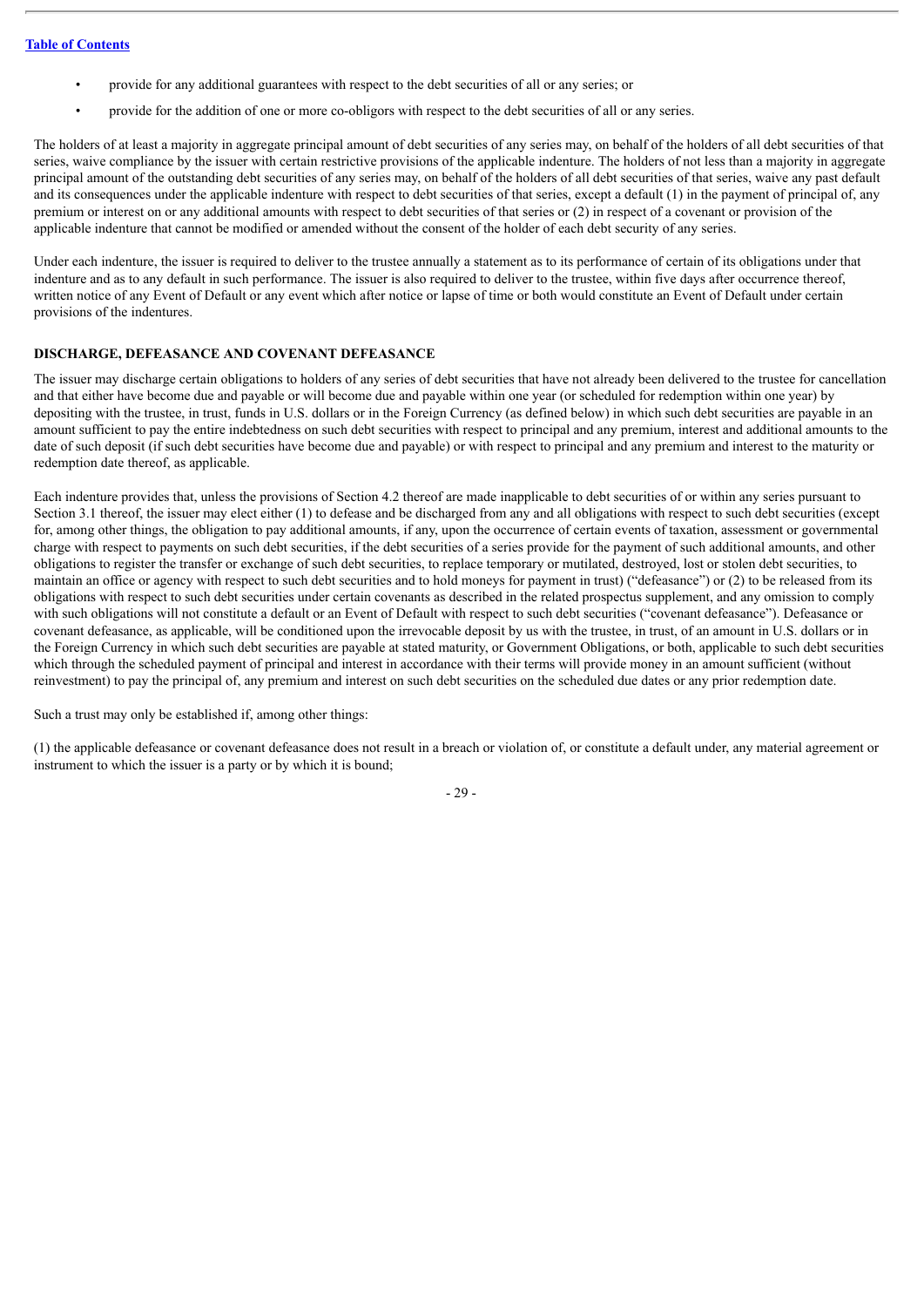(2) no Event of Default or event which with notice or lapse of time or both would become an Event of Default with respect to the debt securities to be defeased will have occurred and be continuing on the date of establishment of such a trust after giving effect to such establishment and, with respect to defeasance only, no bankruptcy proceeding will have occurred and be continuing at any time during the period ending on the 91st day after such date;

(3) the issuer has delivered to the trustee an opinion of counsel (as specified in each indenture) to the effect that the holders of such debt securities will not recognize income, gain or loss for U.S. federal income tax purposes as a result of such defeasance or covenant defeasance and will be subject to U.S. federal income tax on the same amounts, in the same manner and at the same times as would have been the case if such defeasance or covenant defeasance had not occurred, and such opinion of counsel, in the case of defeasance, must refer to and be based upon a letter ruling of the IRS received by the issuer, a Revenue Ruling published by the IRS or a change in applicable U.S. federal income tax law occurring after the date of the applicable indenture; and

(4) with respect to defeasance, the issuer has delivered to the trustee an officers' certificate as to solvency and the absence of intent of preferring holders over other creditors.

"Foreign Currency" means any currency, currency unit or composite currency, including, without limitation, the euro, issued by the government of one or more countries other than the United States of America or by any recognized confederation or association of such governments. "Government Obligations" means debt securities which are (1) direct obligations of the United States of America or the government or governments or confederation or association of governments which issued the Foreign Currency in which the debt securities of a particular series are payable, in each case, for the payment of which its full faith and credit is pledged or (2) obligations of a Person controlled or supervised by and acting as an agency or instrumentality of the United States of America or such government or governments or confederation or association of governments which issued the Foreign Currency in which the debt securities of such series are payable, in each case, the timely payment of which is unconditionally guaranteed as a full faith and credit obligation by the United States of America or such other government or governments or confederation or association of governments, which, in the case of clauses (1) and (2), are not callable or redeemable at the option of the issuer or issuers thereof, and will also include a depository receipt issued by a bank or trust company as custodian with respect to any such Government Obligation or a specific payment of interest on or principal of or any other amount with respect to any such Government Obligation held by such custodian for the account of the holder of such depository receipt, provided that (except as required by law) such custodian is not authorized to make any deduction from the amount payable to the holder of such depository receipt from any amount received by the custodian with respect to the Government Obligation or the specific payment of interest on or principal of or any other amount with respect to the Government Obligation evidenced by such depository receipt.

If, after the issuer has deposited funds and/or Government Obligations to effect defeasance or covenant defeasance with respect to debt securities of any series, (1) the holder of a debt security of that series is entitled to, and does, elect pursuant to Section 3.1 of the applicable indenture or the terms of such debt security to receive payment in a currency other than that in which such deposit has been made in respect of such debt security, or (2) a Conversion Event (as defined below) occurs in respect of the Foreign Currency in which such deposit has been made, the indebtedness represented by such debt security will be deemed to have been, and will be, fully discharged and satisfied through the payment of the principal of, any premium and interest on, if any, and any additional amounts, if any, with respect to, such debt security as such debt security becomes due out of the proceeds yielded by converting the amount or other properties so deposited in respect of such debt security into the currency in which such debt security becomes payable, as a result of such election or such Conversion Event based on (a) in the case of payments made pursuant to clause (1) above, the applicable market exchange rate for such currency in effect on the second business day prior to such payment date, or (b) with respect to a Conversion Event, the applicable market exchange rate for such Foreign Currency in effect (as nearly as feasible) at the time of the Conversion Event.

- 30 -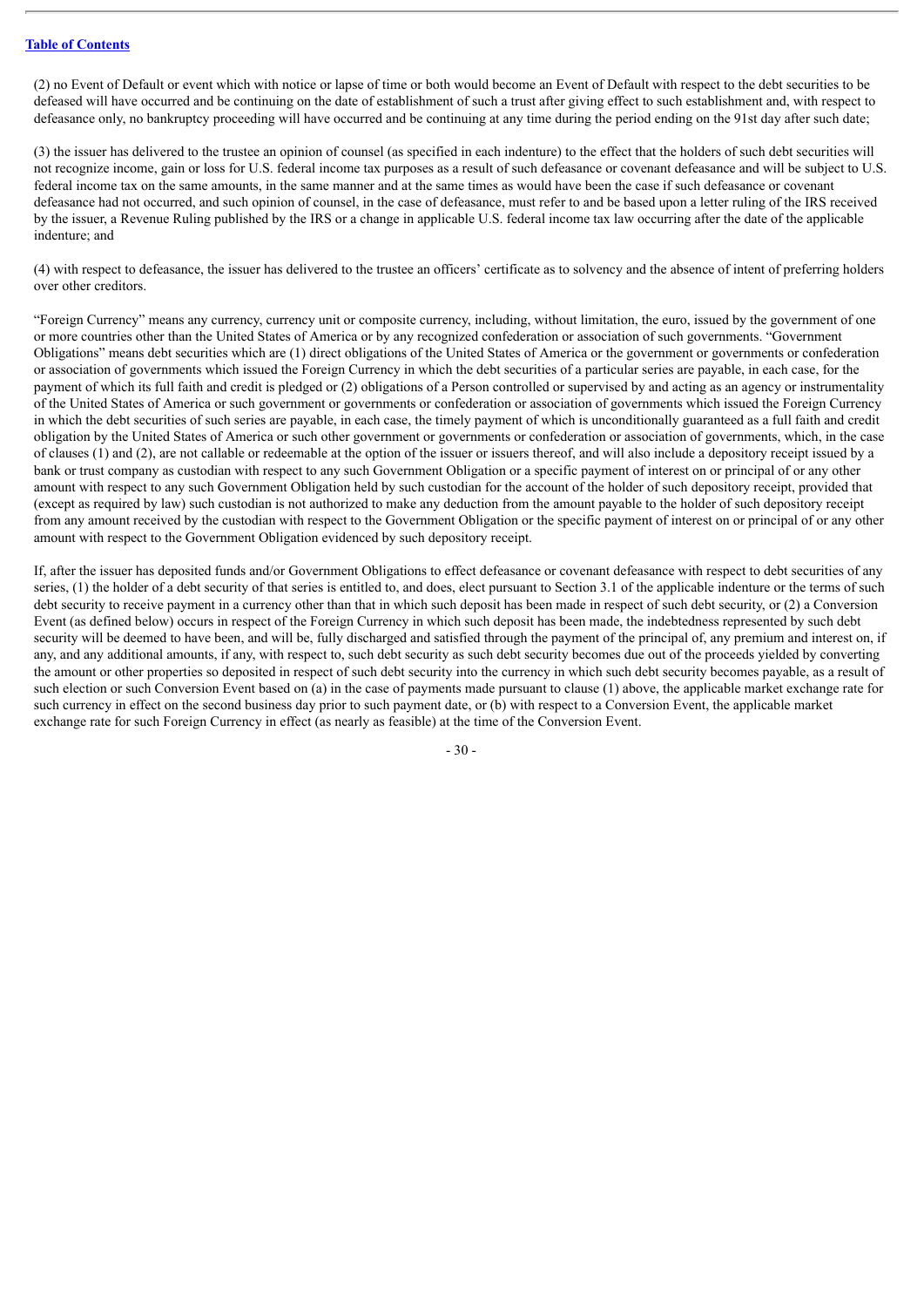"Conversion Event" means the cessation of use of (1) a Foreign Currency both by the government of the country or countries which issued such Foreign Currency and for the settlement of transactions by a central bank or other public institutions of or within the international banking community or (2) any currency unit or composite currency for the purposes for which it was established.

In the event the issuer effects covenant defeasance with respect to any debt securities and such debt securities are declared due and payable because of the occurrence of any Event of Default other than an Event of Default with respect to any covenant as to which there has been covenant defeasance, the amount in such Foreign Currency in which such debt securities are payable, and Government Obligations on deposit with the trustee, will be sufficient to pay amounts due on such debt securities at the time of the stated maturity or redemption date but may not be sufficient to pay amounts due on such debt securities at the time of the acceleration resulting from such Event of Default. However, the issuer would remain liable to make payment of such amounts due at the time of acceleration.

#### **REDEMPTION**

Unless otherwise described in a prospectus supplement relating to any debt securities, other than as described under "Certain Provisions of the Junior Subordinated Debt Securities Issued to the Capital Trust," the issuer may, at its option, redeem any series of debt securities, in whole or in part, at any time at the redemption price. Unless otherwise described in a prospectus supplement, debt securities will not be subject to sinking fund or other mandatory redemption or to redemption or repurchase at the option of the holders upon a change of control, a change in management, an asset sale or any other specified event. Neither we nor RenaissanceRe Finance currently have any debt securities outstanding that are subject to redemption or repurchase at the option of the holders. We will include appropriate risk factor disclosure in any prospectus supplement prepared in connection with the issuance of debt securities that are subject to redemption or repurchase at the option of the holders.

In the case where debt securities of a series or the guarantee of such debt securities provides for the payment of additional amounts, the issuer or the guarantor may redeem such debt securities at its option, in whole but not in part, at a redemption price equal to 100% of the principal amount, together with accrued and unpaid interest and additional amounts, if any, to the date fixed for redemption, if at any time it receives an opinion of counsel stating that, as a result of any change to the laws of any relevant taxing jurisdiction, any action taken by the relevant taxing jurisdiction which action is applied with respect to it, or a decision rendered by a court of such relevant taxing jurisdiction, there is a substantial probability that it will be required to pay additional amounts as of the next interest payment date and such requirements cannot be avoided by the use of reasonable measures then available. Any such redemption will be subject to the redemption provisions in each indenture.

Except as otherwise provided in the related prospectus supplement, in the case of any series of junior subordinated debt securities issued by us or RenaissanceRe Finance to the Capital Trust, if an Investment Company Event or a Tax Event (each, a "Special Event") shall occur and be continuing, we or RenaissanceRe Finance, as applicable, may, at the option of such issuer, redeem such series of junior subordinated debt securities, in whole but not in part, at any time within 90 days of the occurrence of the Special Event, at a redemption price equal to 100% of the principal amount of such junior subordinated debt securities then outstanding plus accrued and unpaid interest to the date fixed for redemption.

For purposes of the junior subordinated indenture, "Investment Company Event" means, in respect of the Capital Trust, the receipt by the Capital Trust of an opinion of counsel rendered by an independent law firm experienced in such matters to the effect that, as a result of the occurrence of a change in law or regulation or a written change in the interpretation or application of law or regulation by any legislative body, court or governmental agency or regulatory authority, there is more than an insubstantial risk that the Capital Trust is or will be considered an investment company or a company controlled by an investment company that is required to be registered under the Investment Company Act, which change becomes effective on or after the date of original issuance of the preferred securities of the Capital Trust.

- 31 -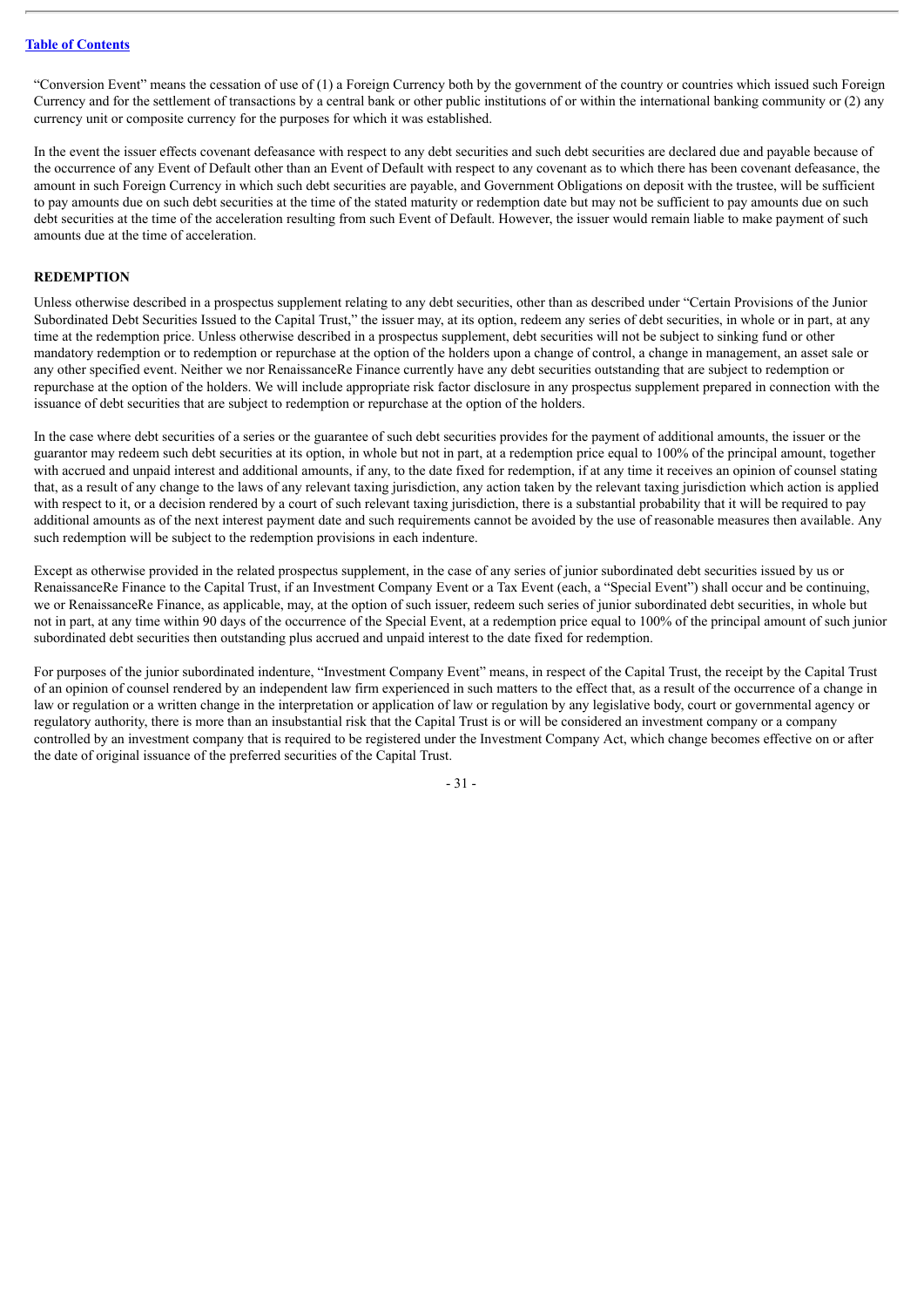"Tax Event" means, in respect of the Capital Trust, the receipt by us or RenaissanceRe Finance, as applicable, or the Capital Trust of an opinion of counsel rendered by an independent law firm experienced in such matters to the effect that, as a result of any amendment to, or change (including any announced prospective change) in, the laws (or any regulation thereunder) of the United States or any political subdivision or taxing authority thereof or therein, or as a result of any official administrative pronouncement or judicial decision interpreting or applying such laws or regulations, which amendment or change is effective or which pronouncement or decision is announced on or after the date of original issuance of the preferred securities of the Capital Trust, there is more than an insubstantial risk that (i) the Capital Trust is, or will be within 90 days of the date of such opinion, subject to U.S. federal income tax with respect to income received or accrued on the corresponding series of junior subordinated debt securities, (ii) interest payable by us or RenaissanceRe Finance, as applicable, on such junior subordinated debt securities is not, or within 90 days of the date of such opinion will not be, deductible by us or RenaissanceRe Finance, as applicable, in whole or in part, for U.S. federal income tax purposes or (iii) the Capital Trust is, or will be within 90 days of the date of such opinion, subject to more than a de minimis amount of taxes, duties or other governmental charges.

Unless otherwise described in a prospectus supplement, a notice of redemption may not be conditioned and a notice of any redemption will be mailed at least 30 days but not more than 60 days before the redemption date to each holder of debt securities to be redeemed at its registered address. Unless the issuer defaults in payment of the redemption price, on and after the redemption date, interest will cease to accrue on the debt securities or portions thereof called for redemption.

#### **GLOBAL SECURITIES**

The debt securities of a series may be issued in whole or in part in the form of one or more global debt securities that will be deposited with, or on behalf of, a depositary identified in the prospectus supplement relating to such series.

The specific terms of the depositary arrangement with respect to a series of the debt securities will be described in the prospectus supplement relating to such series. We or RenaissanceRe Finance anticipate that the following provisions will apply to all depositary arrangements.

Upon the issuance of a global security, the depositary for such global security or its nominee will credit, on its book-entry registration and transfer system, the respective principal amounts of the debt securities represented by such global security to the participants' accounts. Such accounts will be designated by the underwriters or agents with respect to such debt securities or by us if such debt securities are offered and sold directly by us. Ownership of beneficial interests by participants in a global security will be limited to participants and persons that may hold interests through participants. Ownership of beneficial interests in such global security will be shown on, and the transfer of that ownership will be effected only through, records maintained by the depositary or its nominee (with respect to interests of participants) and on the records of participants (with respect to interests of persons other than participants). The laws of some states require that certain purchasers of securities take physical delivery of such securities in definitive form. Such limits and such laws may impair the ability to transfer beneficial interests in a global security.

So long as the depositary for a global security, or its nominee, is the registered owner of such global security, such depositary or such nominee, as applicable, will be considered the sole owner or holder of the debt securities represented by such global security for all purposes under the applicable indenture. Except as described below, owners of beneficial interests in a global security will not be entitled to have the debt securities of the series represented by such global security registered in their names and will not receive or be entitled to receive physical delivery of the debt securities of that series in definitive form and will not be considered owners or holders thereof under the indenture under which the debt securities are issued. Accordingly, each person owning a beneficial interest in a global security must rely on the procedures of the depositary. Persons who are not participants must rely on the procedures of the participant through which they own their interest. We understand

- 32 -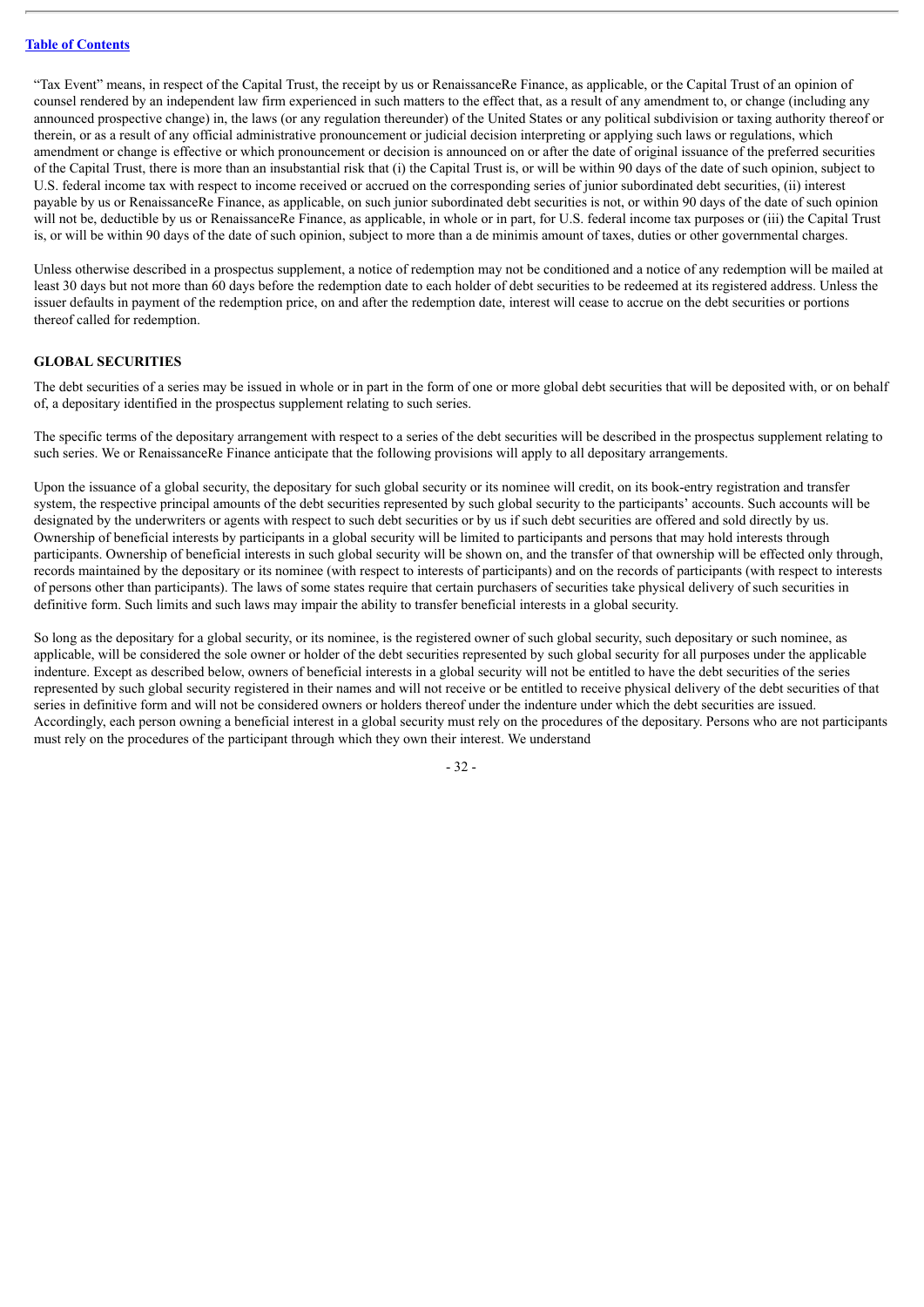that under existing industry practices, if we request any action of holders or if any owner of a beneficial interest in a global security desires to give or take any action which a holder is entitled to give or take under the applicable indenture, the depositary would authorize the participants holding the relevant beneficial interests to give or take such action, and such participants would authorize beneficial owners owning through such participants to give or take such action or would otherwise act upon the instruction of beneficial owners holding through them.

Principal of, any premium and interest on, and any additional amounts with respect to, the debt securities registered in the name of a depositary or its nominee will be made to the depositary or its nominee, as applicable, as the registered owner of the global security representing such debt securities. None of the trustee, any paying agent, the security registrar, us or RenaissanceRe Finance will have any responsibility or liability for any aspect of the records relating to or payments made on account of beneficial ownership interests of the global security for such debt securities or for maintaining, supervising or reviewing any records relating to such beneficial ownership interests.

We and RenaissanceRe Finance expect that the depositary for a series of the debt securities or its nominee, upon receipt of any payment with respect to such debt securities, will credit immediately participants' accounts with payments in amounts proportionate to their respective beneficial interests in the principal amount of the global security for such debt securities as shown on the records of such depositary or its nominee. We and RenaissanceRe Finance also expect that payments by participants to owners of beneficial interests in such global security held through such participants will be governed by standing instructions and customary practices, as is now the case with securities held for the accounts of customers registered in "street name," and will be the responsibility of such participants.

The indentures provide that if:

(1) the depositary for a series of the debt securities notifies the issuer that it is unwilling or unable to continue as depositary or if such depositary ceases to be eligible under the applicable indenture and a successor depositary is not appointed by us within 90 days of written notice;

(2) the issuer determines that the debt securities of a particular series will no longer be represented by global securities and executes and delivers to the trustee a company order to such effect; or

(3) an Event of Default with respect to a series of the debt securities has occurred and is continuing,

the global securities will be exchanged for the debt securities of such series in definitive form of like tenor and of an equal aggregate principal amount, in authorized denominations.

Such definitive debt securities will be registered in such name or names as the depositary shall instruct the trustee. It is expected that such instructions may be based upon directions received by the depositary from participants with respect to ownership of beneficial interests in global securities.

# **PAYMENT OF ADDITIONAL AMOUNTS**

If the debt securities of a series provide for the payment of additional amounts on account of taxes, fees, assessments or governmental charges as will be described in the related prospectus supplement, the issuer will pay to the holder of the debt securities of such series the additional amounts as described therein and, except as otherwise provided therein, the following provisions with respect to the payment of additional amounts shall apply.

The issuer will make all payments of principal of and premium, if any, interest and any other amounts on, or in respect of, the debt securities of any series without withholding or deduction at source for, or on account of, any

- 33 -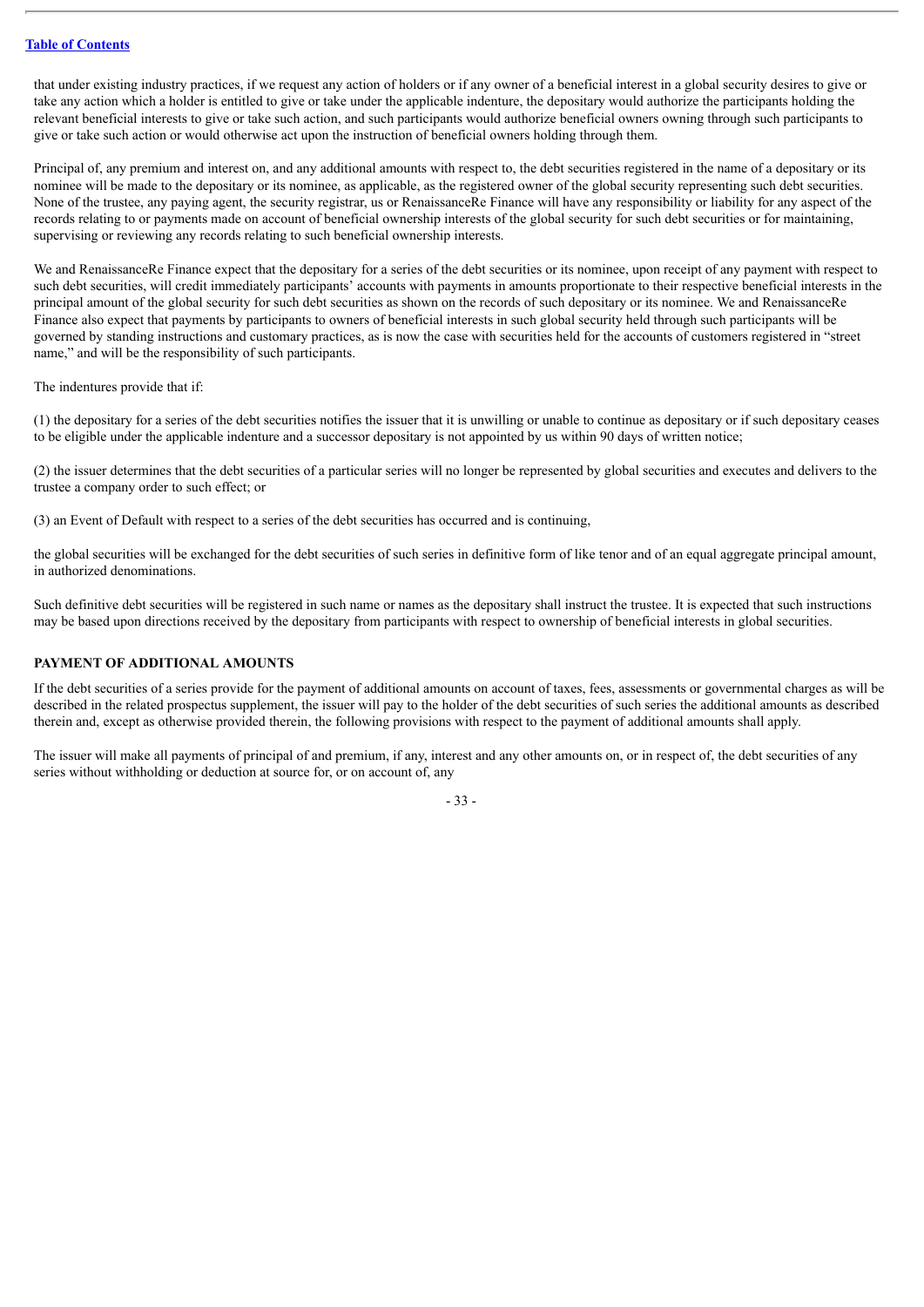present or future taxes, fees, duties, assessments or governmental charges of whatever nature imposed or levied by or on behalf of any jurisdiction in which it is organized (a "taxing jurisdiction") or any political subdivision or taxing authority thereof or therein, unless such taxes, fees, duties, assessments or governmental charges are required to be withheld or deducted by (x) the laws (or any regulations or rulings promulgated thereunder) of a taxing jurisdiction or any political subdivision or taxing authority thereof or therein or (y) an official position regarding the application, administration, interpretation or enforcement of any such laws, regulations or rulings (including, without limitation, a holding by a court of competent jurisdiction or by a taxing authority in a taxing jurisdiction or any political subdivision thereof). If a withholding or deduction at source is required, the issuer will, subject to certain limitations and exceptions described below, pay to the holder of any such debt security such additional amounts as may be necessary so that every net payment of principal, premium, if any, interest or any other amount made to such holder, after the withholding or deduction, will not be less than the amount provided for in such debt security and the applicable indenture to be then due and payable.

Notwithstanding the foregoing, the issuer will not be required to pay any additional amounts for or on account of: (1) any tax, fee, duty, assessment or governmental charge of whatever nature which would not have been imposed but for the fact that such holder (a) was a resident, domiciliary or national of, or engaged in business or maintained a permanent establishment or was physically present in, the relevant taxing jurisdiction or any political subdivision thereof or otherwise had some connection with the relevant taxing jurisdiction other than by reason of the mere ownership of, or receipt of payment under, such debt security, (b) presented such debt security for payment in the relevant taxing jurisdiction or any political subdivision thereof, unless such debt security could not have been presented for payment elsewhere, or (c) presented such debt security for payment more than 30 days after the date on which the payment in respect of such debt security became due and payable or provided for, whichever is later, except to the extent that the holder would have been entitled to such additional amounts if it had presented such debt security for payment on any day within that 30-day period;

(2) any estate, inheritance, gift, sale, transfer, personal property or similar tax, assessment or other governmental charge;

(3) any tax, assessment or other governmental charge that is imposed or withheld by reason of the failure by the holder or the beneficial owner of such debt security to comply with any reasonable request by the issuer addressed to the holder within 90 days of such request (a) to provide information concerning the nationality, residence or identity of the holder or such beneficial owner or (b) to make any declaration or other similar claim or satisfy any information or reporting requirement, which is required or imposed by statute, treaty, regulation or administrative practice of the relevant taxing jurisdiction or any political subdivision thereof as a precondition to exemption from all or part of such tax, assessment or other governmental charge; or

 $(4)$  any combination of items  $(1)$ ,  $(2)$  and  $(3)$ .

In addition, the issuer will not pay additional amounts with respect to any payment of principal of, or premium, if any, interest or any other amounts on, any such debt security to any holder who is a fiduciary or partnership or other than the sole beneficial owner of such debt security to the extent such payment would be required by the laws of the relevant taxing jurisdiction (or any political subdivision or relevant taxing authority thereof or therein) to be included in the income for tax purposes of a beneficiary, partner or settlor with respect to such fiduciary or a member of such partnership or a beneficial owner who would not have been entitled to such additional amounts had it been the holder of the debt security.

As further described above under "— Redemption", in certain cases where debt securities of a series or the guarantee of such debt securities provides for the payment of additional amounts, the issuer or the guarantor may redeem such debt securities at its option, in whole but not in part, at a redemption price equal to 100% of the principal amount, together with accrued and unpaid interest and additional amounts, if any, to the date fixed for redemption.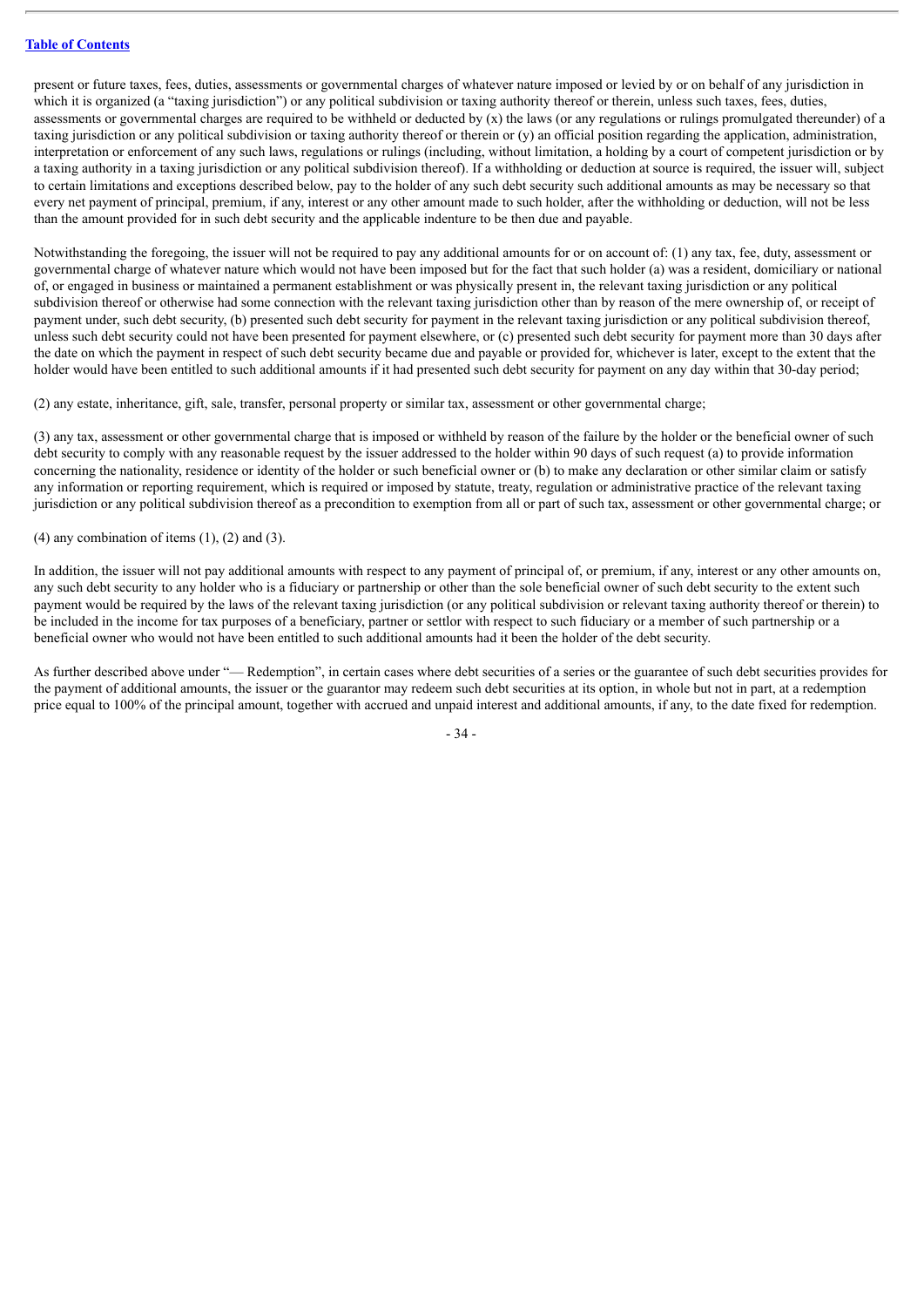## **NEW YORK LAW TO GOVERN**

The indentures and the debt securities will be governed by, and construed in accordance with, the laws of the State of New York applicable to agreements made or instruments entered into and, in each case, performed in that state.

## **CERTAIN PROVISIONS APPLICABLE TO SUBORDINATED DEBT SECURITIES**

# **SUBORDINATION OF THE SUBORDINATED DEBT SECURITIES ISSUED BY US**

Our subordinated debt securities will, to the extent set forth in the subordinated indenture, be subordinate in right of payment to the prior payment in full of all our Senior Indebtedness. As of March 31, 2022, we had an aggregate of \$400.0 million principal amount of outstanding Senior Indebtedness in the form of senior notes. In addition, we have guaranteed outstanding senior notes issued by RenaissanceRe Finance in an aggregate principal amount of \$600.0 million and have also agreed to guarantee the reimbursement obligations of certain of our insurance and reinsurance subsidiaries under their letter of credit facilities. If certain events occur, including:

(1) any insolvency or bankruptcy case or proceeding, or any receivership, liquidation, reorganization or other similar case or proceeding in connection therewith, relative to us or to our creditors, as such, or to our assets;

(2) any voluntary or involuntary liquidation, dissolution or other winding up of ours, whether or not involving insolvency or bankruptcy; or

(3) any assignment for the benefit of creditors or any other marshalling of assets and liabilities of ours,

then and in any such event the holders of our Senior Indebtedness will be entitled to receive payment in full of all amounts due or to become due on or in respect of all such Senior Indebtedness, or provision will be made for such payment in cash, before the holders of the subordinated debt securities are entitled to receive or retain any payment on account of principal of, or any premium or interest on, or any additional amounts with respect to, subordinated debt securities, and to that end the holders of our Senior Indebtedness will be entitled to receive, for application to the payment thereof, any payment or distribution of any kind or character, whether in cash, property or securities, including any such payment or distribution which may be payable or deliverable by reason of the payment of any other Indebtedness (as defined in the applicable indenture) of ours being subordinated to the payment of our subordinated debt securities, which may be payable or deliverable in respect of our subordinated debt securities in any such case, proceeding, dissolution, liquidation or other winding up event.

By reason of such subordination, in the event of our liquidation or insolvency, holders of our Senior Indebtedness and holders of other obligations of ours that are not subordinated to our Senior Indebtedness may recover more, ratably, than the holders of our subordinated debt securities.

Subject to the payment in full of all of our Senior Indebtedness, the rights of the holders of our subordinated debt securities will be subrogated to the rights of the holders of our Senior Indebtedness to receive payments or distributions of cash, property or securities of ours applicable to such Senior Indebtedness until the principal of, any premium and interest on, and any additional amounts with respect to, our subordinated debt securities have been paid in full.

No payment of principal (including redemption and sinking fund payments) of or any premium or interest on or any additional amounts with respect to our subordinated debt securities, or payments to acquire such securities (other than pursuant to their conversion), may be made (1) if any Senior Indebtedness of ours is not paid when due and any applicable grace period with respect to such default has ended and such default has not been cured or waived or ceased to exist, or (2) if the maturity of any Senior Indebtedness of ours has been accelerated because of a default.

- 35 -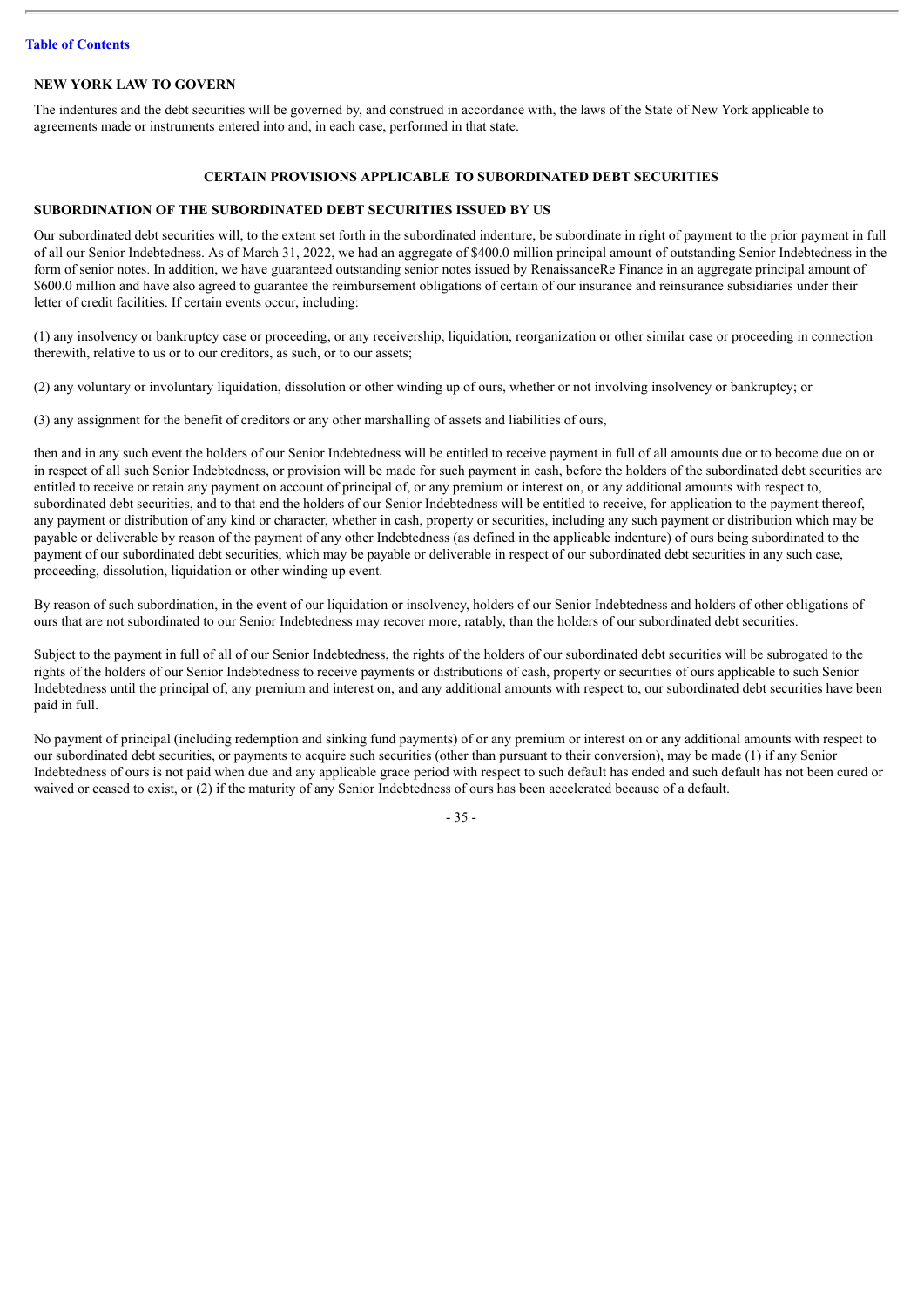Our subordinated indenture does not limit or prohibit us from incurring additional Senior Indebtedness, which may include Indebtedness that is senior to our subordinated debt securities, but subordinate to our other obligations. The senior debt securities issued by us will constitute Senior Indebtedness under our subordinated indenture.

For purposes of this section, the term "Senior Indebtedness" means all Indebtedness of ours outstanding at any time, except:

(1) the subordinated debt securities and any guarantees thereof (other than in respect of our junior subordinated debt securities);

(2) Indebtedness as to which, by the terms of the instrument creating or evidencing the same, it is provided that such Indebtedness is subordinated to or ranks equally with our subordinated debt securities;

(3) any liability for income, franchise, real estate or other taxes owed or owing;

(4) interest accruing after the filing of a petition initiating any bankruptcy, insolvency or other similar proceeding unless such interest is an allowed claim enforceable against us in a proceeding under federal or state bankruptcy laws;

#### (5) trade accounts payable; and

(6) under any junior subordinated indenture, any Indebtedness, including all guarantees, initially issued to (x) the Capital Trust or (y) any trust, partnership or other entity affiliated with us which is a financing vehicle of ours or any Affiliate of ours in connection with an issuance by such entity of preferred securities or other securities which are similar to the preferred securities described under "Description of the Trust Preferred Securities" below.

Such Senior Indebtedness will continue to be Senior Indebtedness and be entitled to the benefits of the subordination provisions irrespective of any amendment, modification or waiver of any term of such Senior Indebtedness.

Our subordinated indenture provides that the foregoing subordination provisions, insofar as they relate to any particular issue of our subordinated debt securities, may be changed prior to such issuance. Any such change would be described in the related prospectus supplement.

## **SUBORDINATION OF THE SUBORDINATED DEBT SECURITIES ISSUED BY RENAISSANCERE FINANCE**

Subordinated debt securities issued by RenaissanceRe Finance will, to the extent set forth in the subordinated indenture of RenaissanceRe Finance, be subordinate in right of payment to the prior payment in full of all Senior Indebtedness of RenaissanceRe Finance. As of March 31, 2022, RenaissanceRe Finance had \$600.0 million of outstanding senior notes. In the event of:

(1) any insolvency or bankruptcy case or proceeding, or any receivership, liquidation, reorganization or other similar case or proceeding in connection therewith, relative to RenaissanceRe Finance or to its creditors, as such, or to its assets; or

(2) any voluntary or involuntary liquidation, dissolution or other winding up of RenaissanceRe Finance, whether or not involving insolvency or bankruptcy; or

(3) any assignment for the benefit of creditors or any other marshalling of assets and liabilities of RenaissanceRe Finance,

- 36 -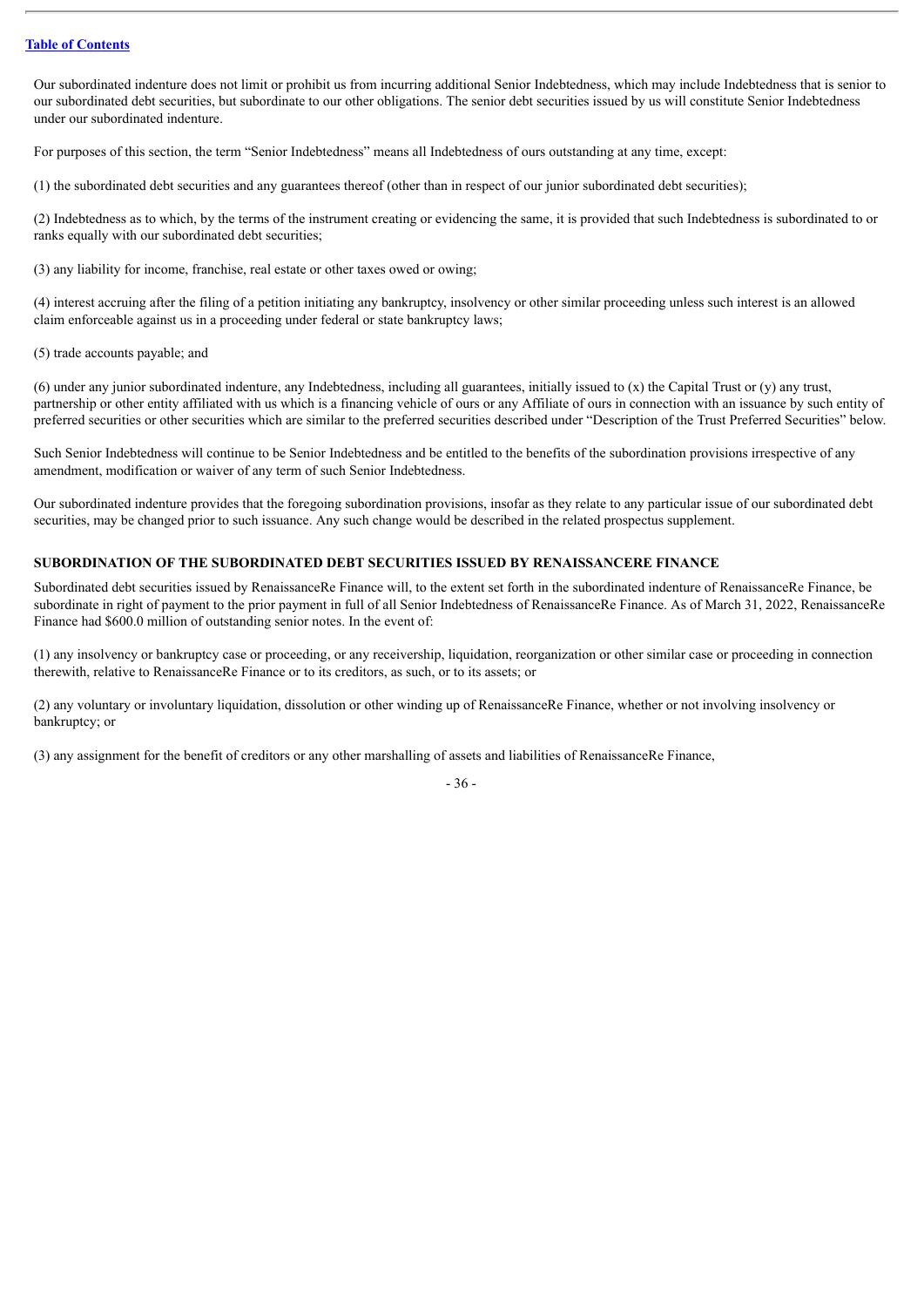then and in any such event the holders of Senior Indebtedness of RenaissanceRe Finance will be entitled to receive payment in full of all amounts due or to become due on or in respect of all Senior Indebtedness of RenaissanceRe Finance, or provision will be made for such payment in cash, before the holders of the subordinated debt securities of RenaissanceRe Finance are entitled to receive or retain any payment on account of principal of, or any premium or interest on, or any additional amounts with respect to, subordinated debt securities of RenaissanceRe Finance, and to that end the holders of Senior Indebtedness of RenaissanceRe Finance will be entitled to receive, for application to the payment thereof, any payment or distribution of any kind or character, whether in cash, property or securities, including any such payment or distribution which may be payable or deliverable by reason of the payment of any other Indebtedness of RenaissanceRe Finance being subordinated to the payment of subordinated debt securities of RenaissanceRe Finance, which may be payable or deliverable in respect of such subordinated debt securities in any such case, proceeding, dissolution, liquidation or other winding up event. By reason of such subordination, in the event of the liquidation or insolvency of RenaissanceRe Finance, holders of Senior Indebtedness and holders of other obligations of RenaissanceRe Finance that are not subordinated to such Senior Indebtedness may recover more, ratably, than the holders of subordinated debt securities of RenaissanceRe Finance.

Subject to the payment in full of all Senior Indebtedness of RenaissanceRe Finance, the rights of the holders of subordinated debt securities of RenaissanceRe Finance will be subrogated to the rights of the holders of such Senior Indebtedness to receive payments or distributions of cash, property or securities of RenaissanceRe Finance applicable to such Senior Indebtedness until the principal of, any premium and interest on, and any additional amounts with respect to, such subordinated debt securities have been paid in full.

No payment of principal (including redemption and sinking fund payments) of or any premium or interest on or any additional amounts with respect to the subordinated debt securities of RenaissanceRe Finance, or payments to acquire such securities (other than pursuant to their conversion), may be made (1) if any Senior Indebtedness of RenaissanceRe Finance is not paid when due and any applicable grace period with respect to such default has ended and such default has not been cured or waived or ceased to exist, or (2) if the maturity of any Senior Indebtedness of RenaissanceRe Finance has been accelerated because of a default.

The RenaissanceRe Finance subordinated indenture does not limit or prohibit RenaissanceRe Finance from incurring additional Senior Indebtedness, which may include Indebtedness that is senior to subordinated debt securities, but subordinate to RenaissanceRe Finance's other obligations. The senior debt securities issued by RenaissanceRe Finance will constitute Senior Indebtedness under the RenaissanceRe Finance subordinated indenture.

For purposes of this section, the term "Senior Indebtedness" means all Indebtedness of RenaissanceRe Finance outstanding at any time, except:

(1) the subordinated debt securities issued by RenaissanceRe Finance (other than in respect of the junior subordinated debt securities of RenaissanceRe Finance);

(2) Indebtedness of RenaissanceRe Finance as to which, by the terms of the instrument creating or evidencing the same, it is provided that such Indebtedness is subordinated to or ranks equally with the subordinated debt securities;

(3) any liability for income, franchise, real estate or other taxes owed or owing;

(4) interest accruing after the filing of a petition initiating any bankruptcy, insolvency or other similar proceeding unless such interest is an allowed claim enforceable against RenaissanceRe Finance in a proceeding under federal or state bankruptcy laws;

(5) trade accounts payable; and

- 37 -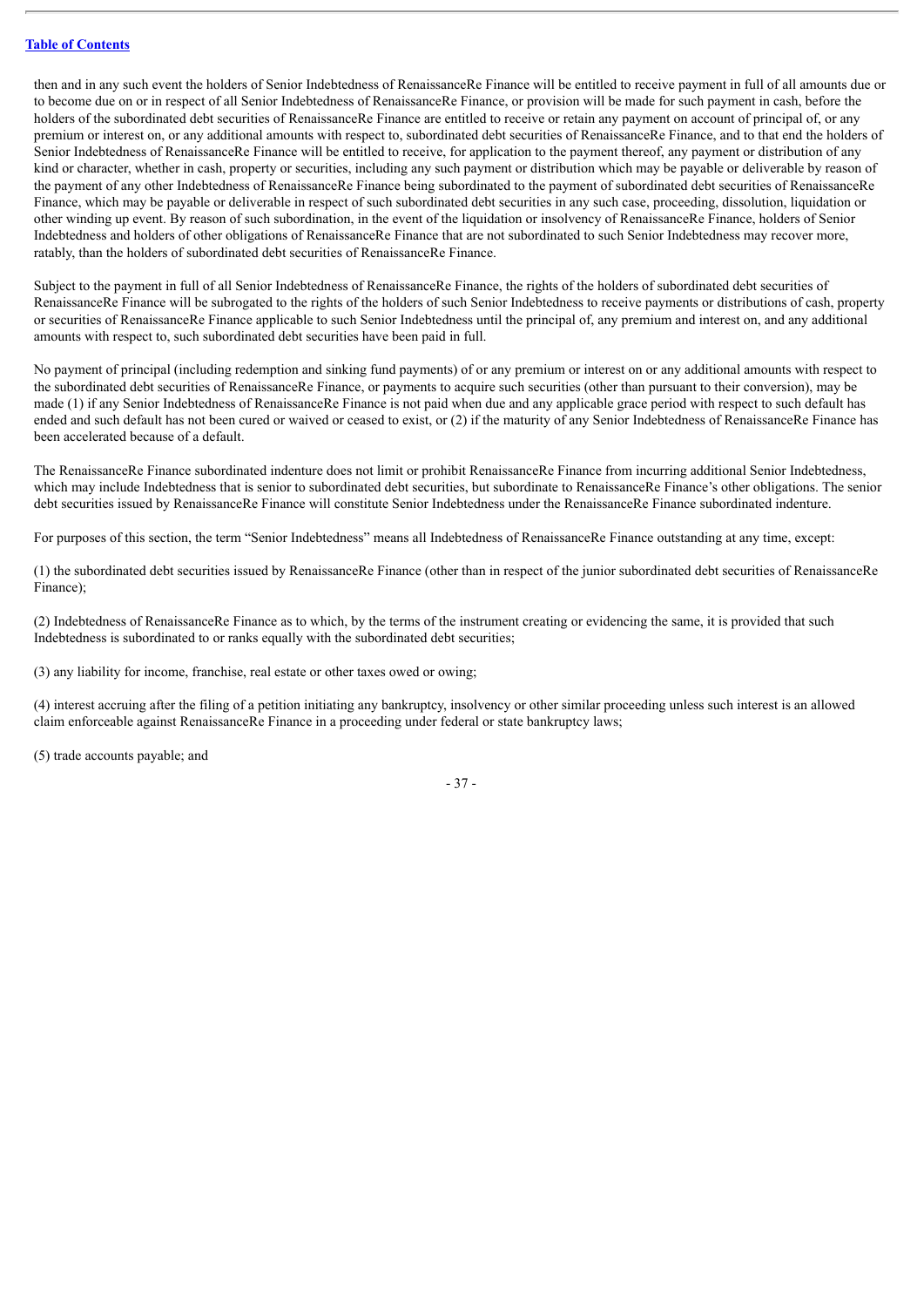(6) under the junior subordinated indenture, any Indebtedness, including all other debt securities and guarantees in respect of those debt securities, initially issued to (x) the Capital Trust or (y) any trust, partnership or other entity affiliated with RenaissanceRe Finance which is a financing vehicle of RenaissanceRe Finance or any of its Affiliates in connection with an issuance by such entity of preferred securities or other securities which are similar to the preferred securities described under "Description of the Trust Preferred Securities" below.

Such Senior Indebtedness will continue to be Senior Indebtedness of RenaissanceRe Finance and be entitled to the benefits of the subordination provisions irrespective of any amendment, modification or waiver of any term of such Senior Indebtedness. The RenaissanceRe Finance subordinated indenture provides that the foregoing subordination provisions, insofar as they relate to any particular issue of subordinated debt securities of RenaissanceRe Finance, may be changed prior to such issuance. Any such change would be described in the related prospectus supplement.

# **CERTAIN PROVISIONS OF THE JUNIOR SUBORDINATED DEBT SECURITIES ISSUED TO THE CAPITAL TRUST**

## **OPTION TO EXTEND INTEREST PAYMENT DATE**

Unless provided otherwise in the related prospectus supplement, we or RenaissanceRe Finance, as applicable, will have the right at any time and from time to time during the term of any series of junior subordinated debt securities issued to the Capital Trust to defer payment of interest for such number of consecutive interest payment periods as may be specified in the related prospectus supplement (referred to as an "extension period"), subject to the terms, conditions and covenants, if any, specified in such prospectus supplement, provided that such extension period may not extend beyond the stated maturity of such series of junior subordinated debt securities. Certain U.S. federal income tax consequences and special considerations applicable to such junior subordinated debt securities will be described in the related prospectus supplement.

## **OPTION TO EXTEND MATURITY DATE**

Unless provided otherwise in the related prospectus supplement, we or RenaissanceRe Finance, as applicable, will have the right to:

(1) change the stated maturity of the principal of the junior subordinated debt securities of any series issued to the Capital Trust upon the liquidation of the Capital Trust and the exchange of the junior subordinated debt securities for the preferred securities of the Capital Trust; and

(2) extend the stated maturity of the principal of the junior subordinated debt securities of any series, provided that (a) it is not in bankruptcy, otherwise insolvent or in liquidation, (b) it has not defaulted on any payment on such junior subordinated debt securities and no deferred interest payments have accrued, (c) the Capital Trust is not in arrears on payments of distributions on the Capital Trust's preferred securities and no deferred distributions have accumulated, (d) the junior subordinated debt securities of such series are rated investment grade by Standard & Poor's Ratings Services, Moody's Investors Service, Inc. or another nationally recognized statistical rating organization, and (e) the extended stated maturity is no later than the 49th anniversary of the initial issuance of the preferred securities of the Capital Trust.

If we or RenaissanceRe Finance, as applicable, exercise our or its right to liquidate the Capital Trust and exchange the junior subordinated debt securities for the preferred securities of the Capital Trust as described above, any changed stated maturity of the principal of the junior subordinated debt securities shall be no earlier than the date that is five years after the initial issue date of the preferred securities and no later than the date 30 years (plus an extended term of up to an additional 19 years if the conditions described above are satisfied) after the initial issue date of the preferred securities of the Capital Trust.

- 38 -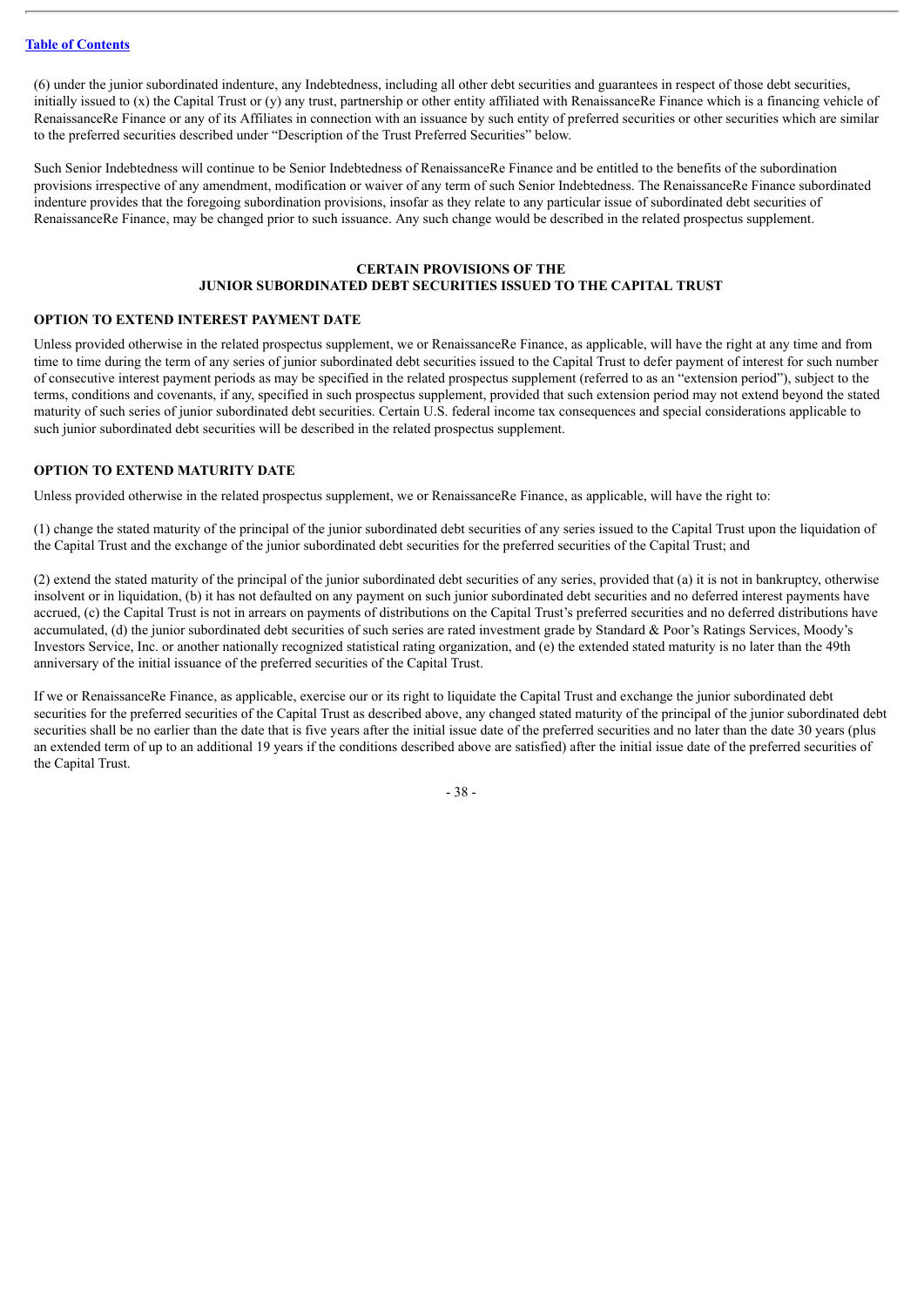# **PAYMENT OF ADDITIONAL AMOUNTS**

If junior subordinated debt securities issued to the Capital Trust in connection with the issuance of preferred securities and common securities by the Capital Trust provide for the payment by us or RenaissanceRe Finance, as applicable, of certain taxes, assessments or other governmental charges imposed on the holder of any such debt security, we or RenaissanceRe Finance, as applicable, will pay to the holder of any such debt security such additional amounts as provided in the related junior subordinated indenture.

# **CERTAIN COVENANTS**

RenaissanceRe or RenaissanceRe Finance, as applicable, as issuer, and RenaissanceRe, as guarantor (if applicable), will each covenant, as to each series of our or RenaissanceRe Finance's junior subordinated debt securities issued to the Capital Trust in connection with the issuance of preferred securities and common securities by the Capital Trust, that the issuer of the junior subordinated debentures will not, and will not permit any of its Subsidiaries to, (1) declare or pay any dividends or distributions on, or redeem, purchase, acquire or make a liquidation payment with respect to, any of its outstanding capital stock or (2) make any payment of principal, or interest or premium, if any, on or repay, repurchase or redeem any debt security of the issuer of the junior subordinated debentures or RenaissanceRe that ranks equal to or junior in interest to the junior subordinated debt securities or the related guarantee, as applicable, or make any guarantee payments with respect to any guarantee by the issuer of the junior subordinated debentures or RenaissanceRe, as applicable, of the debt securities of any Subsidiary of the issuer of the junior subordinated debentures or RenaissanceRe, as applicable, if such guarantee ranks equal to or junior in interest to the junior subordinated debt securities or the guarantee in respect thereof, as applicable (with certain exceptions, including (a) dividends or distributions in our common shares or rights to acquire our common shares, (b) redemptions or purchases of any rights outstanding under a shareholder rights plan of RenaissanceRe, or the declaration of a dividend of such rights or the issuance of shares under such plan in the future and (c) purchases of common shares related to the issuance of common shares under any of our benefit plans for our directors, officers or employees) if at such time (i) there shall have occurred any event of which we or RenaissanceRe Finance, as applicable, have actual knowledge that (A) with the giving of notice or lapse of time or both, would constitute an Event of Default under the applicable junior subordinated indenture and (B) in respect of which RenaissanceRe or RenaissanceRe Finance, as applicable, shall not have taken reasonable steps to cure, (ii) RenaissanceRe shall be in default with respect to its payment of obligations under the preferred securities guarantee relating to such preferred securities or (iii) the issuer of the junior subordinated debt securities shall have given notice of its election to begin an Extension Period as provided in the applicable junior subordinated indenture with respect to the junior subordinated debt securities of such series and shall not have rescinded such notice, or such Extension Period, or any extension thereof, shall be continuing.

In the event we or RenaissanceRe Finance, as applicable, issue junior subordinated debt securities to the Capital Trust in connection with the issuance of preferred securities and common securities of the Capital Trust, for so long as such series of junior subordinated debt securities remain outstanding, we or RenaissanceRe Finance, as applicable, will also covenant:

(1) to maintain ownership by RenaissanceRe Finance, directly or indirectly, of 100% ownership of the common securities of the Capital Trust; provided, however, that any permitted successor of RenaissanceRe Finance under the applicable junior subordinated indenture may succeed to ownership of such common securities;

(2) not to voluntarily dissolve, wind-up or liquidate such trust, except in connection with the distribution of its junior subordinated debt securities to the holders of preferred securities and common securities in liquidation of the Capital Trust, the redemption of all of the preferred securities and common securities of the Capital Trust, or certain mergers, consolidations or amalgamations, each as permitted by the restated trust agreement of the Capital Trust; and

(3) to use reasonable efforts, consistent with the terms of the related trust agreement, to cause the Capital Trust to remain classified as a grantor trust for United States federal income tax purposes.

- 39 -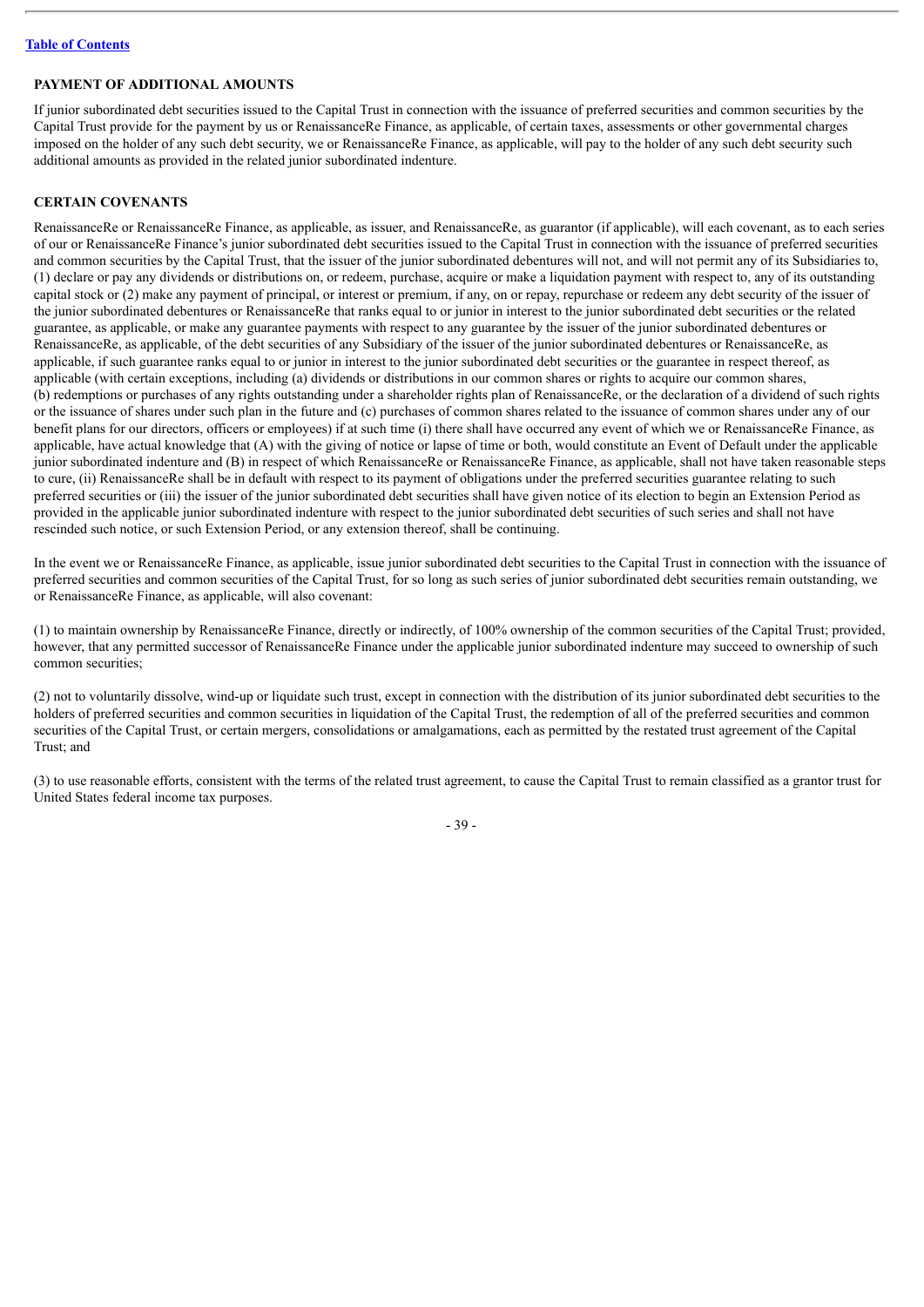# **EVENTS OF DEFAULT**

If an Event of Default with respect to a series of junior subordinated debt securities issued to the Capital Trust has occurred and is continuing and such event is attributable to a default in the payment of interest or principal on the related junior subordinated debt securities on the date such interest or principal is otherwise payable, a holder of preferred securities of the Capital Trust may institute a legal proceeding directly against us as issuer or guarantor or RenaissanceRe Finance, as applicable, which we refer to in this prospectus as a "Direct Action," for enforcement of payment to such holder of the principal of or interest on such related junior subordinated debt securities having a principal amount equal to the aggregate liquidation amount of the related preferred securities of such holder. Neither we nor RenaissanceRe Finance, as applicable, may amend the applicable junior subordinated indenture to remove the foregoing right to bring a Direct Action without the prior written consent of the holders of each preferred security then outstanding. If the right to bring a Direct Action is removed, the Capital Trust may become subject to the reporting obligations under the Exchange Act. We or RenaissanceRe Finance, as applicable, will have the right under the junior subordinated indenture to set-off any payment made to such holder of preferred securities by us or RenaissanceRe Finance, as applicable, in connection with a Direct Action. The holders of preferred securities will not be able to exercise directly any other remedy available to the holders of the related junior subordinated debt securities.

The holders of the preferred securities would not be able to exercise directly any remedies other than those set forth in the preceding paragraph available to the holders of the junior subordinated debt securities unless there shall have been an event of default under the applicable restated trust agreement. See "Description of the Trust Preferred Securities — Events of Default; Notice."

## **DESCRIPTION OF THE DEBT SECURITIES GUARANTEES**

Concurrently with any issuance by RenaissanceRe Finance of senior debt securities, we will execute and deliver a senior debt securities guarantee for the benefit of the holders from time to time of such senior debt securities. The trustee will act as guarantee trustee under the senior debt securities guarantee for the purposes of compliance with the Trust Indenture Act. The senior debt securities guarantee will be qualified as an indenture under the Trust Indenture Act. Similarly, concurrently with any issuance by RenaissanceRe Finance of subordinated debt securities, we will execute and deliver a subordinated debt securities guarantee for the benefit of the holders from time to time of such subordinated debt securities. The trustee will act as guarantee trustee under the subordinated debt securities guarantee for the purposes of compliance with the Trust Indenture Act. The subordinated debt securities guarantee will be qualified as an indenture under the Trust Indenture Act. Concurrently with any issuance by RenaissanceRe Finance of junior subordinated debt securities to the Capital Trust, we will execute and deliver a junior subordinated debt securities guarantee for the benefit of the holders from time to time of such junior subordinated debt securities. The trustee will act as guarantee trustee under the junior subordinated debt securities guarantee for the purposes of compliance with the Trust Indenture Act. The junior subordinated debt securities guarantee will be qualified as an indenture under the Trust Indenture Act.

The following summary sets forth the material terms and provisions of our guarantee of the senior debt securities, subordinated debt securities and junior subordinated debt securities of RenaissanceRe Finance. The following summary of certain provisions of the guarantees is not complete. You should read the forms of guarantee and the Trust Indenture Act for more complete information regarding the provisions of the guarantees, including the definitions of some of the terms used below. The forms of guarantee have been incorporated by reference as exhibits to the registration statement of which this prospectus forms a part and are incorporated by reference in this summary. Whenever we refer to particular sections or defined terms of the guarantees, such sections or defined terms are incorporated herein by reference, and the statement in connection with which such reference is made is qualified in its entirety by such reference. The indenture trustee, as guarantee trustee under each guarantee, will hold the applicable guarantee for the benefit of the holders of the related debt securities.

- 40 -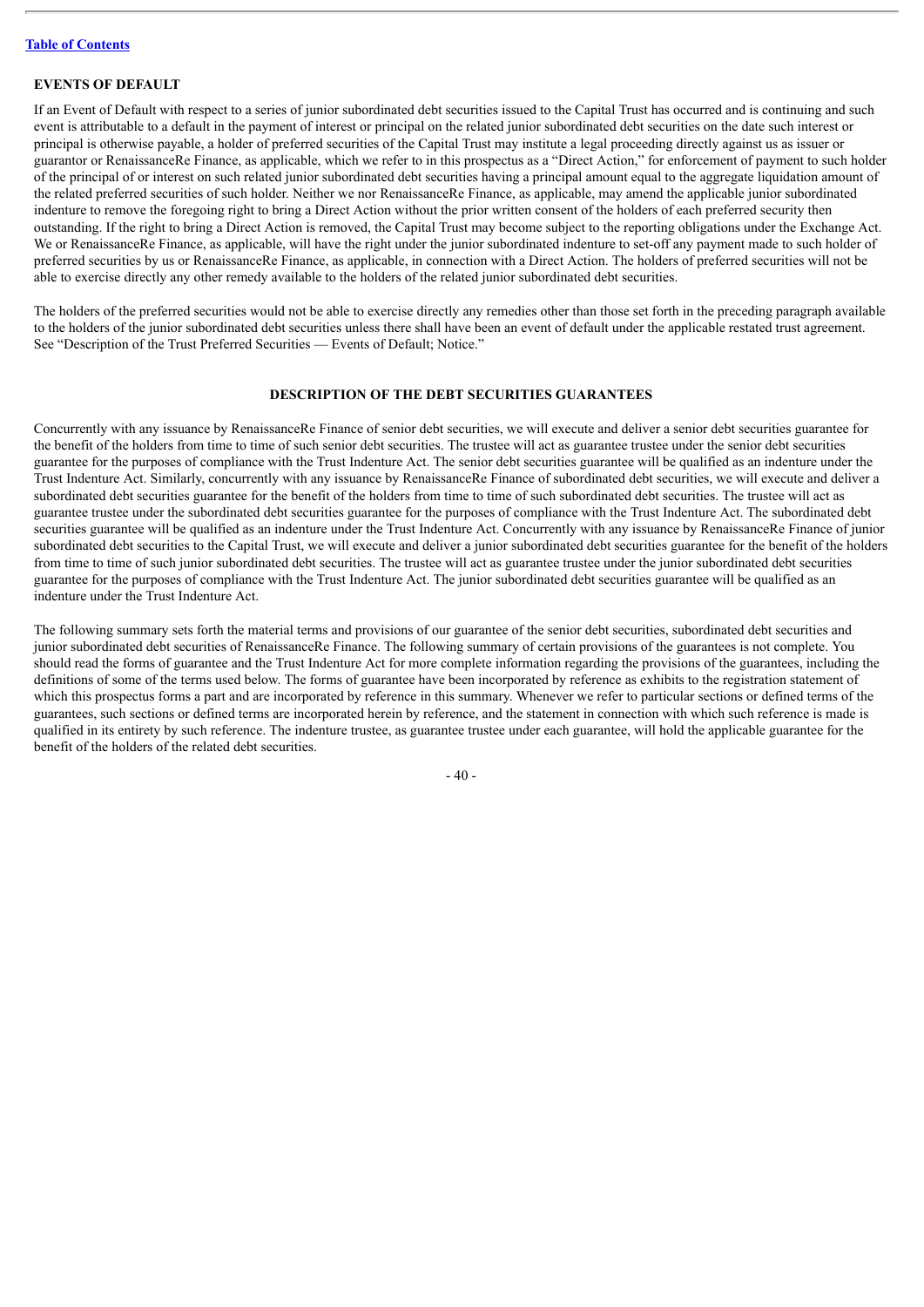#### **GENERAL**

We will fully and unconditionally guarantee all obligations of RenaissanceRe Finance under the applicable indenture and the related debt securities. Unless otherwise provided in a prospectus supplement, each guarantee will be an unsecured obligation of RenaissanceRe, and the guarantees of RenaissanceRe Finance's subordinated and junior subordinated debt securities will be subordinated in right of payment to the prior payment in full of all of our Senior Indebtedness.

Because we are a holding company, our rights and the rights of our creditors (including the holders of our debt securities and the holders of RenaissanceRe Finance's debt securities who are creditors of RenaissanceRe by virtue of our guarantee of the debt securities issued by RenaissanceRe Finance) and shareholders to participate in any distribution of assets of any of our subsidiaries upon that subsidiary's liquidation or reorganization or otherwise would be subject to the prior claims of that subsidiary's creditors and policyholders, including any claims against our reinsurance and insurance subsidiaries of their respective policyholders, except to the extent that we may ourselves be a creditor with recognized claims against that subsidiary or our creditor may have the benefit of a guaranty from our subsidiary. Our revolving credit agreement requires that under the circumstances specified in such agreement certain of our existing and future subsidiaries become guarantors of the loans made to us under such agreement. The existing guarantors are RenaissanceRe Finance and RRNAH. Other than the lenders under our revolving credit agreement, none of our creditors has the benefit of a guaranty from any of our subsidiaries. The rights of our creditors (including the holders of our debt securities and the holders of RenaissanceRe Finance's debt securities who are creditors of RenaissanceRe by virtue of our guarantee of the debt securities issued by RenaissanceRe Finance) to participate in the distribution of stock owned by us in certain of our subsidiaries, including our insurance subsidiaries, may also be subject to approval by certain insurance regulatory authorities having jurisdiction over such subsidiaries.

Except to the extent otherwise provided in the applicable guarantee, we will make all payments of principal of and premium, if any, interest and any other amounts on, or in respect of, the debt securities of any series without withholding or deduction at source for, or on account of, any present or future taxes, fees, duties, assessments or governmental charges of whatever nature imposed or levied by or on behalf of any jurisdiction in which it is organized (a "taxing jurisdiction") or any political subdivision or taxing authority thereof or therein, unless such taxes, fees, duties, assessments or governmental charges are required to be withheld or deducted by  $(x)$  the laws (or any regulations or rulings promulgated thereunder) of a taxing jurisdiction or any political subdivision or taxing authority thereof or therein or (y) an official position regarding the application, administration, interpretation or enforcement of any such laws, regulations or rulings (including, without limitation, a holding by a court of competent jurisdiction or by a taxing authority in a taxing jurisdiction or any political subdivision thereof). If a withholding or deduction at source is required, the issuer will, subject to certain limitations and exceptions described below, pay to the holder of any such debt security such additional amounts as may be necessary so that every net payment of principal, premium, if any, interest or any other amount made to such holder, after the withholding or deduction, will not be less than the amount provided for in such debt security and the applicable indenture to be then due and payable.

Notwithstanding the foregoing, except to the extent otherwise provided in the applicable guarantee, we will not be required to pay any additional amounts for or on account of:

(1) any tax, fee, duty, assessment or governmental charge of whatever nature which would not have been imposed but for the fact that such holder (a) was a resident, domiciliary or national of, or engaged in business or maintained a permanent establishment or was physically present in, the relevant taxing jurisdiction or any political subdivision thereof or otherwise had some connection with the relevant taxing jurisdiction other than by reason of the mere ownership of, or receipt of payment under, such debt security, (b) presented such debt security for payment in the relevant taxing jurisdiction or any political subdivision thereof, unless such debt security could not have been presented for payment elsewhere, or (c) presented such debt security for payment more than 30 days after the date on which the payment in respect of such debt security became due and payable or provided

- 41 -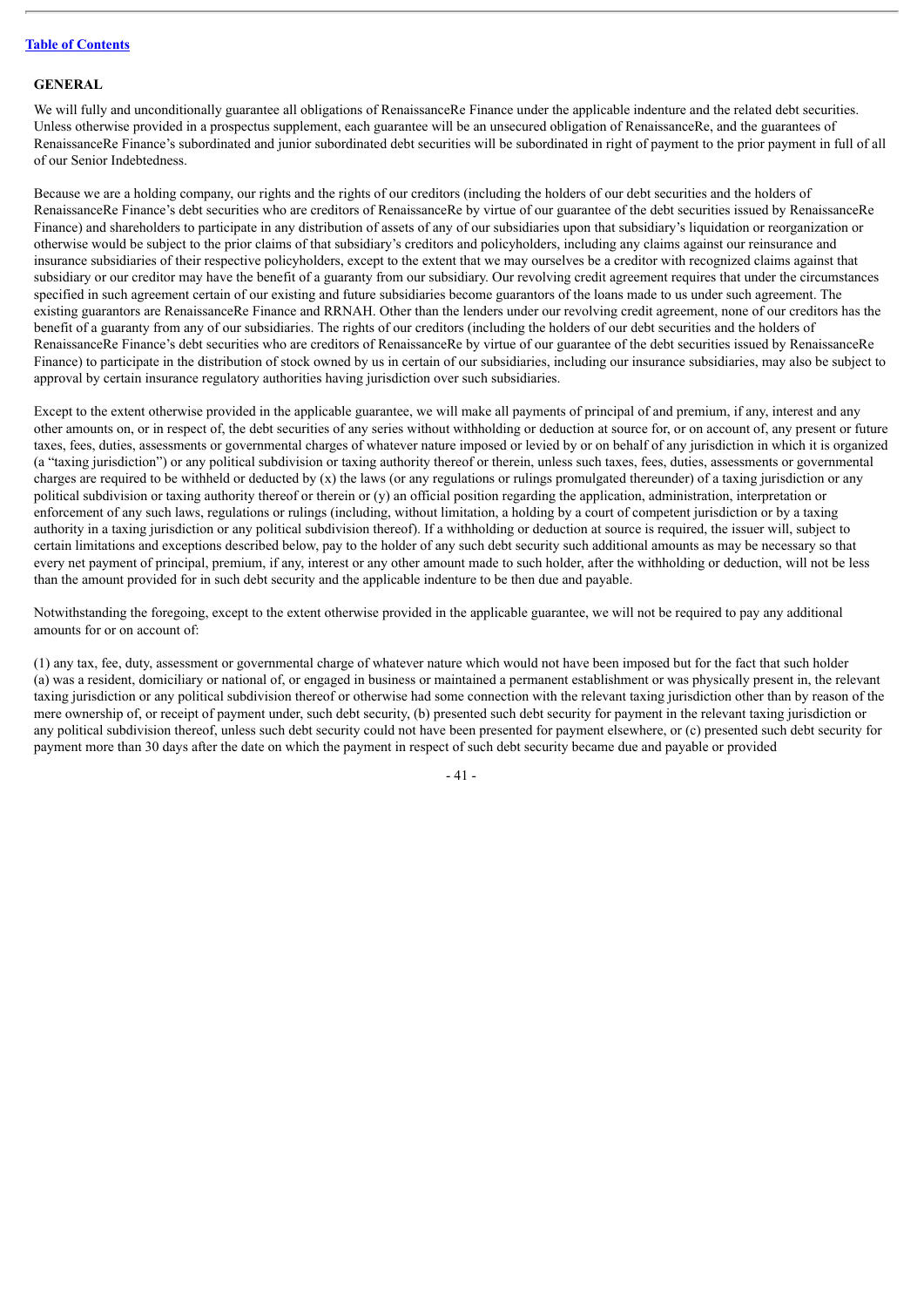for, whichever is later, except to the extent that the holder would have been entitled to such additional amounts if it had presented such debt security for payment on any day within that 30-day period;

(2) any estate, inheritance, gift, sale, transfer, personal property or similar tax, assessment or other governmental charge;

(3) any tax, assessment or other governmental charge that is imposed or withheld by reason of the failure by the holder or the beneficial owner of such debt security to comply with any reasonable request by the issuer addressed to the holder within 90 days of such request (a) to provide information concerning the nationality, residence or identity of the holder or such beneficial owner or (b) to make any declaration or other similar claim or satisfy any information or reporting requirement, which is required or imposed by statute, treaty, regulation or administrative practice of the relevant taxing jurisdiction or any political subdivision thereof as a precondition to exemption from all or part of such tax, assessment or other governmental charge; or

 $(4)$  any combination of items  $(1)$ ,  $(2)$  and  $(3)$ .

In addition, we will not pay additional amounts with respect to any payment of principal of, or premium, if any, interest or any other amounts on, any such debt security to any holder who is a fiduciary or partnership or other than the sole beneficial owner of such debt security to the extent such payment would be required by the laws of the relevant taxing jurisdiction (or any political subdivision or relevant taxing authority thereof or therein) to be included in the income for tax purposes of a beneficiary or partner or settlor with respect to such fiduciary or a member of such partnership or a beneficial owner who would not have been entitled to such additional amounts had it been the holder of the debt security.

#### **AMENDMENTS**

Any senior debt securities guarantee or subordinated debt securities guarantee may only be amended in writing with the prior approval of the holders of not less than a majority of the outstanding principal amount of the applicable debt securities. In addition, certain amendments affecting the obligations of RenaissanceRe may only be made in writing with the prior approval of each holder.

Any junior subordinated debt securities guarantee may only be amended in writing with the prior approval of the holders of at least a majority in liquidation preference of the then outstanding preferred securities issued by the Capital Trust. In addition, certain amendments affecting the obligations of RenaissanceRe may only be made in writing with the prior approval of each holder of the then outstanding preferred securities issued by the Capital Trust.

No consent of the holders of RenaissanceRe Finance's senior, subordinated or junior subordinated debt securities is required to amend the applicable guarantee in a way that does not adversely affect in any material respect the rights of such holders.

### **INFORMATION CONCERNING THE TRUSTEE**

RenaissanceRe and RenaissanceRe Finance may from time to time borrow from, maintain deposit accounts with and conduct other banking transactions with the trustee and its affiliates in the ordinary course of business.

Under each indenture, the trustee is required to transmit annual reports to all holders regarding its eligibility and qualifications as trustee under the applicable indenture and related matters.

 $-42-$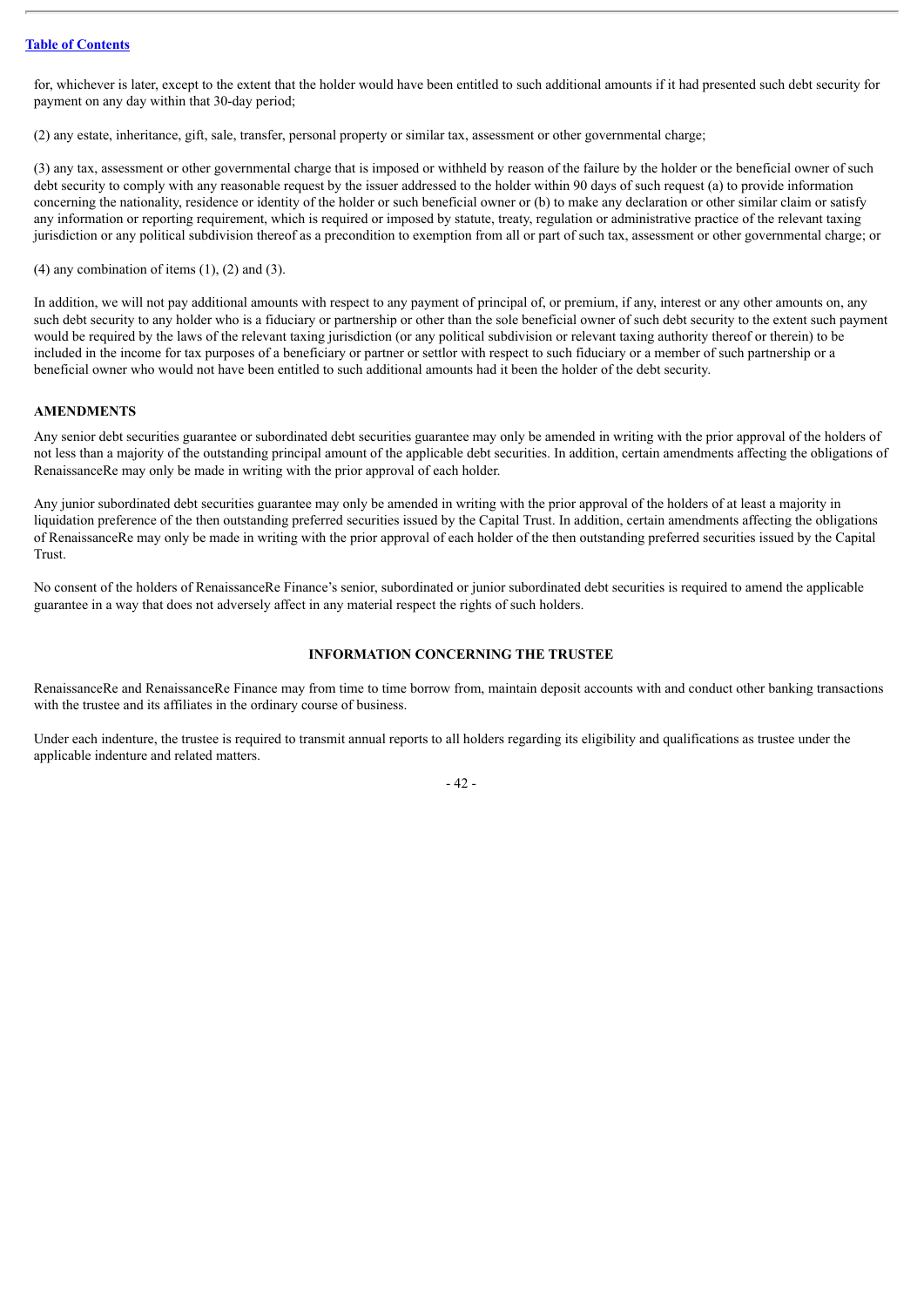## **DESCRIPTION OF THE WARRANTS TO PURCHASE COMMON SHARES OR PREFERENCE SHARES**

The following statements with respect to the common share warrants and preference share warrants are summaries of, and subject to, the detailed provisions of a share warrant agreement to be entered into by us and a share warrant agent to be selected at the time of issue. The particular terms of any warrants offered by any prospectus supplement, and the extent to which the general provisions described below may apply to the offered securities, will be described in the prospectus supplement. If we issue warrants, we will file a copy of the form of warrant agreement as an exhibit to the registration statement of which this prospectus forms a part, and the following summary is qualified in its entirety by reference to such exhibit.

## **GENERAL**

The share warrants, evidenced by share warrant certificates, may be issued under the share warrant agreement independently or together with any other securities offered by any prospectus supplement and may be attached to or separate from such other offered securities. If share warrants are offered, the related prospectus supplement will describe the designation and terms of the share warrants, including without limitation the following:

- the offering price, if any;
- the designation and terms of the common shares or preference shares purchasable upon exercise of the share warrants;
- if applicable, the date on and after which the share warrants and the related offered securities will be separately transferable;
- the number of common shares or preference shares purchasable upon exercise of one share warrant and the initial price at which such shares may be purchased upon exercise;
- the date on which the right to exercise the share warrants shall commence and the date on which such right shall expire;
- a discussion of certain U.S. federal income tax considerations;
- the call provisions, if any;
- the currency, currencies or currency units in which the offering price, if any, and exercise price are payable;
- the antidilution provisions of the share warrants; and
- any other terms of the share warrants.

The common shares or preference shares issuable upon exercise of the share warrants will, when issued in accordance with the share warrant agreement, be fully paid and non-assessable (as such is understood under Bermuda law).

## **EXERCISE OF STOCK WARRANTS**

Share warrants may be exercised by surrendering to the share warrant agent the share warrant certificate with the form of election to purchase on the reverse thereof duly completed and signed by the warrantholder, or its duly authorized agent (such signature to be guaranteed by a bank or trust company, by a broker or dealer which is a member of the Financial Industry Regulatory Authority, Inc. ("FINRA") or by a member of a national securities exchange), indicating the warrantholder's election to exercise all or a portion of the share warrants evidenced by the certificate. Surrendered share warrant certificates shall be accompanied by payment of the aggregate exercise price of the share warrants to be exercised, as set forth in the related prospectus supplement, in lawful money of the United States, unless otherwise provided in the related prospectus supplement. Upon receipt thereof by the

- 43 -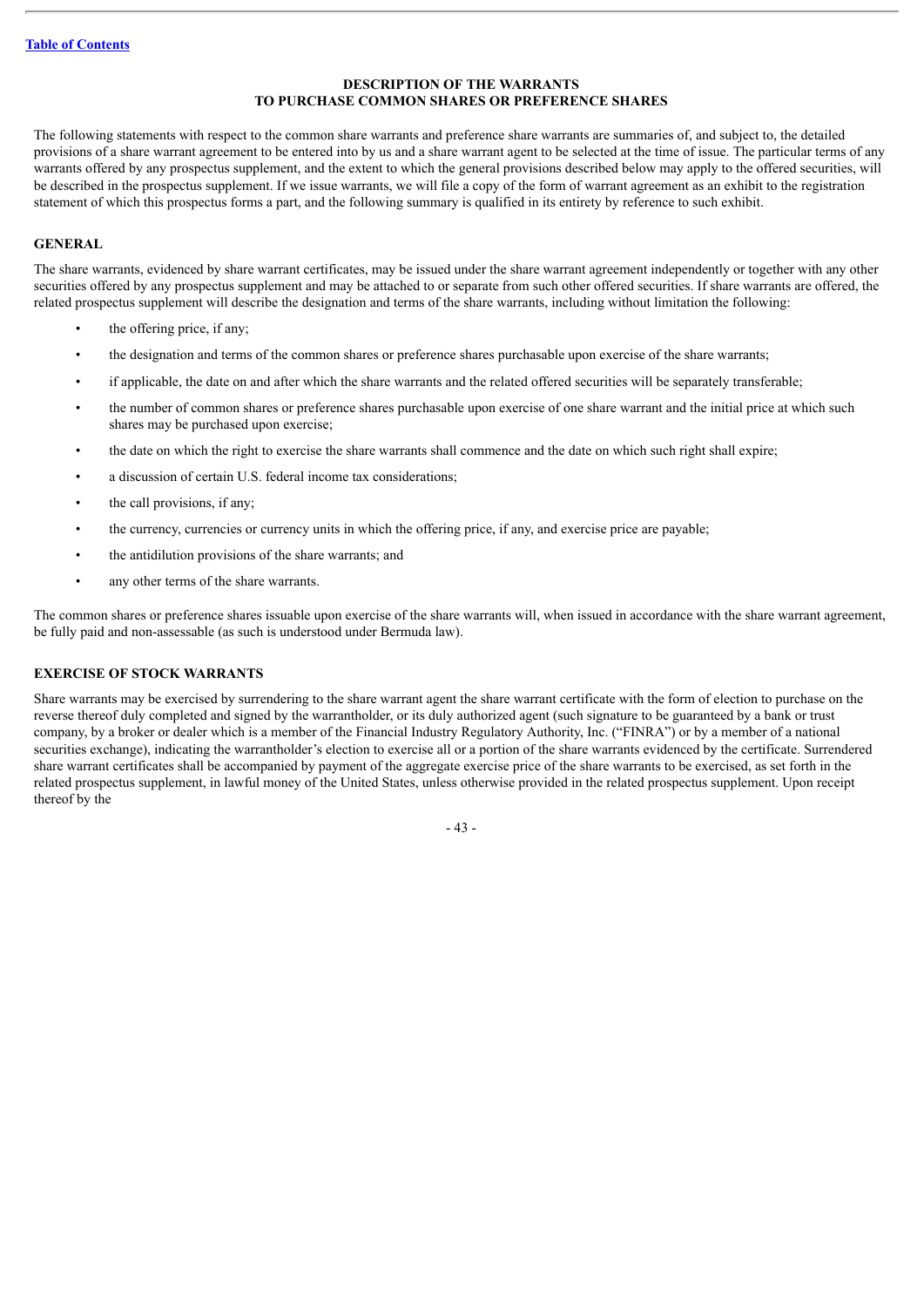share warrant agent, the share warrant agent will requisition from the transfer agent for the common shares or the preference shares, as the case may be, for issuance and delivery to or upon the written order of the exercising warrantholder, a certificate representing the number of common shares or preference shares purchased. If less than all of the share warrants evidenced by any share warrant certificate are exercised, the share warrant agent shall deliver to the exercising warrantholder a new share warrant certificate representing the unexercised share warrants.

# **ANTIDILUTION AND OTHER PROVISIONS**

The exercise price payable and the number of common shares or preference shares purchasable upon the exercise of each share warrant and the number of share warrants outstanding will be subject to adjustment in certain events, including the issuance of a stock dividend to holders of common shares or preference shares, respectively, or a combination, subdivision or reclassification of common shares or preference shares, respectively. In lieu of adjusting the number of common shares or preference shares purchasable upon exercise of each share warrant, we may elect to adjust the number of share warrants. No adjustment in the number of shares purchasable upon exercise of the share warrants will be required until cumulative adjustments require an adjustment of at least 1% thereof. We may, at our option, reduce the exercise price at any time. No fractional shares will be issued upon exercise of share warrants, but we will pay the cash value of any fractional shares otherwise issuable. Notwithstanding the foregoing, in case of our consolidation, amalgamation, merger, or sale or conveyance of our property as an entirety or substantially as an entirety, the holder of each outstanding share warrant shall have the right to the kind and amount of shares and other securities and property (including cash) receivable by a holder of the number of common shares or preference shares into which such share warrants were exercisable immediately prior thereto.

## **NO RIGHTS AS SHAREHOLDERS**

Holders of share warrants will not be entitled, by virtue of being such holders, to vote, to consent, to receive dividends, to receive notice as shareholders with respect to any meeting of shareholders for the election of our directors or any other matter, or to exercise any rights whatsoever as our shareholders.

- 44 -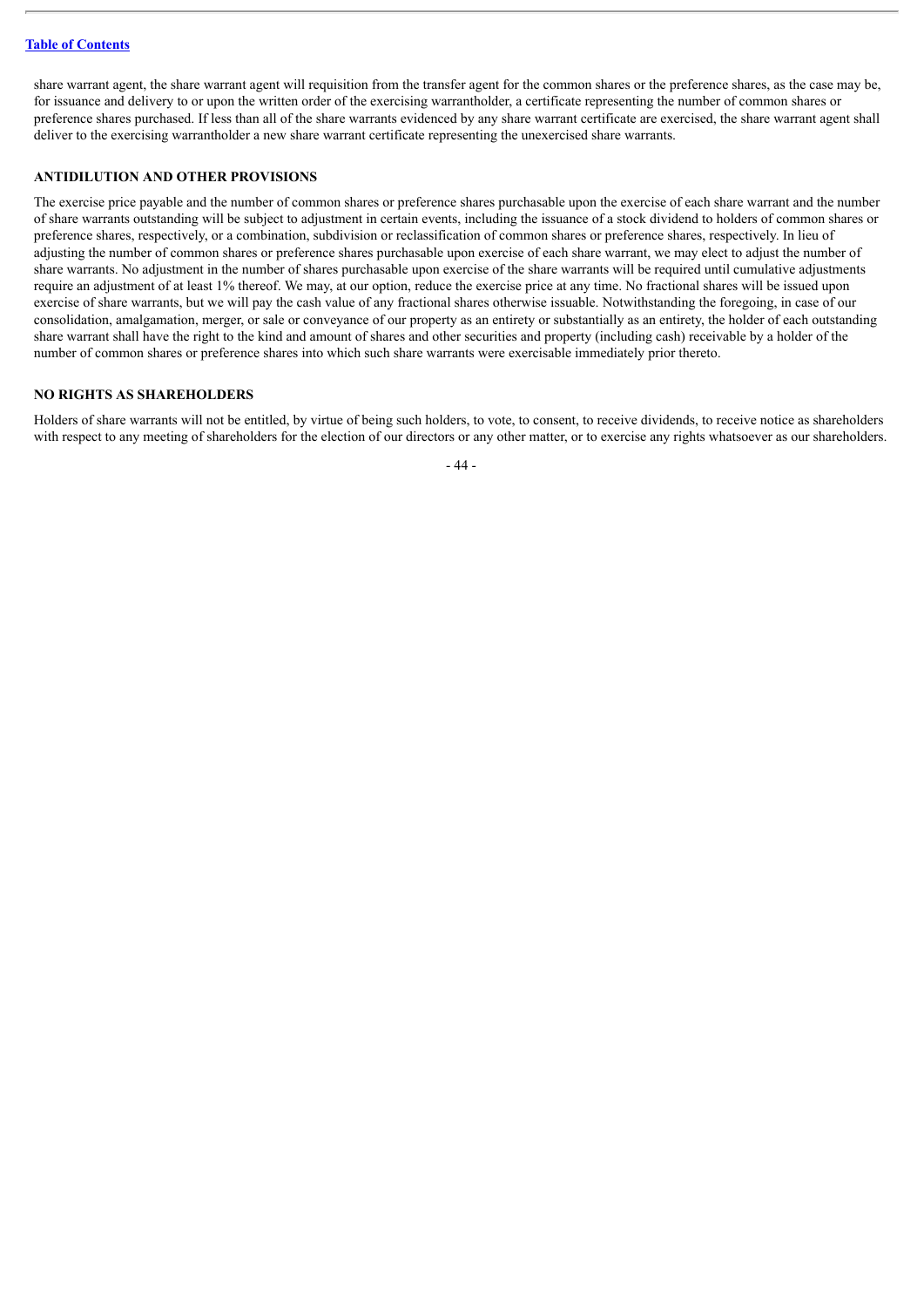## **DESCRIPTION OF THE WARRANTS TO PURCHASE DEBT SECURITIES**

The following statements with respect to the debt warrants are summaries of, and subject to, the detailed provisions of a debt warrant agreement to be entered into by us and a debt warrant agent to be selected at the time of issue. The particular terms of any warrants offered by any prospectus supplement, and the extent to which the general provisions described below may apply to the offered securities, will be described in the prospectus supplement. If we issue warrants to purchase debt securities, we will file a copy of the form of debt warrant agreement as an exhibit to the registration statement of which this prospectus forms a part, and the following summary is qualified in its entirety by reference to such exhibit.

## **GENERAL**

The debt warrants, evidenced by debt warrant certificates, may be issued under the debt warrant agreement independently or together with any other securities offered by any prospectus supplement and may be attached to or separate from such other offered securities. If debt warrants are offered, the related prospectus supplement will describe the designation and terms of the debt warrants, including without limitation the following:

- the offering price, if any;
- the designation, aggregate principal amount and terms of the debt securities purchasable upon exercise of the debt warrants;
- if applicable, the date on and after which the debt warrants and the related offered securities will be separately transferable;
- the principal amount of debt securities purchasable upon exercise of one debt warrant and the price at which such principal amount of debt securities may be purchased upon exercise;
- the date on which the right to exercise the debt warrants shall commence and the date on which such right shall expire;
- a discussion of certain U.S. federal income tax considerations;
- the currency, currencies or currency units in which the offering price, if any, and exercise price are payable;
- the antidilution provisions of the debt warrants; and
- any other terms of the debt warrants.

Warrantholders will not have any of the rights of holders of debt securities, including the right to receive the payment of principal of, any premium or interest on, or any additional amounts with respect to, the debt securities or to enforce any of the covenants of the debt securities or the applicable indenture except as otherwise provided in the applicable indenture.

# **EXERCISE OF DEBT WARRANTS**

Debt warrants may be exercised by surrendering the debt warrant certificate at the office of the debt warrant agent, with the form of election to purchase on the reverse side of the debt warrant certificate properly completed and executed (with signature(s) guaranteed by a bank or trust company, by a broker or dealer which is a member of FINRA or by a member of a national securities exchange), and by payment in full of the exercise price, as set forth in the related prospectus supplement. Upon the exercise of debt warrants, we will issue the debt securities in authorized denominations in accordance with the instructions of the exercising warrantholder. If less than all of the debt warrants evidenced by the debt warrant certificate are exercised, a new debt warrant certificate will be issued for the remaining number of debt warrants.

 $-45 -$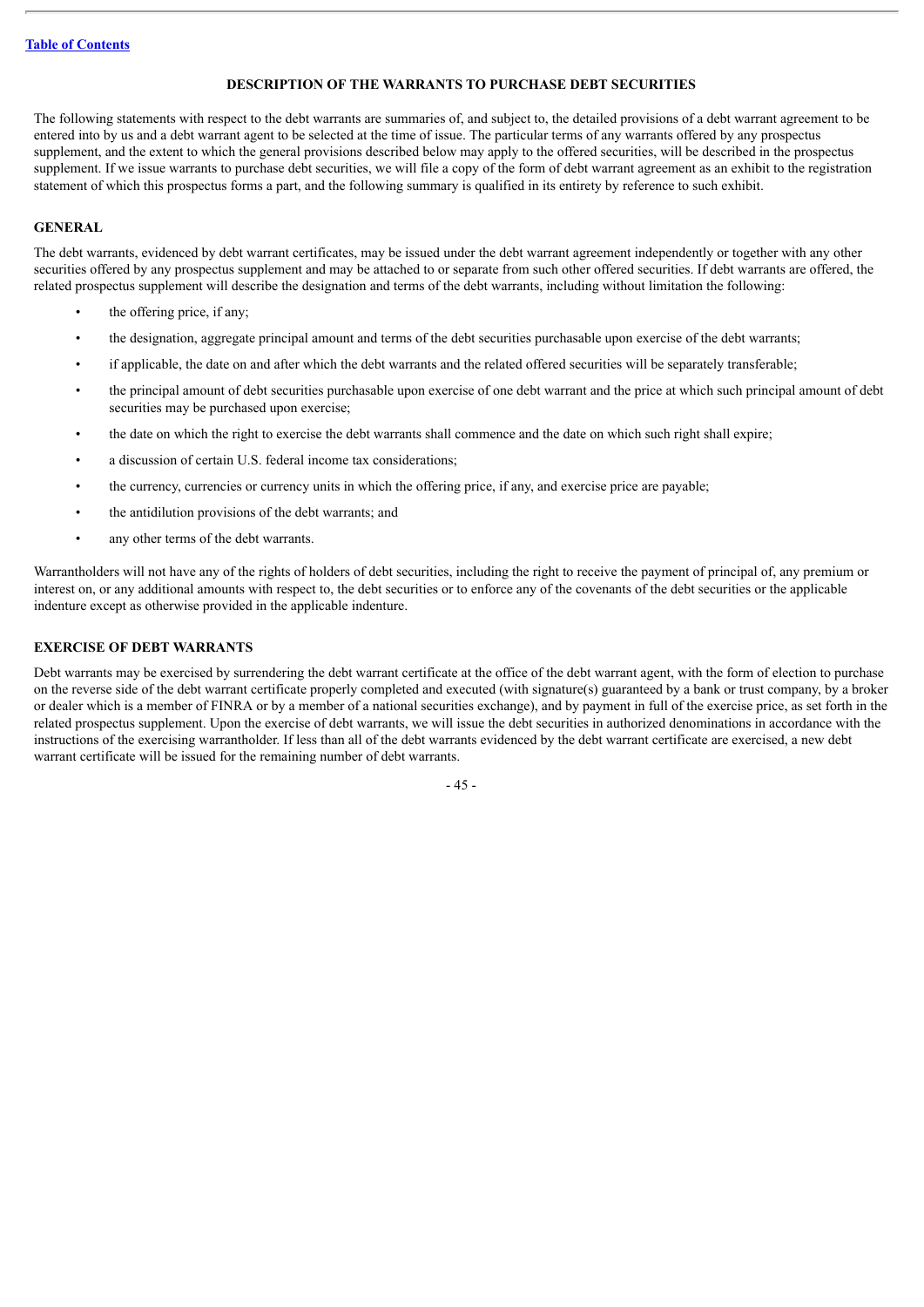### **DESCRIPTION OF THE TRUST PREFERRED SECURITIES**

The Capital Trust will be governed by the terms of the restated trust agreement. Under the restated trust agreement of the Capital Trust, the Capital Trust may issue, from time to time, only one series of preferred securities. The preferred securities will have the terms set forth in the restated trust agreement or made a part of the restated trust agreement by the Trust Indenture Act, and described in the related prospectus supplement. These terms will mirror the terms of the junior subordinated debt securities issued by us or RenaissanceRe Finance, and purchased by the Capital Trust using the proceeds from the sale of its preferred securities and its common securities. The junior subordinated debt securities issued by RenaissanceRe Finance to the Capital Trust will be guaranteed by RenaissanceRe on a subordinated basis and are referred to as the "corresponding junior subordinated debt securities" relating to the Capital Trust. See "Use of Proceeds."

The following summary sets forth the material terms and provisions of the restated trust agreement and the preferred securities to which any prospectus supplement relates. Because this summary is not complete, you should refer to the form of restated trust agreement and to the Trust Indenture Act for complete information regarding the terms and provisions of that agreement and the preferred securities, including the definitions of some of the terms used below. The form of restated trust agreement filed as an exhibit to the registration statement of which this prospectus forms a part is incorporated by reference in this summary. Whenever we refer to particular sections or defined terms of a restated trust agreement, such sections or defined terms are incorporated herein by reference.

#### **ISSUANCE, STATUS AND GUARANTEE OF PREFERRED SECURITIES**

Under the terms of the restated trust agreement for the Capital Trust, the Administrative Trustees will issue the preferred securities on behalf of the Capital Trust. The preferred securities will represent preferred beneficial interests in the Capital Trust and the holders of the preferred securities will be entitled to a preference in certain circumstances as regards distributions and amounts payable on redemption or liquidation over the common securities of the Capital Trust, as well as other benefits under the corresponding restated trust agreement. The preferred securities of the Capital Trust will rank equally, and payments will be made on the preferred securities pro rata, with the common securities of the Capital Trust except as described under "Subordination of Common Securities." The Property Trustee will hold the corresponding junior subordinated debt securities in trust for the benefit of the holders of the related preferred securities and common securities. The common securities and the preferred securities of the Capital Trust are collectively referred to as the "trust securities" of the Capital Trust.

We will issue a guarantee agreement for the benefit of the holders of the Capital Trust's preferred securities (the "preferred securities guarantee" for those preferred securities). Under each preferred securities guarantee, we will guarantee on a subordinated basis payment of distributions on the related preferred securities and amounts payable on redemption or liquidation of such preferred securities, but only to the extent that the Capital Trust has funds on hand to make such payments. See "Description of the Trust Preferred Securities Guarantee."

### **DISTRIBUTIONS**

Unless otherwise specified in the relevant prospectus supplement, distributions on the preferred securities will be cumulative, will accumulate from the original issue date and will be payable on the dates as specified in the related prospectus supplement. In the event that any date on which distributions are payable on the preferred securities is not a Business Day, payment of the distribution payable on such date will be made on the next succeeding day that is a Business Day (and without any additional distributions or other payment in respect of any such delay), except that, if such Business Day is in the next succeeding calendar year, payment of such distribution shall be made on the immediately preceding Business Day, in each case with the same force and effect as if made on the date such payment was originally payable (each date on which distributions are payable in accordance with the foregoing, a "distribution date"). A "Business Day" is any day other than a Saturday or a Sunday, or a day on which banking institutions in The City of New York are authorized or required by law or

- 46 -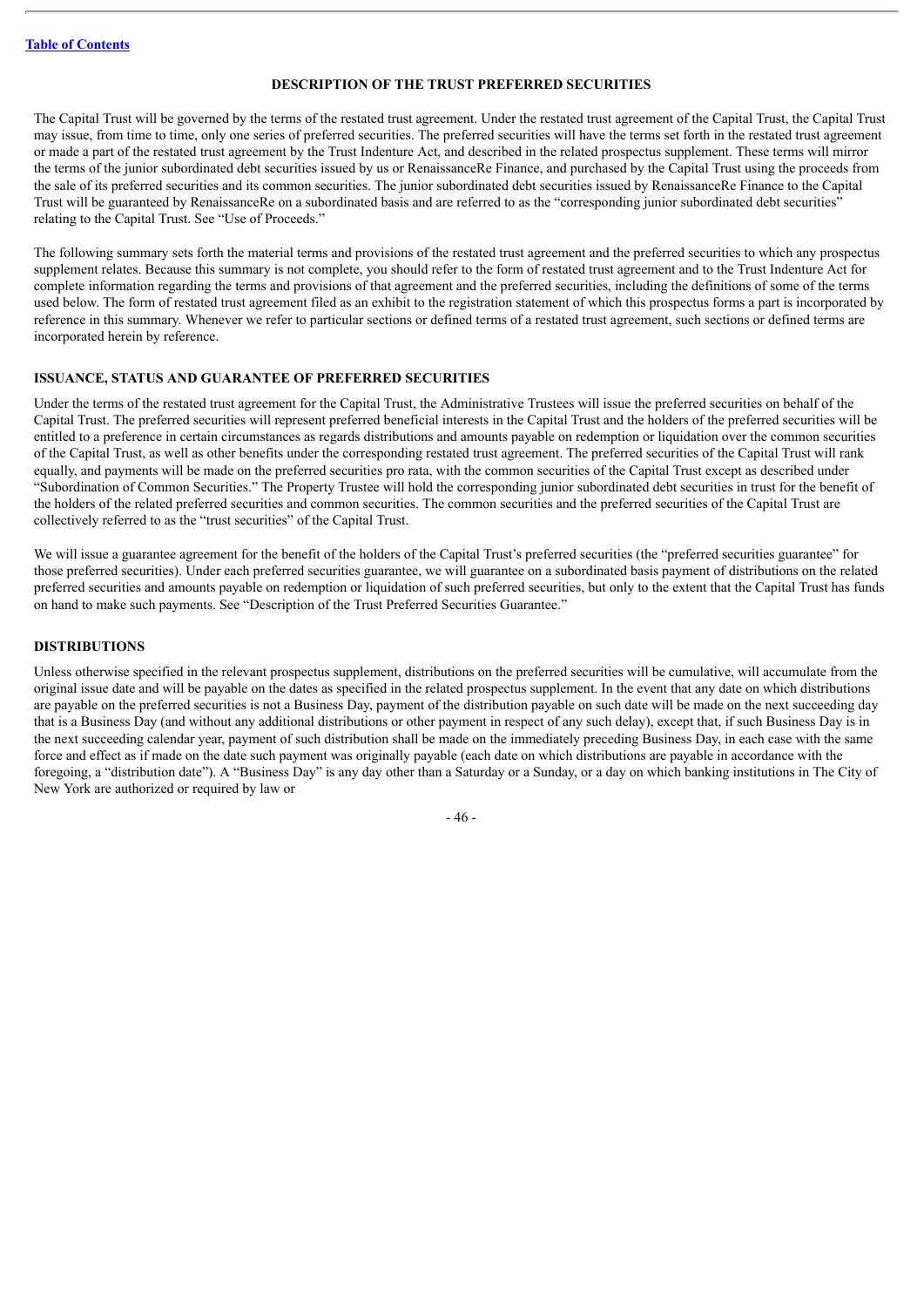executive order to remain closed or a day on which the corporate trust office of the Property Trustee or the trustee for the corresponding junior subordinated debt securities is closed for business.

Distributions on each preferred security will be payable at a rate specified in the related prospectus supplement. The amount of distributions payable for any period will be computed on the basis of a 360-day year of twelve (12) 30-day months unless otherwise specified in the related prospectus supplement. Distributions to which holders of preferred securities are entitled will accumulate additional distributions at the rate per annum if and as specified in the related prospectus supplement. References to "distributions" include any such additional distributions unless otherwise stated.

If provided in the applicable prospectus supplement, we or RenaissanceRe Finance, as applicable, have the right under the applicable junior subordinated indenture to defer the payment of interest at any time or from time to time on any series of corresponding junior subordinated debt securities for an Extension Period which will be specified in the related prospectus supplement. No Extension Period may extend beyond the stated maturity of the corresponding junior subordinated debt securities. See "Description of the Debt Securities — Option to Extend Interest Payment Date." As a consequence of any such extension, distributions on the corresponding preferred securities would be deferred (but would continue to accumulate additional distributions at the rate per annum set forth in the prospectus supplement for such preferred securities) by the Capital Trust which issued such preferred securities during any such Extension Period.

The funds of the Capital Trust available for distribution to holders of its preferred securities will be limited to payments under the corresponding junior subordinated debt securities in which the Capital Trust will invest the proceeds from the issuance and sale of its trust securities. If neither RenaissanceRe, as issuer or guarantor, nor RenaissanceRe Finance, as the case may be, makes interest payments on those corresponding junior subordinated debt securities, the Property Trustee will not have funds available to pay distributions on the related preferred securities. The payment of distributions (if and to the extent the Capital Trust has funds legally available for the payment of such distributions and cash sufficient to make such payments) is guaranteed by us on a limited basis as set forth herein under "Description of the Trust Preferred Securities Guarantee."

Distributions on the preferred securities will be payable to the holders thereof as they appear on the register of the Capital Trust on the relevant record dates. As long as the preferred securities remain in book-entry form, the record dates will be fifteen (15) Business Days prior to the relevant distribution dates, or as otherwise specified in the applicable prospectus supplement. Subject to any applicable laws and regulations and the provisions of the applicable restated trust agreement, each distribution payment will be made as described under "Global Preferred Securities." In the event any preferred securities are not in book-entry form, the relevant record date for such preferred securities will be the date at least 15 days prior to the relevant distribution date, as specified in the related prospectus supplement.

## **REDEMPTION OR EXCHANGE**

*Mandatory Redemption*. Upon any repayment or redemption, in whole or in part, of any corresponding junior subordinated debt securities held by the Capital Trust, whether at stated maturity, upon earlier redemption or otherwise, the proceeds from such repayment or redemption shall be applied by the Property Trustee, upon not less than 30 nor more than 60 days' notice to holders of trust securities, to redeem, on a pro rata basis, preferred securities and common securities having an aggregate stated liquidation amount equal to the aggregate principal amount of the corresponding junior subordinated debt securities so repaid or redeemed. The redemption price per trust security will be equal to the stated liquidation amount thereof plus accumulated and unpaid distributions thereon to the date of redemption, plus the related amount of premium, if any, and any additional amounts paid by us upon the concurrent repayment or redemption of the corresponding junior subordinated debt securities (the "redemption price"). If less than all of any series of corresponding junior subordinated debt securities are to be repaid or redeemed on a redemption date, then the proceeds from such repayment or redemption shall be allocated to the redemption pro rata of the related preferred securities and the common securities.

 $-47$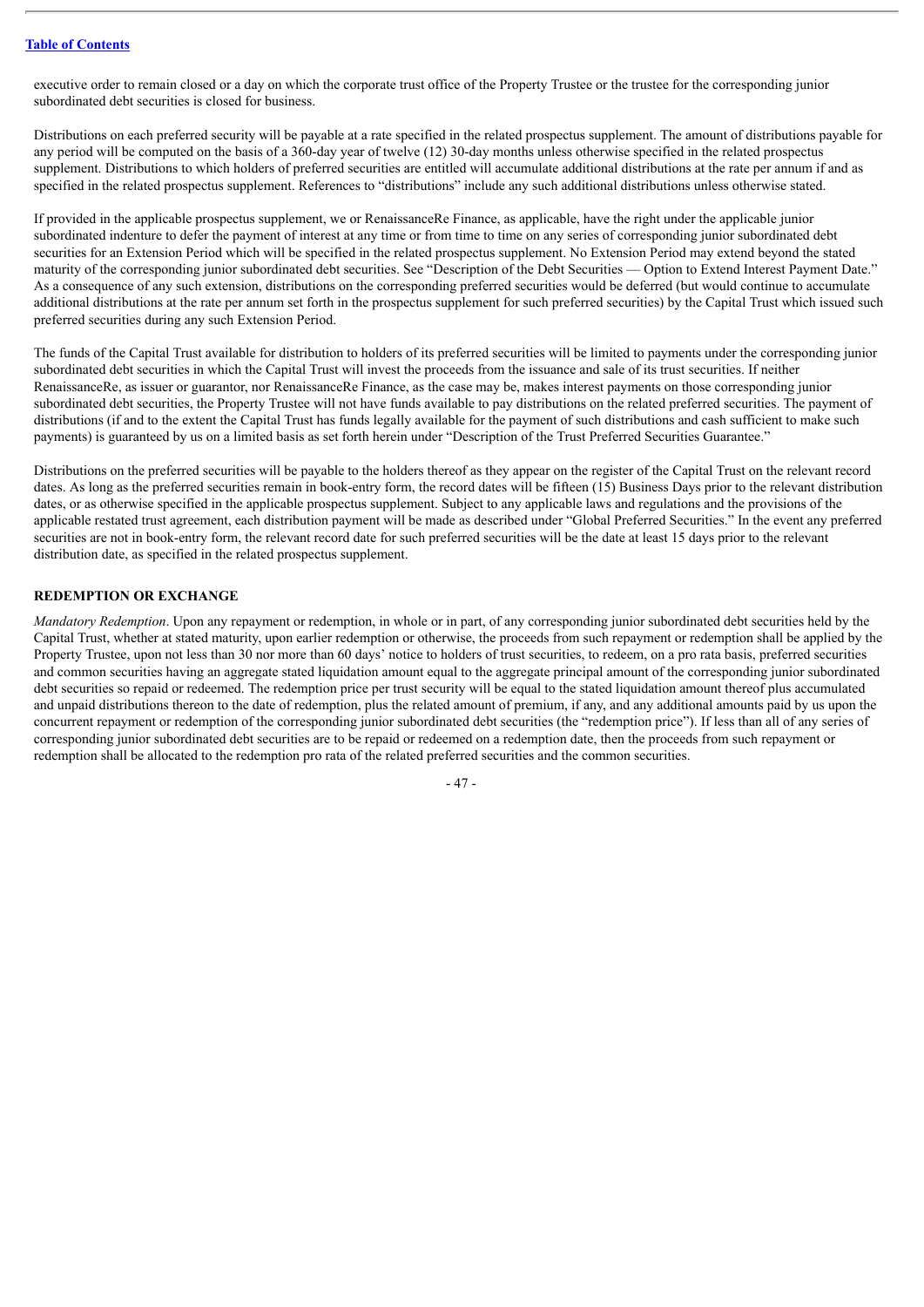We or RenaissanceRe Finance, as applicable, will have the right to redeem any series of corresponding junior subordinated debt securities (1) at any time, in whole but not in part, upon the occurrence of a Special Event and subject to the further conditions described under "Description of the Debt Securities — Redemption," or (2) as may be otherwise specified in the applicable prospectus supplement.

Special Event Redemption or Distribution of Corresponding Junior Subordinated Debt Securities. If a Special Event relating to the preferred securities and common securities of the Capital Trust shall occur and be continuing, we or RenaissanceRe Finance, as applicable, have the right to redeem the corresponding junior subordinated debt securities, in whole but not in part, and thereby cause a mandatory redemption of such preferred securities and common securities, in whole but not in part, at the redemption price within 90 days following the occurrence of the Special Event. At any time, we or RenaissanceRe Finance, as applicable, have the right to dissolve the Capital Trust and after satisfaction of the liabilities of creditors of the Capital Trust as provided by applicable law, cause such corresponding junior subordinated debt securities to be distributed to the holders of such preferred securities and common securities in liquidation of the Capital Trust. If we or RenaissanceRe Finance, as applicable, do not elect to redeem the corresponding junior subordinated debt securities upon the occurrence of a Special Event, the applicable preferred securities will remain outstanding, and in the event a Tax Event has occurred and is continuing, Additional Sums may be payable on the corresponding junior subordinated debt securities. "Additional Sums" means the additional amounts as may be necessary in order that the amount of distributions then due and payable by the Capital Trust on the outstanding preferred securities and common securities of the Capital Trust shall not be reduced as a result of any additional taxes, duties and other governmental charges to which the Capital Trust has become subject as a result of a Tax Event.

Except with respect to certain other circumstances, on and after the date on which junior subordinated debentures are distributed to holders of Trust Preferred Securities in connection with the dissolution and liquidation of the Capital Trust as a result of an early termination event:

(1) the trust securities will no longer be deemed to be outstanding;

(2) certificates representing a like amount of junior subordinated debt will be issued to the holders of trust securities certificates, upon surrender of such certificates to the administrative trustees or their agent for exchange;

(3) we or RenaissanceRe Finance, as applicable, will use our or its reasonable efforts to have the junior subordinated debt listed or traded on such stock exchange, interdealer quotation system and/or other self- regulatory organization as the trust preferred securities are then listed or traded;

(4) any trust securities certificates not so surrendered for exchange will be deemed to represent a like amount of junior subordinated debt, accruing interest at the rate provided for in the junior subordinated debt from the last distribution date on which a distribution was made on such trust securities certificates until such certificates are so surrendered (and until such certificates are so surrendered, no payments of interest or principal will be made to holders of trust securities certificates with respect to such junior subordinated debt); and (5) all rights of security holders holding trust securities will cease, except the right of such securityholders to receive junior subordinated debt upon surrender of trust securities certificates.

An early termination event, within the meaning of this section, means (1) certain events relating to the dissolution or bankruptcy of RenaissanceRe, as issuer or as guarantor, or RenaissanceRe Finance, (2) the direction of the property trustee to dissolve the trust and exchange the trust securities for junior subordinated debt, (3) the redemption of the trust securities in connection with the redemption of all junior subordinated debt or (4) a court order to dissolve the Capital Trust.

There can be no assurance as to the market prices for the preferred securities or the corresponding junior subordinated debt securities that may be distributed in exchange for preferred securities if a dissolution and

- 48 -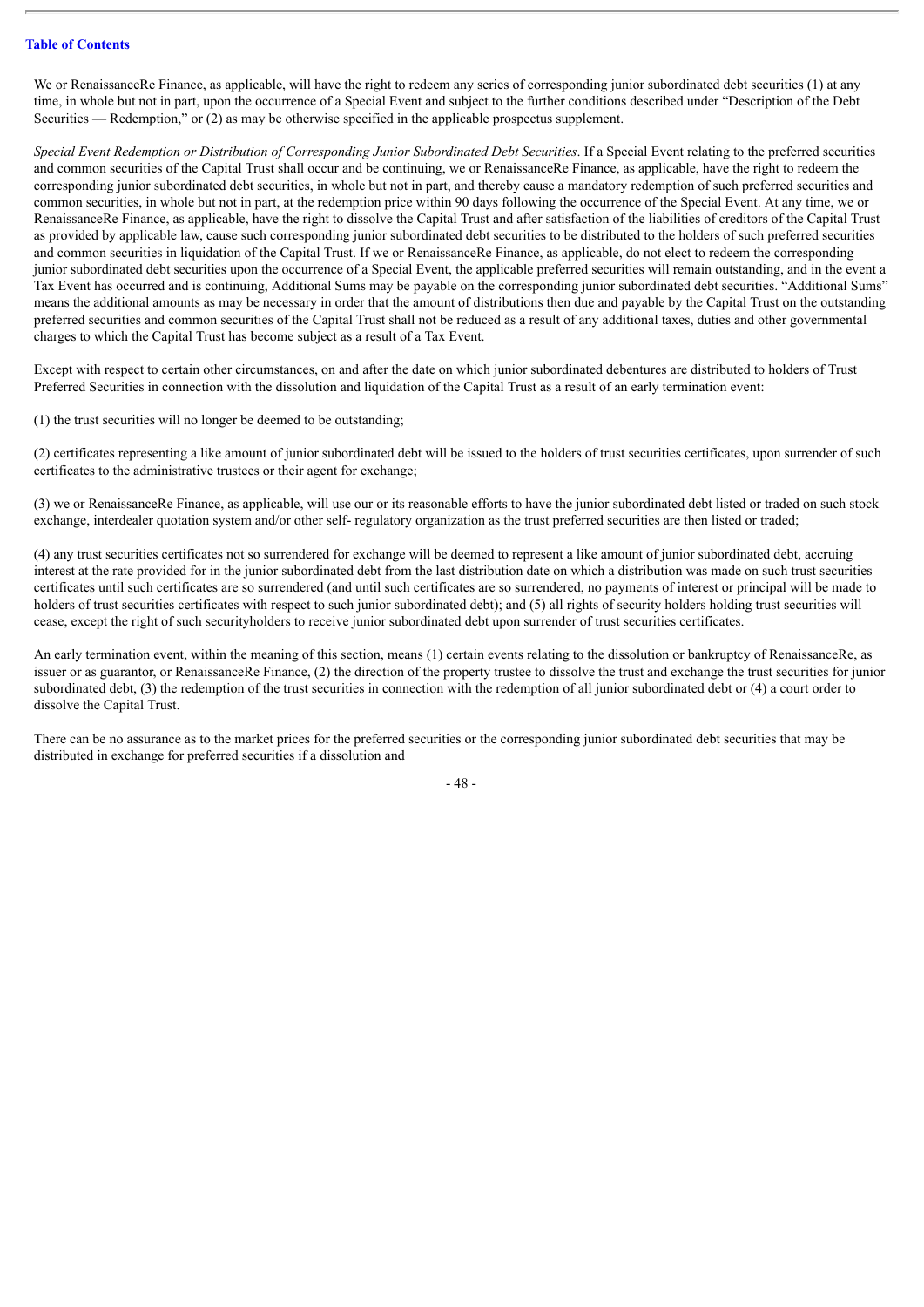liquidation of the Capital Trust were to occur. Accordingly, the preferred securities that you may purchase, or the corresponding junior subordinated debt securities that you may receive on dissolution and liquidation of the Capital Trust, may trade at a discount to the price that you paid to purchase the preferred securities.

# **REDEMPTION PROCEDURES**

The Capital Trust may redeem preferred securities on each redemption date at the redemption price with the applicable proceeds from the contemporaneous redemption of the corresponding junior subordinated debt securities. The Capital Trust may redeem preferred securities and the redemption price shall be payable on each redemption date only to the extent that the Capital Trust has funds on hand available for the payment of such redemption price. See also "Subordination of Common Securities."

If the Capital Trust gives a notice of redemption (which notice will be irrevocable) in respect of its preferred securities, then, by 12:00 noon, New York City time, on the redemption date, to the extent funds are available, the Property Trustee will deposit irrevocably with the depositary for the preferred securities funds sufficient to pay the applicable redemption price and will give the depositary irrevocable instructions and authority to pay the redemption price to the holders of such preferred securities. If such preferred securities are no longer in book- entry form, the Property Trustee, to the extent funds are available, will irrevocably deposit with the paying agent for such preferred securities funds sufficient to pay the applicable redemption price and will give such paying agent irrevocable instructions and authority to pay the redemption price to the holders thereof upon surrender of their certificates evidencing such preferred securities. Notwithstanding the foregoing, distributions payable on or prior to the redemption date for any preferred securities called for redemption shall be payable to the holders of such preferred securities on the relevant record dates for the related distribution dates. If notice of redemption shall have been given and funds deposited as required, then immediately prior to the close of business on the date of such deposit, all rights of the holders of such preferred securities so called for redemption will cease, except the right of the holders of such preferred securities to receive the redemption price and such distributions, but without interest, and such preferred securities will cease to be outstanding. In the event that any date on which any redemption price is payable is not a Business Day, then payment of the redemption price payable on such date will be made on the next succeeding day which is a Business Day (and without any interest or other payment in respect of any such delay), except that, if such Business Day falls in the next calendar year, such payment will be made on the immediately preceding Business Day, in each case with the same force and effect as if made on such date. In the event that payment of the redemption price in respect of preferred securities called for redemption is improperly withheld or refused and not paid either by the Capital Trust or by us pursuant to the preferred securities guarantee as described under "Description of the Trust Preferred Securities Guarantee," distributions on such preferred securities will continue to accumulate at the then applicable rate, from the redemption date originally established by the Capital Trust for such preferred securities to the date such redemption price is actually paid, in which case the actual payment date will be the date fixed for redemption for purposes of calculating the redemption price.

Subject to applicable law (including, without limitation, U.S. federal securities law), we or our subsidiaries (including RenaissanceRe Finance) may at any time and from time to time purchase outstanding preferred securities by tender, in the open market or by private agreement. The Capital Trust will pay the redemption price on the preferred securities to the applicable recordholders as they appear on the register for such preferred securities on the relevant record date, which shall be 15 Business Days prior to the relevant redemption date or as otherwise specified in the applicable prospectus supplement; provided, however, that in the event that any preferred securities are not in book-entry form, the relevant record date for such preferred securities shall be a date at least 15 days prior to the redemption date, as specified in the applicable prospectus supplement.

If the Capital Trust redeems less than all of the preferred securities and common securities issued by it on a redemption date, then the aggregate liquidation amount of such preferred securities and common securities to be redeemed shall be allocated pro rata to the preferred securities and the common securities based upon the relative

- 49 -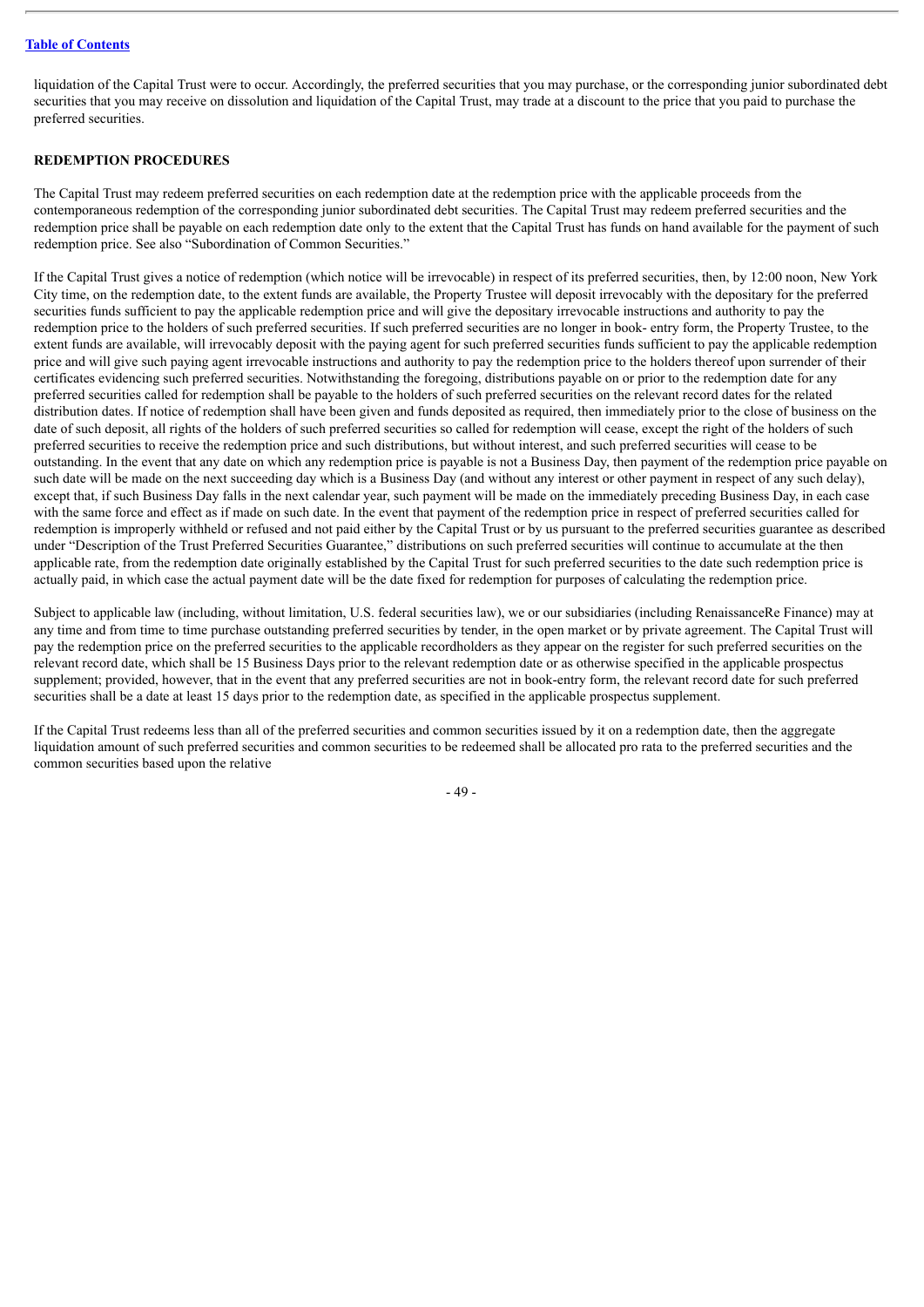liquidation amounts of such classes. The particular preferred securities to be redeemed shall be selected on a pro rata basis not more than 60 days prior to the redemption date by the Property Trustee from the outstanding preferred securities not previously called for redemption, or by such other method as the Property Trustee shall deem fair and appropriate. The Property Trustee shall promptly notify the trust registrar in writing of the preferred securities selected for redemption and, in the case of any preferred securities selected for partial redemption, the liquidation amount thereof to be redeemed. For all purposes of each restated trust agreement, unless the context otherwise requires, all provisions relating to the redemption of preferred securities shall relate, in the case of any preferred securities redeemed or to be redeemed only in part, to the portion of the liquidation amount of preferred securities which has been or is to be redeemed.

Notice of any redemption will be mailed at least 30 days but not more than 60 days before the redemption date to each holder of trust securities to be redeemed at its registered address. Unless RenaissanceRe, as issuer or as guarantor, or RenaissanceRe Finance, as applicable, defaults in payment of the redemption price on the corresponding junior subordinated debt securities, on and after the redemption date interest will cease to accrue on such subordinated debt securities or portions thereof (and distributions will cease to accrue on the related preferred securities or portions thereof) called for redemption.

## **SUBORDINATION OF COMMON SECURITIES**

Payment of distributions on, and the redemption price of, the Capital Trust's preferred securities and common securities, as applicable, shall be made pro rata based on the liquidation amount of such preferred securities and common securities; provided, however, that if on any distribution date or redemption date an event of default under the corresponding junior subordinated debt securities shall have occurred and be continuing, no payment of any distribution on, or redemption price of, any of the Capital Trust's common securities, and no other payment on account of the redemption, liquidation or other acquisition of such common securities, shall be made unless payment in full in cash of all accumulated and unpaid distributions on all of the Capital Trust's outstanding preferred securities for all distribution periods terminating on or prior thereto, or in the case of payment of the redemption price the full amount of such redemption price on all of the Capital Trust's outstanding preferred securities then called for redemption, shall have been made or provided for, and all funds available to the Property Trustee shall first be applied to the payment in full in cash of all distributions on, or redemption price of, the Capital Trust's preferred securities then due and payable.

In the case of any Event of Default under the restated trust agreement resulting from an event of default under the corresponding junior subordinated debt securities, the holder of the Capital Trust's common securities will be deemed to have waived any right to act with respect to any such Event of Default under the applicable restated trust agreement until the effect of all such Events of Default with respect to such preferred securities have been cured, waived or otherwise eliminated. Until any such Events of Default under the applicable restated trust agreement with respect to the preferred securities have been so cured, waived or otherwise eliminated, the Property Trustee shall act solely on behalf of the holders of such preferred securities and not on behalf of the holder of the Capital Trust's common securities, and only the holders of such preferred securities will have the right to direct the Property Trustee to act on their behalf.

# **LIQUIDATION DISTRIBUTION UPON DISSOLUTION OF THE CAPITAL TRUST**

Pursuant to the restated trust agreement, the Capital Trust shall automatically dissolve upon expiration of its term and shall dissolve on the first to occur of:

(1) certain events relating to the dissolution or bankruptcy of RenaissanceRe, as issuer or as guarantor, or RenaissanceRe Finance, as applicable;

(2) the distribution to the holders of its trust securities of corresponding junior subordinated debt securities having an aggregate principal amount equal to the aggregate stated liquidation amount of the trust securities, if

- 50 -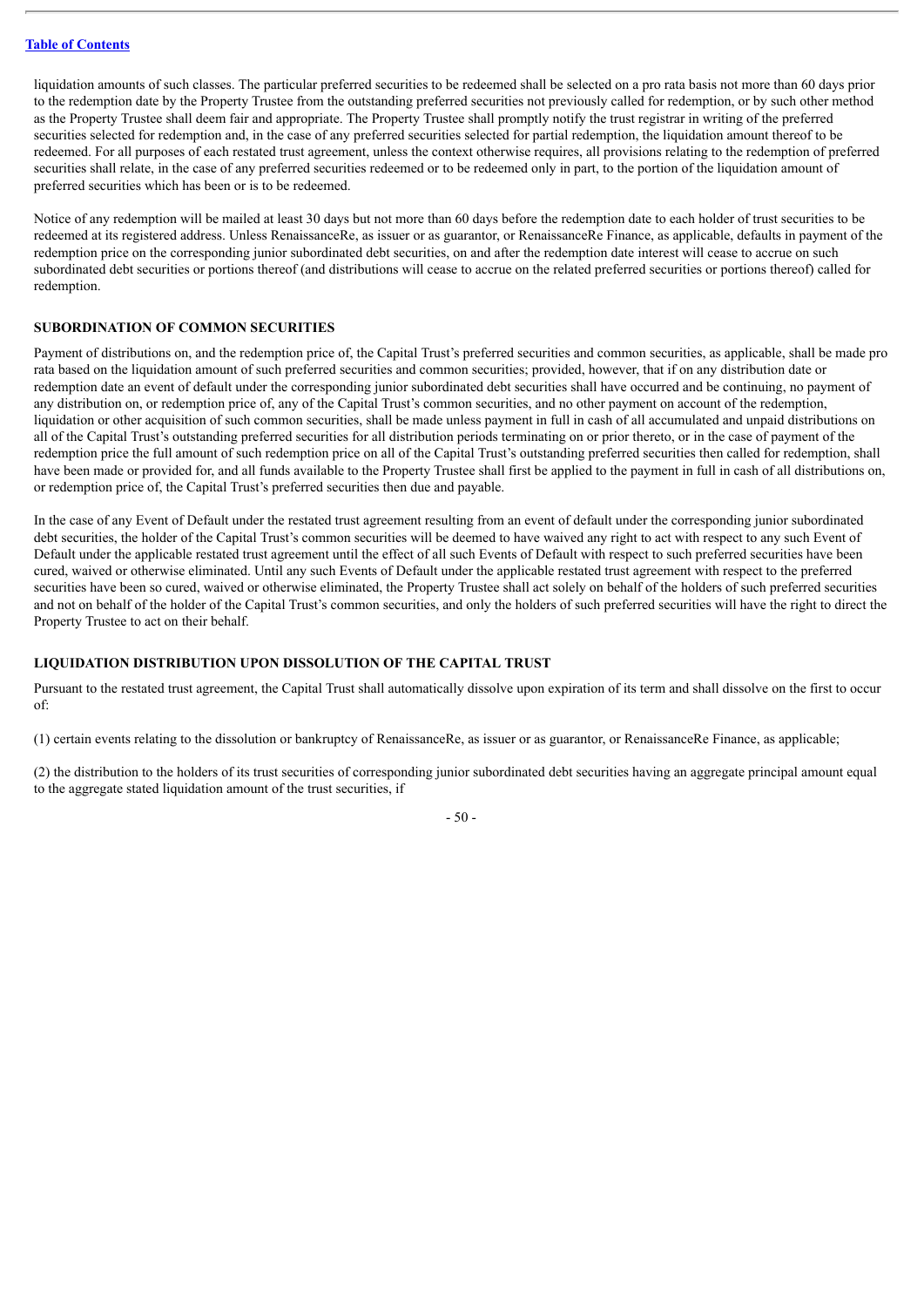we or RenaissanceRe Finance, as the case may be, as Depositor have given written direction to the Property Trustee to dissolve the Capital Trust (which direction is optional and wholly within its discretion, as Depositor);

(3) the redemption of all of the Capital Trust's trust securities in connection with the redemption of all the junior subordinated debt; or

(4) the entry of an order for the dissolution of the Capital Trust by a court of competent jurisdiction.

If an early dissolution occurs as described in clause (1), (2) or (4) above or upon the date designated for automatic dissolution of the Capital Trust, the Capital Trust shall be liquidated by the Capital Trustees as expeditiously as the Capital Trustees determine to be possible by distributing, after satisfaction of liabilities to creditors of the Capital Trust as provided by applicable law, to the holders of such trust securities corresponding junior subordinated debt securities having an aggregate principal amount equal to the aggregate stated liquidation amount of the trust securities. However, if such distribution is determined by the Property Trustee not to be practical, such holders will be entitled to receive out of the assets of the Capital Trust available for distribution to holders, after satisfaction of liabilities to creditors of the Capital Trust as provided by applicable law, an amount equal to, in the case of holders of preferred securities, the aggregate of the liquidation amount plus accumulated and unpaid distributions thereon to the date of payment (such amount being the "Liquidation Distribution"). If such Liquidation Distribution can be paid only in part because the Capital Trust has insufficient assets available to pay in full the aggregate Liquidation Distribution, then the amounts payable directly by the Capital Trust on its preferred securities shall be paid on a pro rata basis. Holders of the Capital Trust's common securities will be entitled to receive distributions upon any such liquidation pro rata with the holders of its preferred securities, except that if an event of default under the corresponding junior subordinated debt securities has occurred and is continuing, the preferred securities shall have a priority over the common securities.

## **EVENTS OF DEFAULT; NOTICE**

Any one of the following events constitutes an "Event of Default" under each restated trust agreement with respect to the applicable preferred securities (whatever the reason for such Event of Default and whether it shall be voluntary or involuntary or be effected by operation of law or pursuant to any judgment, decree or order of any court or any order, rule or regulation of any administrative or governmental body):

(1) the occurrence of an event of default in respect of the corresponding junior subordinated debt securities (see "Description of the Debt Securities — Events of Default"):

(2) default by the Property Trustee in the payment of any distribution when it becomes due and payable, and continuation of such default for a period of 30 days;

(3) default by the Property Trustee in the payment of any redemption price of any trust security when it becomes due and payable;

(4) default in the performance, or breach, in any material respect, of any covenant or warranty of the Capital Trustees in such restated trust agreement (other than a covenant or warranty a default in the performance of which or the breach of which is dealt with in clause (2) or (3) above), and continuation of such default or breach for a period of 60 days after there has been given, by registered or certified mail, to the defaulting Capital Trustee or Trustees by the holders of at least 25% in aggregate liquidation preference of the outstanding preferred securities of the Capital Trust, a written notice specifying such default or breach and requiring it to be remedied and stating that such notice is a "Notice of Default" under such restated trust agreement; or

(5) the occurrence of certain events of bankruptcy or insolvency with respect to the Property Trustee and the failure by the holder of the common securities of the Capital Trust to appoint a successor Property Trustee within 60 days thereof.

 $-51$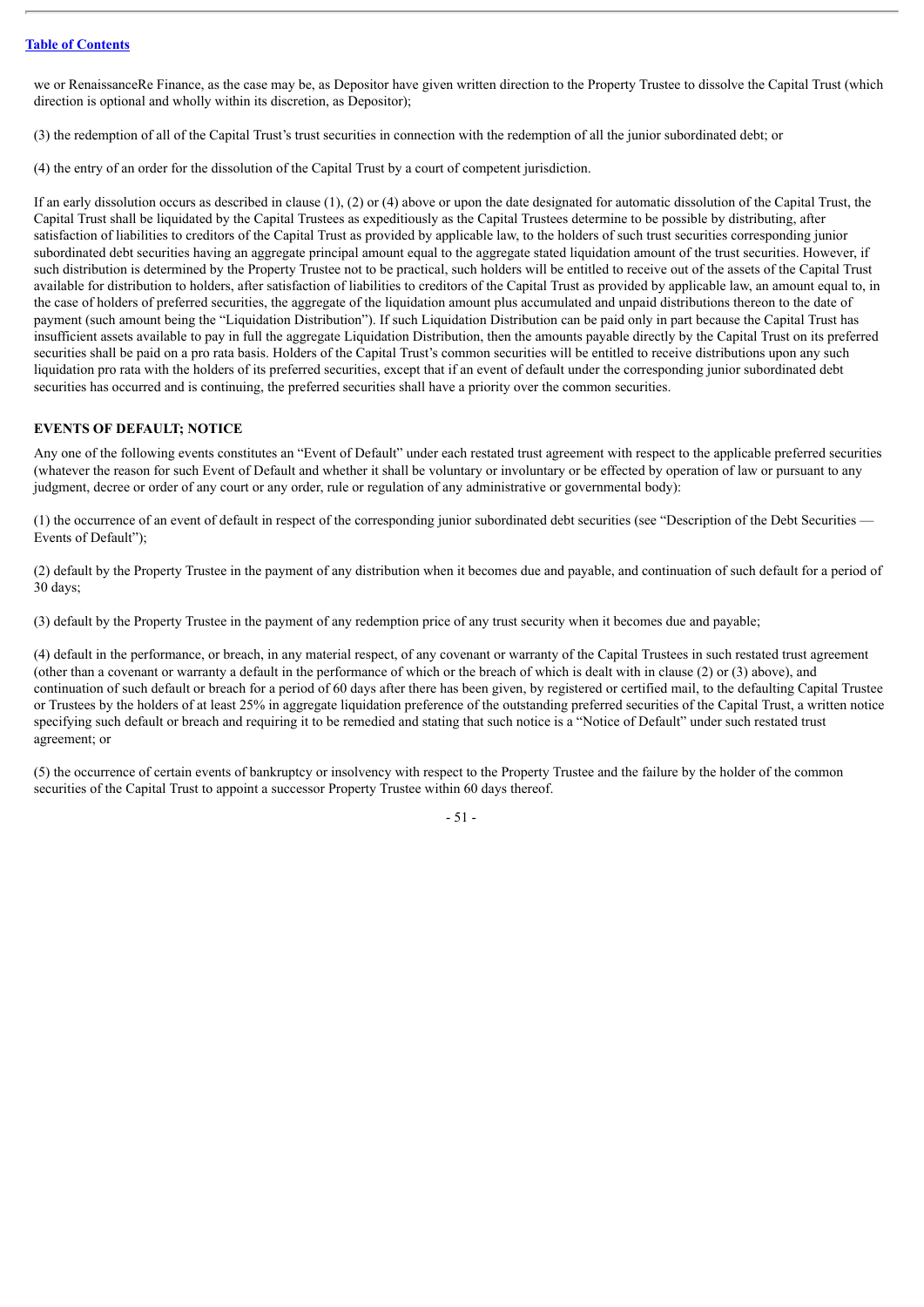Within 15 Business Days after the occurrence of any Event of Default actually known to the Property Trustee, the Property Trustee shall transmit notice of such Event of Default to the holders of the Capital Trust's preferred securities, the Administrative Trustees and to us or RenaissanceRe Finance, as the case may be, as Depositor, unless such Event of Default shall have been cured or waived. We or RenaissanceRe Finance, as the case may be, as Depositor, and the Administrative Trustees are required to file annually with the Property Trustee a certificate as to whether or not they are in compliance with all the conditions and covenants applicable to them under each restated trust agreement.

If an event of default under the corresponding junior subordinated debt securities has occurred and is continuing, the preferred securities shall have a preference over the common securities upon dissolution of the Capital Trust as described above. See "— Liquidation Distribution Upon Dissolution of the Capital Trust." The existence of an Event of Default under the restated trust agreement does not entitle the holders of preferred securities to accelerate the maturity thereof.

#### **REMOVAL OF CAPITAL TRUSTEES**

Unless an event of default under the corresponding junior subordinated debt securities shall have occurred and be continuing, any Capital Trustee may be removed at any time by the holder of the common securities. If an event of default under the corresponding junior subordinated debt securities has occurred and is continuing, the Property Trustee and the Delaware Trustee may be removed at such time by the holders of a majority in liquidation amount of the outstanding preferred securities. In no event will the holders of the preferred securities have the right to vote to appoint, remove or replace the Administrative Trustees, which voting rights are vested exclusively in the holder of the common securities. No resignation or removal of a Capital Trustee and no appointment of a successor trustee shall be effective until the acceptance of appointment by the successor trustee in accordance with the provisions of the applicable restated trust agreement.

#### **CO-TRUSTEES AND SEPARATE PROPERTY TRUSTEE**

Unless an Event of Default shall have occurred and be continuing, at any time or times, for the purpose of meeting the legal requirements of the Trust Indenture Act or of any jurisdiction in which any part of the property of the Capital Trust may at the time be located, the holder of the common securities and the Administrative Trustees shall have power to appoint one or more persons either to act as a co-trustee, jointly with the Property Trustee, of all or any part of the property of the Capital Trust, or to act as separate trustee of any such property, in either case with such powers as may be provided in the instrument of appointment, and to vest in such person or persons in such capacity any property, title, right or power deemed necessary or desirable, subject to the provisions of the applicable restated trust agreement. In case an event of default under the corresponding junior subordinated debt securities has occurred and is continuing, the Property Trustee alone shall have power to make such appointment.

#### **MERGER OR CONSOLIDATION OF CAPITAL TRUSTEES**

Any corporation into which the Property Trustee, the Delaware Trustee or any Administrative Trustee that is not a natural person may be merged or converted or with which it may be consolidated, or any corporation resulting from any merger, conversion or consolidation to which the Capital Trustee shall be a party, shall be the successor of the Capital Trustee under each restated trust agreement, provided such corporation shall be otherwise qualified and eligible.

# **MERGERS, CONSOLIDATIONS, AMALGAMATIONS OR REPLACEMENTS OF THE CAPITAL TRUST**

The Capital Trust may not merge with or into, convert into, consolidate, amalgamate, or be replaced by, or convey, transfer or lease its properties and assets substantially as an entirety to any corporation or other entity,

- 52 -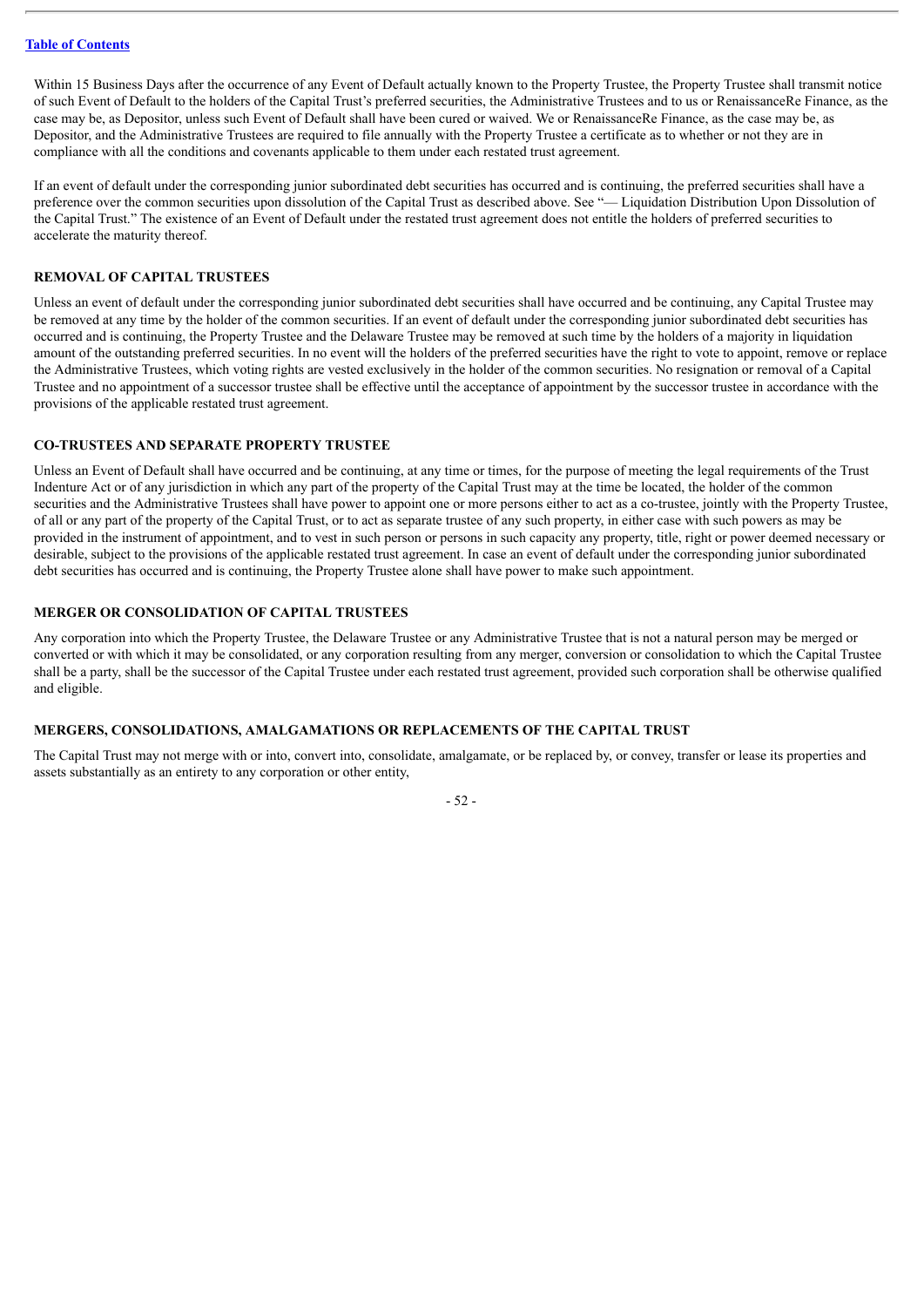except as described below or as described in "Liquidation Distribution Upon Dissolution of the Capital Trust." The Capital Trust may, at the request of us or RenaissanceRe Finance, as applicable, with the consent of only the Administrative Trustees and without the consent of the holders of the preferred securities, merge with or into, convert into, consolidate, amalgamate, or be replaced by or convey, transfer or lease its properties and assets substantially as an entirety to a trust organized as such under the laws of any State, provided, that

(1) such successor entity either (a) expressly assumes all of the obligations of the Capital Trust with respect to the preferred securities or (b) substitutes for the preferred securities other securities having substantially the same terms as the preferred securities so long as such successor securities rank the same as the preferred securities rank in priority with respect to distributions and payments upon liquidation, redemption and otherwise;

(2) we or RenaissanceRe Finance, as applicable, expressly appoints a trustee of such successor entity possessing the same powers and duties as the Property Trustee as the holder of the corresponding junior subordinated debt securities;

(3) the successor securities are listed or traded, or any successor securities will be listed upon notification of issuance, on any national securities exchange or other organization on which the preferred securities are then listed or traded, if any;

(4) such merger, conversion, consolidation, amalgamation, replacement, conveyance, transfer or lease does not cause the preferred securities (including any successor securities) to be downgraded by any nationally recognized statistical rating organization;

(5) such merger, conversion, consolidation, amalgamation, replacement, conveyance, transfer or lease does not adversely affect the rights, preferences and privileges of the holders of the preferred securities (including any successor securities) in any material respect;

(6) such successor entity has a purpose substantially identical to that of the Capital Trust;

(7) prior to such merger, conversion, consolidation, amalgamation, replacement, conveyance, transfer or lease, we or RenaissanceRe Finance, as applicable, have received an opinion from independent counsel to the Capital Trust experienced in such matters to the effect that (a) such merger, conversion, consolidation, amalgamation, replacement, conveyance, transfer or lease does not adversely affect the rights, preferences and privileges of the holders of the preferred securities (including any successor securities) in any material respect, and (b) following such merger, conversion, consolidation, amalgamation, replacement, conveyance, transfer or lease, neither the Capital Trust nor any successor entity will be required to register as an "investment company" under the Investment Company Act; and

(8) we, RenaissanceRe Finance or any permitted successor or assignee owns all of the common securities of such successor entity, and RenaissanceRe or any permitted successor or assignee guarantees the obligations of such successor entity under the successor securities at least to the extent provided by the preferred securities guarantee.

Notwithstanding the foregoing, the Capital Trust shall not, except with the consent of holders of 100% in liquidation amount of the preferred securities, consolidate, amalgamate, merge with or into, convert into, or be replaced by or convey, transfer or lease its properties and assets substantially as an entirety to any other entity or permit any other entity to consolidate, amalgamate, merge with or into, convert into, or replace it if such consolidation, amalgamation, merger, replacement, conveyance, transfer or lease would cause the Capital Trust or the successor entity to be classified as other than a grantor trust for United States Federal income tax purposes.

# **VOTING AND PREEMPTIVE RIGHTS**

Except as provided below and under "Description of the Trust Preferred Securities Guarantee — Amendments and Assignment" and as otherwise required by law and the applicable restated trust agreement, the holders of the

- 53 -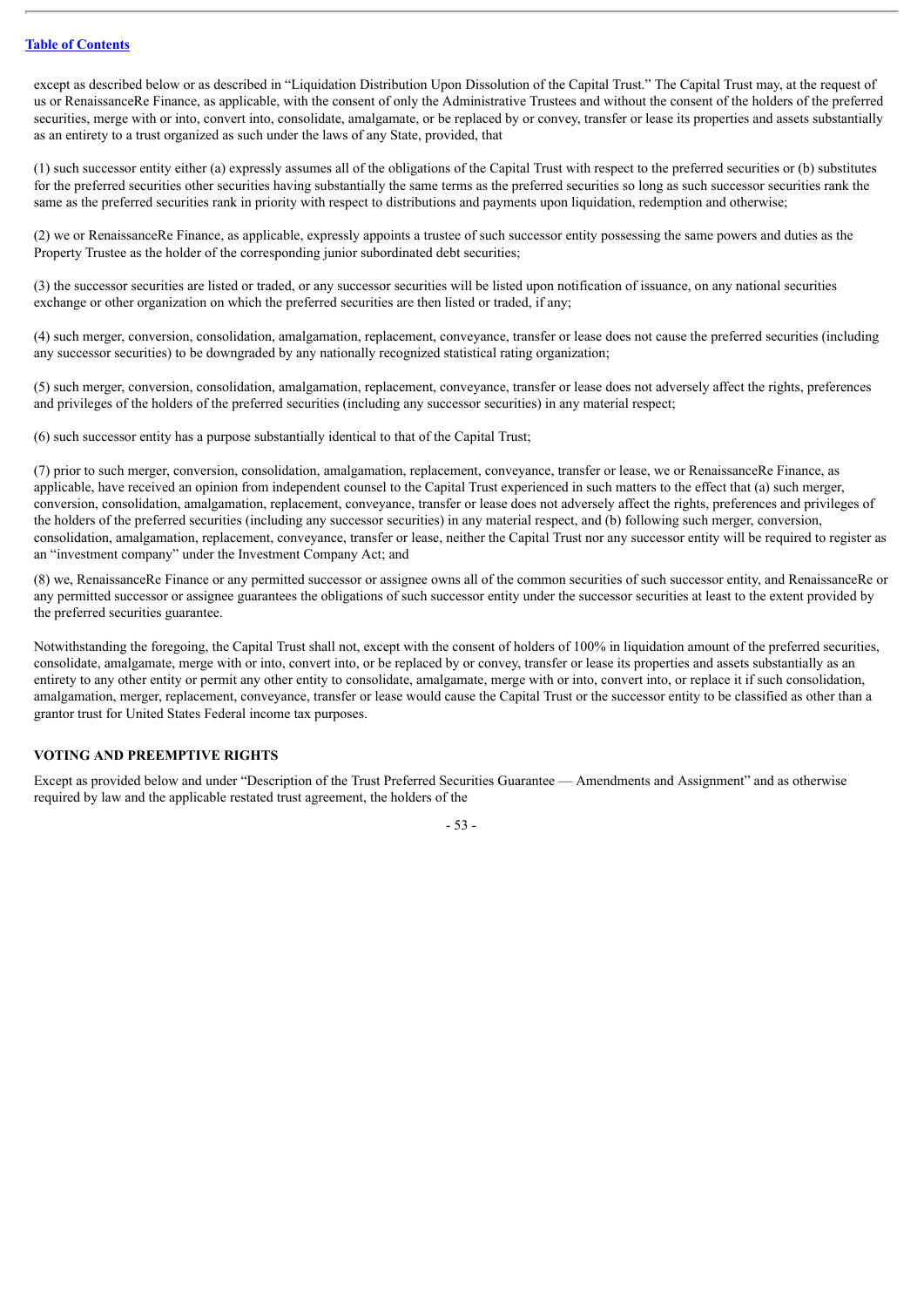preferred securities will have no voting rights. Holders of the preferred securities have no preemptive or similar rights.

## **AMENDMENT OF RESTATED TRUST AGREEMENT**

The restated trust agreement may be amended from time to time by us or RenaissanceRe Finance, as applicable and the Capital Trustees, without the consent of the holders of the trust securities:

(1) to cure any ambiguity, to correct or supplement any provisions in such restated trust agreement that may be inconsistent with any other provision, or to make any other provisions with respect to matters or questions arising under such restated trust agreement which shall not be inconsistent with the other provisions of such restated trust agreement, or

(2) to modify, eliminate or add to any provisions of such restated trust agreement to such extent as shall be necessary to ensure that the Capital Trust will be classified for U.S. federal income tax purposes as a grantor trust at all times that any trust securities are outstanding or to ensure that the Capital Trust will not be required to register as an "investment company" under the Investment Company Act;

provided, however, that in the case of clause (1), such action shall not adversely affect in any material respect the interests of any holder of trust securities. Any such amendments of a restated trust agreement shall become effective when notice thereof is given to the holders of trust securities of the Capital Trust.

The restated trust agreement may be amended by us, or RenaissanceRe Finance, as applicable, and the Capital Trustees with the consent of holders representing not less than a majority (based upon liquidation amounts) of the outstanding trust securities, and receipt by the Capital Trustees of an opinion of counsel to the effect that such amendment or the exercise of any power granted to the Capital Trustees in accordance with such amendment will not affect the Capital Trust's status as a grantor trust for U.S. federal income tax purposes or the Capital Trust's exemption from status as an "investment company" under the Investment Company Act. However, without the consent of each holder of trust securities, such restated trust agreement may not be amended to:

(1) change the amount or timing of any distribution on the trust securities or otherwise adversely affect the amount of any distribution required to be made in respect of the trust securities as of a specified date; or

(2) restrict the right of a holder of trust securities to institute suit for the enforcement of any such payment on or after such date.

So long as any corresponding junior subordinated debt securities are held by the Property Trustee, the Capital Trustees shall not:

(1) direct the time, method and place of conducting any proceeding for any remedy available to the Trustee, or executing any trust or power conferred on the Property Trustee with respect to such corresponding junior subordinated debt securities;

(2) waive any past default that is waivable under Section 5.13 of the subordinated indenture (as described in "Description of the Debt Securities — Modification and Waiver");

(3) exercise any right to rescind or annul a declaration that the principal of all the subordinated debt securities shall be due and payable; or

(4) consent to any amendment, modification or termination of the subordinated indenture or such corresponding junior subordinated debt securities, where such consent shall be required,

- 54 -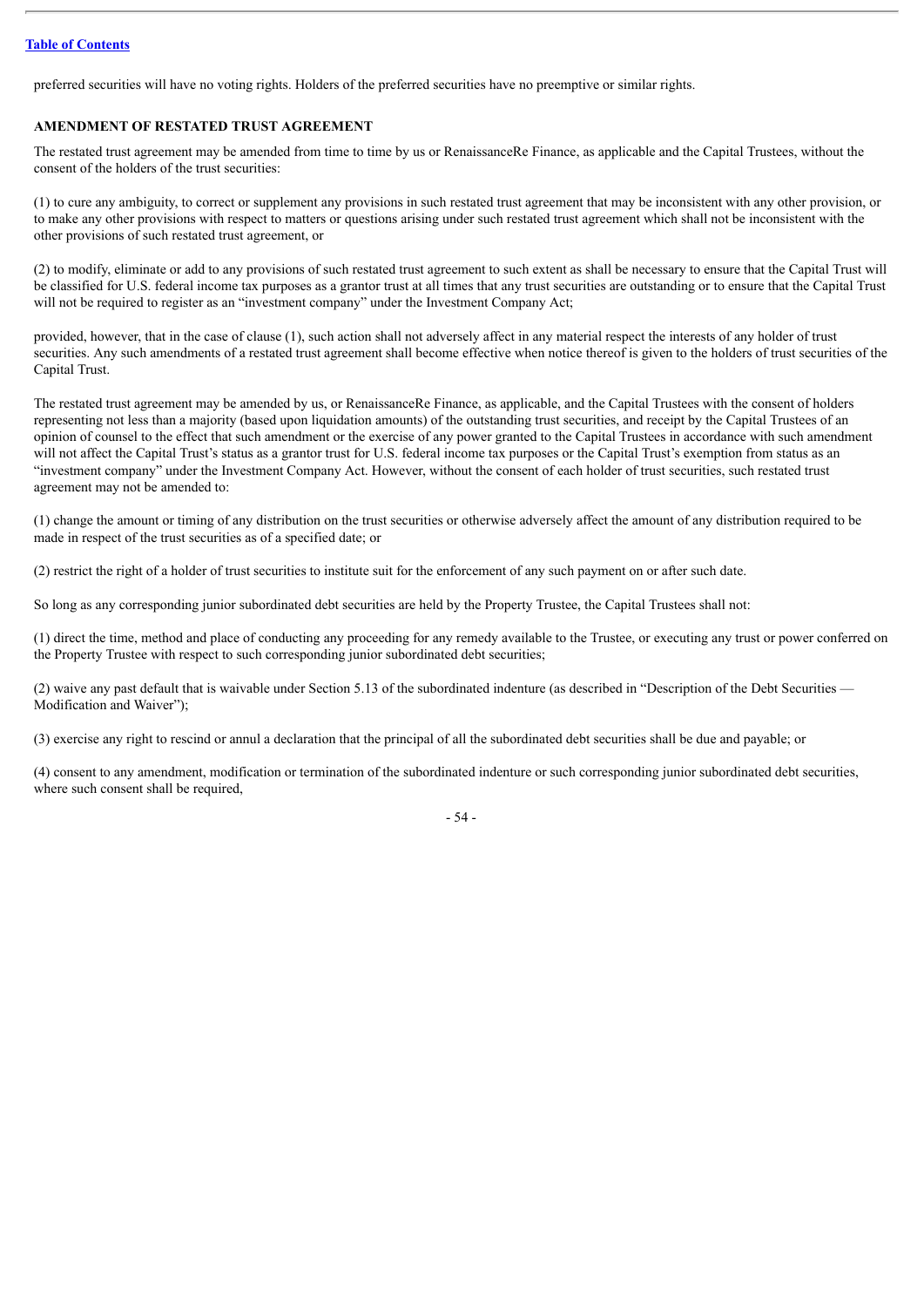without, in each case, obtaining the prior approval of the holders of a majority in aggregate liquidation amount of all outstanding preferred securities.

However, where a consent under the subordinated indenture would require the consent of each holder of corresponding junior subordinated debt securities affected thereby, no such consent shall be given by the Property Trustee without the prior consent of each holder of the corresponding preferred securities. The Capital Trustees shall not revoke any action previously authorized or approved by a vote of the holders of the preferred securities except by subsequent vote of the holders of the preferred securities. The Property Trustee shall notify each holder of preferred securities of any notice of default with respect to the corresponding junior subordinated debt securities. In addition to obtaining the foregoing approvals of the holders of the preferred securities, prior to taking any of the foregoing actions, the Capital Trustees shall obtain an opinion of counsel experienced in such matters to the effect that the Capital Trust will not be classified as a corporation for United States federal income tax purposes on account of such action.

Any required approval or action of holders of preferred securities may be given or taken at a meeting of holders of preferred securities convened for such purpose or pursuant to written consent. The Property Trustee will cause a notice of any meeting at which holders of preferred securities are entitled to vote to be given to each holder of record of preferred securities in the manner set forth in each restated trust agreement.

No vote or consent of the holders of preferred securities will be required for the Capital Trust to redeem and cancel its preferred securities in accordance with the applicable restated trust agreement.

Notwithstanding that holders of preferred securities are entitled to vote or consent under any of the circumstances described above, any of the preferred securities that are owned by us, the Capital Trustees or any affiliate of ours (including RenaissanceRe Finance) or any Capital Trustees, shall, for purposes of such vote or consent, be treated as if they were not outstanding.

## **GLOBAL PREFERRED SECURITIES**

The preferred securities of the Capital Trust may be issued in whole or in part in the form of one or more global preferred securities that will be deposited with, or on behalf of, the depositary identified in the prospectus supplement.

The specific terms of the depositary arrangement with respect to the preferred securities of the Capital Trust will be described in the related prospectus supplement.

Unless otherwise specified in the applicable prospectus supplement, the restated trust agreement of the Capital Trust will provide that (1) if we or RenaissanceRe Finance, as applicable, advises the Capital Trustees in writing that the depositary is no longer willing or able to act as depositary and we fail to appoint a qualified successor within 90 days, (2) we or RenaissanceRe Finance, as applicable, at our or its option, advises the Capital Trustees in writing that it elects to terminate the book-entry system through the depositary or (3) after the occurrence of an event of default under the corresponding junior subordinated debt securities, owners of preferred securities representing at least a majority of liquidation amount of such preferred securities advise the Property Trustee in writing that the continuation of a book-entry system through the depositary is no longer in their best interests, then the global preferred securities will be exchanged for preferred securities in definitive form in accordance with the instructions of the depositary. It is expected that such instructions may under certain circumstances be based upon directions received by the depositary from participants with respect to ownership of beneficial interests in global preferred securities. Individual preferred securities so issued will be issued in authorized denominations.

# **PAYMENT AND PAYING AGENCY**

Payments in respect of the preferred securities shall be made to the depositary, which shall credit the relevant accounts at the depositary on the applicable distribution dates or, if the Capital Trust's preferred securities are not

- 55 -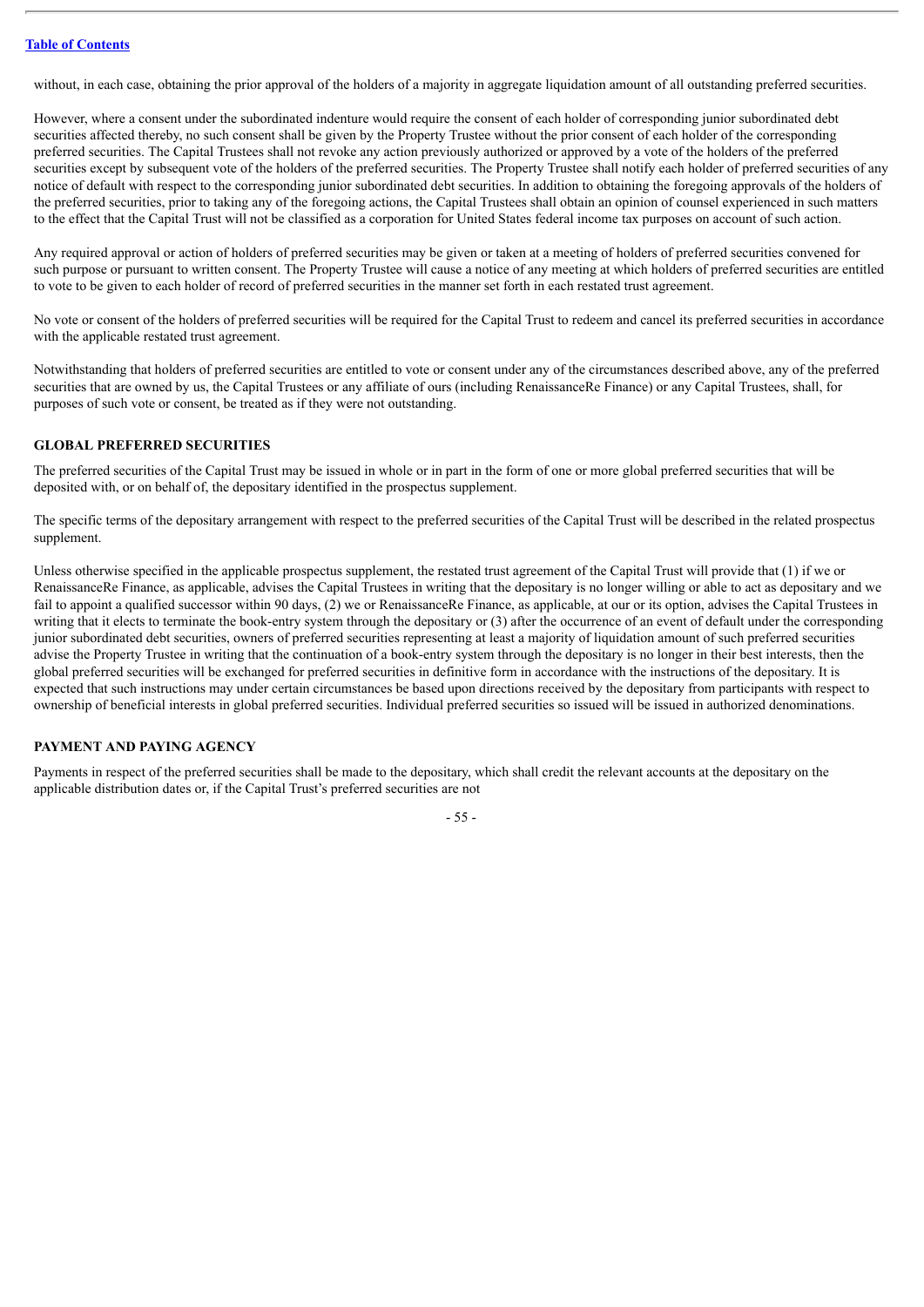held by the depositary, such payments shall be made by check mailed to the address of the holder entitled thereto as such address shall appear on the register of the Capital Trust or by wire transfer to an account maintained with a bank in the United States. Unless otherwise specified in the applicable prospectus supplement, the paying agent shall initially be the Property Trustee. The paying agent shall be permitted to resign as paying agent upon 30 days' written notice to us or RenaissanceRe Finance, as applicable, and the Property Trustee. In the event the Property Trustee shall no longer be the paying agent, the Administrative Trustees shall appoint a successor (which shall be a bank or trust company acceptable to the Property Trustee and us) to act as paying agent.

## **REGISTRAR AND TRANSFER AGENT**

Unless otherwise specified in the applicable prospectus supplement, the Property Trustee will act as registrar and transfer agent for the preferred securities. The depositor of the Capital Trust has the right to change the registrar and transfer agent for the preferred securities at any time in its sole discretion.

Registration of transfers of preferred securities will be effected without charge by or on behalf of the Capital Trust, but upon payment of any tax or other governmental charges that may be imposed in connection with any transfer or exchange. The Capital Trust will not be required to register or cause to be registered the transfer of their preferred securities after such preferred securities have been called for redemption.

# **INFORMATION CONCERNING THE PROPERTY TRUSTEE**

The Property Trustee undertakes to perform only those duties specifically set forth in each restated trust agreement, provided that it must exercise the same degree of care as a prudent person would exercise in the conduct of his or her own affairs. Subject to this provision, the Property Trustee is under no obligation to exercise any of the powers vested in it by the applicable restated trust agreement at the request of any holder of preferred securities unless it is offered reasonable indemnity against the costs, expenses and liabilities that might be incurred thereby. If in performing its duties under the restated trust agreement, the Property Trustee is required to decide between alternative causes of action, construe ambiguous provisions in the applicable restated trust agreement or is unsure of the application of any provision of the applicable restated trust agreement, and the matter is not one on which holders of preferred securities are entitled under such restated trust agreement to vote, then the Property Trustee shall take such action as is directed by us or RenaissanceRe Finance, as applicable. If it is not so directed, the Property Trustee shall take such action as it deems advisable and in the best interests of the holders of the trust securities and will have no liability except for its own bad faith, negligence or willful misconduct.

#### **ADMINISTRATIVE TRUSTEES**

The Administrative Trustees are authorized and directed to conduct the affairs of and to operate the Capital Trust in such a way that the Capital Trust will not be deemed to be an "investment company" required to be registered under the Investment Company Act or classified as an association taxable as a corporation for United States Federal income tax purposes and so that the corresponding junior subordinated debt securities will be treated as indebtedness of ours or RenaissanceRe Finance, as applicable, for United States Federal income tax purposes. In this connection, we or RenaissanceRe Finance, as applicable, and the Administrative Trustees are authorized to take any action, not inconsistent with applicable law, the certificate of trust of the Capital Trust or each restated trust agreement, that we or RenaissanceRe Finance, as applicable, and the Administrative Trustees determine in their discretion to be necessary or desirable for such purposes, as long as such action does not materially adversely affect the interests of the holders of the related preferred securities.

- 56 -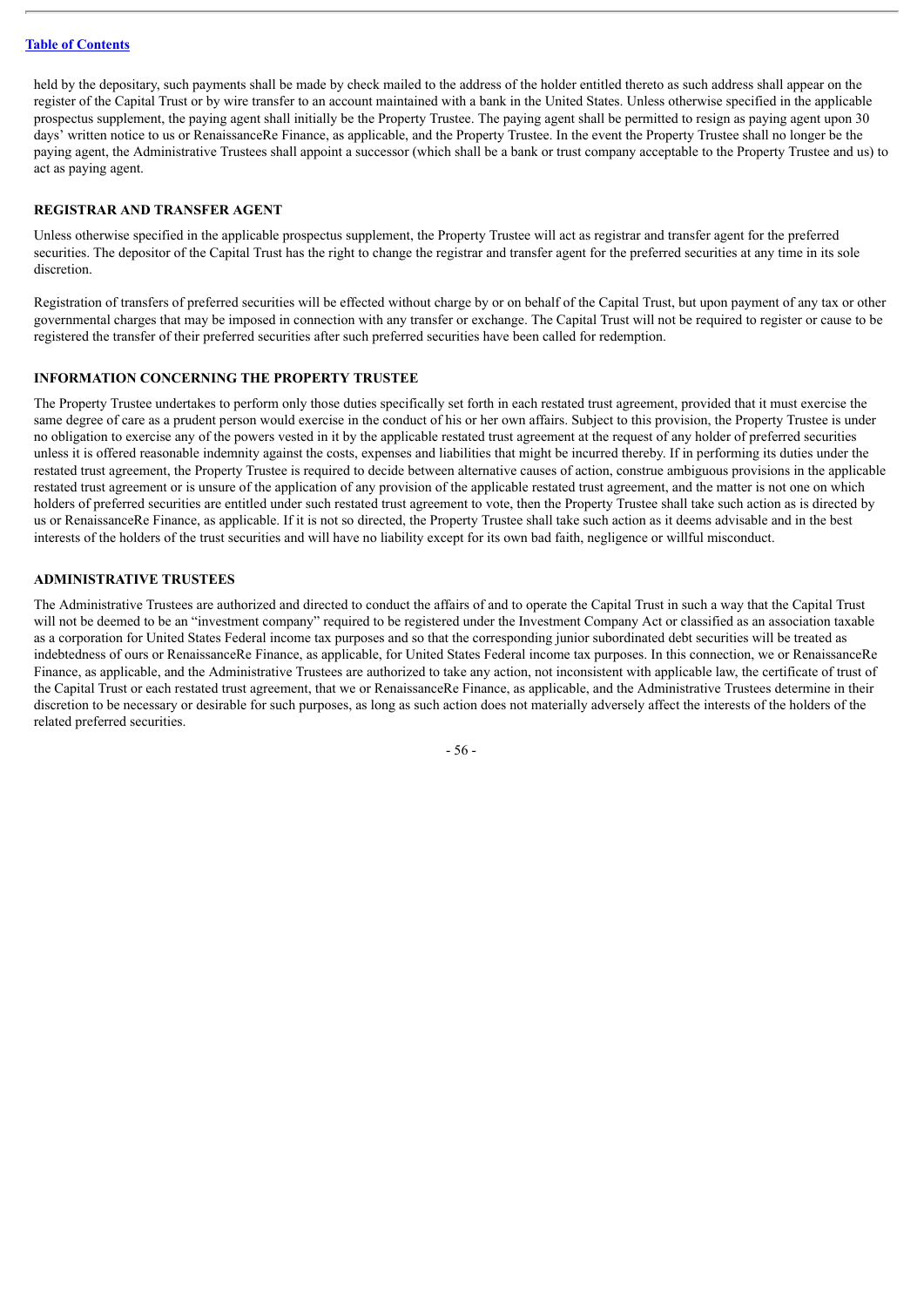## **DESCRIPTION OF THE TRUST PREFERRED SECURITIES GUARANTEE**

Concurrently with any issuance by the Capital Trust of its preferred securities, we will execute and deliver a preferred securities guarantee for the benefit of the holders from time to time of such preferred securities. Deutsche Bank Trust Company Americas will act as indenture trustee ("Guarantee Trustee") under the preferred securities guarantee for the purposes of compliance with the Trust Indenture Act, and the preferred securities guarantee will be qualified as an indenture under the Trust Indenture Act.

The following summary sets forth the material terms and provisions of the preferred securities guarantee. Because the following summary of certain provisions of the preferred securities guarantees is not complete, you should refer to the form of preferred securities guarantee and the Trust Indenture Act for more complete information regarding the provisions of the preferred securities guarantee, including the definitions of some of the terms used below. The form of the preferred securities guarantee has been filed as an exhibit to the registration statement of which this prospectus forms a part and is incorporated by reference in this summary. Whenever we refer to particular sections or defined terms of a preferred securities guarantee, such sections or defined terms are incorporated herein by reference. Reference in this summary to preferred securities means the Capital Trust's preferred securities to which a preferred securities guarantee relates. The Guarantee Trustee will hold the preferred securities guarantee for the benefit of the holders of the Capital Trust's preferred securities.

## **GENERAL**

We will irrevocably agree to pay in full on a subordinated basis, to the extent described herein, the Guarantee Payments (as defined below) (without duplication of amounts theretofore paid by or on behalf of the Capital Trust) to the holders of the preferred securities, as and when due, regardless of any defense, right of setoff or counterclaim that the Capital Trust may have or assert other than the defense of payment. The following payments with respect to the preferred securities, to the extent not paid by or on behalf of the Capital Trust (the "Guarantee Payments"), will be subject to the preferred securities guarantee:

(1) any accrued and unpaid distributions required to be paid on such preferred securities, to the extent that the Capital Trust has funds on hand available for payment at such time;

(2) the redemption price, including all accrued and unpaid distributions to the redemption date, with respect to any preferred securities called for redemption, to the extent that the Capital Trust has funds on hand available for payment at such time; and

(3) upon a voluntary or involuntary dissolution, winding up or liquidation of the Capital Trust (unless the corresponding junior subordinated debt securities are distributed to holders of such preferred securities), the lesser of (a) the Liquidation Distribution, to the extent the Capital Trust has funds available for payment at such time and (b) the amount of assets of the Capital Trust remaining available for distribution to holders of preferred securities.

Our obligation to make a Guarantee Payment may be satisfied by direct payment of the required amounts by us to the holders of the applicable preferred securities or by causing the Capital Trust to pay such amounts to such holders. Each preferred securities guarantee will be an irrevocable guarantee on a subordinated basis of the Capital Trust's payment obligations under the preferred securities, but will apply only to the extent that the Capital Trust has funds sufficient to make such payments. Each preferred securities guarantee is, to that extent, a guarantee of payment and not a guarantee of collection. As of March 31, 2022, we had an aggregate of \$400.0 million principal amount of outstanding Senior Indebtedness in the form of senior notes. In addition, we have guaranteed outstanding senior notes issued by RenaissanceRe Finance in an aggregate principal amount of \$600.0 million and have also agreed to guarantee the reimbursement obligations of certain of our insurance and reinsurance subsidiaries under their letter of credit facilities.

- 57 -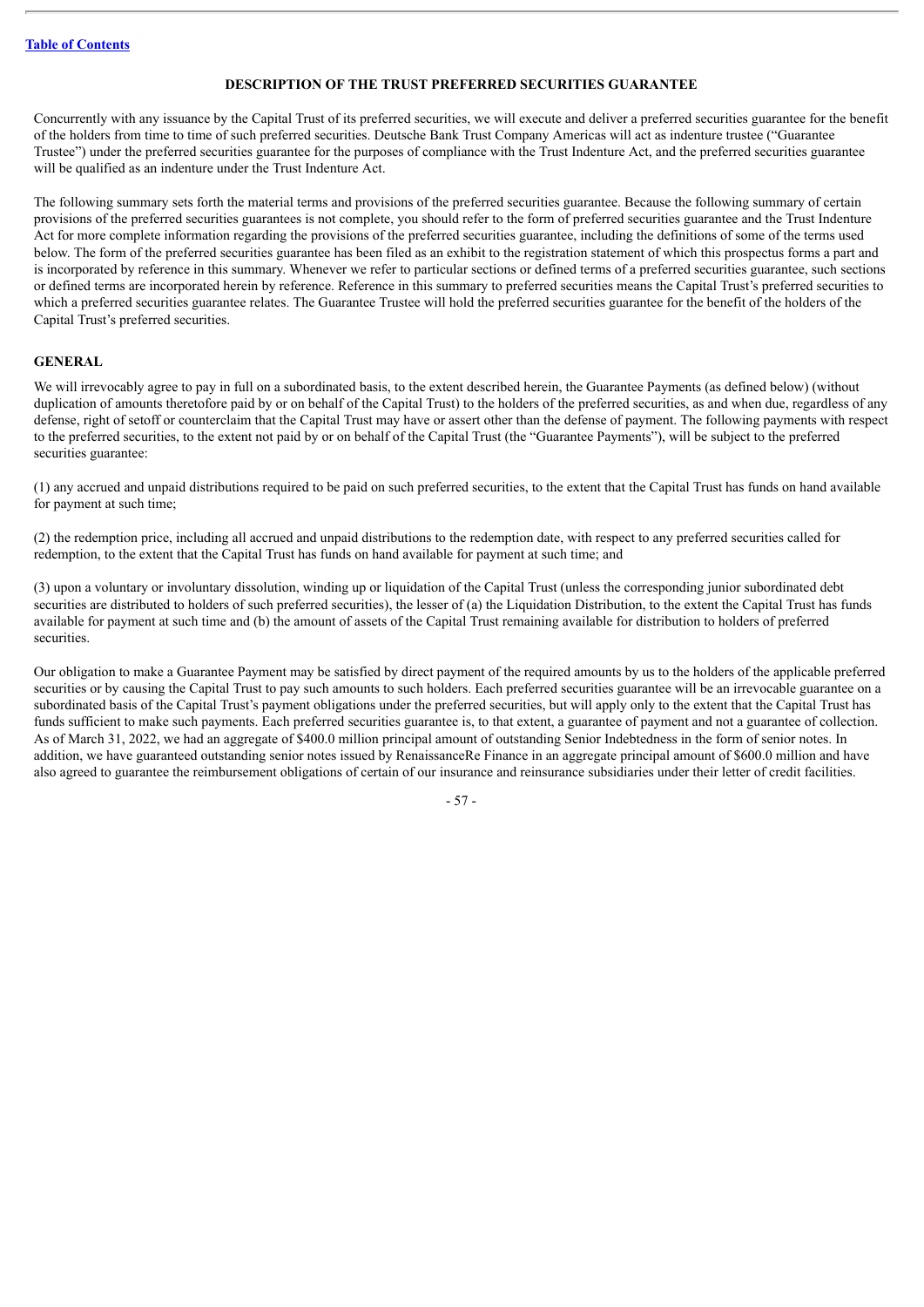If we (as issuer or guarantor) or RenaissanceRe Finance, as applicable, do not make interest payments on the corresponding junior subordinated debt securities held by the Capital Trust, the Capital Trust will not be able to pay distributions on the preferred securities and will not have funds legally available for payment. Each preferred securities guarantee will rank subordinate and junior in right of payment to all other Indebtedness of ours (including all debt securities), except those ranking equally or subordinate by their terms. See "Status of the Preferred Securities Guarantees."

Because we are a holding company, our rights and the rights of our creditors (including the holders of preferred securities who are creditors of ours by virtue of the preferred securities guarantee) and shareholders to participate in any distribution of assets of any subsidiary upon such subsidiary's liquidation or reorganization or otherwise would be subject to the prior claims of the subsidiary's creditors, including claims against our reinsurance and insurance subsidiaries of their respective policy holders, except to the extent that we may ourselves be a creditor with recognized claims against the subsidiary or our creditor may have the benefit of a guaranty from our subsidiary. Our revolving credit agreement requires that under the circumstances specified in such agreement certain of our existing and future subsidiaries become guarantors of the loans made to us under such agreement. The existing guarantors are RenaissanceRe Finance and RRNAH. Other than the lenders under our revolving credit agreement, none of our creditors has the benefit of a guaranty from any of our subsidiaries. The right of creditors of ours (including the holders of preferred securities who are creditors of ours by virtue of the preferred securities guarantee) to participate in the distribution of stock owned by us in certain of our subsidiaries may also be subject to approval by certain insurance regulatory authorities having jurisdiction over such subsidiaries. Except as otherwise provided in the applicable prospectus supplement, the preferred securities guarantees do not limit our ability to incur or issue other secured or unsecured debt, whether under an indenture or otherwise.

Our obligations described herein and in any accompanying prospectus supplement, through the applicable preferred securities guarantee, the applicable restated trust agreement, the subordinated indenture and any supplemental indentures thereto and the expense agreement described below, taken together, constitute a full, irrevocable and unconditional guarantee by us of payments due on the preferred securities. No single document standing alone or operating in conjunction with fewer than all of the other documents constitutes such guarantee. It is only the combined operation of these documents that has the effect of providing a full, irrevocable and unconditional guarantee of the Capital Trust's obligations under the preferred securities. See "The Capital Trust," "Description of the Trust Preferred Securities," and "Description of the Debt Securities."

#### **STATUS OF THE PREFERRED SECURITIES GUARANTEES**

Each preferred securities guarantee will constitute an unsecured obligation of ours and will rank subordinate and junior in right of payment to all other Indebtedness of ours, except those ranking equally or subordinate by their terms.

Each preferred securities guarantee will rank equally with all other similar preferred securities guarantees issued by us on behalf of holders of preferred securities of any trust, partnership or other entity affiliated with us which is a financing vehicle of ours. Each preferred securities guarantee will constitute a guarantee of payment and not of collection. This means that the guaranteed party may institute a legal proceeding directly against us to enforce its rights under the preferred securities guarantee without first instituting a legal proceeding against any other person or entity. Each preferred securities guarantee will not be discharged except by payment of the Guarantee Payments in full to the extent not paid by the Capital Trust or upon distribution to the holders of the preferred securities of the corresponding junior subordinated debt securities. None of the preferred securities guarantees places a limitation on the amount of additional Indebtedness that may be incurred by us. We expect from time to time to incur additional Indebtedness that will rank senior to the preferred securities guarantees.

# **AMENDMENTS AND ASSIGNMENT**

Except with respect to any changes which do not materially adversely affect the rights of holders of the related preferred securities (in which case no vote will be required), no preferred securities guarantee may be amended without the prior approval of the holders of not less than a majority of the aggregate liquidation amount of such

- 58 -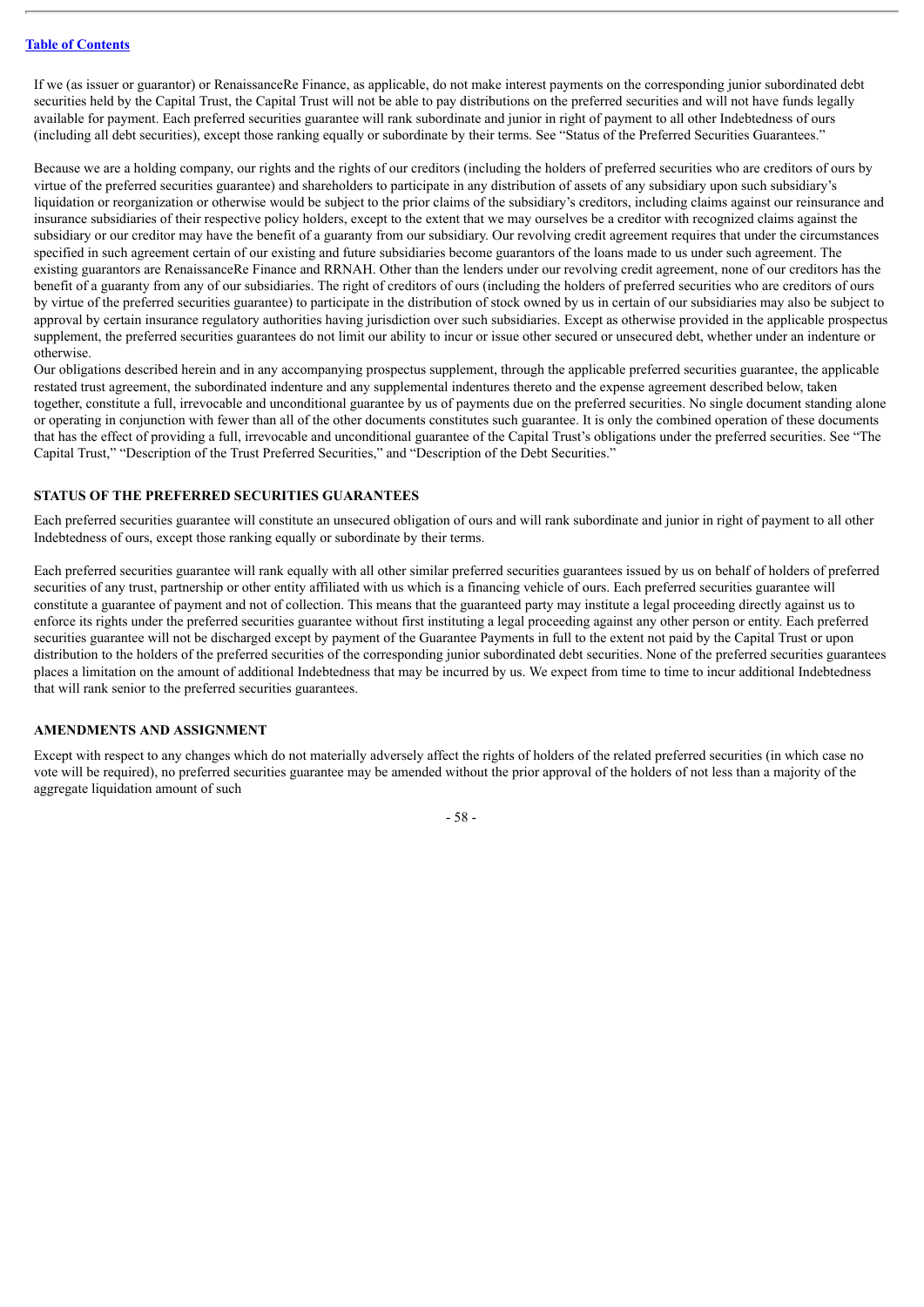outstanding preferred securities. All guarantees and agreements contained in each preferred securities guarantee shall bind our successors, assigns, receivers, trustees and representatives and shall inure to the benefit of the holders of the related preferred securities then outstanding.

## **EVENTS OF DEFAULT**

An event of default under the preferred securities guarantee will occur upon the failure of ours to perform any of our payment obligations thereunder. The holders of not less than a majority in aggregate liquidation amount of the related preferred securities have the right to direct the time, method and place of conducting any proceeding for any remedy available to the Guarantee Trustee in respect of such preferred securities guarantee or to direct the exercise of any trust or power conferred upon the Guarantee Trustee under such preferred securities guarantee.

If the Guarantee Trustee fails to enforce a preferred securities guarantee, any holder of the preferred securities may institute a legal proceeding directly against us to enforce its rights under such preferred securities guarantee without first instituting a legal proceeding against the Capital Trust, the Guarantee Trustee or any other person or entity.

We, as guarantor, are required to file annually with the Guarantee Trustee a certificate as to whether or not we are in compliance with all the conditions and covenants applicable to us under the preferred securities guarantee.

#### **INFORMATION CONCERNING THE GUARANTEE TRUSTEE**

The Guarantee Trustee, other than during the occurrence and continuance of a default by us in performance of any preferred securities guarantee, undertakes to perform only such duties as are specifically set forth in each preferred securities guarantee and, after default with respect to any preferred securities guarantee, must exercise the same degree of care and skill as a prudent person would exercise or use in the conduct of his or her own affairs. (Section 3.1) Subject to this provision, the Guarantee Trustee is under no obligation to exercise any of the powers vested in it by any preferred securities guarantee at the request of any holder of any preferred securities unless it is offered reasonable indemnity against the costs, expenses, and liabilities that might be incurred thereby.

# **TERMINATION OF THE PREFERRED SECURITIES GUARANTEES**

Each preferred securities guarantee will terminate and be of no further force and effect upon (1) full payment of the redemption price of the related preferred securities, (2) the distribution of the corresponding junior subordinated debt securities to the holders of the related preferred securities or (3) upon full payment of the amounts payable upon liquidation of the Capital Trust. Each preferred securities guarantee will continue to be effective or will be reinstated, as the case may be, if at any time any holder of the related preferred securities must restore payment of any sums paid with respect to such preferred securities or such preferred securities guarantee.

#### **NEW YORK LAW TO GOVERN**

Each preferred securities guarantee will be governed by and construed in accordance with the laws of the State of New York applicable to agreements made and performed in that state.

# **THE EXPENSE AGREEMENT**

Pursuant to the expense agreement entered into by us under the restated trust agreement, we will irrevocably and unconditionally guarantee to each person or entity to whom the Capital Trust becomes indebted or liable, the full payment of any costs, expenses or liabilities of the Capital Trust, other than obligations of the Capital Trust to pay to the holders of the preferred securities or other similar interests in the Capital Trust of the amounts due such holders pursuant to the terms of the preferred securities or such other similar interests, as the case may be.

 $-59 -$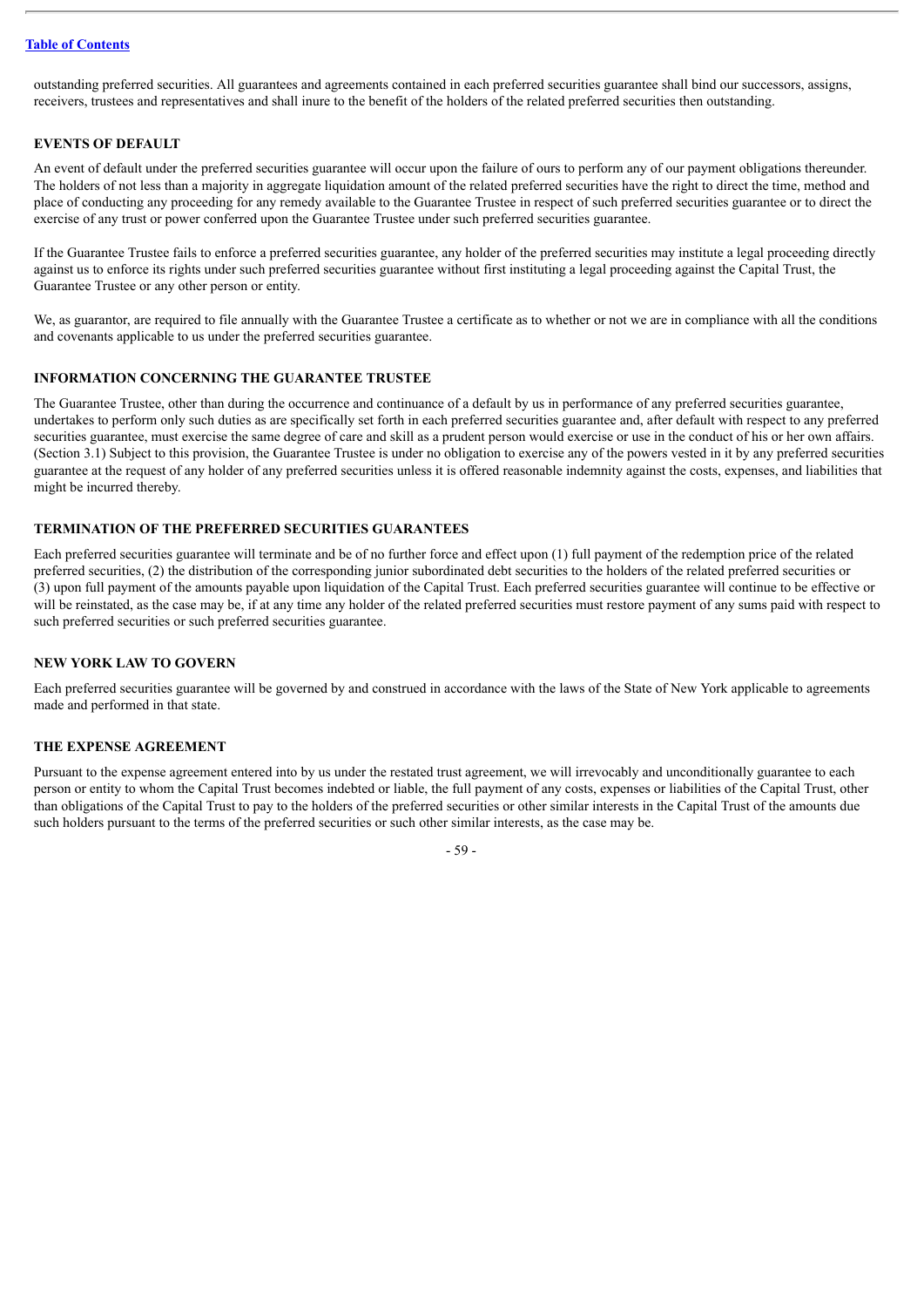## **DESCRIPTION OF THE SHARE PURCHASE CONTRACTS AND THE SHARE PURCHASE UNITS**

We may issue share purchase contracts, obligating holders to purchase from us, and obligating us to sell to the holders, a specified number of our common shares or preference shares at a future date or dates. The price per share may be fixed at the time the share purchase contracts are issued or may be determined by reference to a specific formula set forth in the share purchase contracts and to be described in the applicable prospectus supplement. The share purchase contracts may be issued separately or as a part of share purchase units consisting of a share purchase contract and, as security for the holder's obligations to purchase the shares under the share purchase contracts, either:

(1) senior debt securities or subordinated debt securities of ours or RenaissanceRe Finance;

(2) preference shares;

(3) debt obligations of third parties, including U.S. Treasury securities; or

(4) preferred securities of the Capital Trust.

The applicable prospectus supplement will specify the securities that will secure the holder's obligations to purchase shares under the applicable share purchase contract. Unless otherwise described in a prospectus supplement, the securities related to the share purchase contracts securing the holders' obligations to purchase our common shares or preference shares will be pledged to a collateral agent, for our benefit, under a pledge agreement. The pledged securities will secure the obligations of holders of share purchase contracts to purchase our common shares or preference shares under the related share purchase contracts. The rights of holders of share purchase contracts to the related pledged securities will be subject to our security interest in those pledged securities. That security interest will be created by the pledge agreement. No holder of share purchase contracts will be permitted to withdraw the pledged securities related to such share purchase contracts from the pledge arrangement except upon the termination or early settlement of the related share purchase contracts. Subject to that security interest and the terms of the purchase contract agreement and the pledge agreement, each holder of a share purchase contract will retain full beneficial ownership of the related pledged securities.

The share purchase contracts may require us to make periodic payments to the holders of the share purchase units or vice versa, and such payments may be unsecured or prefunded on some basis. The share purchase contracts may require holders to secure their obligations in a specified manner and in certain circumstances we may deliver newly issued prepaid share purchase contracts upon release to a holder of any collateral securing such holder's obligations under the original share purchase contract. The applicable prospectus supplement will describe the terms of any share purchase contracts or share purchase units.

Except as described in a prospectus supplement, the collateral agent will, upon receipt of distributions on the pledged securities, distribute those payments to us or a purchase contract agent, as provided in the pledge agreement. The purchase contract agent will in turn distribute payments it receives as provided in the share purchase contract.

If we issue purchase contracts, we will file a copy of the form of purchase contract agreement as an exhibit to the registration statement of this prospectus forms a part, and the foregoing description is qualified in its entirety by reference to such exhibit.

- 60 -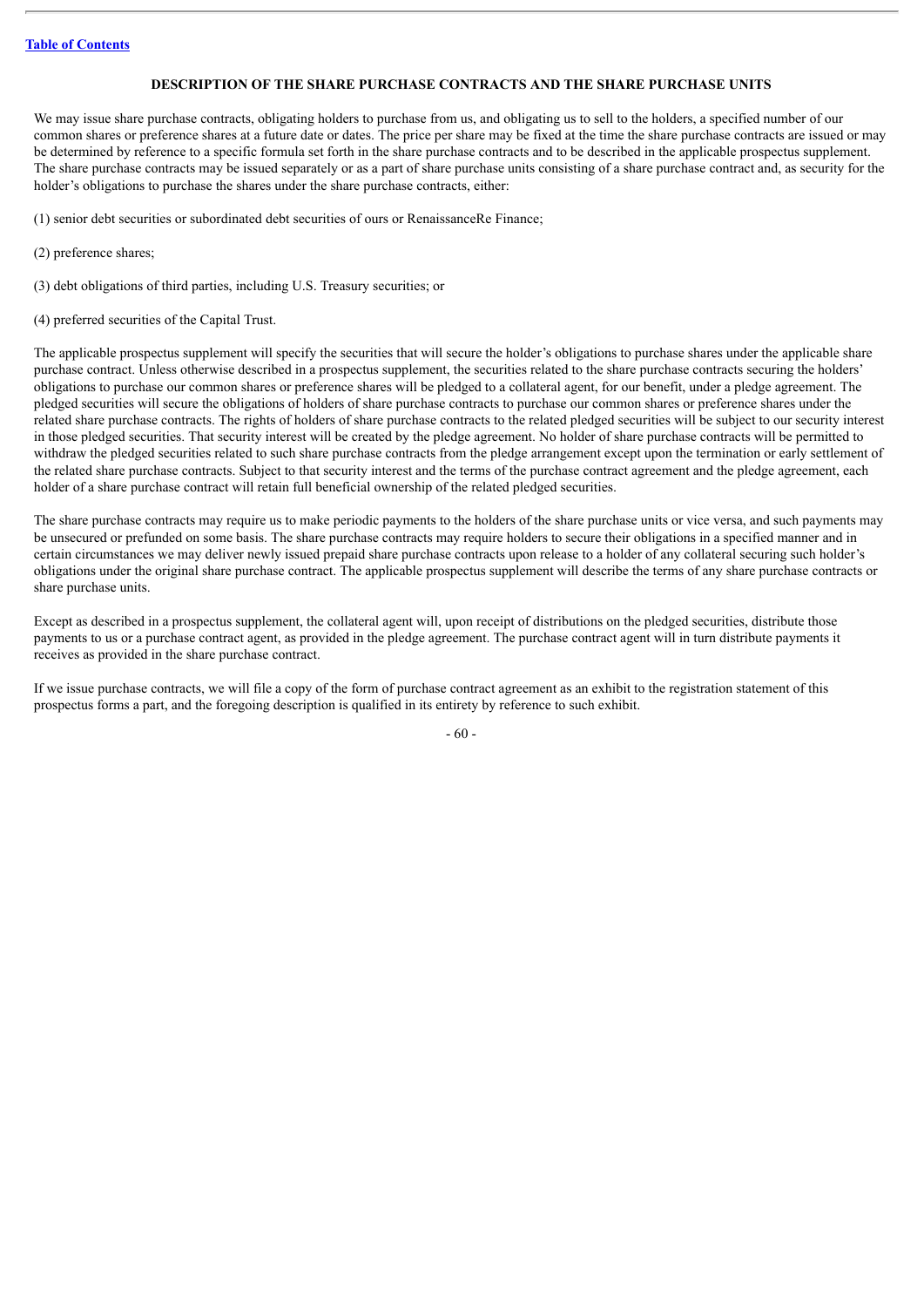## **DESCRIPTION OF UNITS**

As specified in the applicable prospectus supplement, we may issue units consisting of one or more purchase contracts, purchase units, warrants, debt securities, preferred shares, common shares, preferred securities or any combination of such securities, including guarantees of any of such securities. The applicable prospectus supplement will describe:

(1) the terms of the units and of the securities comprising the units, including whether and under what circumstances the securities comprising the units may be traded separately;

(2) a description of the terms of any unit agreement governing the units; and

(3) a description of the provisions for the payment, settlement, transfer or exchange of the units.

If we issue units, we will file a copy of the form of unit agreement as an exhibit to the registration statement of which this prospectus forms a part, and the foregoing description is qualified in its entirety by reference to such exhibit.

- 61 -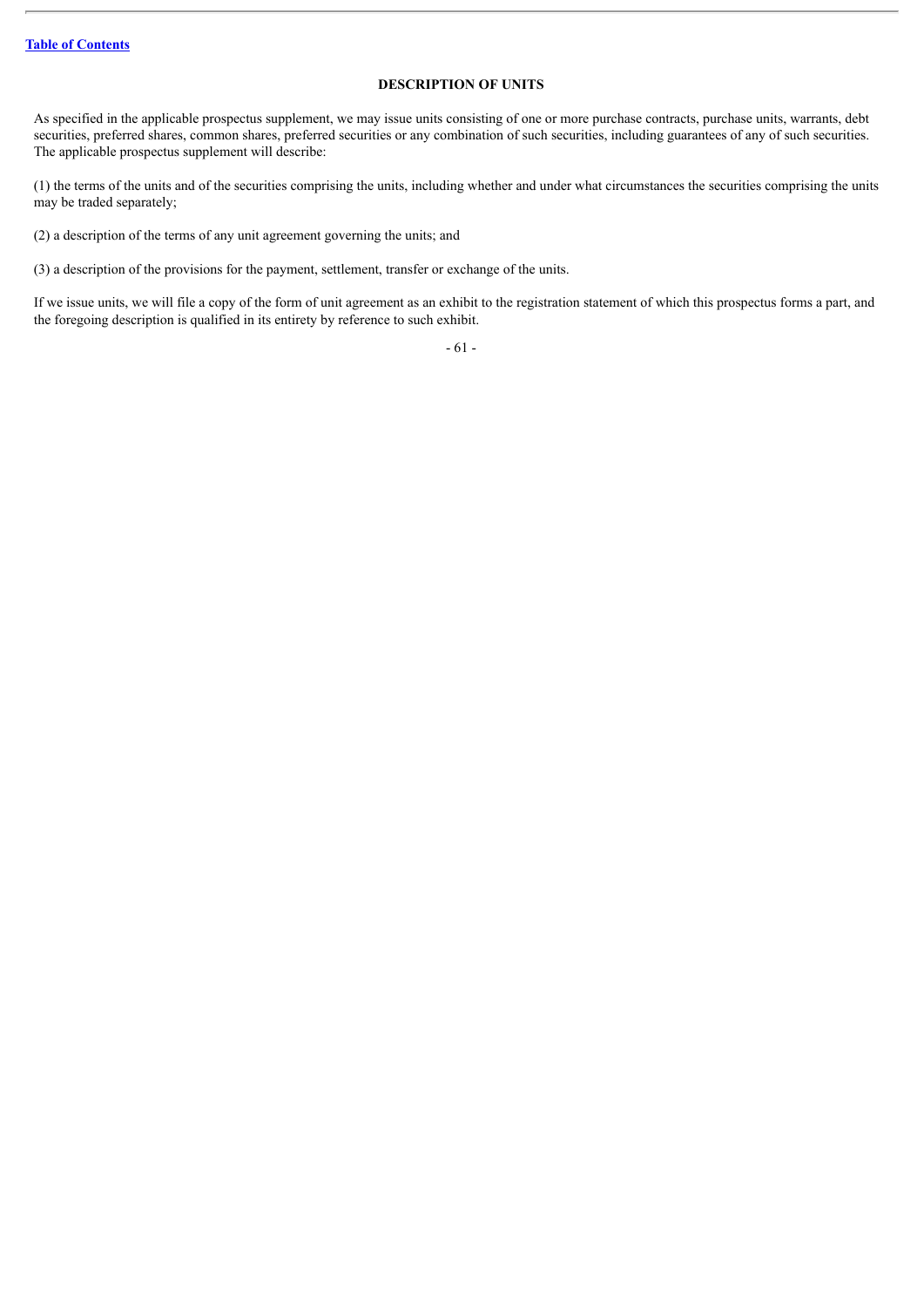## **PLAN OF DISTRIBUTION**

We, RenaissanceRe Finance and/or the Capital Trust may sell offered securities in any one or more of the following ways from time to time:

- (1) through agents;
- (2) to or through underwriters;

(3) through dealers; or

(4) directly to purchasers.

In addition, we or RenaissanceRe Finance may enter into derivative or other hedging transactions with third parties, or sell securities not covered by this prospectus to third parties in privately negotiated transactions. If the applicable prospectus supplement indicates, in connection with such a transaction, the third parties may, pursuant to this prospectus and the applicable prospectus supplement and subject to receiving the prior written consent of the BMA, sell securities covered by this prospectus and applicable prospectus supplement. If so, the third party may use securities borrowed from others to settle such sales and may use securities received from us to close out any related short positions. Subject to receiving the prior written consent of the BMA, we may also loan or pledge securities covered by this prospectus and the applicable prospectus supplement to third parties, who may sell the loaned securities or, in an event of default in the case of a pledge, sell the pledged securities pursuant to this prospectus and the applicable prospectus supplement.

The prospectus supplement with respect to the offered securities will set forth the terms of the offering of the offered securities, including the name or names of any underwriters, dealers or agents; the purchase price of the offered securities and the proceeds to us, RenaissanceRe Finance and/or the Capital Trust from such sale; any underwriting discounts and commissions or agency fees and other items constituting underwriters' or agents' compensation; any initial public offering price and any discounts or concessions allowed or reallowed or paid to dealers; and any securities exchange on which such offered securities may be listed. Any initial public offering price, discounts or concessions allowed or reallowed or paid to dealers may be changed from time to time.

The distribution of the offered securities may be effected from time to time in one or more transactions at a fixed price or prices, which may be changed, at market prices prevailing at the time of sale, at prices related to such prevailing market prices or at negotiated prices.

Offers to purchase offered securities may be solicited by us or through agents designated by us from time to time. Any such agent involved in the offer or sale of the offered securities in respect of which this prospectus is delivered will be named, and any commissions payable by us, RenaissanceRe Finance and/or the Capital Trust to such agent will be set forth, in the applicable prospectus supplement. Unless otherwise indicated in such prospectus supplement, any such agent will be acting on a reasonable best efforts basis for the period of its appointment. Any such agent may be deemed to be an underwriter, as that term is defined in the Securities Act, of the offered securities so offered and sold.

If offered securities are sold by means of an underwritten offering, we, RenaissanceRe Finance and/or the Capital Trust will execute an underwriting agreement with an underwriter or underwriters, and the names of the specific managing underwriter or underwriters, as well as any other underwriters, and the terms of the transaction, including commissions, discounts and any other compensation of the underwriters and dealers, if any, will be set forth in the prospectus supplement which will be used by the underwriters to make resales of the offered securities. If underwriters are utilized in the sale of the offered securities, the offered securities will be acquired by the underwriters for their own account and may be resold from time to time in one or more transactions, including negotiated transactions, at fixed public offering prices or at varying prices determined by the underwriters at the time of sale.

- 62 -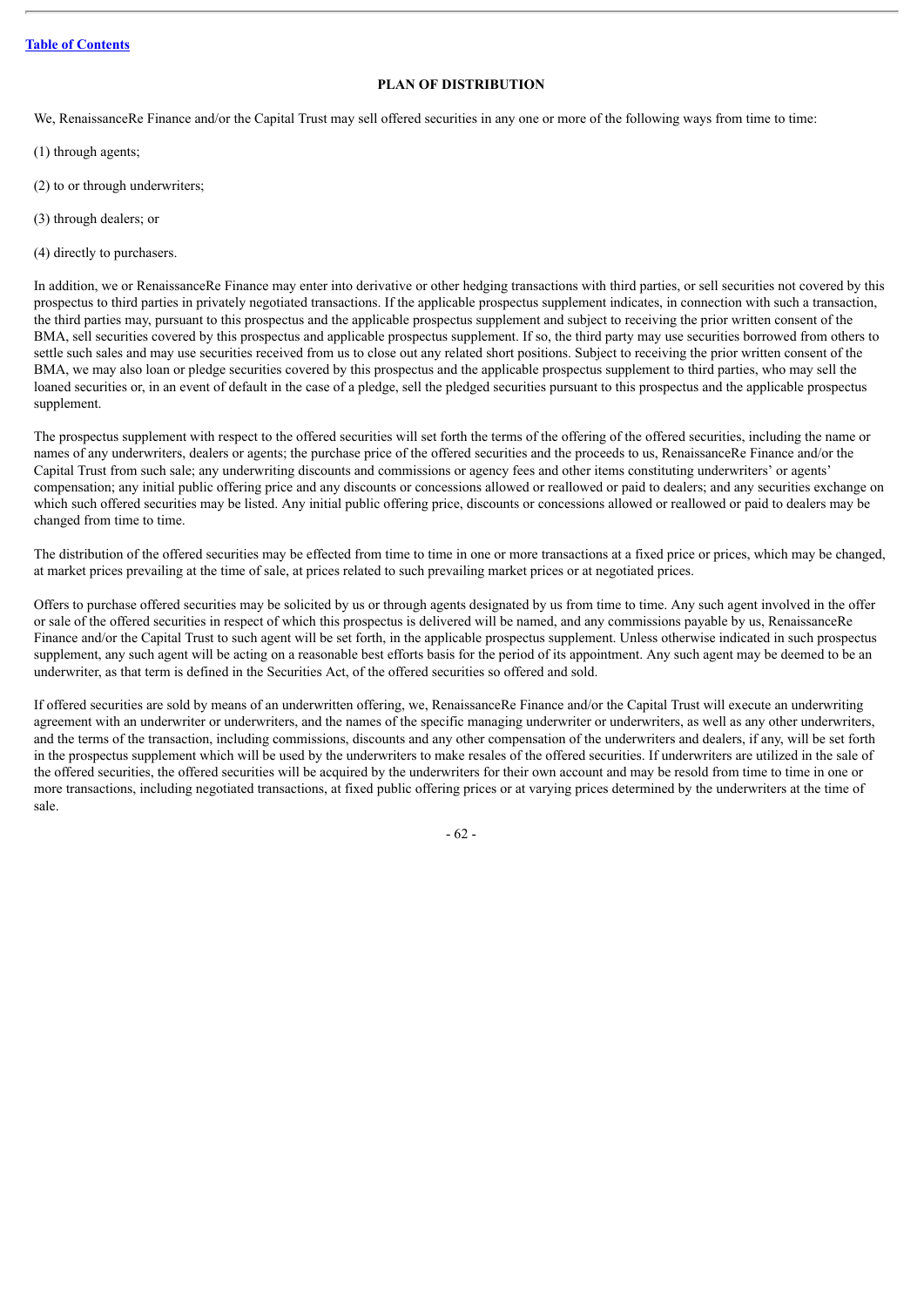Offered securities may be offered to the public either through underwriting syndicates represented by managing underwriters or directly by the managing underwriters. If any underwriter or underwriters are utilized in the sale of the offered securities, unless otherwise indicated in the prospectus supplement, the underwriting agreement will provide that the obligations of the underwriters are subject to certain conditions precedent and that the underwriters with respect to a sale of offered securities will be obligated to purchase all such offered securities of a series if any are purchased.

We, RenaissanceRe Finance and/or the Capital Trust may grant to the underwriters options to purchase additional offered securities, to cover overallotments, if any, at the public offering price (with additional underwriting discounts or commissions), as may be set forth in the prospectus supplement relating thereto. If we, RenaissanceRe Finance and/or the Capital Trust grants any over-allotment option, the terms of such over- allotment option will be set forth in the prospectus supplement relating to such offered securities.

If a dealer is utilized in the sales of offered securities in respect of which this prospectus is delivered, we, RenaissanceRe Finance and/or the Capital Trust will sell such offered securities to the dealer as principal. The dealer may then resell such offered securities to the public at varying prices to be determined by such dealer at the time of resale. Any such dealer may be deemed to be an underwriter, as such term is defined in the Securities Act, of the offered securities so offered and sold. The name of the dealer and the terms of the transaction will be set forth in the related prospectus supplement.

Offers to purchase offered securities may be solicited directly by us, RenaissanceRe Finance and/or the Capital Trust and the sale thereof may be made by us, RenaissanceRe Finance, and/or the Capital Trust directly to institutional investors or others, who may be deemed to be underwriters within the meaning of the Securities Act with respect to any resale thereof. The terms of any such sales will be described in the related prospectus supplement.

Offered securities may also be offered and sold, if so indicated in the applicable prospectus supplement, in connection with a remarketing upon their purchase, in accordance with a redemption or repayment pursuant to their terms, or otherwise, by one or more firms ("remarketing firms"), acting as principals for their own accounts or as agents for us, RenaissanceRe Finance and/or the Capital Trust. Any remarketing firm will be identified and the terms of its agreements, if any, with us, RenaissanceRe Finance and/or the Capital Trust and its compensation will be described in the applicable prospectus supplement. Remarketing firms may be deemed to be underwriters, as such term is defined in the Securities Act, in connection with the offered securities remarketed thereby.

We or RenaissanceRe Finance may sell equity securities in an offering "at the market" as defined in Rule 415 under the Securities Act. A post-effective amendment to this registration statement will be filed to identify the underwriter(s) at the time of the take-down for "at the market" offerings.

In connection with an offering, the underwriters or other agents may purchase and sell securities in the open market. These transactions may include short sales, stabilizing transactions and purchases to cover positions created by short sales. Short sales involve the sale by an agent of a greater number of securities than they are required to purchase in an offering. Stabilizing transactions consist of certain bids of purchases made for the purpose of preventing or retarding a decline in the market price of the securities while an offering is in progress.

The agents may also impose a penalty bid. This occurs when a particular agent repays to the agents a portion of the discount received by it because the agents have repurchased securities sold by or for the account of that agent in stabilizing or short-covering transactions.

These activities by the agents may stabilize, maintain or otherwise affect the market price of the securities. As a result, the price of the securities may be higher than price that otherwise might exist in the open market. If these activities are commenced, they may be discontinued by the agents at any time. These transactions may be effected on an exchange or automated quotation system, if the securities are listed on that exchange or admitted for trading on that automated quotation system, or in the over-the-counter market or otherwise.

- 63 -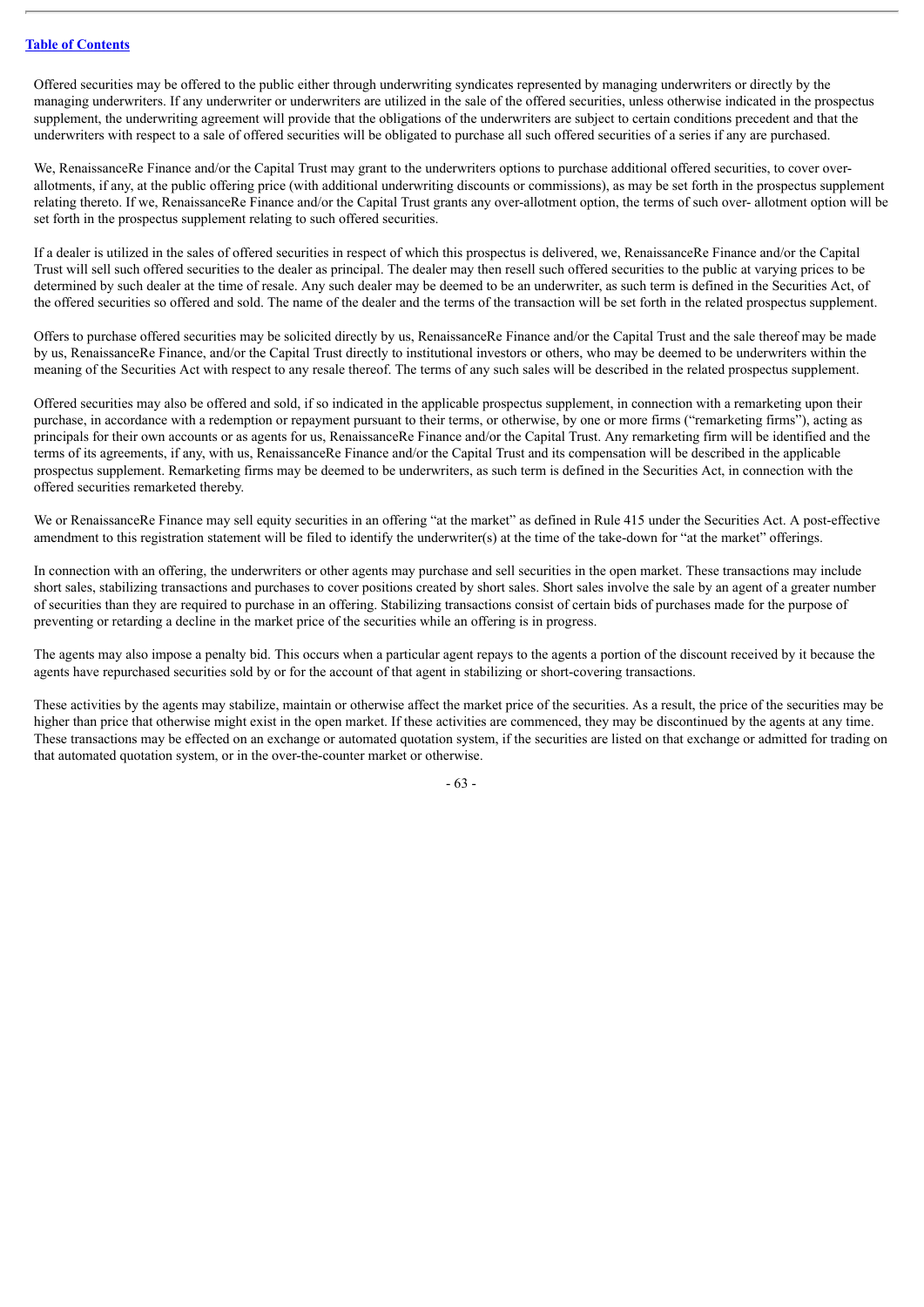Agents, underwriters, dealers, remarketing firms and other third parties described above may be entitled under relevant underwriting and other agreements entered into with us, RenaissanceRe Finance and/or the Capital Trust to indemnification by us, RenaissanceRe Finance and/or the Capital Trust against certain civil liabilities, including liabilities under the Securities Act that may arise from any untrue statement or alleged untrue statement of a material fact or any omission or alleged omission to state a material fact in this prospectus, any supplement or amendment hereto, or in the registration statement of which this prospectus forms a part, or to contribution with respect to payments which the agents, underwriters or dealers may be required to make.

If so indicated in the prospectus supplement, we, RenaissanceRe Finance and/or the Capital Trust will authorize underwriters or other persons acting as our, RenaissanceRe Finance's and/or the Capital Trust's agents to solicit offers by certain institutions to purchase offered securities from us, RenaissanceRe Finance and/or the Capital Trust, pursuant to contracts providing for payments and delivery on a future date. Institutions with which such contracts may be made include commercial and savings banks, insurance companies, pension funds, investment companies, educational and charitable institutions and others, but in all cases such institutions must be approved by us, RenaissanceRe Finance and/or the Capital Trust, as applicable. The obligations of any purchaser under any such contract will be subject to the condition that the purchase of the offered securities shall not at the time of delivery be prohibited under the laws of the jurisdiction to which such purchaser is subject. The underwriters and such other agents will not have any responsibility in respect of the validity or performance of such contracts.

Disclosure in a prospectus supplement of our, RenaissanceRe Finance's and/or the Capital Trust's use of delayed delivery contracts will include the commission that underwriters and agents soliciting purchases of the securities under delayed contracts will be entitled to receive in addition to the date when we, RenaissanceRe Finance and/or the Capital Trust, as applicable, will demand payment and delivery of the securities under the delayed delivery contracts. These delayed delivery contracts will be subject only to the conditions described in the prospectus supplement.

Each series of offered securities will be a new issue and, other than the common shares, the Series F Preference Shares, the Series G Preference Shares, the Depositary Shares (each representing a 1/1,000th interest in a Series F Preference Share) and the Depositary Shares (each representing a 1/1,000th interest in a Series G Preference Share), each of which are listed on the New York Stock Exchange, will have no established trading market. We, RenaissanceRe Finance and/or the Capital Trust may elect to list any series of offered securities on an exchange, and in the case of the common shares, on any additional exchange, but, unless otherwise specified in the applicable prospectus supplement, neither we, RenaissanceRe Finance nor the Capital Trust shall be obligated to do so. No assurance can be given as to the liquidity of the trading market for any of the offered securities.

Underwriters, dealers, agents and remarketing firms may be customers of, engage in transactions with, or perform services for, us and our subsidiaries in the ordinary course of business.

- 64 -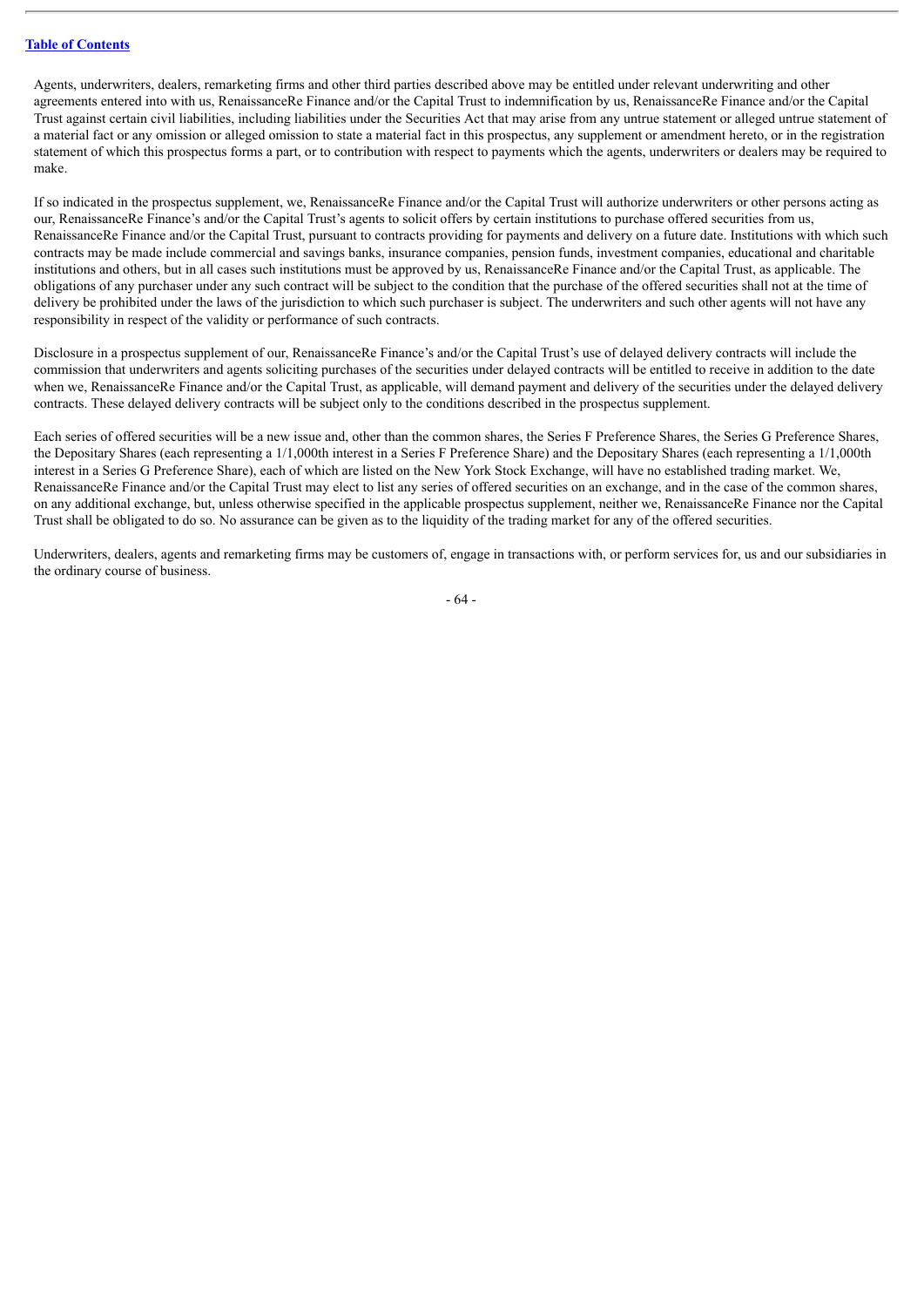# **WHERE YOU CAN FIND MORE INFORMATION**

## **GENERAL**

We have filed with the Commission a registration statement on Form S-3 under the Securities Act relating to the common shares, preference shares, depositary shares, debt securities, warrants, share purchase contracts, share purchase units, trust preferred securities and preferred securities guarantee described in this prospectus. This prospectus is a part of the registration statement, but the registration statement also contains additional information and exhibits.

We are subject to the informational requirements of the Exchange Act. Accordingly, we file annual, quarterly and current reports, proxy statements and other reports with the Commission.

We maintain a website at www.renre.com. The information on our website is not incorporated by reference in this prospectus. We make available, free of charge through our website, our Annual Reports on Form 10-K, Quarterly Reports on Form 10-Q, Current Reports on Form 8-K and amendments to those reports filed or furnished pursuant to Section 13(a) or 15(d) of the Exchange Act as soon as reasonably practicable after we electronically file such material with, or furnish such material to, the Commission. We also make available, free of charge from our website, our Audit Committee Charter, Compensation and Corporate Governance Committee Charter, Corporate Governance Guidelines, and Code of Ethics. Such information is also available in print for any shareholder who sends a request to RenaissanceRe Holdings Ltd., Attn: Office of the Corporate Secretary, P.O. Box HM 2527, Hamilton, HMGX, Bermuda.

Our filings with the Commission are also available from the Commission's website at *http://www.sec.gov*. Our common shares are listed on the New York Stock Exchange under the symbol "RNR" and our reports can also be inspected at the offices of the New York Stock Exchange, 20 Broad Street, 17th Floor, New York, New York 10005.

# **RENAISSANCERE FINANCE**

There are no separate financial statements of RenaissanceRe Finance in this prospectus. We do not believe the financial statements would be helpful to the holders of the debt securities of RenaissanceRe Finance because:

- We, a reporting company under the Exchange Act, will directly or indirectly own all of the voting securities of RenaissanceRe Finance; and
- The obligations of RenaissanceRe Finance under the senior, subordinated or junior subordinated debt securities issued by it will be fully and unconditionally guaranteed by us. See "Description of the Debt Securities Guarantees."

RenaissanceRe Finance is not currently subject to the information reporting requirements of the Exchange Act and it is anticipated that it will not become subject to those requirements upon the effectiveness of the registration statement of which this prospectus is a part.

# **THE CAPITAL TRUST**

There are no separate financial statements of the Capital Trust in this prospectus. We do not believe the financial statements would be helpful to the holders of the preferred securities of the Capital Trust because:

- We, a reporting company under the Exchange Act, will directly or indirectly own all of the voting securities of the Capital Trust;
- The Capital Trust has no independent operations or proposals to engage in any activity other than issuing securities representing undivided beneficial interests in the assets of the Capital Trust and investing the proceeds in subordinated debt securities issued by us or RenaissanceRe Finance; and

- 65 -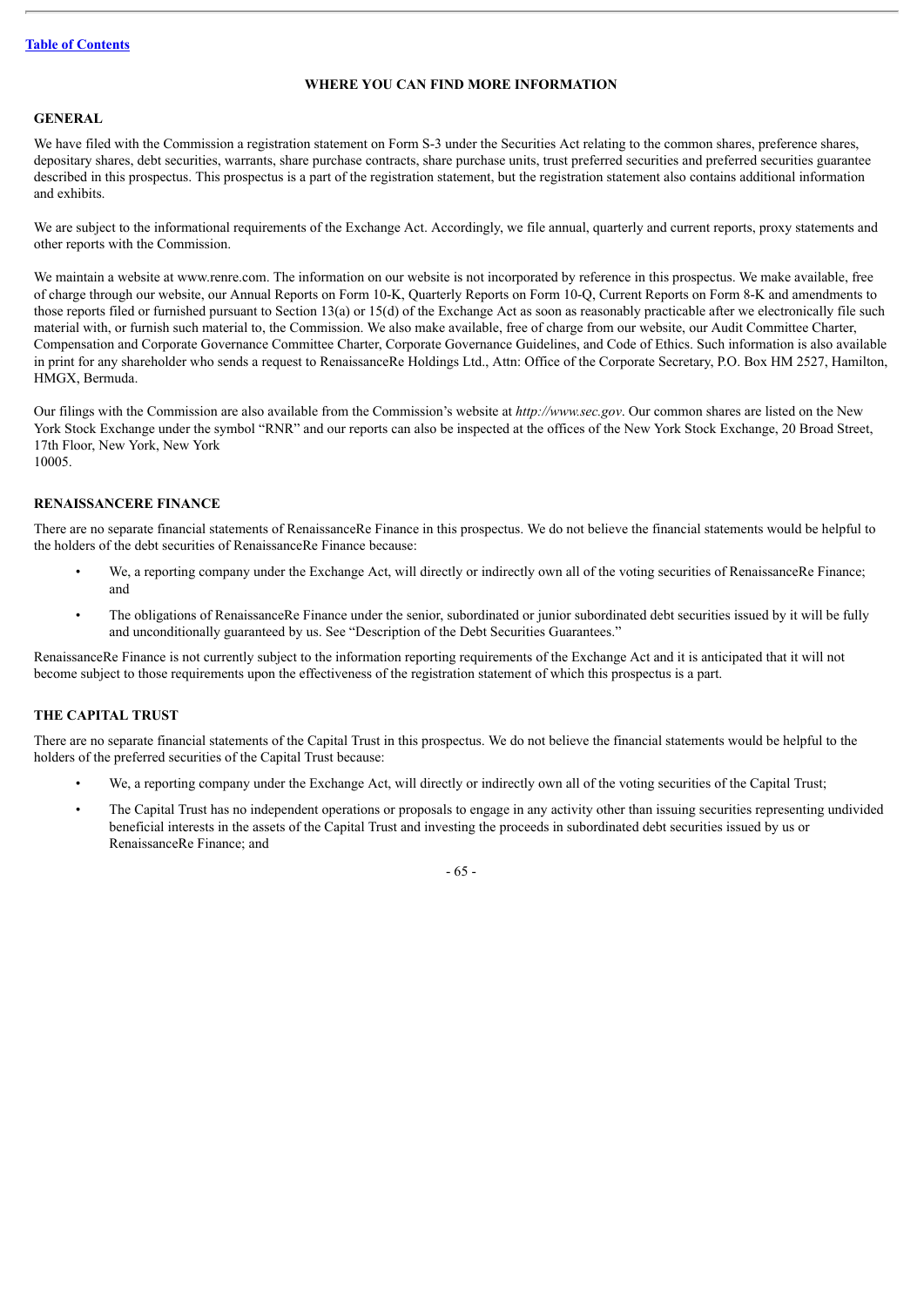• The obligations of the Capital Trust under the preferred securities will be fully and unconditionally guaranteed by us. See "Description of the Trust Preferred Securities Guarantee."

The Capital Trust is not currently subject to the information reporting requirements of the Exchange Act and it is anticipated that it will not become subject to those requirements upon the effectiveness of the registration statement of which this prospectus is a part.

## **INCORPORATION OF CERTAIN DOCUMENTS BY REFERENCE**

We file annual, quarterly and special reports, proxy statements and other information with the Commission. The Commission allows us to "incorporate by reference" the information we file with it, which means that we can disclose important information to you by referring to those documents. The information incorporated by reference is an important part of this prospectus. Any statement contained in a document which is incorporated by reference in this prospectus is automatically updated and superseded if information contained in this prospectus, or information that we later file with the Commission, modifies or replaces this information. All documents we file pursuant to Sections 13(a), 13(c), 14 or 15(d) of the Exchange Act, after the initial filing of this registration statement and prior to the effectiveness of this registration statement and after the date of this prospectus and until we, RenaissanceRe Finance and the Capital Trust sell all the securities shall be deemed to be incorporated by reference into this prospectus. We incorporate by reference the following previously filed documents:

(1) Our Current Report on Form 8-K/A filed with the [Commission](http://www.sec.gov/Archives/edgar/data/913144/000119312522031166/d295373d8k.htm) on [February](http://www.sec.gov/Archives/edgar/data/913144/000119312522028409/d299599d8ka.htm) 4, 2022 and our Current Reports on Form 8-K filed with the Commission on February 8, 2022 and May 17, [2022](http://www.sec.gov/ix?doc=/Archives/edgar/data/0000913144/000119312522152996/d329355d8k.htm);

(2) Our Annual Report on [Form](http://www.sec.gov/Archives/edgar/data/913144/000091314422000015/rnr-20211231.htm) 10-K for the year ended December 31, 2021, filed with the Commission on February 4, 2022 and our Quarterly Report on [Form](http://www.sec.gov/ix?doc=/Archives/edgar/data/913144/000091314422000069/rnr-20220331.htm) 10-Q for the quarter ended March 31, 2022, filed with the Commission on May 4, 2022;

(3) Our Definitive Proxy Statement on [Schedule](http://www.sec.gov/Archives/edgar/data/913144/000120677422000891/rnr3994871-def14a.htm) 14A, filed with the Commission on March 28, 2022;

(4) The description of our common shares set forth in our registration statement filed under the Exchange Act on Form 8-A on July 24, 1995, including any amendment or report for the purpose of updating such description; and

(5) The description of our Depositary Shares (each representing a 1/1,000th interest in a 5.750% Series F Preference Share) set forth in our registration statement filed under the Exchange Act on [Form](http://www.sec.gov/Archives/edgar/data/913144/000119312518195389/d207159d8a12b.htm) 8-A on June 18, 2018, including any amendment or report for the purpose of updating such description; and

(6) The description of our Depositary Shares (each representing a 1/1,000th interest in a 4.20% Series G Preference Share) set forth in our registration statement filed under the Exchange Act on [Form](http://www.sec.gov/Archives/edgar/data/913144/000119312521213044/d136250d8a12b.htm) 8-A on July 12, 2021, including any amendment or report for the purpose of updating such description; and

To receive a free copy of any of the documents incorporated by reference in this prospectus (other than exhibits), call or write us at the following address: RenaissanceRe Holdings Ltd., Attn: Shannon Lowry Bender, Corporate Secretary, P.O. Box HM 2527, Hamilton, HMGX, Bermuda, telephone (441) 295-4513.

- 66 -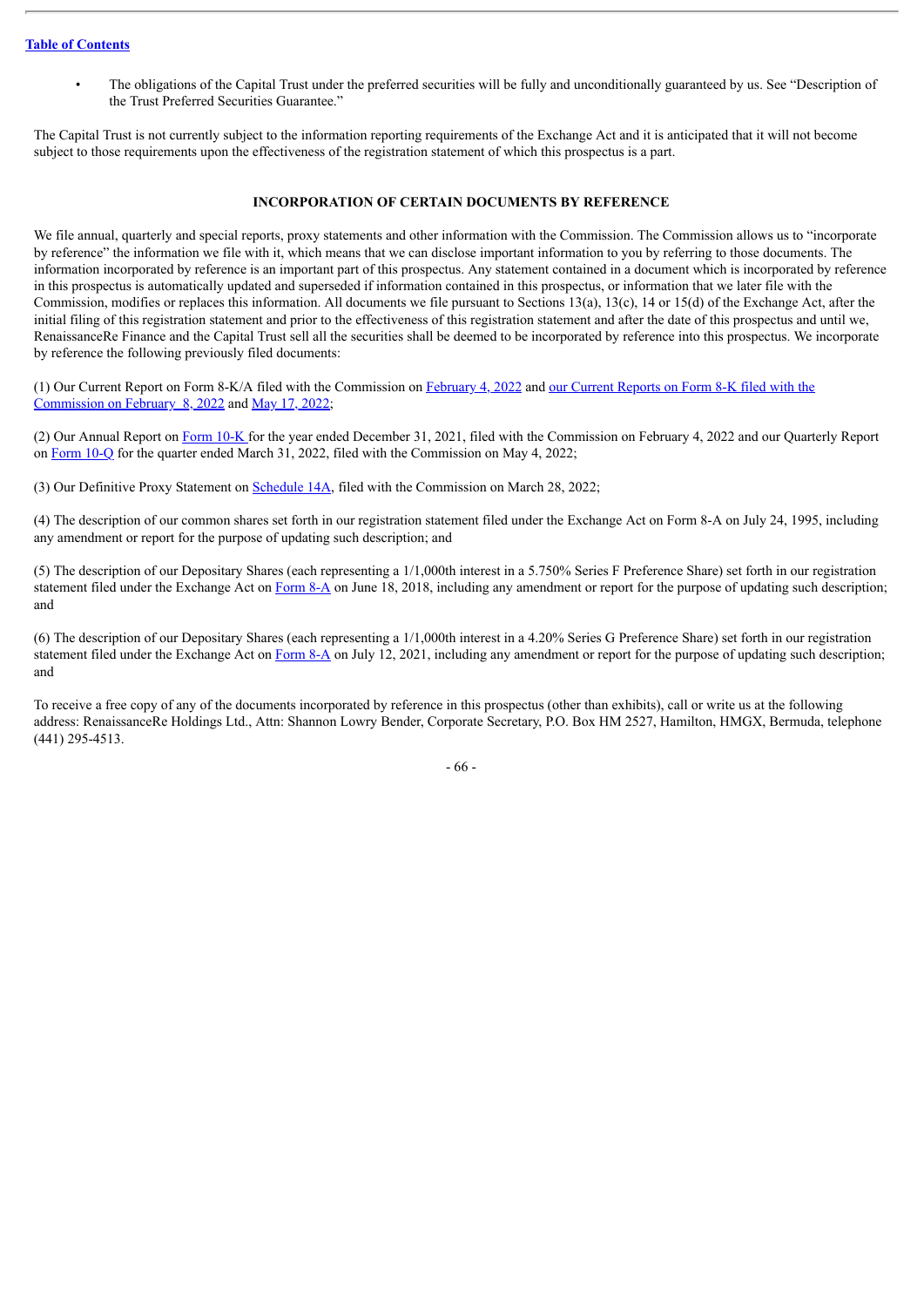### **LEGAL OPINIONS**

Certain legal matters with respect to the United States of America, New York and Delaware law with respect to the validity of the offered securities will be passed upon for us by Willkie Farr & Gallagher LLP, New York, New York. Certain legal matters with respect to Bermuda law will be passed upon for us by Conyers Dill & Pearman Limited, Hamilton, Bermuda. Additional legal matters may be passed upon for any underwriters, dealers or agents by counsel that will be named in the applicable prospectus supplement.

# **EXPERTS**

The consolidated financial statements of RenaissanceRe appearing in RenaissanceRe's Annual Report on Form 10-K for the year ended December 31, 2021, and the effectiveness of RenaissanceRe's internal control over financial reporting as of December 31, 2021 have been audited by Ernst & Young Ltd., independent registered public accounting firm, as set forth in their reports thereon, included therein, and incorporated herein by reference. Such consolidated financial statements are incorporated herein by reference in reliance upon such reports given on the authority of such firm as experts in accounting and auditing.

# **ENFORCEMENT OF CIVIL LIABILITIES UNDER UNITED STATES FEDERAL SECURITIES LAWS**

We are a Bermuda company. In addition, certain of our directors and officers as well as certain of the experts named in this prospectus, reside outside the United States, and all or a substantial portion of our assets and their assets are located outside the United States. Therefore, it may be difficult for investors to effect service of process within the United States upon those persons or to recover against us or those persons on judgments of courts in the United States, including judgments based on civil liabilities provisions of the U.S. federal securities laws. However, investors may serve us with process in the United States with respect to actions against us arising out of or in connection with the U.S. Federal securities laws relating to offers and sales of the securities covered by this prospectus by serving RenRe North America Holdings Inc., our United States agent irrevocably appointed for that purpose.

We have been advised by Convers Dill & Pearman Limited, our special Bermuda legal counsel, that the United States and Bermuda do not currently have a treaty providing for reciprocal recognition and enforcement of judgments in civil and commercial matters. We also have been advised by Conyers Dill & Pearman Limited that there is doubt as to whether the courts of Bermuda would enforce (1) judgments of United States courts based on the civil liability provisions of the United States federal securities laws obtained in actions against us or our directors and officers, and (2) original actions brought in Bermuda against us or our officers and directors based solely upon the United States federal securities laws. A Bermuda court may, however, impose civil liability on us or our directors or officers in a suit brought in the Supreme Court of Bermuda provided that the facts alleged constitute or give rise to a cause of action under Bermuda law. Certain remedies available under the laws of U.S. jurisdictions, including certain remedies under the U.S. federal securities laws, would not be allowed in Bermuda courts to the extent that they are contrary to public policy.

YOU SHOULD RELY ONLY ON THE INFORMATION CONTAINED OR INCORPORATED BY REFERENCE IN THIS PROSPECTUS OR ANY SUPPLEMENT. NONE OF WE, RENAISSANCERE FINANCE OR THE CAPITAL TRUST HAS AUTHORIZED ANYONE ELSE TO PROVIDE YOU WITH DIFFERENT INFORMATION. WE, RENAISSANCERE FINANCE AND THE CAPITAL TRUST ARE OFFERING THESE SECURITIES ONLY IN STATES WHERE THE OFFER IS PERMITTED. YOU SHOULD NOT ASSUME THAT THE INFORMATION IN THIS PROSPECTUS OR ANY SUPPLEMENT IS ACCURATE AS OF ANY DATE OTHER THAN THE DATE ON THE FRONT OF THOSE DOCUMENTS. OUR BUSINESS, FINANCIAL CONDITION, RESULTS OF OPERATIONS AND PROSPECTS MAY HAVE CHANGED SINCE THAT DATE.

- 67 -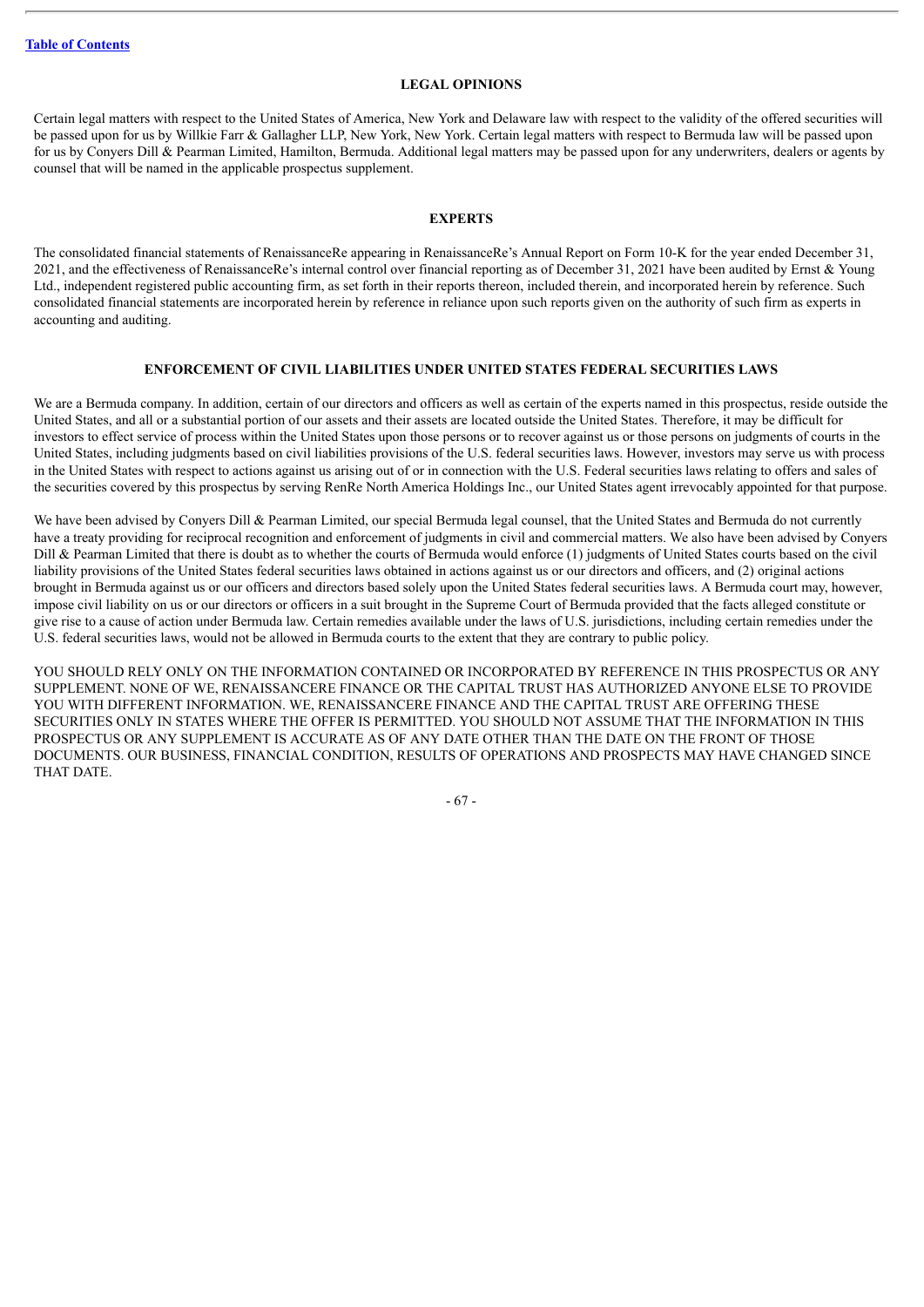# **PART II**

# **INFORMATION NOT REQUIRED IN PROSPECTUS**

#### **ITEM 14. OTHER EXPENSES OF ISSUANCE AND DISTRIBUTION**

The costs and expenses payable by the Registrant in connection with the sale of the securities being registered hereby are not known at this time.

### **ITEM 15. INDEMNIFICATION OF OFFICERS AND DIRECTORS RENAISSANCERE**

Section 98 of the Companies Act of 1981 of Bermuda (the "Act") provides generally that a Bermuda company may indemnify its directors, officers and auditors against any liability that by virtue of Bermuda law otherwise would be imposed on them, except in cases where such liability arises from the fraud or dishonesty of which such director, officer or auditor may be guilty in relation to the company. Section 98 further provides that a Bermuda company may indemnify its directors, officers and auditors against any liability incurred by them in defending any proceedings, whether civil or criminal, in which judgment is awarded in their favor or in which they are acquitted or granted relief by the Supreme Court of Bermuda in certain proceedings arising under Section 281 of the Act.

In addition, Section 98 provides that a Bermuda company may advance moneys to its directors, officers and auditors for the costs, charges and expenses incurred by them in defending any civil or criminal proceedings against them, on condition that the director, officer or auditor repay the advance if any allegation of fraud or dishonesty is proved against them.

We have adopted provisions in our Bye-Laws that provide that we shall indemnify our officers and directors to the maximum extent permitted under the Act, except where such liability arises from fraud, dishonesty, willful negligence or default.

We have entered into employment agreements with all of our executive officers which each contain provisions pursuant to which we have agreed to indemnify each executive to the fullest extent contemplated by Bermuda laws, subject to only certain exceptions, and to maintain customary insurance policies providing for indemnification. These employment agreements also provide for advancement by us to such executive officer of expenses incurred in defending any civil or criminal action, suit or proceeding, upon receipt by us of a written affirmation of such officer's good faith belief that his or her conduct does not constitute the sort of behavior that would preclude indemnification under the employment agreement and of a written undertaking, executed personally or on his or her behalf, to repay any advances if it is ultimately determined that he or she is not entitled to be indemnified by us under the employment agreement.

We have purchased insurance on behalf of our directors and officers for liabilities arising out of their capacities as such.

## **RENAISSANCERE FINANCE**

Section 145 of the General Corporation Law of the State of Delaware ("DGCL"), as amended, provides that under certain circumstances a corporation may indemnify any person who was or is a party or is threatened to be made a party to any threatened, pending or completed action, suit or proceeding, whether civil, criminal, administrative or investigative, by reason of the fact that such person is or was a director, officer, employee or agent of the corporation or is or was serving at its request in such capacity in another corporation or business association, against expenses (including attorneys' fees), judgments, fines and amounts paid in settlement actually and reasonably incurred by such person in connection with such action, suit or proceeding if such person acted in good faith and in a manner such person reasonably believed to be in or not opposed to the best interests

II-1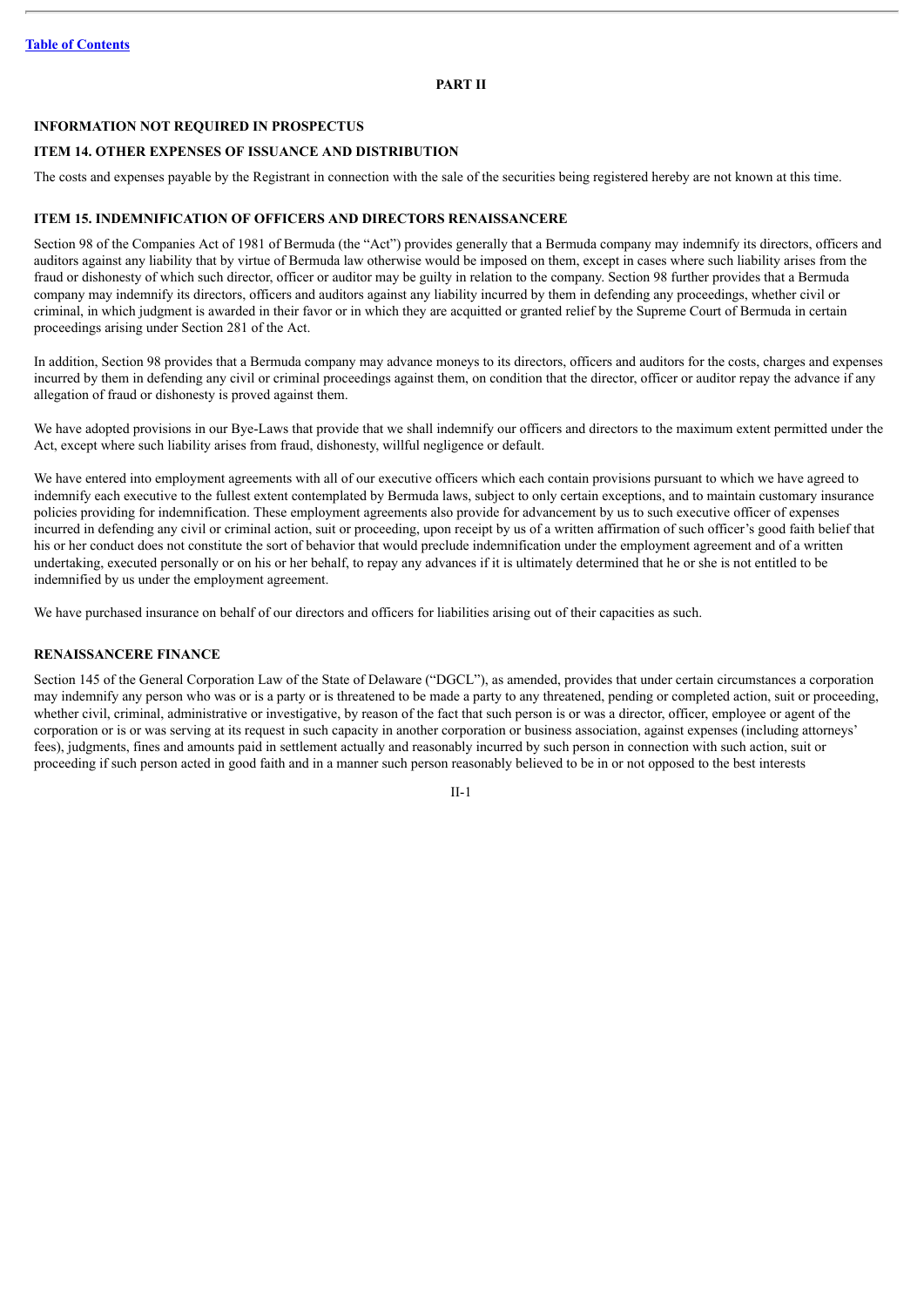of the corporation and, with respect to any criminal action or proceeding, had no reasonable cause to believe such person's conduct was unlawful. Section 145 of the DGCL empowers a corporation to indemnify its directors and officers and to purchase insurance with respect to liability arising out of their capacity or status as directors and officers, provided that this provision shall not eliminate or limit the liability of a director: (i) for any breach of the director's duty of loyalty to the corporation or its stockholders; (ii) for acts or omissions not in good faith or which involve intentional misconduct or a knowing violation of law; (iii) arising under Section 174 of the DGCL;or (iv) for any transaction from which the director derived an improper personal benefit. Section 145 of the DGCL provides further that the indemnification permitted thereunder shall not be deemed exclusive of any other rights to which the directors and officers may be entitled under the corporation's bylaws, any agreement, a vote of stockholders or otherwise.

The certificate of incorporation of RenaissanceRe Finance provides for indemnification of its directors and officers to the fullest extent permitted by the DGCL. RenaissanceRe has purchased insurance on behalf of the directors and officers of RenaissanceRe Finance for liabilities arising out of their capacities as such.

# **ITEM 16. EXHIBITS AND FINANCIAL STATEMENT SCHEDULES**

| <b>EXHIBIT</b><br><b>NUMBER</b> | <b>DESCRIPTION</b>                                                                                                                                                                                                  |
|---------------------------------|---------------------------------------------------------------------------------------------------------------------------------------------------------------------------------------------------------------------|
| $*1.1$                          | Form of Underwriting Agreement relating to common shares, preference shares, depositary shares, debt securities and warrants of<br>RenaissanceRe                                                                    |
| $*1.2$                          | Form of Underwriting Agreement relating to debt securities issued by RenaissanceRe Finance Inc.                                                                                                                     |
| $*1.3$                          | Form of Underwriting Agreement relating to preferred securities of a Capital Trust and preferred securities guarantees of<br>RenaissanceRe                                                                          |
| $*1.4$                          | Form of Underwriting Agreement relating to share purchase contracts                                                                                                                                                 |
| $*1.5$                          | Form of Underwriting Agreement relating to share purchase units                                                                                                                                                     |
| $*1.6$                          | Form of Underwriting Agreement relating to units                                                                                                                                                                    |
| 3.1                             | Memorandum of Association of RenaissanceRe (incorporated by reference to our Registration Statement on Form S-1 (Registration<br>No. 33-70008, which was declared effective by the Commission on July 26, 1995))(P) |
| 3.2                             | Amended and Restated Bye-Laws of RenaissanceRe (incorporated by reference to our Quarterly Report on Form 10-Q for the period<br>ended June 30, 2002, filed with the Commission on August 14, 2002)                 |
| 3.3                             | Memorandum of Increase in Share Capital (incorporated by reference to our Quarterly Report on Form 10-Q for the period ended<br>March 31, 1998, filed with the Commission on May 14, 1998)                          |
| $*3.4$                          | Form of Certificate of Designation, Preferences and Rights relating to preference shares                                                                                                                            |
| 3.5                             | Certificate of Designation, Preferences and Rights of 5.750% Series F Preference Shares (filed as Exhibit 4.2 to our Current Report<br>on Form 8-A12B filed on June 18, 2018 and incorporated herein by reference)  |
| 3.6                             | Certificate of Designation, Preferences and Rights of 4.20% Series G Preference Shares (filed as Exhibit 4.2 to our Current Report on<br>Form 8-A12B filed on July 12, 2021 and incorporated herein by reference)   |

3.7 Certificate of Incorporation of [RenaissanceRe](http://www.sec.gov/Archives/edgar/data/913144/000095013607004035/file2.htm) Finance (filed as Exhibit 3.8 to our Registration Statement on Form S-3 (Registration No. 333-143585, which was filed on June 8, 2007) and incorporated herein by reference)

 $II-2$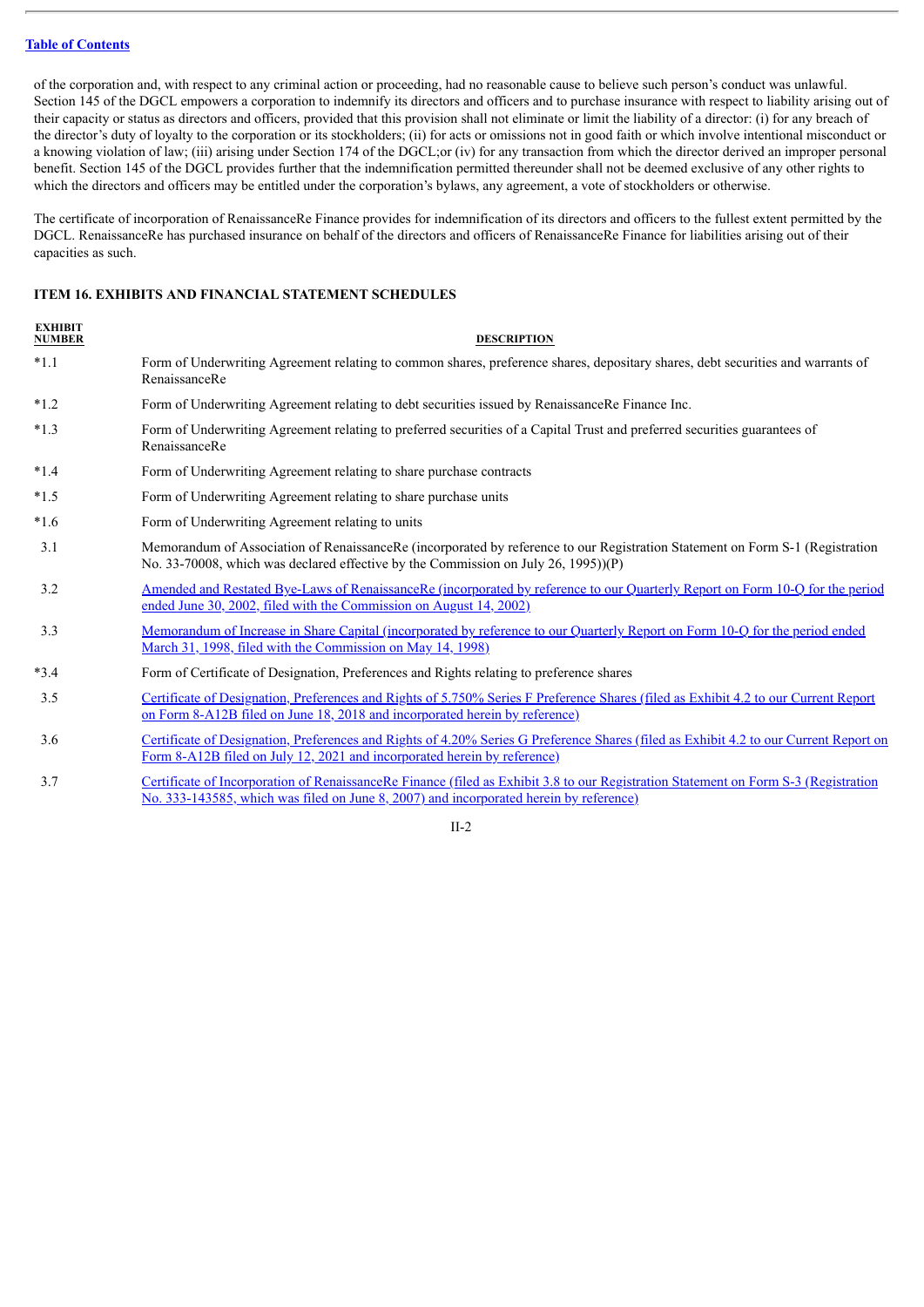- 3.8 By-laws of [RenaissanceRe](http://www.sec.gov/Archives/edgar/data/913144/000095013607004035/file3.htm) Finance (filed as Exhibit 3.9 to our Registration Statement on Form S-3 (Registration No. 333-143585, which was filed on June 8, 2007) and incorporated herein by reference)
- 4.1 Specimen Stock Certificate (incorporated by reference to our Registration Statement on Form S-1 (Registration No. 333-70008) which was declared effective by the Commission on July 26, 1995)(P)
- 4.2 Form of Senior Indenture between [RenaissanceRe,](http://www.sec.gov/Archives/edgar/data/913144/000119312519155531/d743297dex42.htm) as Issuer, and a financial institution, as Trustee (filed as Exhibit 4.2 to our Registration Statement on Form S-3 (Registration No. 333-231720, which was declared effective by the Commission on May 23, 2019))
- 4.3 Form of Senior Indenture among RenaissanceRe Finance, as Issuer, [RenaissanceRe,](http://www.sec.gov/Archives/edgar/data/913144/000119312519155531/d743297dex43.htm) as Guarantor, and a financial institution, as Trustee (filed as Exhibit 4.3 to our Registration Statement on Form S-3 (Registration No. 333-231720, which was declared effective by the Commission on May 23, 2019))
- 4.4 Form of Subordinated Indenture between [RenaissanceRe,](http://www.sec.gov/Archives/edgar/data/913144/000119312519155531/d743297dex44.htm) as Issuer, and a financial institution, as Trustee (filed as Exhibit 4.4 to our Registration Statement on Form S-3 (Registration No. 333-231720, which was declared effective by the Commission on May 23, 2019))
- 4.5 Form of Subordinated Indenture among RenaissanceRe Finance, as Issuer, [RenaissanceRe,](http://www.sec.gov/Archives/edgar/data/913144/000119312519155531/d743297dex45.htm) as Guarantor, and a financial institution, as Trustee (filed as Exhibit 4.5 to our Registration Statement on Form S-3 (Registration No. 333-231720, which was declared effective by the Commission on May 23, 2019))
- 4.6 Form of Junior Subordinated Indenture, between [RenaissanceRe](http://www.sec.gov/Archives/edgar/data/913144/000119312519155531/d743297dex46.htm) and a financial institution, as Trustee (filed as Exhibit 4.6 to our Registration Statement on Form S-3 (Registration No. 333-231720, which was declared effective by the Commission on May 23, 2019))
- 4.7 Form of Junior Subordinated Indenture among RenaissanceRe Finance, as Issuer, [RenaissanceRe,](http://www.sec.gov/Archives/edgar/data/913144/000119312519155531/d743297dex47.htm) as Guarantor, and a financial institution, as Trustee (filed as Exhibit 4.7 to our Registration Statement on Form S-3 (Registration No. 333-231720, which was declared effective by the Commission on May 23, 2019))
- \*4.8 Form of Standard Share Warrant Provisions
- \*4.9 Form of Standard Debt Warrant Provisions
- 4.10 Certificate of Trust of the Capital Trust, dated as of January 5, 2001 (filed as Exhibit 4.10 to our Registration Statement on Form S-3 [\(Registration](http://www.sec.gov/Archives/edgar/data/913144/000095013601500008/file005.txt) No. 333-59394, which was declared effective by the Commission on May 1, 2001) and incorporated herein by reference)
- 4.11 Trust Agreement of the Capital Trust, dated as of January 5, 2001 (filed as Exhibit 4.11 to our Registration Statement on Form S-3 [\(Registration](http://www.sec.gov/Archives/edgar/data/913144/000095013601500008/file006.txt) No. 333-59394, which was declared effective by the Commission on May 1, 2001) and incorporated herein by reference)
- 4.12 Form of Amended and Restated Trust Agreement of the Capital Trust (filed as Exhibit 4.12 to our Registration Statement on Form S-3 [\(Registration](http://www.sec.gov/Archives/edgar/data/913144/000095013601500008/file007.txt) No. 333-59394, which was declared effective by the Commission on May 1, 2001) and incorporated herein by reference)
- 4.13 Form of Preferred Securities Guarantee Agreement with respect to the preferred securities issued by the Capital Trust (filed as Exhibit 4.13 to our Registration Statement on Form S-3 [\(Registration](http://www.sec.gov/Archives/edgar/data/913144/000095013601500008/file008.txt) No. 333-59394, which was declared effective by the Commission on May 1, 2001) and incorporated herein by reference)
- 4.14 Form of Senior Debt Securities Guarantee Agreement with respect to the senior debt securities issued by [RenaissanceRe](http://www.sec.gov/Archives/edgar/data/913144/000119312517247592/d435478dex414.htm) Finance (filed as Exhibit 4.14 to our Registration on Form S-3 (Registration No. 333-219675, which was declared effective by the Commission on August 3, 2017) and incorporated herein by reference)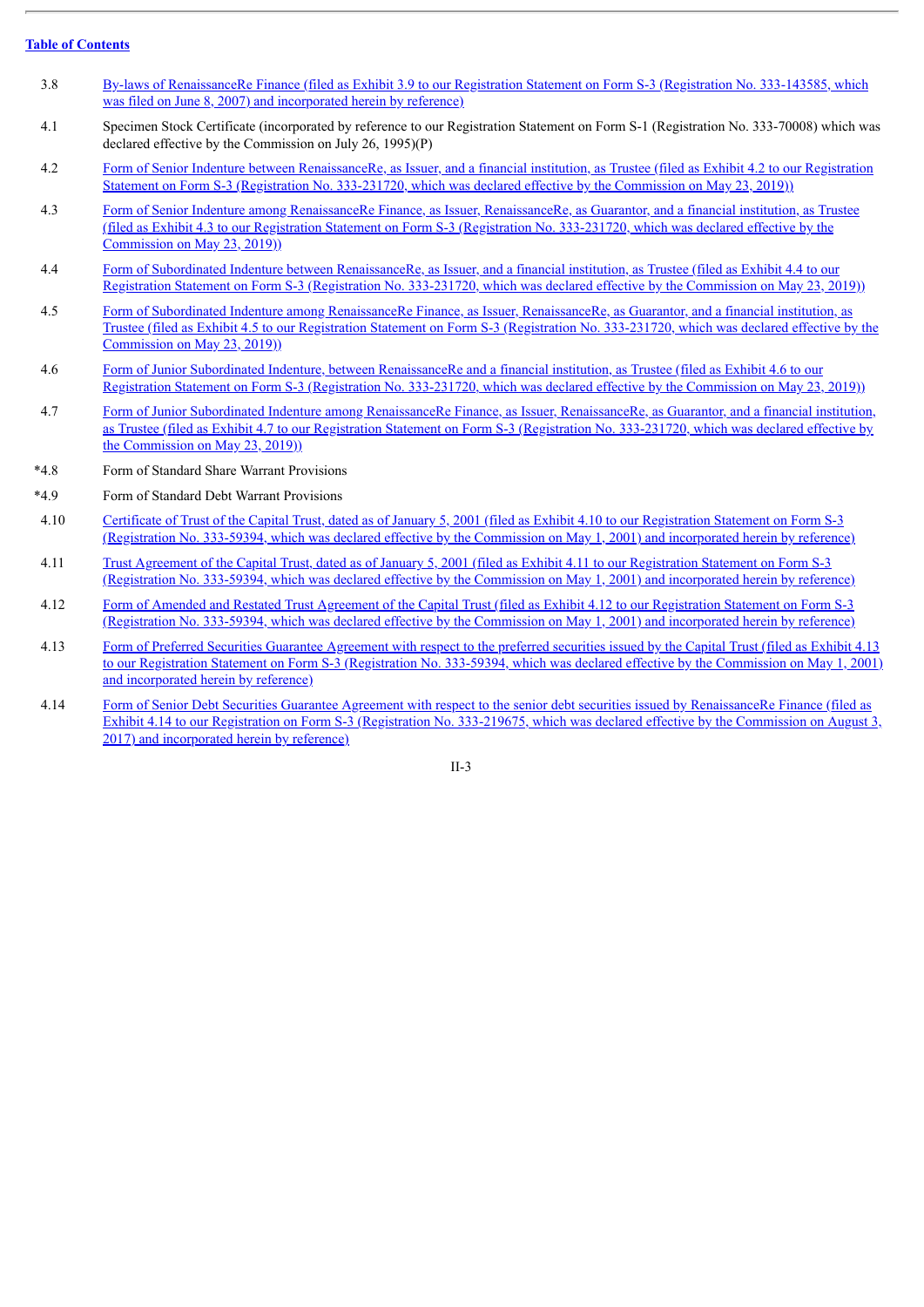- 4.15 Form of Subordinated Debt Securities Guarantee Agreement with respect to the subordinated debt securities issued by [RenaissanceRe](http://www.sec.gov/Archives/edgar/data/913144/000119312517247592/d435478dex415.htm) Finance (filed as Exhibit 4.15 to our Registration on Form S-3 (Registration No. 333-219675, which was declared effective by the Commission on August 3, 2017) and incorporated herein by reference)
- 4.16 Form of Junior Subordinated Debt Securities Guarantee Agreement with respect to the junior subordinated debt securities issued by [RenaissanceRe](http://www.sec.gov/Archives/edgar/data/913144/000119312517247592/d435478dex416.htm) Finance (filed as Exhibit 4.16 to our Registration on Form S-3 (Registration No. 333-219675, which was declared effective by the Commission on August 3, 2017) and incorporated herein by reference)
- \*4.17 Form of Deposit Agreement
- \*4.18 Form of Standard Share Purchase Contract Provisions
- \*4.19 Form of Unit Agreement
- 5.1 Opinion of Conyers Dill & Pearman Limited as to the legality of the common shares and [preference](#page-81-0) shares
- 5.2 Opinion of Willkie Farr & Gallagher LLP as to the legality of the debt securities, share warrants, debt warrants, depositary shares, trust preferred securities, [guarantees](#page-86-0) and share purchase contracts
- 23.1 Consent of Convers Dill & Pearman Limited [\(included](#page-81-0) in Exhibit 5.1)
- 23.2 Consent of Willkie Farr & [Gallagher](#page-86-0) LLP (included in Exhibit 5.2)
- 23.3 [Consent](#page-95-0) of Ernst & Young Ltd.
- 24.1 Power of Attorney [\(included](#page-77-0) on the signature pages hereto)
- \*25.1 Statement of Eligibility of a financial institution on Form T-1, as trustee for the Senior Indenture of RenaissanceRe
- \*25.2 Statement of Eligibility of a financial institution on Form T-1, as trustee for the Subordinated Indenture of RenaissanceRe
- \*25.3 Statement of Eligibility of a financial institution on Form T-1, as trustee for the Junior Subordinated Indenture of RenaissanceRe
- \*25.4 Statement of Eligibility of a financial institution on Form T-1, as trustee for the Senior Indenture of RenaissanceRe Finance
- \*25.5 Statement of Eligibility of a financial institution on Form T-1, as trustee for the Subordinated Indenture of RenaissanceRe Finance
- \*25.6 Statement of Eligibility of a financial institution on Form T-1, as trustee for the Junior Subordinated Indenture of RenaissanceRe Finance
- \*25.7 Statement of Eligibility of Deutsche Bank Trust Company Americas on Form T-1, as Property Trustee for the Amended and Restated Trust Agreement of the Capital Trust
- \*25.8 Statement of Eligibility of Deutsche Bank Trust Company Americas on Form T-1, as Preferred Securities Guarantee Trustee under the Preferred Securities Guarantee Agreement of RenaissanceRe for the benefit of the holders of Preferred Securities of the Capital Trust
- \*25.9 Statement of Eligibility of a financial institution on Form T-1, as Senior Debt Securities Guarantee Trustee under the Senior Debt Securities Guarantee Agreement of RenaissanceRe, for the benefit of the holders of senior debt securities of RenaissanceRe Finance
- \*25.10 Statement of Eligibility of a financial institution on Form T-1, as Subordinated Debt Securities Guarantee Trustee under the Subordinated Debt Securities Guarantee Agreement of RenaissanceRe, for the benefit of the holders of subordinated debt securities of RenaissanceRe Finance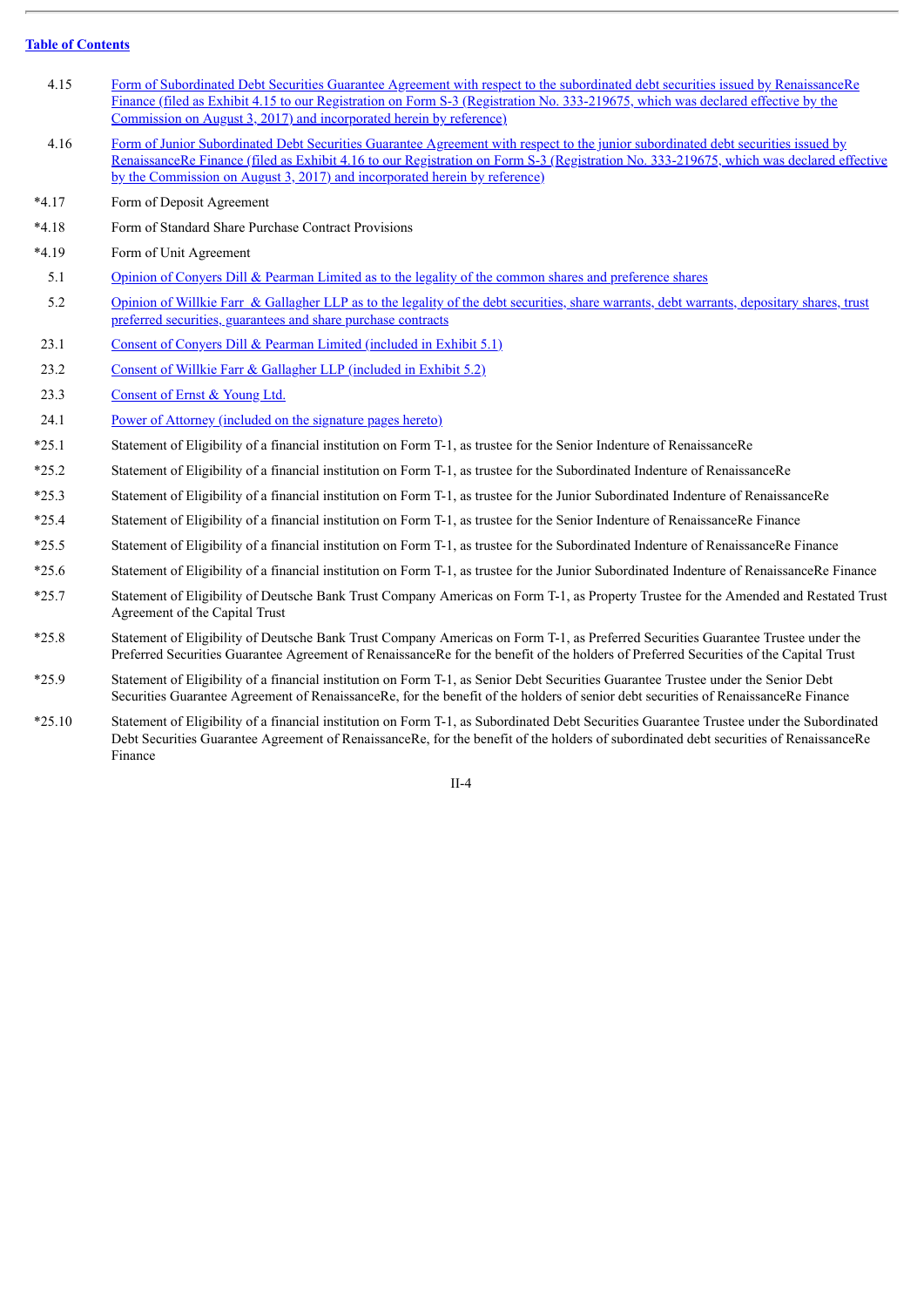\*25.11 Statement of Eligibility of a financial institution on Form T-1, as Junior Subordinated Debt Securities Guarantee Trustee under the Junior Subordinated Debt Securities Guarantee Agreement of RenaissanceRe, for the benefit of the holders of junior subordinated debt securities of RenaissanceRe Finance

#### 107 [Filing](#page-96-0) Fee Table

\* To be filed, if necessary, subsequent to the effectiveness of this registration statement by an amendment to this registration statement or incorporated by reference pursuant to a Current Report on Form 8-K in connection with an offering of securities.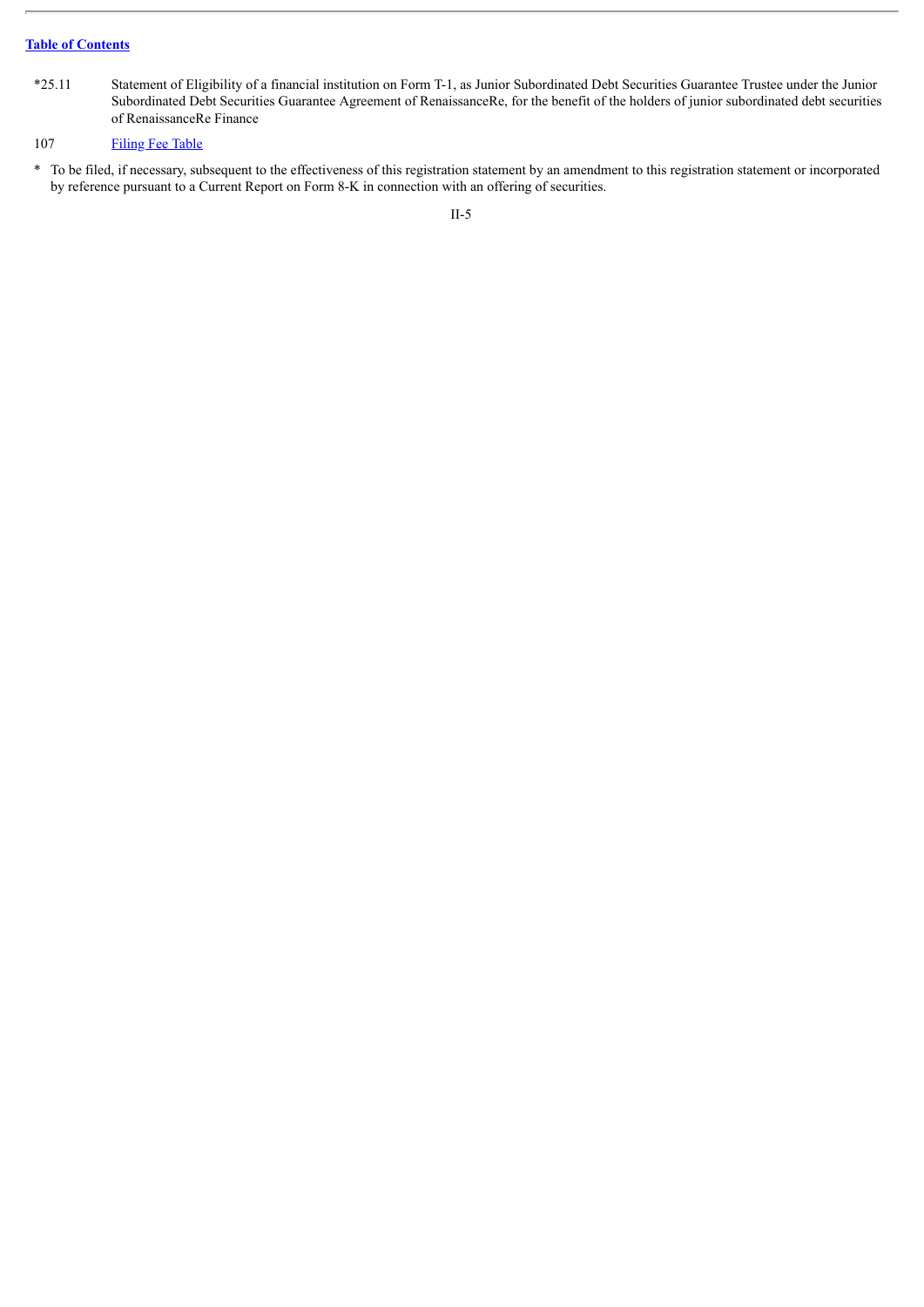#### **ITEM 17. UNDERTAKINGS**

(a) The undersigned registrants hereby undertake:

- (1) To file, during any period in which offers or sales are being made, a post-effective amendment to this registration statement:
	- (i) To include any prospectus required by Section  $10(a)(3)$  of the Securities Act of 1933, as amended;
	- (ii) To reflect in the prospectus any facts or events arising after the effective date of the registration statement (or the most recent posteffective amendment thereof) which, individually or in the aggregate, represent a fundamental change in the information set forth in the registration statement. Notwithstanding the foregoing, any increase or decrease in volume of securities offered (if the total dollar value of securities offered would not exceed that which was registered) and any deviation from the low or high end of the estimated maximum offering range may be reflected in the form of prospectus filed with the Commission pursuant to Rule 424(b) if, in the aggregate, the changes in volume and price represent no more than a 20 percent change in the maximum aggregate offering price set forth in the "Calculation of Registration Fee" table in the effective registration statement;
	- (iii) To include any material information with respect to the plan of distribution not previously disclosed in the registration statement or any material change to such information in the registration statement;

*provided, however*, that paragraphs (a)(1)(i), (a)(1)(ii) and (a)(1)(iii) above do not apply if the information required to be included in a post-effective amendment by those paragraphs is contained in reports filed with or furnished to the Securities and Exchange Commission by the registrant pursuant to Section 13 or Section 15(d) of the Securities Exchange Act of 1934 that are incorporated by reference in the registration statement, or is contained in a form of prospectus filed pursuant to Rule 424(b) that is part of the registration statement.

- (2) That, for the purpose of determining any liability under the Securities Act of 1933, each such post- effective amendment shall be deemed to be a new registration statement relating to the securities offered therein, and the offering of such securities at that time shall be deemed to be the initial bona fide offering thereof.
- (3) To remove from registration by means of a post-effective amendment any of the securities being registered which remain unsold at the termination of the offering.
- (4) That, for the purpose of determining liability under the Securities Act of 1933 to any purchaser:
	- (i) Each prospectus filed by the registrant pursuant to Rule 424(b)(3) shall be deemed to be part of the registration statement as of the date the filed prospectus was deemed part of and included in the registration statement; and
	- (ii) Each prospectus required to be filed pursuant to Rule  $424(b)(2)$ ,  $(b)(5)$ , or  $(b)(7)$  as part of a registration statement in reliance on Rule 430B relating to an offering made pursuant to Rule  $415(a)(1)(i)$ , (vii), or (x) for the purpose of providing the information required by Section 10(a) of the Securities Act of 1933 shall be deemed to be part of and included in the registration statement as of the earlier of the date such form of prospectus is first used after effectiveness or the date of the first contract of sale of securities in the offering described in the prospectus. As provided in Rule 430B, for liability purposes of the issuer and any person that is at that date an underwriter, such date shall be deemed to be a new effective date of the registration statement relating to the securities in the registration statement to which that prospectus relates, and the offering of such securities at that time shall be deemed to be the initial bona fide offering thereof. Provided, however, that no statement made in a registration statement or prospectus that is part of the registration statement or made in a document incorporated or deemed incorporated by reference into the registration statement or prospectus that is part of the registration statement will, as to a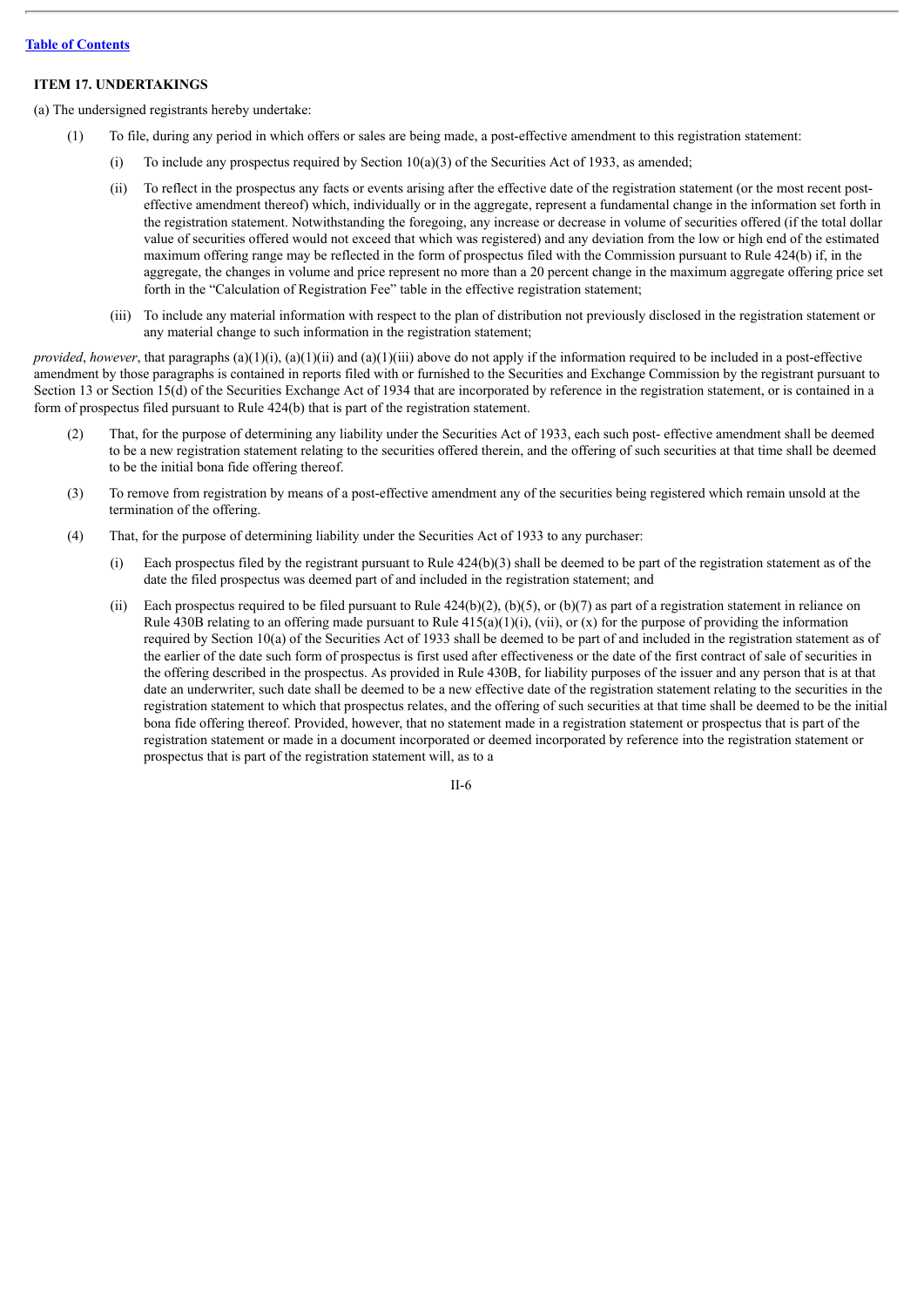purchaser with a time of contract of sale prior to such effective date, supersede or modify any statement that was made in the registration statement or prospectus that was part of the registration statement or made in any such document immediately prior to such effective date.

- (5) That, for the purpose of determining liability of the registrant under the Securities Act of 1933 to any purchaser in the initial distribution of the securities, the undersigned registrant undertakes that in a primary offering of securities of the undersigned registrant pursuant to this registration statement, regardless of the underwriting method used to sell the securities to the purchaser, if the securities are offered or sold to such purchaser by means of any of the following communications, the undersigned registrant will be a seller to the purchaser and will be considered to offer or sell such securities to such purchaser:
	- (i) Any preliminary prospectus or prospectus of the undersigned registrant relating to the offering required to be filed pursuant to Rule 424;
	- (ii) Any free writing prospectus relating to the offering prepared by or on behalf of the undersigned registrant or used or referred to by the undersigned registrant;
	- (iii) The portion of any other free writing prospectus relating to the offering containing material information about the undersigned registrant or its securities provided by or on behalf of the undersigned registrant; and
	- (iv) Any other communication that is an offer in the offering made by the undersigned registrant to the purchaser.

(b) The undersigned registrant hereby undertakes that, for purposes of determining any liability under the Securities Act of 1933, each filing of the registrant's annual report, pursuant to Section 13(a) or Section 15(d) of the Securities Exchange Act of 1934 (and, where applicable, each filing of an employee benefit plan's annual report pursuant to Section 15(d) of the Securities Exchange Act of 1934) that is incorporated by reference in the registration statement shall be deemed to be a new registration statement relating to the securities offered therein, and the offering of such securities at that time shall be deemed to be the initial bona fide offering thereof.

(c) Insofar as indemnification for liabilities arising under the Securities Act of 1933 may be permitted to directors, officers or controlling persons of the registrant pursuant to the provisions described in Part II, Item 15 hereof, or otherwise, the registrant has been advised that in the opinion of the Securities and Exchange Commission such indemnification is against public policy as expressed in the Securities Act of 1933 and is, therefore, unenforceable.

In the event that a claim for indemnification against such liabilities (other than the payment by the registrant of expenses incurred or paid by a director, officer or controlling person of the registrant in the successful defense of any action, suit or proceeding) is asserted by such director, officer or controlling person in connection with the securities being registered, the registrant will, unless in the opinion of its counsel the matter has been settled by controlling precedent, submit to a court of appropriate jurisdiction the question whether such indemnification by it is against public policy as expressed in the Securities Act and will be governed by the final adjudication of such issue.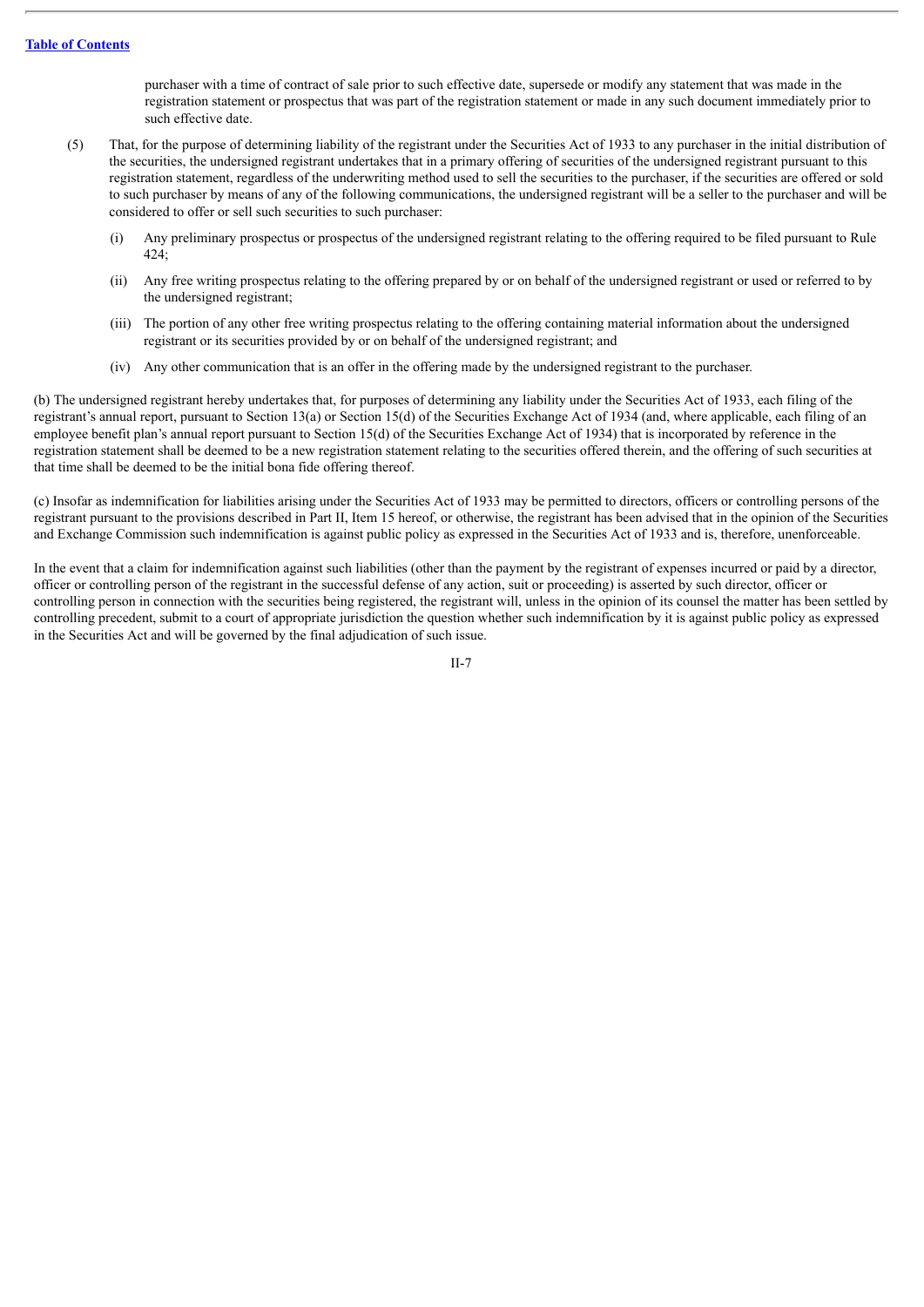#### **SIGNATURES**

<span id="page-77-0"></span>Pursuant to the requirements of the Securities Act of 1933, as amended, RenaissanceRe Holdings Ltd. certifies that it has reasonable grounds to believe that it meets all of the requirements for filing on Form S-3 and has duly caused this Registration Statement to be signed on its behalf by the undersigned, thereunto duly authorized, in Pembroke, Bermuda, on the 17th day of May, 2022.

#### **RENAISSANCERE HOLDINGS LTD.**

By: /s/ Kevin J. O'Donnell

Kevin J. O'Donnell Chief Executive Officer, President and Director

#### **POWER OF ATTORNEY**

The undersigned officers and directors of RenaissanceRe Holdings Ltd. hereby severally constitute and appoint Shannon Lowry Bender, Robert Qutub, James C. Fraser and Helen James, and each of them, attorneys-in-fact for the undersigned, in any and all capacities, with the power of substitution, to sign any amendments to this Registration Statement (including post-effective amendments) and any subsequent registration statement for offerings under this Registration Statement which may be filed under 462(b) under the Securities Act of 1933, as amended, and to file the same with exhibits thereto and other documents in connection therewith, with the Securities and Exchange Commission, granting unto said attorneys-in-fact, and each of them, full power and authority to do and perform each and every act and thing requisite and necessary to be done in and about the premises, as fully and to all interests and purposes as he might or could do in person, hereby ratifying and confirming all that each said attorney-in-fact, or his substitute or substitutes, may do or cause to be done by virtue thereof.

Pursuant to the requirements of the Securities Act of 1933, as amended, this Registration Statement has been signed below by the following persons, in the capacities and on the dates indicated.

| <b>Signature</b>                             | Title                                                                                 | Date         |  |
|----------------------------------------------|---------------------------------------------------------------------------------------|--------------|--|
| /s/ Kevin J. O'Donnell<br>Kevin J. O'Donnell | Chief Executive Officer, President and Director (Principal<br>Executive Officer)      | May 17, 2022 |  |
| /s/ Robert Qutub<br>Robert Outub             | Executive Vice President and Chief Financial Officer<br>(Principal Financial Officer) | May 17, 2022 |  |
| /s/ James C. Fraser<br>James C. Fraser       | Senior Vice President and Chief Accounting Officer<br>(Principal Accounting Officer)  | May 17, 2022 |  |
| $/s$ James L. Gibbons<br>James L. Gibbons    | Non-Executive Chair of the Board of Directors                                         | May 17, 2022 |  |
| /s/ David C. Bushnell<br>David C. Bushnell   | Director                                                                              | May 17, 2022 |  |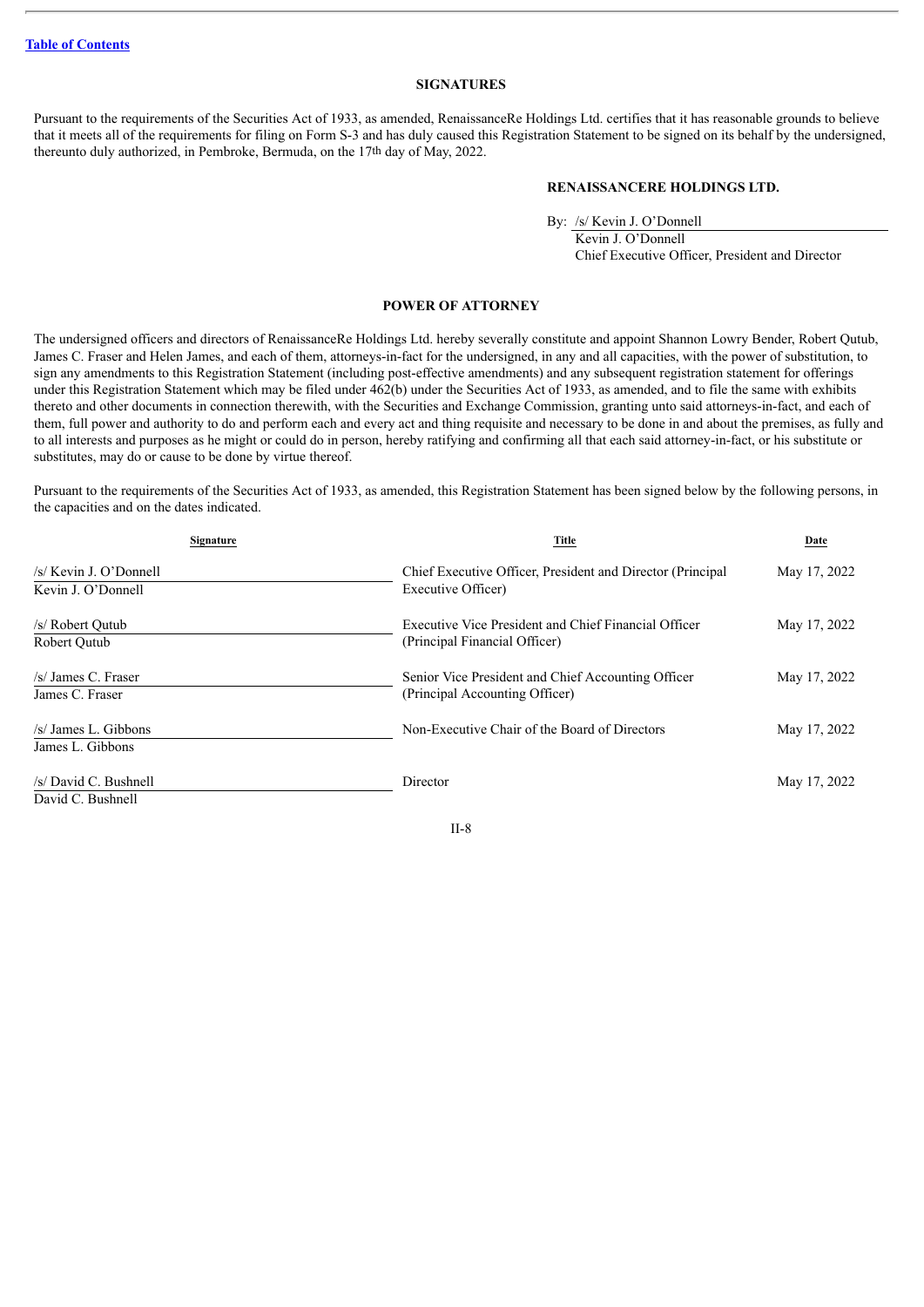$\overline{a}$ 

| /s/ Brian G. J. Gray<br>Brian G. J. Gray         | Director | May 17, 2022 |
|--------------------------------------------------|----------|--------------|
| /s/ Duncan Hennes<br>Duncan Hennes               | Director | May 17, 2022 |
| /s/ Shyam Gidumal<br>Shyam Gidumal               | Director | May 17, 2022 |
| /s/ Henry Klehm, III<br>Henry Klehm, III         | Director | May 17, 2022 |
| /s/ Valerie Rahmani<br>Valerie Rahmani           | Director | May 17, 2022 |
| /s/ Carol P. Sanders<br>Carol P. Sanders         | Director | May 17, 2022 |
| /s/ Anthony M. Santomero<br>Anthony M. Santomero | Director | May 17, 2022 |
| /s/ Cynthia Trudell<br>Cynthia Trudell           | Director | May 17, 2022 |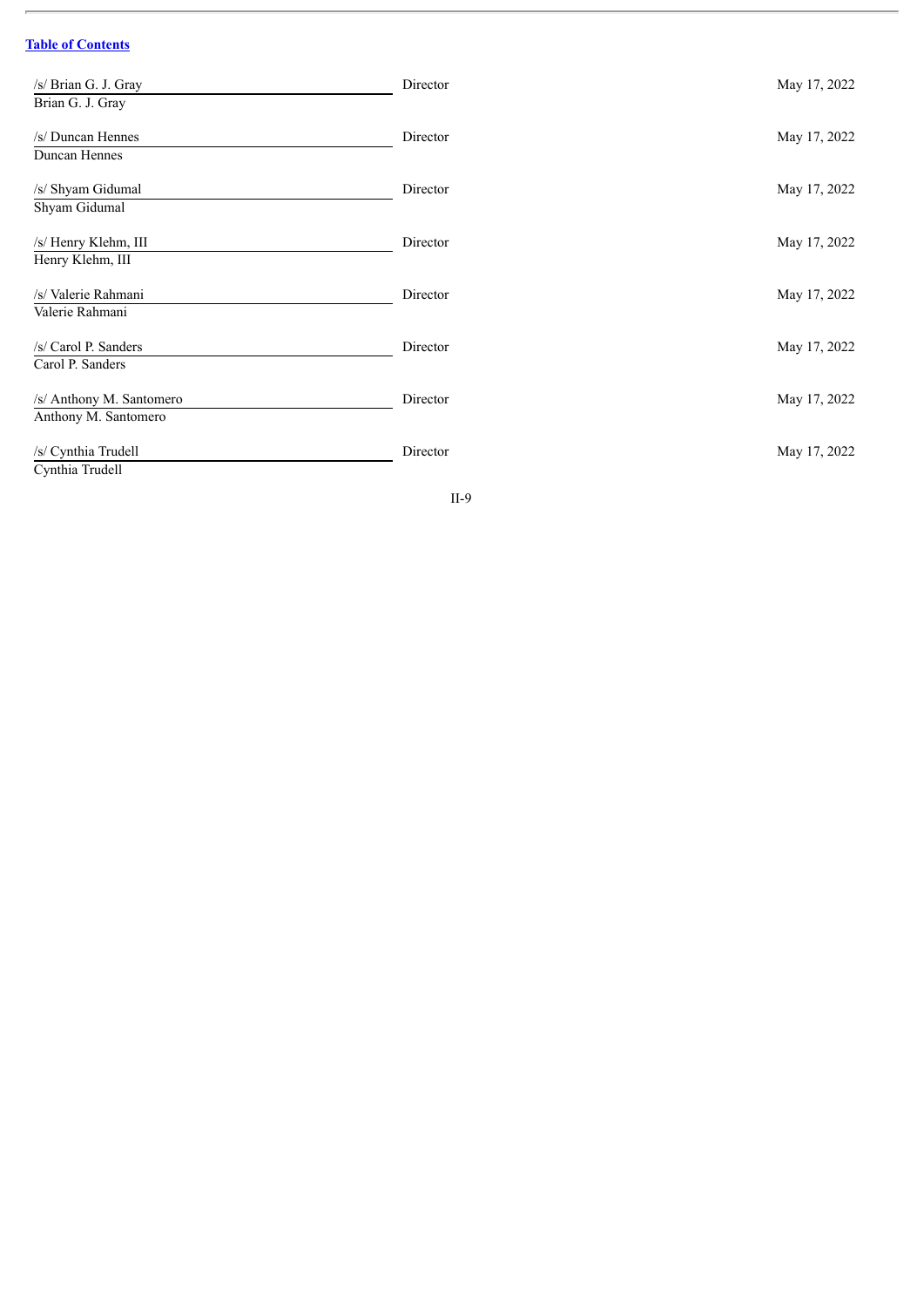#### **SIGNATURES**

Pursuant to the requirements of the Securities Act of 1933, as amended, RenaissanceRe Finance Inc. certifies that it has reasonable grounds to believe that it meets all of the requirements for filing on Form S-3 and has duly caused this Registration Statement to be signed on its behalf by the undersigned, thereunto duly authorized, in Pembroke, Bermuda, on the 17th day of May, 2022.

#### **RENAISSANCERE FINANCE INC.**

By: /s/ Robert Qutub

Name: Robert Qutub

Title: Executive Vice President and Chief Financial Officer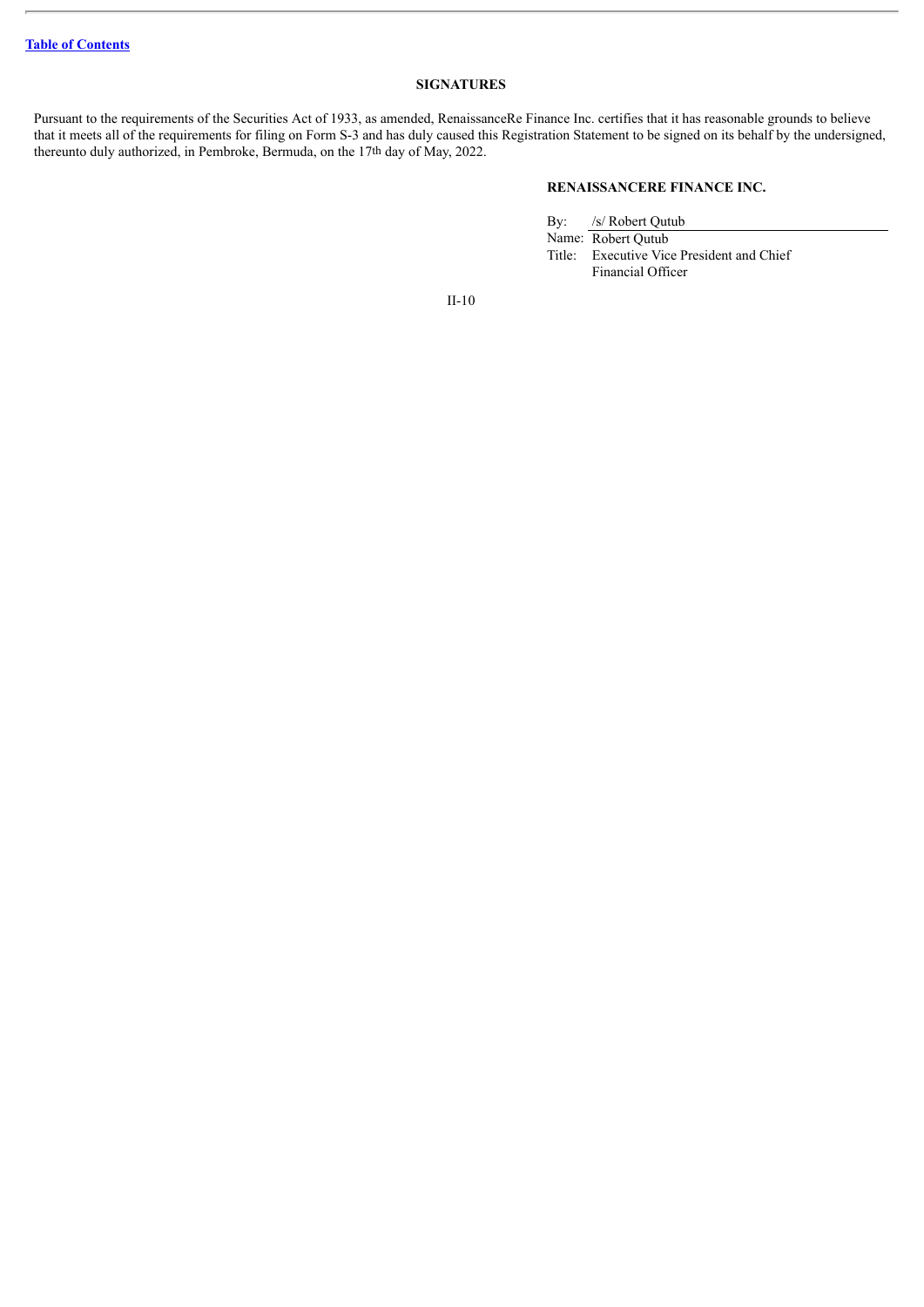#### **SIGNATURES**

Pursuant to the requirements of the Securities Act of 1933, as amended, RenaissanceRe Capital Trust II certifies that it has reasonable grounds to believe that it meets all of the requirements for filing on Form S-3 and has duly caused this Registration Statement to be signed on its behalf by the undersigned, thereunto duly authorized, in Pembroke, Bermuda, on the 17th day of May, 2022.

#### **RENAISSANCERE CAPITAL TRUST II**

- By: RenaissanceRe Holdings Ltd., as Depositor
- By: /s/ Shannon Lowry Bender
- Name: Shannon Lowry Bender
- Title: Senior Vice President, Group General Counsel and Corporate Secretary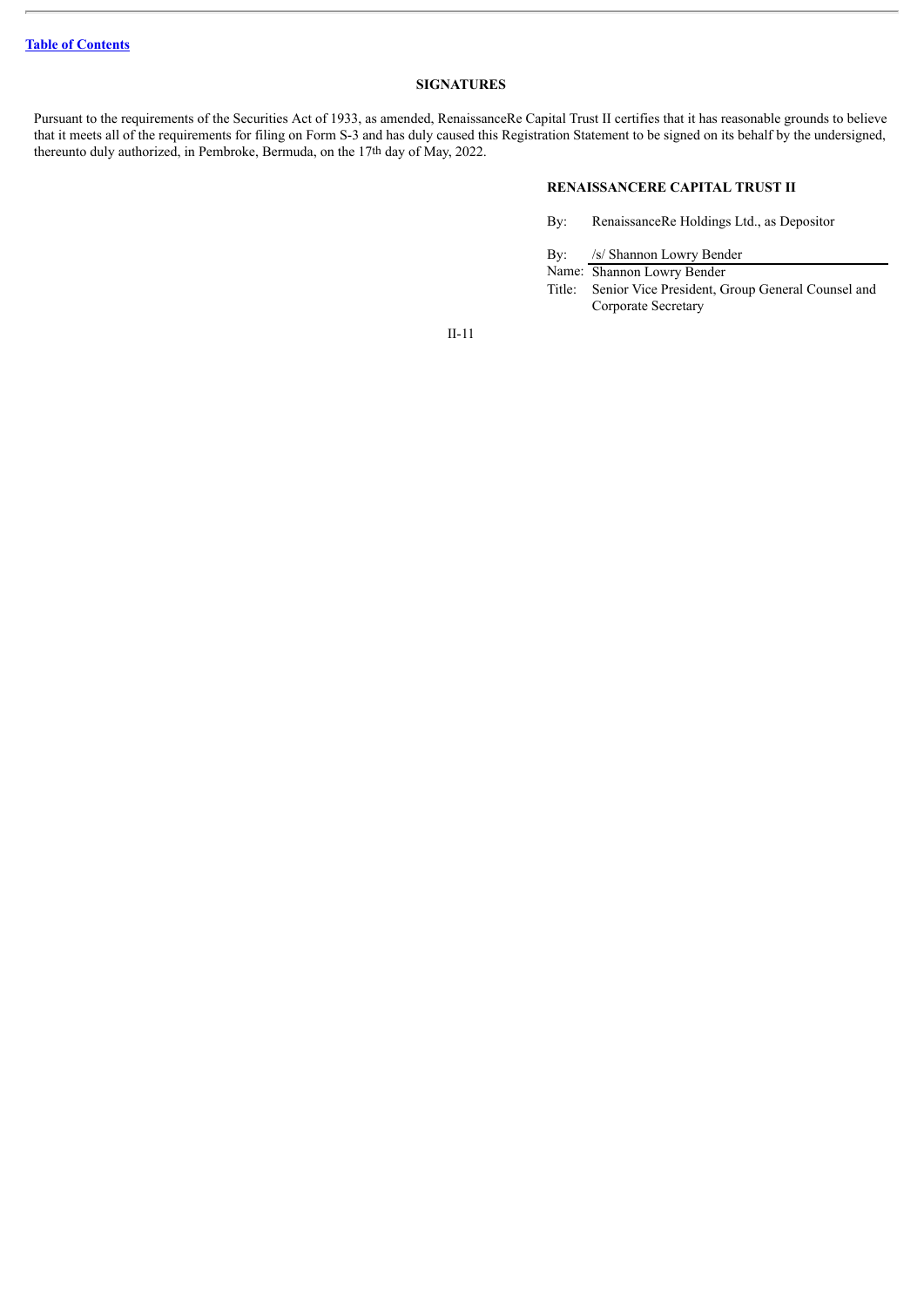# <span id="page-81-0"></span>**CONYERS**

#### **CONYERS DILL & PEARMAN LIMITED**

Clarendon House, 2 Church Street Hamilton HM 11, Bermuda

Mail: PO Box HM 666, Hamilton HM CX, Bermuda T +1 441 295 1422

**conyers.com**

Matter No.: 354198 Doc Ref: - Legal – 20961768 +1 441 299 4968 jennifer.panchaud@conyers.com

RenaissanceRe Holdings Ltd. Renaissance House 12 Crow Lane Pembroke HM 19 Bermuda

Dear Sirs

17 May 2022

#### **RenaissanceRe Holdings Ltd. (the "Company")**

We have acted as special Bermuda legal counsel to the Company in connection with a registration statement on form S-3 filed with the U.S. Securities and Exchange Commission (the "**Commission**") on 17 May 2022 (the "**Registration Statement**", which term does not include any other document or agreement whether or not specifically referred to therein or attached as an exhibit or schedule thereto) relating to the shelf registration under the U.S. Securities Act of 1933, as amended, (the "**Securities Act**") of common shares, par value US\$1.00 each ("**Common Shares**"), preference shares ("**Preference Shares**" and, together with Common Shares, "**Equity Securities**", which term includes any common shares or preference shares to be issued pursuant to the conversion, exchange or exercise of any other Securities), depositary shares, each representing fractional interests of Common Shares or a particular series of Preference Shares ("**Depositary Shares**"), senior debt securities ("**Senior Debt Securities**"), subordinated and junior subordinated debt securities ("**Subordinated Debt Securities**" and, together with Senior Debt Securities, "**Debt Securities**"), warrants to purchase Equity Securities or Debt Securities ("**Warrants**"), share purchase contracts ("**Share Purchase Contracts**"), share purchase units ("**Share Purchase Units**") and units consisting of any combination of the foregoing securities ("**Units**") of the Company (collectively, the "**Securities**").

#### **1. DOCUMENTS REVIEWED**

For the purposes of giving this opinion, we have examined a copy of the Registration Statement. We have also reviewed:

1.1. the memorandum of association and the bye-laws of the Company (together, the "**Constitutional Documents**"), each certified by the Secretary of the Company on 17 May 2022;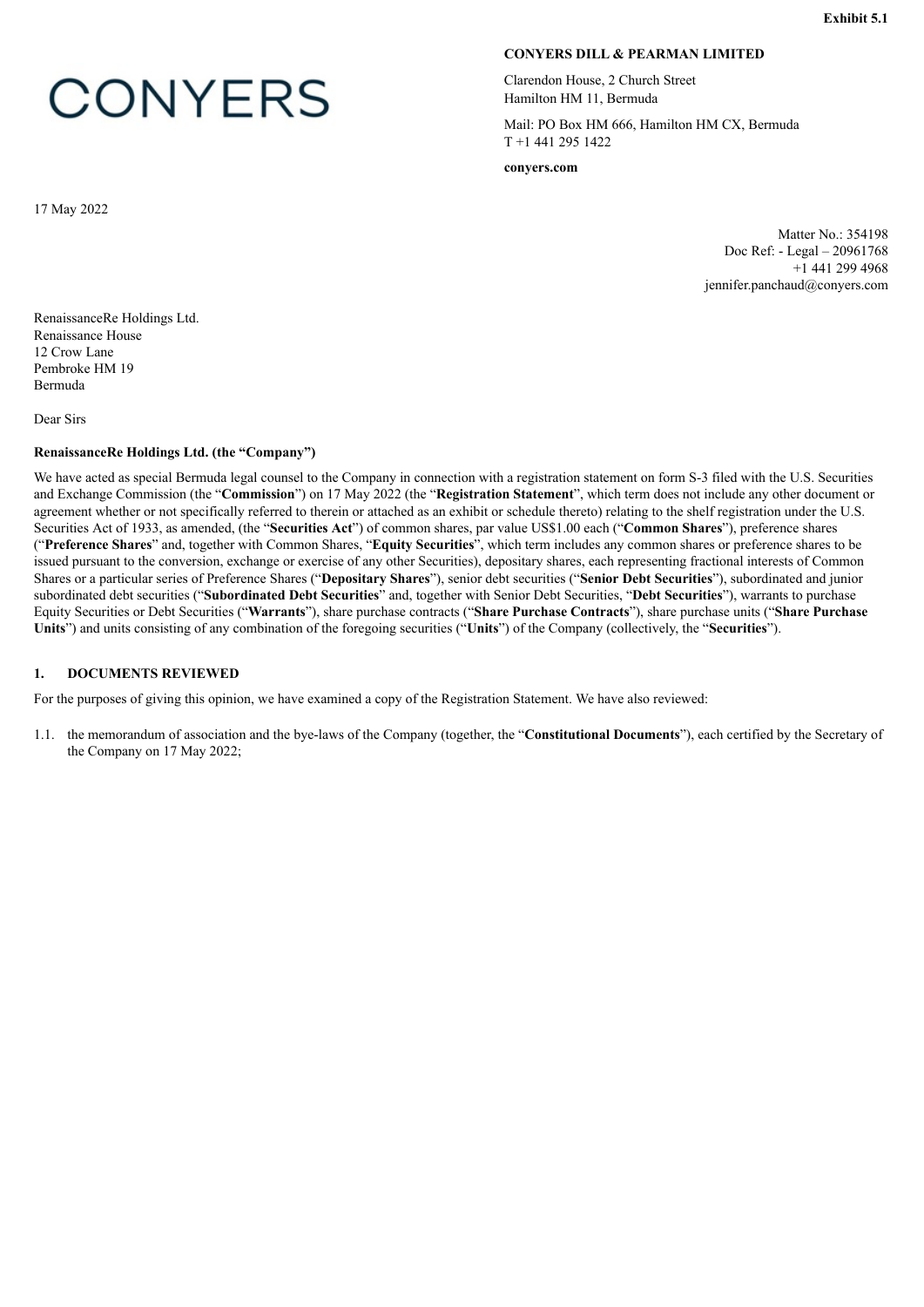- 1.2. extracts of minutes of a meeting of its directors held on 16 May 2022 (the "**Resolutions**"), certified by the Secretary of the Company on 17 May 2022; and
- 1.3. such other documents and made such enquiries as to questions of law as we have deemed necessary in order to render the opinion set forth below.

#### **2. ASSUMPTIONS**

We have assumed:

- 2.1. the genuineness and authenticity of all signatures and the conformity to the originals of all copies (whether or not certified) examined by us and the authenticity and completeness of the originals from which such copies were taken;
- 2.2. that where a document has been examined by us in draft form, it will be or has been executed and/or filed in the form of that draft, and where a number of drafts of a document have been examined by us all changes thereto have been marked or otherwise drawn to our attention;
- 2.3. the accuracy and completeness of all factual representations made in the Registration Statement and other documents reviewed by us;
- 2.4. that the Resolutions were passed at one or more duly convened, constituted and quorate meetings, or by unanimous written resolutions, remain in full force and effect and have not been, and will not be, rescinded or amended;
- 2.5. that the Company will issue the Securities in furtherance of its objects as set out in its memorandum of association;
- 2.6. that the Constitutional Documents will not be amended in any manner that would affect the opinions expressed herein;
- 2.7. that there is no provision of the law of any jurisdiction, other than Bermuda, which would have any implication in relation to the opinions expressed herein;
- 2.8. that the Company will have sufficient authorised capital to effect the issue of any of the Equity Securities at the time of issuance, whether as a principal issue or on the conversion, exchange or exercise of any Securities;
- 2.9. that the Company's shares will be listed on an appointed stock exchange, as defined in the Companies Act 1981, as amended (the "**Companies Act**"), and the consent to the issue and free transfer of the Securities given by the Bermuda Monetary Authority as of 7 July 2000 will not have been revoked or amended at the time of issuance of any Securities;
- 2.10. that the form and terms of any and all Securities (including, without limitation, the designation, powers, preferences, rights, qualifications, limitations and restrictions of Preference Shares) or other securities (or other obligations, rights, currencies, commodities or other subject matter) comprising the same or subject thereto (in the case of the Warrants and Units), the issuance and sale thereof by the Company, and the Company's incurrence and performance of its obligations thereunder or in respect thereof (including, without limitation, its obligations under any related agreement, indenture or supplement thereto) in accordance with the terms thereof will not violate the Constitutional Documents nor any applicable law, regulation, order or decree in Bermuda;

**conyers.com | 2**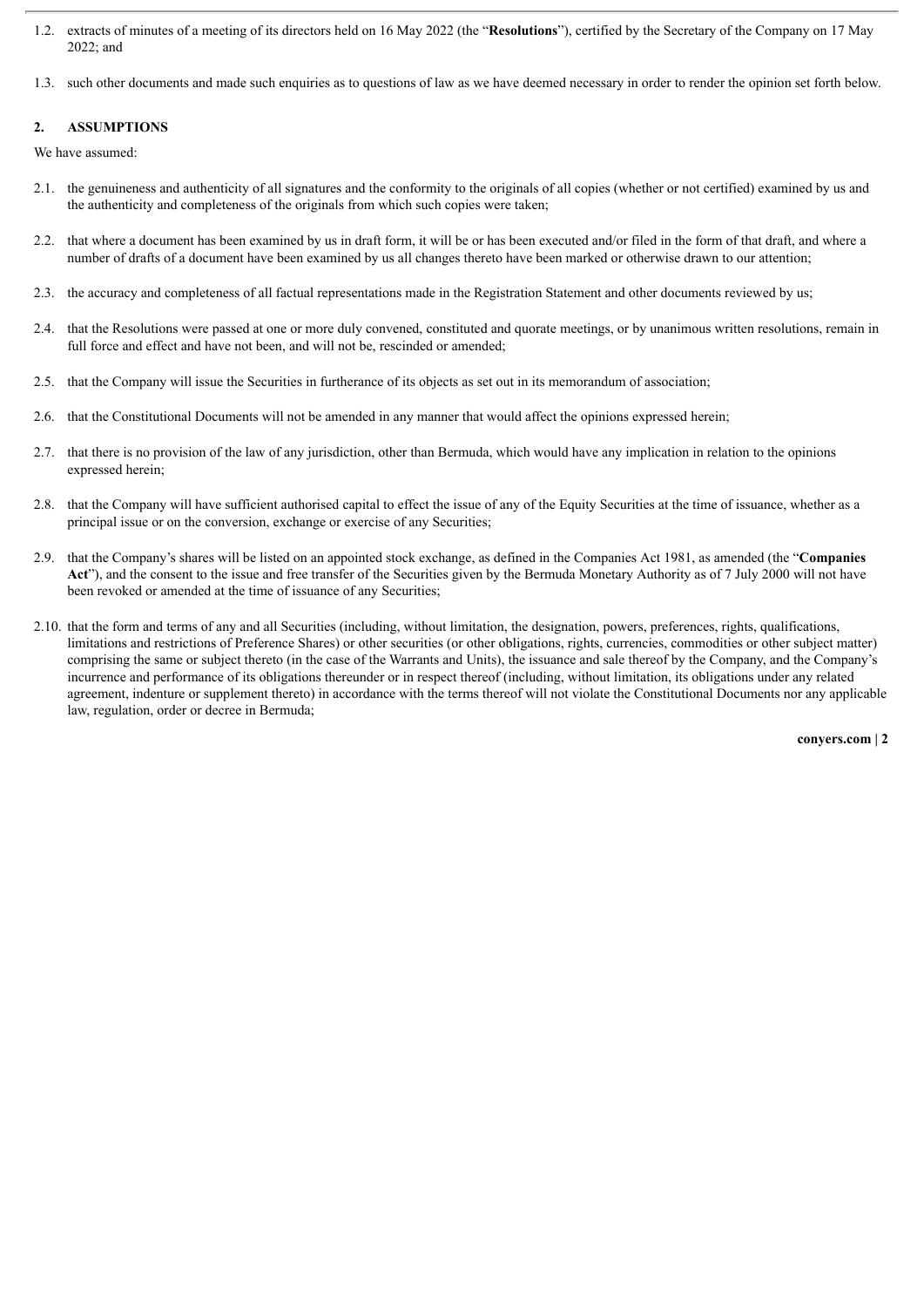- 2.11. that all necessary corporate action will be taken to authorise and approve any issuance of Securities (including, if Preference Shares are to be issued, all necessary corporate action to establish one or more series of Preference Shares and fix the designation, powers, preferences, rights, qualifications, limitations and restrictions thereof), the terms of the offering thereof and related matters, and that the applicable definitive purchase, underwriting or similar agreement and, if Debt Securities are to be issued, the applicable indenture and any applicable supplements thereto, will be duly approved, executed and delivered by or on behalf of the Company and all other parties thereto;
- 2.12. that the applicable purchase, underwriting or similar agreement, any Debt Security, any indenture and any supplement thereto and any other agreement or other document relating to any Security will be valid and binding in accordance with its terms pursuant to its governing law;
- 2.13. that the issuance and sale of and payment for the Securities will be in accordance with the applicable purchase, underwriting or similar agreement duly approved by the Board of Directors of the Company, the Registration Statement (including the prospectus set forth therein and any applicable supplement thereto) and, if Debt Securities are to be issued, the applicable indenture and any applicable supplements thereto;
- 2.14. that, upon the issue of any Equity Securities, the Company will receive consideration for the full issue price thereof which shall be equal to at least the par value thereof;
- 2.15. that the Company will comply, to the extent applicable, with the requirements of Part III of the Companies Act entitled "Prospectuses and Public Offers"; and
- 2.16. the capacity, power and authority of all parties other than the Company to enter into and perform their obligations under any and all documents entered into by such parties in connection with the issuance of the Securities, and the due execution and delivery thereof by each party thereto.

#### **3. QUALIFICATIONS**

- 3.1. The obligations of the Company in connection with any Security and any indenture or other agreement or document relating thereto:
	- (a) will be subject to the laws from time to time in effect relating to bankruptcy, insolvency, liquidation, possessory liens, rights of set off, reorganisation, amalgamation, merger, moratorium, bribery, corruption, money laundering, terrorist financing, proliferation financing or any other laws or legal procedures, whether of a similar nature or otherwise, generally affecting the rights of creditors as well as applicable international sanctions;

**conyers.com | 3**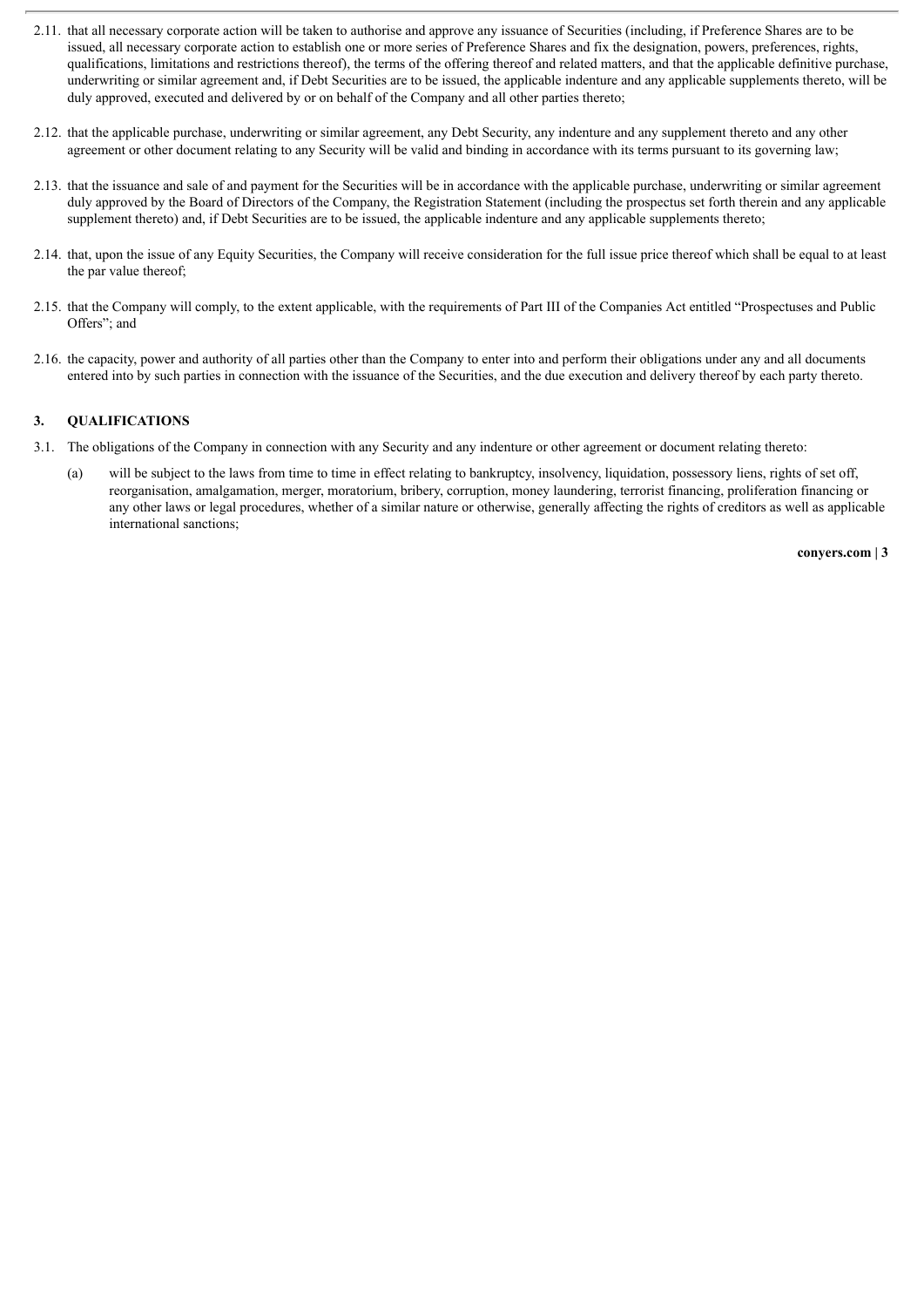- (b) will be subject to statutory limitation of the time within which proceedings may be brought;
- (c) will be subject to general principles of equity and, as such, specific performance and injunctive relief, being equitable remedies, may not be available;
- (d) may not be given effect to by a Bermuda court if and to the extent they constitute the payment of an amount which is in the nature of a penalty; and
- (e) may not be given effect by a Bermuda court to the extent that they are to be performed in a jurisdiction outside Bermuda and such performance would be illegal under the laws of that jurisdiction. Notwithstanding any contractual submission to the jurisdiction of specific courts, a Bermuda court has inherent discretion to stay or allow proceedings in the Bermuda courts.
- 3.2. "Non-assessability" is not a legal concept under Bermuda law, but when we describe the Common Shares and/or Preference Shares herein as being "non-assessable" we mean, subject to any contrary provision in any agreement between the Company and any one of its members holding any of the Common Shares and Preference Shares (but only with respect to such member), that no further sums are payable with respect to the issue of such shares and no member shall be bound by an alteration in the Constitutional Documents after the date upon which it became a member if and so far as the alteration requires such member to take or subscribe for additional Common Shares or Preference Shares or in any way increases its liability to contribute to the share capital of, or otherwise pay money to, the Company.
- 3.3. We have made no investigation of and express no opinion in relation to the laws of any jurisdiction other than Bermuda. This opinion is to be governed by and construed in accordance with the laws of Bermuda and is limited to and is given on the basis of the current law and practice in Bermuda. This opinion is issued solely for the purposes of the filing of the Registration Statement and the issuance of the Securities by the Company as described in the Registration Statement and is not to be relied upon in respect of any other matter.

#### **4. OPINIONS**

On the basis of and subject to the foregoing we are of the opinion that:

- 4.1. The Company is duly incorporated and existing under the laws of Bermuda in good standing (meaning solely that it has not failed to make any filing with any Bermuda governmental authority under the Companies Act, or to pay any Bermuda government fee or tax, which would make it liable to be struck off the Register of Companies and thereby cease to exist under the laws of Bermuda).
- 4.2. Upon the due issuance of Common Shares and/or Preference Shares (including those represented by Depositary Shares) and payment of the consideration therefor, such Common Shares and/or Preference Shares will be validly issued, fully paid and non-assessable.
- 4.3. Upon the due issuance of: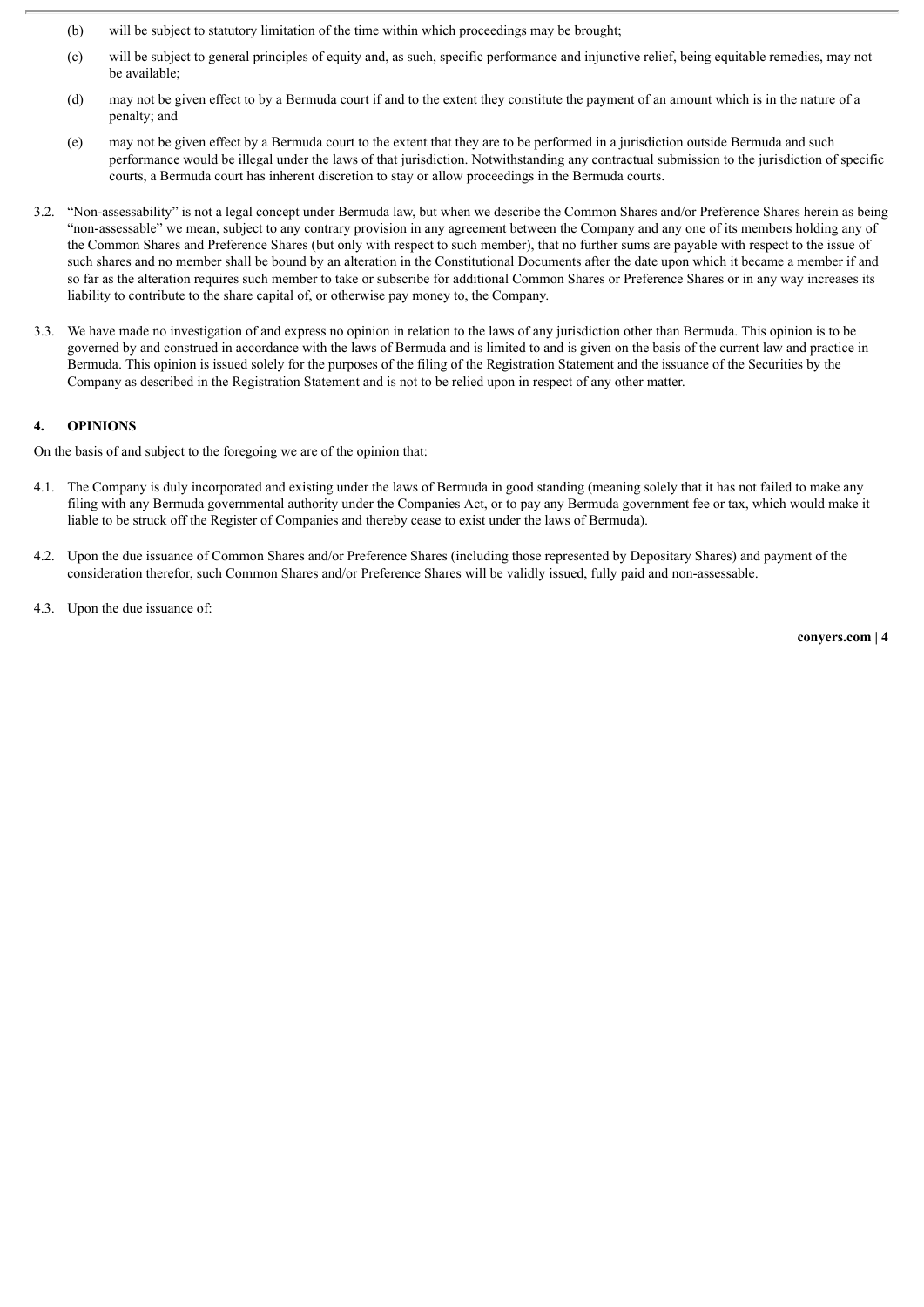- (a) Debt Securities of any series;
- (b) Warrants;
- (c) Share Purchase Contracts;
- (d) Share Purchase Units; and/or
- (e) Units,

and payment of the consideration therefor, such Securities will be validly issued and (except in the case of any Equity Securities forming part of a Share Purchase Unit or a Unit) will constitute valid and binding obligations of the Company in accordance with the terms thereof.

We hereby consent to the filing of this opinion as an exhibit to the Registration Statement and to the references to our firm under the caption "Legal Opinions" in the prospectus forming a part of the Registration Statement. In giving such consent, we do not hereby admit that we are experts within the meaning of Section 11 of the Securities Act or that we are in the category of persons whose consent is required under Section 7 of the Securities Act or the Rules and Regulations of the Commission promulgated thereunder.

Yours faithfully,

/s/ Conyers Dill & Pearman Limited

**Conyers Dill & Pearman Limited**

**conyers.com | 5**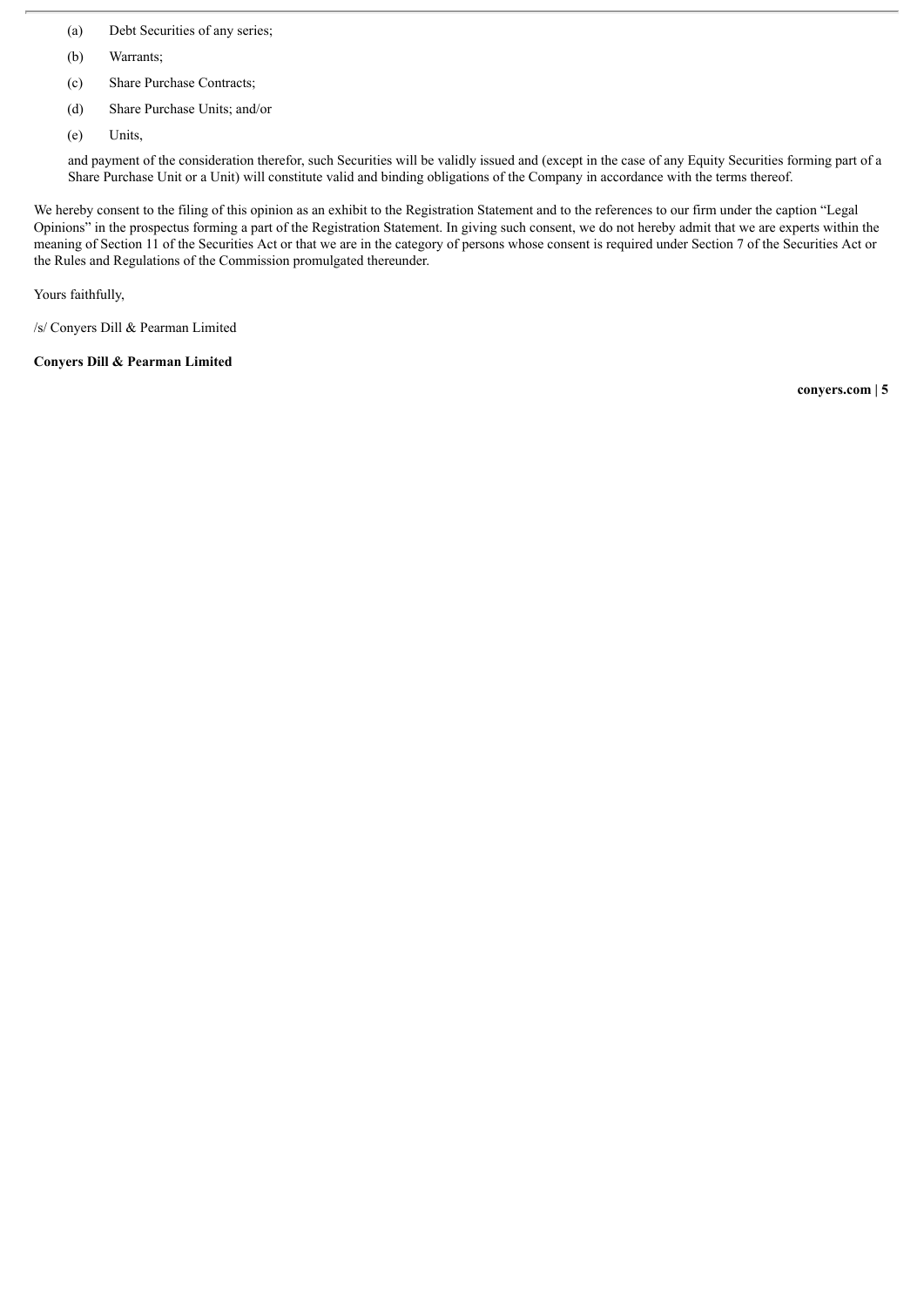## <span id="page-86-0"></span>WILLKIE FARR & GALLAGHERLP

May 17, 2022

RenaissanceRe Holdings Ltd. Renaissance House 12 Crow Lane Pembroke HM 19, Bermuda

RenaissanceRe Finance Inc. 140 Broadway Suite 4200 New York, NY 10005

RenaissanceRe Capital Trust II c/o RenaissanceRe Finance Inc. 140 Broadway Suite 4200 New York, NY 10005

Re: RenaissanceRe Holdings Ltd. RenaissanceRe Finance Inc. RenaissanceRe Capital Trust II Registration Statement on Form S-3

Dear Ladies and Gentlemen:

We have acted as U.S. counsel for RenaissanceRe Holdings Ltd., a Bermuda company (the "Company"), RenaissanceRe Finance Inc., a Delaware corporation ("RenaissanceRe Finance") and RenaissanceRe Capital Trust II, a Delaware statutory business trust (the "Capital Trust"), in connection with the preparation and filing with the Securities and Exchange Commission under the Securities Act of 1933, as amended (the "Act"), of a Registration Statement on Form S-3 (the "Registration Statement") registering up to \$1,000,000,000 of securities of the Company, RenaissanceRe Finance and the Capital Trust, consisting of: senior, subordinated and junior

NEW YORK WASHINGTON HOUSTON PALO ALTO PARIS LONDON FRANKFURT BRUSSELS MILAN ROME

787 Seventh Avenue New York, NY 10019-6099 Tel: 212 728 8000 Fax: 212 728 8111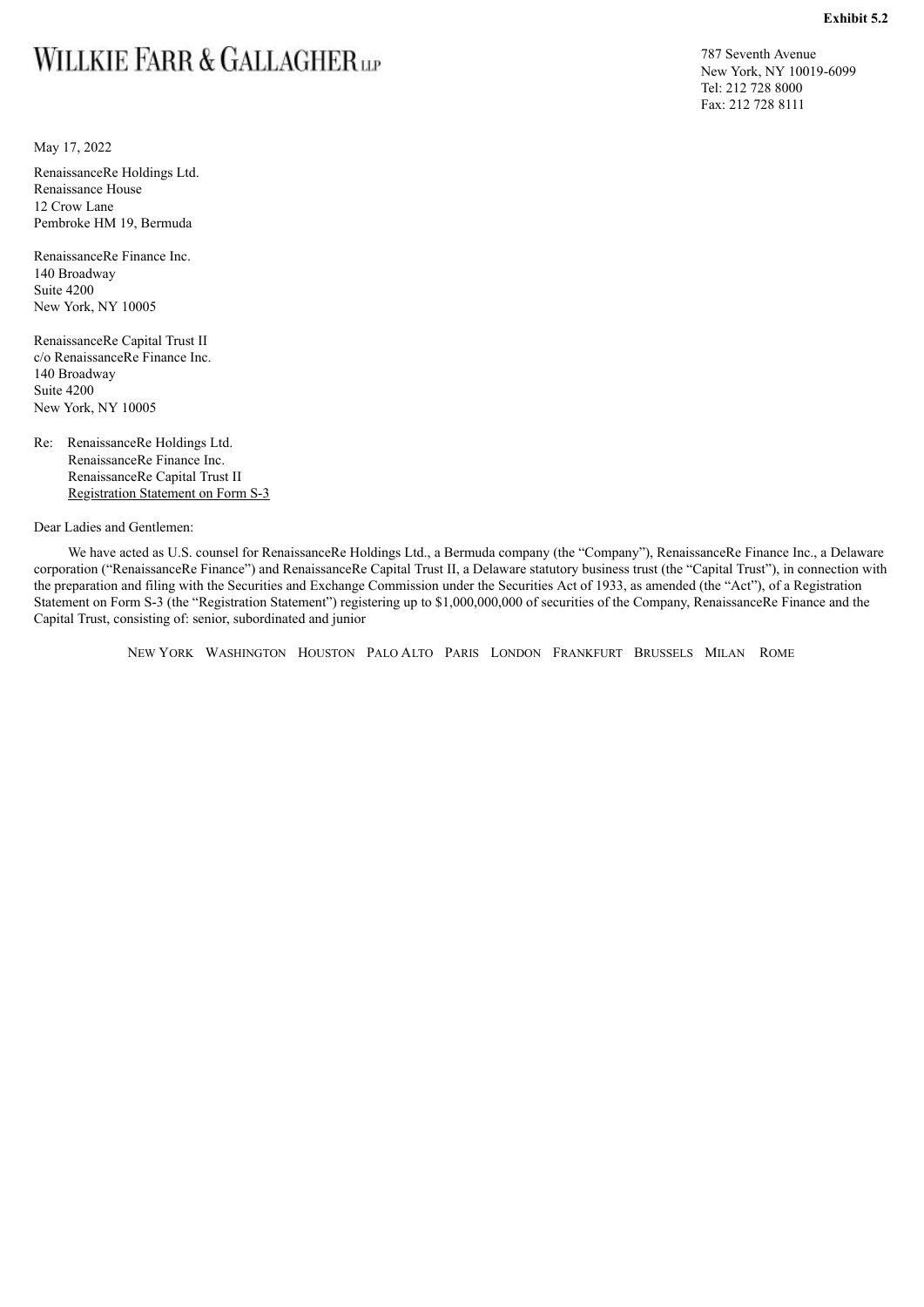subordinated debt securities of the Company (collectively, the "Company Debt Securities"), senior, subordinated and junior subordinated debt securities of RenaissanceRe Finance (collectively, the "Subsidiary Debt Securities" and, together with the Company Debt Securities, the "Debt Securities"); the Company's Common Shares, par value \$1.00 per share (the "Common Shares"); the Company's Preference Shares, par value \$1.00 per share (the "Preference Shares"); depositary shares representing fractional interests in the Common Shares and Preference Shares (the "Depositary Shares"); warrants to purchase Common Shares (the "Common Share Warrants"), warrants to purchase Preference Shares (the "Preference Share Warrants") and warrants to purchase Debt Securities (the "Debt Warrants," and together with the Common Share Warrants and Preference Share Warrants, the "Warrants"); Share Purchase Contracts (the "Share Purchase Contracts"); Share Purchase Units (the "Share Purchase Units"); preferred securities of the Capital Trust (the "Trust Preferred Securities"); the Company's guarantees of the Subsidiary Debt Securities (the "Debt Securities Guarantees") and of the Trust Preferred Securities (the "Trust Preferred Guarantees"); and units consisting of one or more of Debt Securities, Common Shares, Preference Shares, Depositary Shares, Warrants, Trust Preferred Securities, Share Purchase Contracts, Share Purchase Units, Debt Securities Guarantees or Trust Preferred Guarantees or any combination of these securities ("Units"). The Debt Securities, Common Shares, Preference Shares, Depositary Shares, Warrants, Trust Preferred Securities, Share Purchase Contracts, Share Purchase Units, Debt Securities Guarantees, Trust Preferred Guarantees and Units are herein referred to collectively as the "Securities." The Securities may be issued and sold from time to time after the Registration Statement, to which this opinion is an exhibit, becomes effective. The prospectus (the "Prospectus") included in the Registration Statement relates to an aggregate of up to \$1,000,000,000 of Securities. The terms used herein, unless otherwise defined, have the meanings assigned to them in the Registration Statement.

The Company Debt Securities may be issued by the Company under (i) a Senior Indenture between the Company, as Issuer, and the trustee under such Senior Indenture (the "Company Senior Indenture"), (ii) a Subordinated Indenture between the Company, as Issuer, and the trustee under such Subordinated Indenture (the "Company Subordinated Indenture") or (iii) a Junior Subordinated Indenture between the Company, as Issuer, and the trustee under such Junior Subordinated Indenture (the "Company Junior Subordinated Indenture" and, together with the Company Senior Indenture and the Company Subordinated Indenture, the "Company Indentures"). Certain terms of the Company Debt Securities will be established by or pursuant to resolutions of the Board of Directors of the Company as part of the corporate action taken and to be taken relating to the issuance of the Company Debt Securities.

The Subsidiary Debt Securities may be issued by RenaissanceRe Finance under (i) a Senior Indenture among RenaissanceRe Finance, as Issuer, the Company, as Guarantor, and the trustee under such Senior Indenture (the "Subsidiary Senior Indenture"), (ii) a Subordinated Indenture among RenaissanceRe Finance, as Issuer, the Company, as Guarantor, and the trustee under such Subordinated Indenture (the "Subsidiary Subordinated Indenture") or (iii) a Junior Subordinated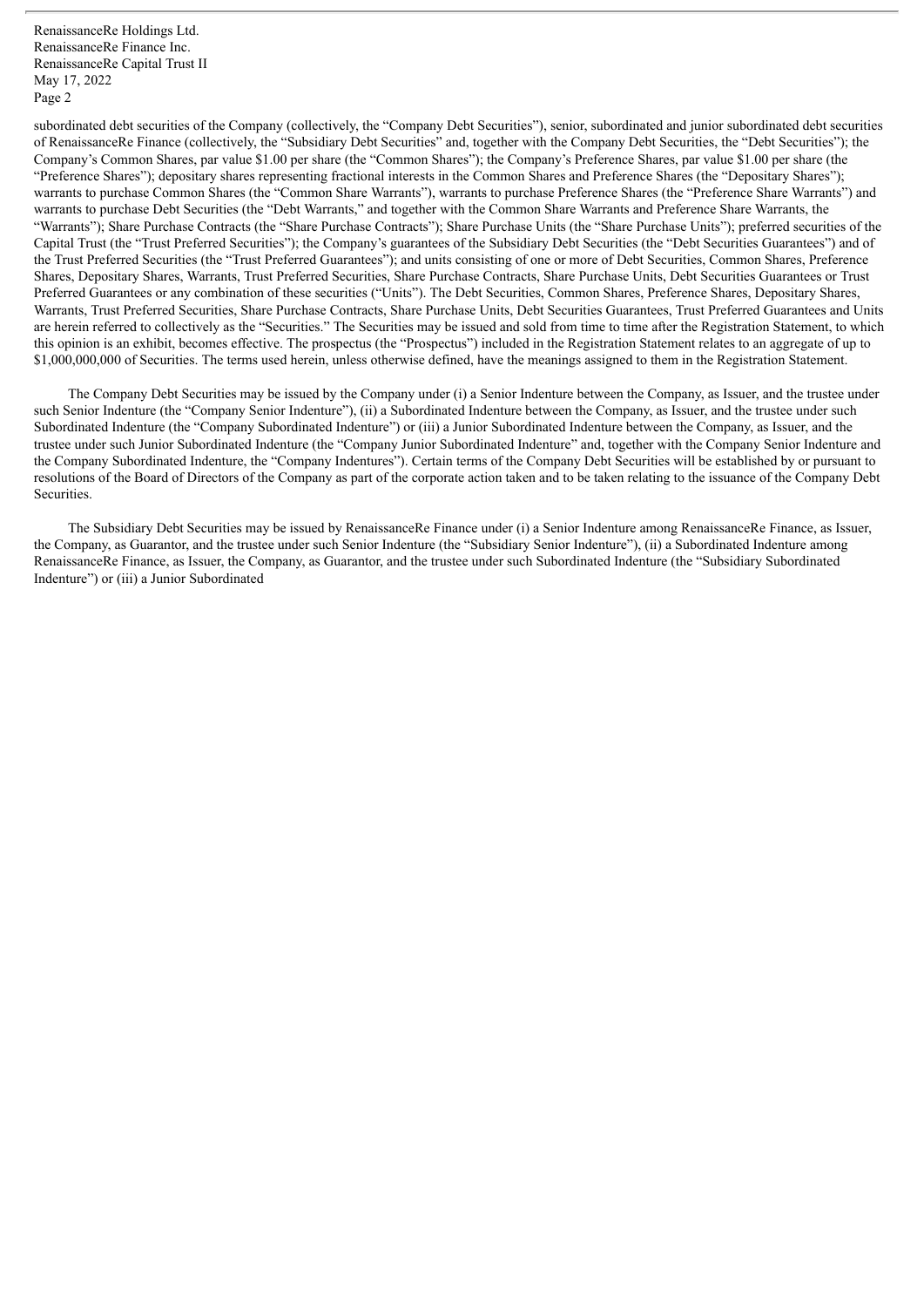Indenture among RenaissanceRe Finance, as Issuer, the Company, as Guarantor, and the trustee under such Junior Subordinated Indenture (the "Subsidiary Junior Subordinated Indenture" and, together with the Subsidiary Senior Indenture and the Subsidiary Subordinated Indenture, the "Subsidiary Indentures"). Each Debt Securities Guarantee may be issued by the Company pursuant to a senior, subordinated or junior subordinated debt securities guarantee agreement between the Company, as Guarantor, and the trustee under such debt securities guarantee agreement (a "Debt Securities") Guarantee Agreement"). Certain terms of the Subsidiary Debt Securities will be established by or pursuant to resolutions of the Boards of Directors of the Company and of RenaissanceRe Finance, as applicable, as part of the corporate action to be taken relating to the issuance of the Subsidiary Debt Securities.

The Warrants may be issued pursuant to the terms of one or more warrant agreements (the "Warrant Agreements") to be entered into prior to the issuance of the Warrants, with certain terms of the Warrants to be established by or pursuant to resolutions of the Board of Directors of the Company as part of the corporate action taken and to be taken relating to the issuance of the Warrants.

The Depositary Shares and receipts evidencing such Depositary Shares may be issued pursuant to the terms of a deposit agreement (the "Deposit Agreement") to be entered into prior to the issuance of the Depositary Shares, with certain terms to be established by or pursuant to resolutions of the Board of Directors of the Company as part of the corporate action taken and to be taken relating to the issuance of the Depositary Shares and Receipts.

The Share Purchase Contracts and Share Purchase Units may be issued upon certain terms of such Securities to be established by or pursuant to resolutions of the Board of Directors of the Company as part of the corporate action taken and to be taken relating to the issuance of such Securities.

The Trust Preferred Securities may be issued by the Capital Trust pursuant to the terms of an Amended and Restated Trust Agreement among the Company, as Depositor, Deutsche Bank Trust Company Americas, as Property Trustee, and Deutsche Bank Trust Company Delaware, as Delaware Trustee (the "Amended Trust Agreement"), and the related Trust Preferred Guarantee may be issued by the Company pursuant to a Preferred Securities Guarantee Agreement among the Company, as Guarantor, and Deutsche Bank Trust Company Americas, as Guarantee Trustee (the "Preferred Securities Guarantee Agreement"), in each case to be entered into prior to the issuance of the Trust Preferred Securities, with certain terms of the Trust Preferred Securities and the Trust Preferred Guarantees to be established by or pursuant to actions taken by the Capital Trust or resolutions of the Board of Directors of the Company as part of the actions to be taken relating to the issuance of the Trust Preferred Securities and the Trust Preferred Guarantees.

Units may be issued by the Company pursuant to the terms of one or more unit agreements to be entered into prior to the issuance of the Units among the Company, a bank or trust company, as unit agent, and the holders from time to time of the Units (each such Unit agreement, a "Unit Agreement").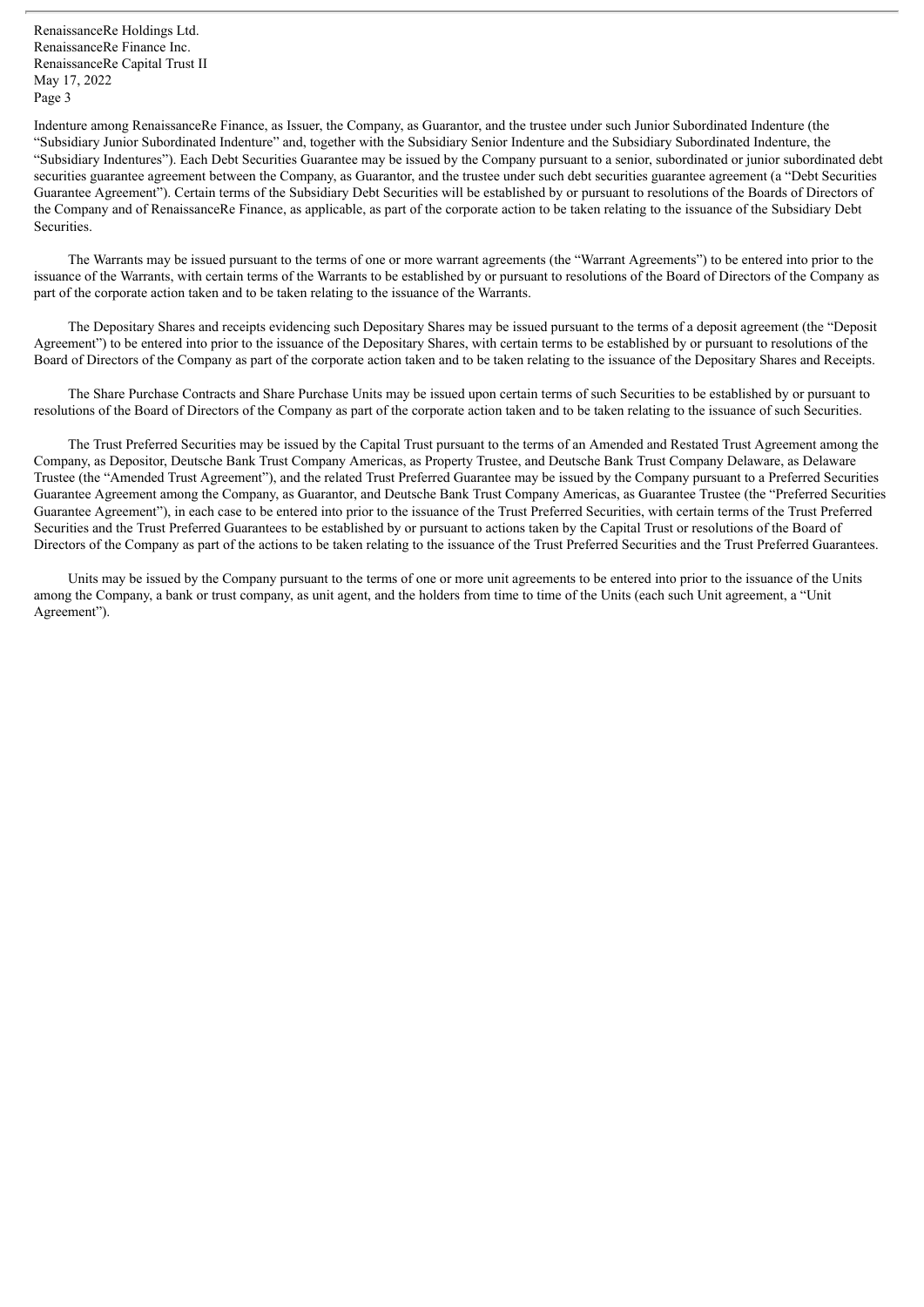In rendering the opinions expressed herein, we have examined and are familiar with (i) the Registration Statement to which this opinion will be filed as an exhibit, (ii) the form of Company Indentures attached as exhibits to the Registration Statement, (iii) the form of Subsidiary Indentures attached as exhibits to the Registration Statement, (iv) the Certificate of Trust of the Capital Trust, dated as of January 5, 2001, incorporated by reference as an exhibit to the Registration Statement, (ix) the Trust Agreement, dated as of January 5, 2001 of the Capital Trust, among the Company, as Depositor, Deutsche Bank Trust Company Americas, as Property Trustee, Deutsche Bank Trust Company Delaware, as Delaware Trustee, and the Administrative Trustees named therein, incorporated by reference as an exhibit to the Registration Statement, (v) the form of Amended Trust Agreement incorporated by reference as an exhibit to the Registration Agreement, (vi) the form of the Preferred Securities Guarantee Agreement incorporated by reference as an exhibit to the Registration Agreement and (vii) the form of Debt Securities Guarantee Agreements attached as exhibits to the Registration Statement.

We have also examined such other agreements, instruments, certificates, documents and records and have made such further investigations as we have deemed necessary or appropriate in connection with this opinion. In such examination, we have assumed the genuineness of all signatures, the authenticity of all documents submitted to us as originals and the conformity to authentic originals of all documents submitted to us as certified copies or photocopies. As to any facts material to our opinion, we have, when relevant facts were not independently established, relied upon the aforesaid agreements, instruments, certificates, documents and records and upon statements and certificates of officers and representatives of the Company and public officials.

A. Based upon and subject to the foregoing and the assumptions, qualifications and exceptions expressed below, and having regard for legal considerations we deem relevant, we are of the opinion that:

(i) Assuming (A) the due authorization, execution and delivery by the parties thereto of the Company Indentures and any supplemental indenture to be entered into in connection with the issuance of any Company Debt Securities; (B) the terms of such Company Debt Securities and their issuance and sale have been duly established in conformity with the applicable Company Indenture and any supplemental indenture relating to such Company Debt Securities; (C) the qualification of the Company Indentures under the Trust Indenture Act of 1939, as amended; (D) the compliance with the "blue sky" laws of certain states; and (E) such Company Debt Securities have been duly executed and authenticated in accordance with the applicable Company Indenture and any applicable supplemental indenture relating to such Company Debt Securities and duly issued and delivered by the Company in the manner contemplated under the applicable Company Indenture and any applicable supplemental indenture relating to such Company Debt Securities and in the Registration Statement and any prospectus supplement relating thereto and the applicable underwriting or other agreement against payment therefor, such Company Debt Securities will constitute valid and binding obligations of the Company, enforceable in accordance with their terms.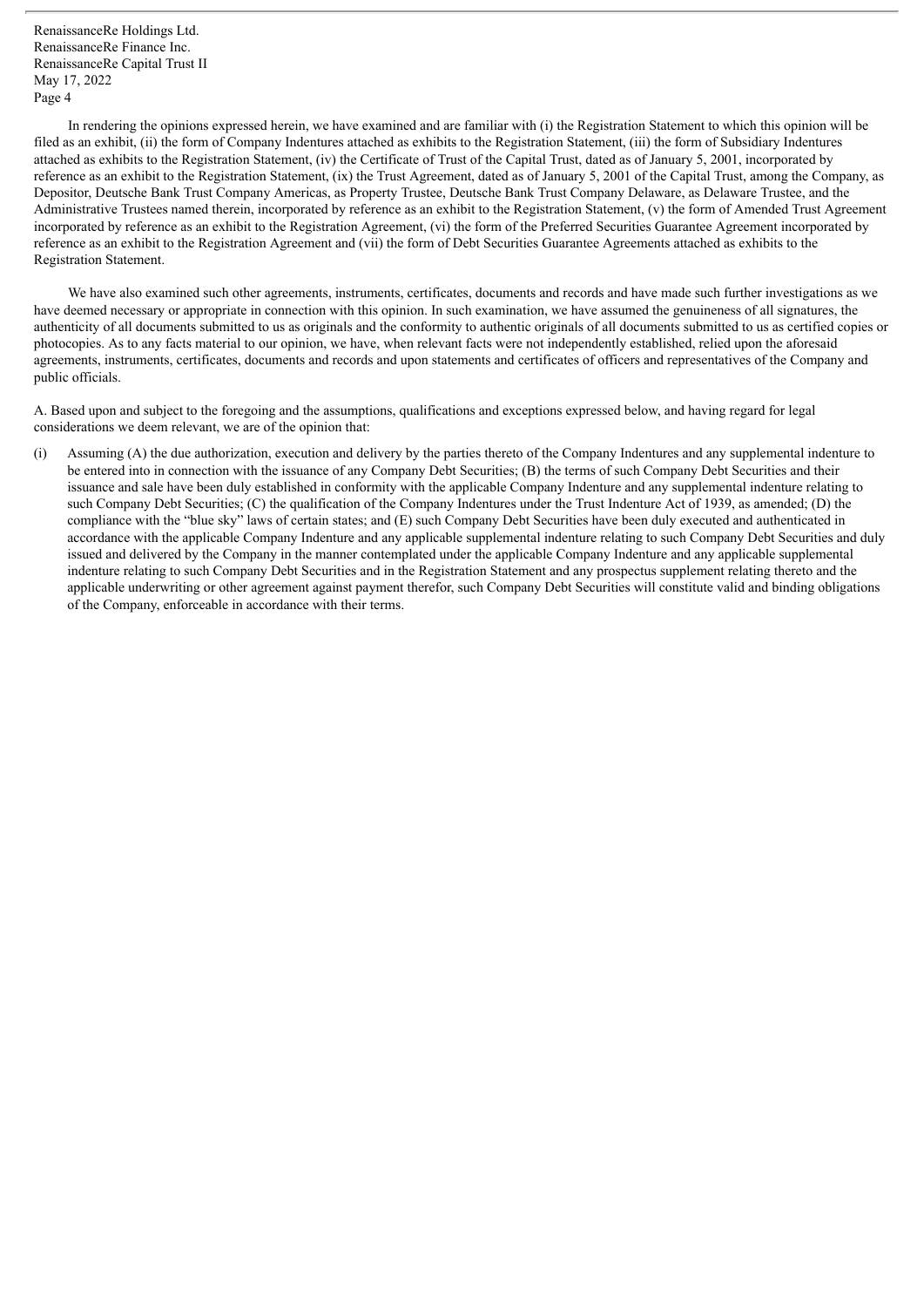- (ii) Assuming (A) the due authorization, execution and delivery by the parties thereto of the Subsidiary Indentures and any supplemental indenture to be entered into in connection with the issuance of any Subsidiary Debt Securities; (B) the terms of such Subsidiary Debt Securities and their issuance and sale have been duly established in conformity with the applicable Subsidiary Indenture and any supplemental indenture relating to such Subsidiary Debt Securities; (C) the qualification of the Subsidiary Indentures under the Trust Indenture Act of 1939, as amended; (D) the compliance with the "blue sky" laws of certain states; and (E) that such Subsidiary Debt Securities have been duly executed and authenticated in accordance with the applicable Subsidiary Indenture and any applicable supplemental indenture relating to such Subsidiary Debt Securities and duly issued and delivered by RenaissanceRe Finance, in the manner contemplated under the applicable Subsidiary Indenture and any applicable supplemental indenture relating to such Subsidiary Debt Securities and in the Registration Statement and any prospectus supplement relating thereto and the applicable underwriting or other agreement against payment therefor, such Subsidiary Debt Securities will constitute valid and binding obligations of RenaissanceRe Finance.
- (iii) Assuming (A) the due authorization by the Company of Depositary Shares; (B) the due authorization, execution and delivery by the parties thereto of a Deposit Agreement relating to Depositary Shares and of the depositary receipts evidencing rights in the Depositary Shares; (C) the compliance with the "blue sky" laws of certain states; (D) any Common Shares or Preference Shares relating to such Depositary Shares will be duly authorized and validly issued; (E) such Depositary Shares have been sold and delivered at the price and in accordance with the terms set forth in the Registration Statement, any prospectus supplements relating thereto, the Deposit Agreement and the applicable underwriting or other agreement; and (F) that the Common Shares or the Preference Shares relating to such Depositary Shares have been duly executed and issued, the Depositary Shares will entitle the holders thereof to the rights specified in the Deposit Agreement and the depositary rights evidencing rights therein.
- (iv) Assuming (A) the due authorization, execution and delivery by the parties thereto of the Warrant Agreement; (B) the compliance with the "blue sky" laws of certain states; (C) the specific terms of the Warrants have been duly authorized and established in accordance with the Warrant Agreement; and (D) such Warrants have been duly authorized, executed, issued and delivered in accordance with the Warrant Agreement and the applicable underwriting or other agreement against payment therefor, such Warrants will constitute valid and binding obligations of the Company enforceable in accordance with their terms.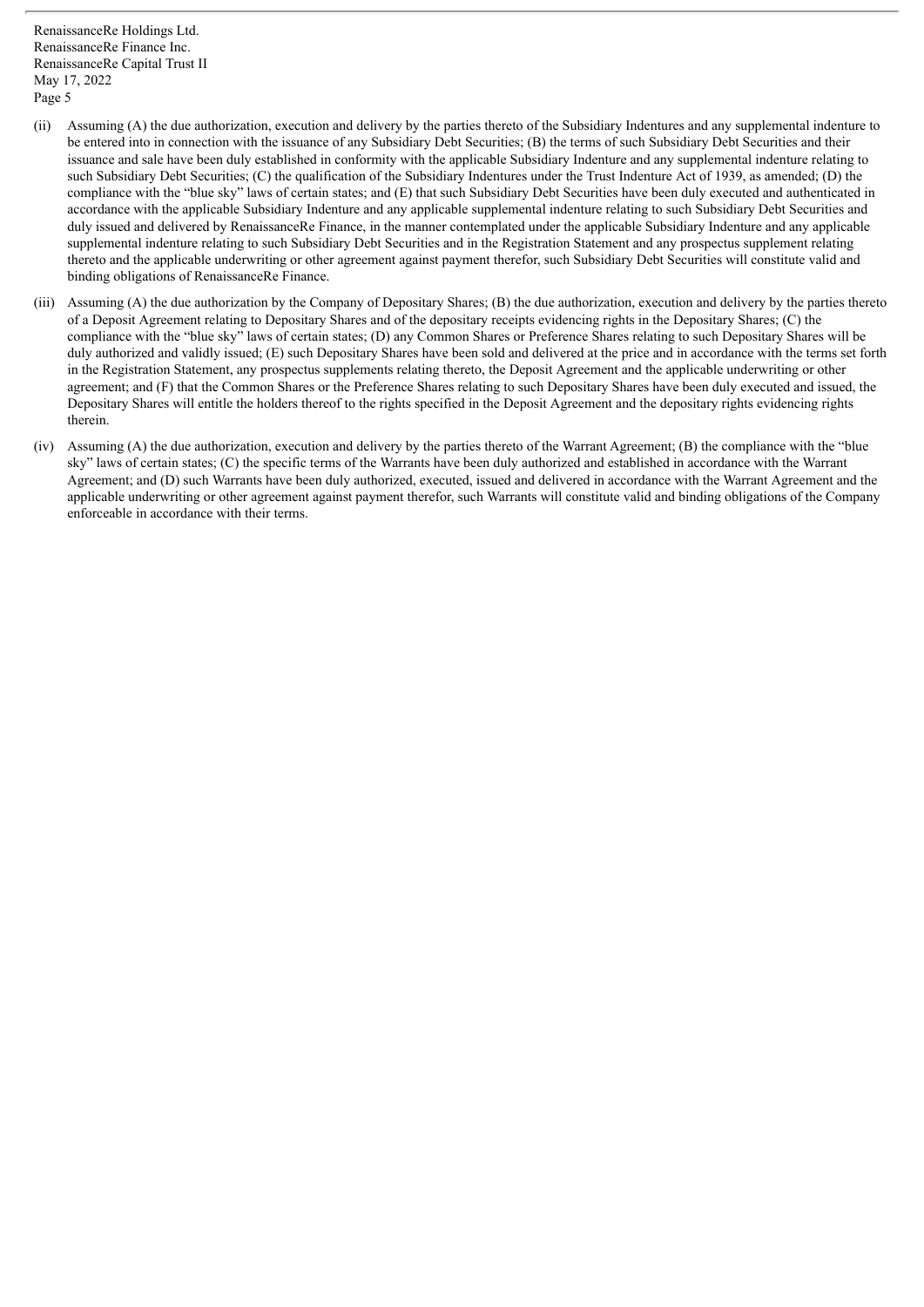- (v) Assuming (A) the due authorization by the Company of the Trust Preferred Guarantee; (B) the due authorization, execution and delivery by the parties thereto of a Preferred Securities Guarantee Agreement relating to the Trust Preferred Securities; and (C) the compliance with the "blue sky" laws of certain states, when the Preferred Securities Guarantee Agreement is duly executed and delivered in connection with the sale of the Trust Preferred Securities in accordance with the assumptions set forth in paragraph A.(viii) below, the Trust Preferred Guarantee embodied therein will be a valid and binding obligation of the Company, enforceable against the Company in accordance with its terms.
- (vi) Assuming (A) the due authorization, execution and delivery by the parties thereto of a Share Purchase Contract; (B) the compliance with the "blue sky" laws of certain states; (C) that any Common Shares or Preference Shares underlying the relevant Share Purchase Contract are duly authorized and validly issued; and (D) that the payment of the consideration for such Share Purchase Contract has been made in accordance with such authorization as contemplated by the Registration Statement and any prospectus supplement relating thereto and the applicable underwriting or other agreement, such Share Purchase Contract will constitute a valid and binding obligation of the Company enforceable in accordance with its terms.
- (vii) Assuming (A) the due authorization and delivery by the parties thereto of a Share Purchase Unit and the due authorization, execution and delivery of the applicable Share Purchase Contract and the applicable pledge agreement related thereto; (B) the compliance with the "blue sky" laws of certain states; (C) any Common Shares or Preference Shares underlying the relevant Share Purchase Contract, and any Debt Securities, Trust Preferred Securities or debt obligations of third parties issued as security for the relevant Share Purchase Unit, are duly authorized and validly issued, and such debt obligations of third parties at all times constitute the valid and binding obligations of the issuers thereof enforceable against the issuers thereof in accordance with their terms; and (D) that the payment of the consideration for such Share Purchase Unit has been made in accordance with such authorization as contemplated by the Registration Statement and any prospectus supplement relating thereto and the applicable underwriting or other agreement, such Share Purchase Unit will constitute a valid and binding obligation of the Company enforceable in accordance with its terms.
- (viii) Assuming (A) the due authorization, execution and delivery by the parties thereto of the Amended Trust Agreement; (B) the qualification of the Amended Trust Agreement under the Trust Indenture Act; and (C) the compliance with the "blue sky" laws of certain states, when the Trust Preferred Securities are duly executed by the Capital Trust, authenticated by the relevant trustee and sold and delivered at the price and in accordance with the terms set forth in the Registration Statement, the supplement or supplements to the Prospectus included therein, the Amended Trust Agreement and the applicable underwriting or other agreement, the Trust Preferred Securities will represent valid and (subject to the provisions of the Amended Trust Agreement providing that the holders of the Trust Preferred Securities may be obligated to make payments under certain circumstances) fully paid and nonassessable undivided beneficial interests in the assets of the Capital Trust.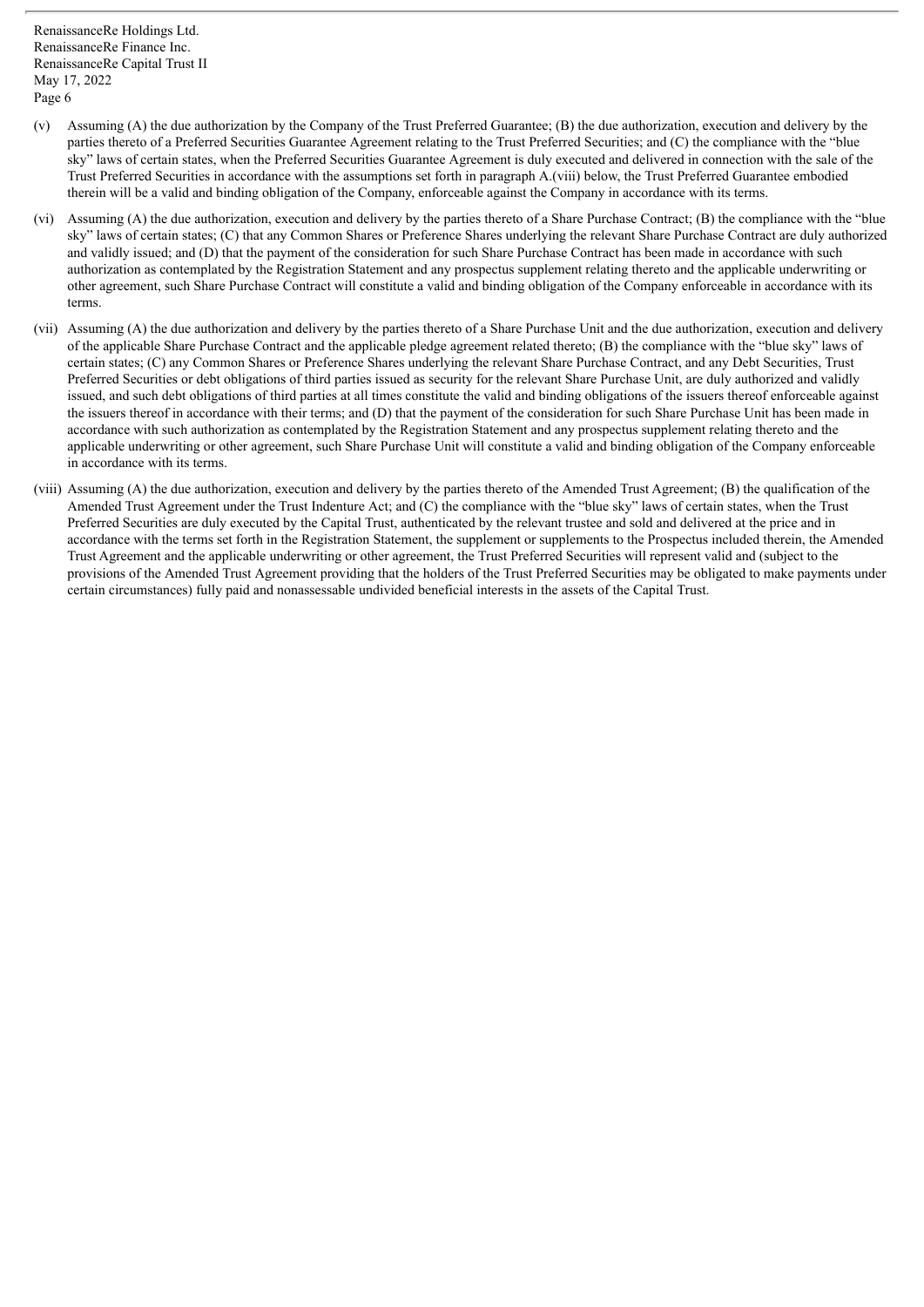- (ix) Assuming (A) the due authorization by the Company of the Debt Securities Guarantee; (B) the due authorization, execution and delivery by the parties thereto of the applicable Debt Securities Guarantee Agreement; and (C) the compliance with the "blue sky" laws of certain states, when the Debt Securities Guarantee Agreement is duly executed and delivered in connection with the sale of Subsidiary Debt Securities in accordance with the assumptions set forth in paragraph A.(ii) above, the Debt Securities Guarantee embodied therein will be a valid and binding obligation of the Company, enforceable against the Company in accordance with its terms.
- (x) Assuming (A) the due authorization, execution and delivery by the parties thereto of the applicable Unit Agreement, (B) the terms of the Units and their issuance and sale have been duly established in conformity with the Unit Agreement, (C) the Units have been duly authorized, executed, issued and delivered in accordance with the Unit Agreement and in the manner contemplated by the Registration Statement and any prospectus supplement relating thereto and the applicable underwriting or other agreement against payment therefor; and (D) the compliance with the "blue sky" laws of certain states, such Units will constitute valid and binding obligations of the Company, enforceable against the Company in accordance with their terms.

In connection with the opinions expressed above, we have assumed that, at or prior to the time of the delivery of any Security, (i) the Company, RenaissanceRe Finance or the Capital Trust, as applicable, shall have duly expressed the terms of such Security and duly authorized the issuance and sale of such Security and such authorization shall not have been modified or rescinded, (ii) the Registration Statement shall have become effective and such effectiveness shall not have been terminated or rescinded, (iii) the Company Indentures, the Subsidiary Indentures and the Debt Securities are each valid, binding and enforceable agreements of each party thereto (other than as expressly covered above in respect of the Company, RenaissanceRe Finance or the Capital Trust, as applicable) and (iv) there shall not have occurred any change in law affecting the validity or enforceability of any such Security. We have also assumed that none of the terms of any Security to be established subsequent to the date hereof, nor the issuance and delivery of such Security, nor the compliance by the Company, RenaissanceRe Finance or the Capital Trust, as applicable, with the terms of such Security will violate any applicable law or public policy or will result in a violation of any provision of any instrument or agreement then binding upon the Company, RenaissanceRe Finance or the Capital Trust, as applicable, or any restriction imposed by any court or governmental body having jurisdiction over the Company, RenaissanceRe Finance or the Capital Trust, as applicable.

B. The opinions expressed herein are subject to the following assumptions, qualifications and exceptions:

(i) We express no opinion as to the laws of any jurisdiction other than the laws of the State of New York, the General Corporation Law of the State of Delaware, the Business Trusts Act of the State of Delaware and the federal laws of the United States of America. Insofar as the opinions expressed herein relate to or depend upon matters governed by the laws of the Islands of Bermuda, we have relied upon the opinion of Convers Dill & Pearman Limited, dated the date hereof, which is being filed as exhibit 5.1 to the Registration Statement.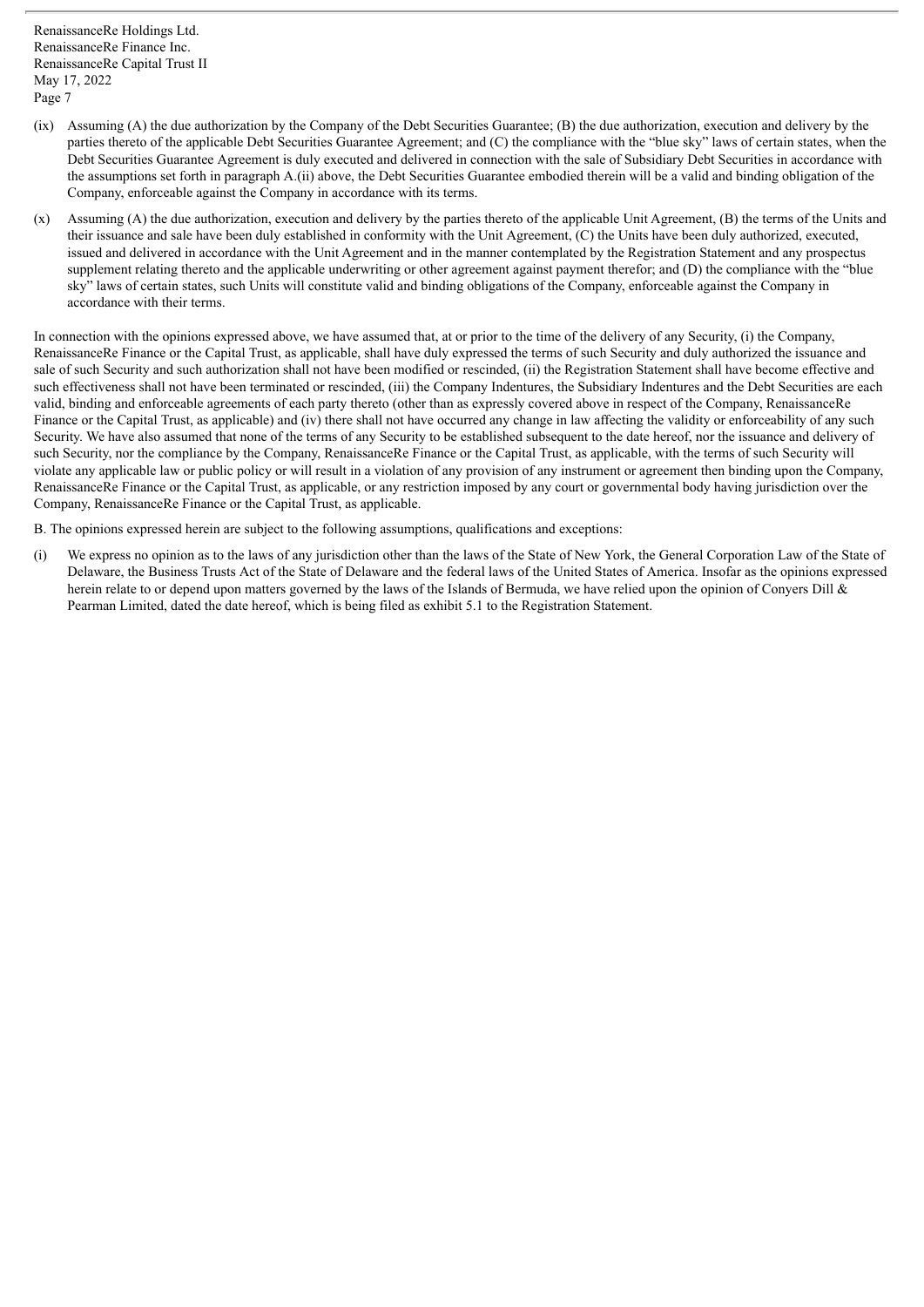- (ii) Enforcement of any contract or agreement or of any security or other instrument issued thereunder may be limited by applicable bankruptcy, insolvency, fraudulent conveyance, fraudulent transfer, reorganization, moratorium or other similar laws affecting the rights of creditors generally and by general principles of equity (regardless of whether enforcement is sought in equity or at law), including principles of commercial reasonableness or conscionability and an implied covenant of good faith and fair dealing, which principles of equity are of general application, and, when applied by a court, might cause such court to, among other things, (A) not allow a creditor to accelerate the maturity of a debt or terminate a forbearance period relating to a debt, or to realize upon any security for the payment of such debt, upon the occurrence of a default deemed immaterial or (B) include a requirement that a creditor or other holder act with reasonableness and good faith.
- (iii) Certain of the remedial provisions, including waivers, with respect to the exercise of remedies contained in any contract or agreement or security or instrument referenced above are or may be unenforceable in whole or in part, but the inclusion of such provisions does not affect the validity of any such contract or agreement, taken as a whole.
- (iv) Insofar as any contract or agreement or security or instrument referenced above provides for indemnification or contribution or waivers of rights or defenses, enforcement thereof may be limited by public policy considerations or other applicable law.
- (v) We express no opinion as to provisions of any contract or agreement or security or instrument insofar as such provisions relate to: (1) the subject matter jurisdiction of the courts specified therein, if any, to adjudicate any controversy related to such contract or agreement, (2) any waiver of jury trial contained therein, (3) any right of set-off or provision for liquidated damages, (4) any limitations on the effectiveness of oral amendments, modifications, consents and waivers, and (5) any waiver of objection to venue set forth therein with respect to proceedings in the courts specified therein.

The opinions expressed herein are given as of the date hereof, and we assume no obligation to update (including with respect to any action which may be required in the future to perfect or continue the perfection of any security interest) or supplement such opinions or views to reflect any fact or circumstance that may hereafter come to our attention or any change in law that may hereafter occur or hereinafter become effective. Upon finalization of the terms of any contract or agreement or security or instrument referenced above which was not been executed as of the date hereof, additional assumptions, qualifications and exceptions may be applicable in any future opinion addressing such contract or agreement or security or instrument.

We consent to the filing of this opinion with the Securities and Exchange Commission as an exhibit to the Registration Statement. We hereby consent to the use of our name under the heading "Legal Opinions" in the Prospectus. In giving the foregoing consents, we do not thereby admit that we come within the category of persons whose consent is required under Section  $\overline{7}$  of the Act or the rules and regulations of the Securities and Exchange Commission thereunder.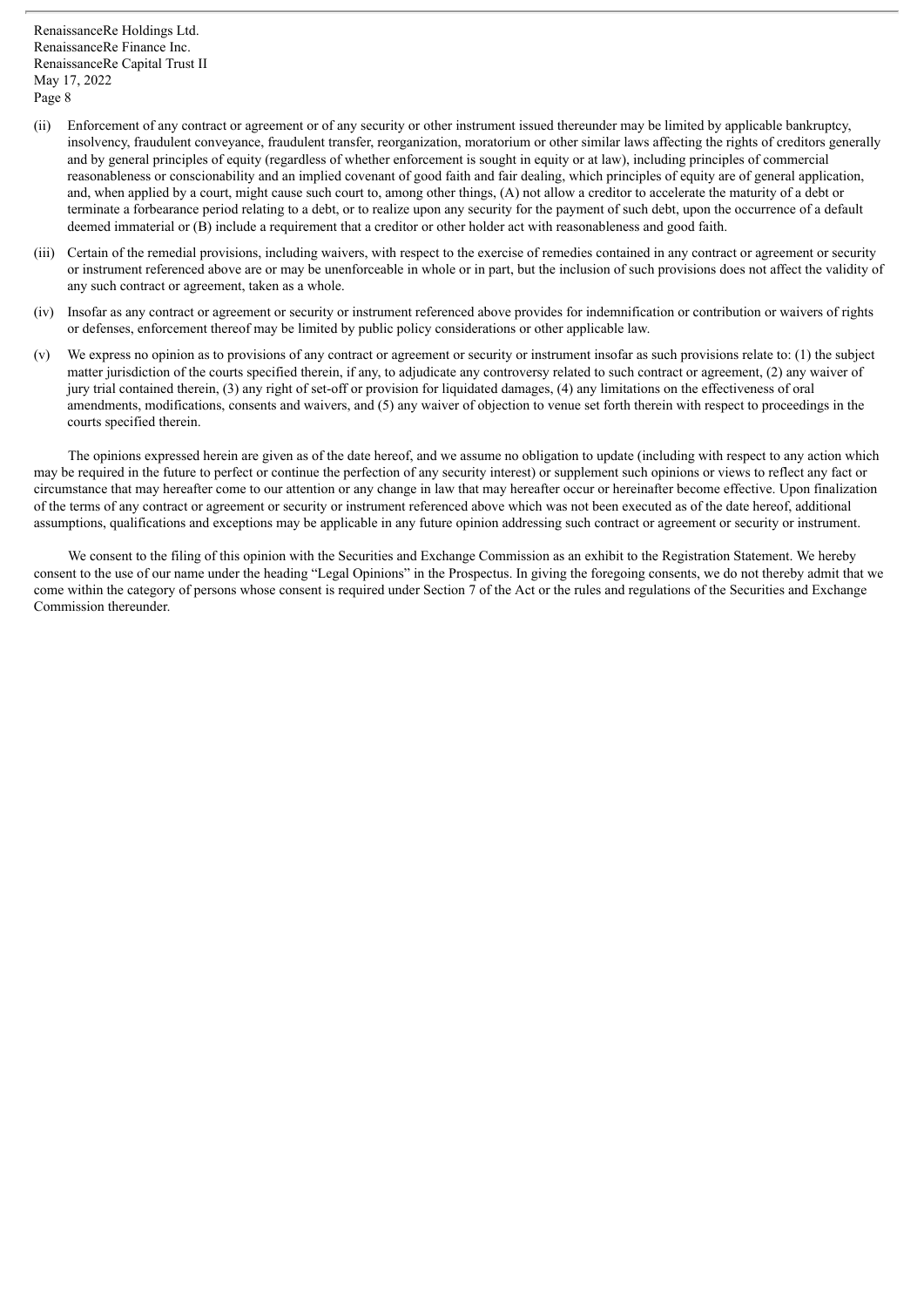Very truly yours,

/s/ WILLKIE FARR & GALLAGHER LLP WILLKIE FARR & GALLAGHER LLP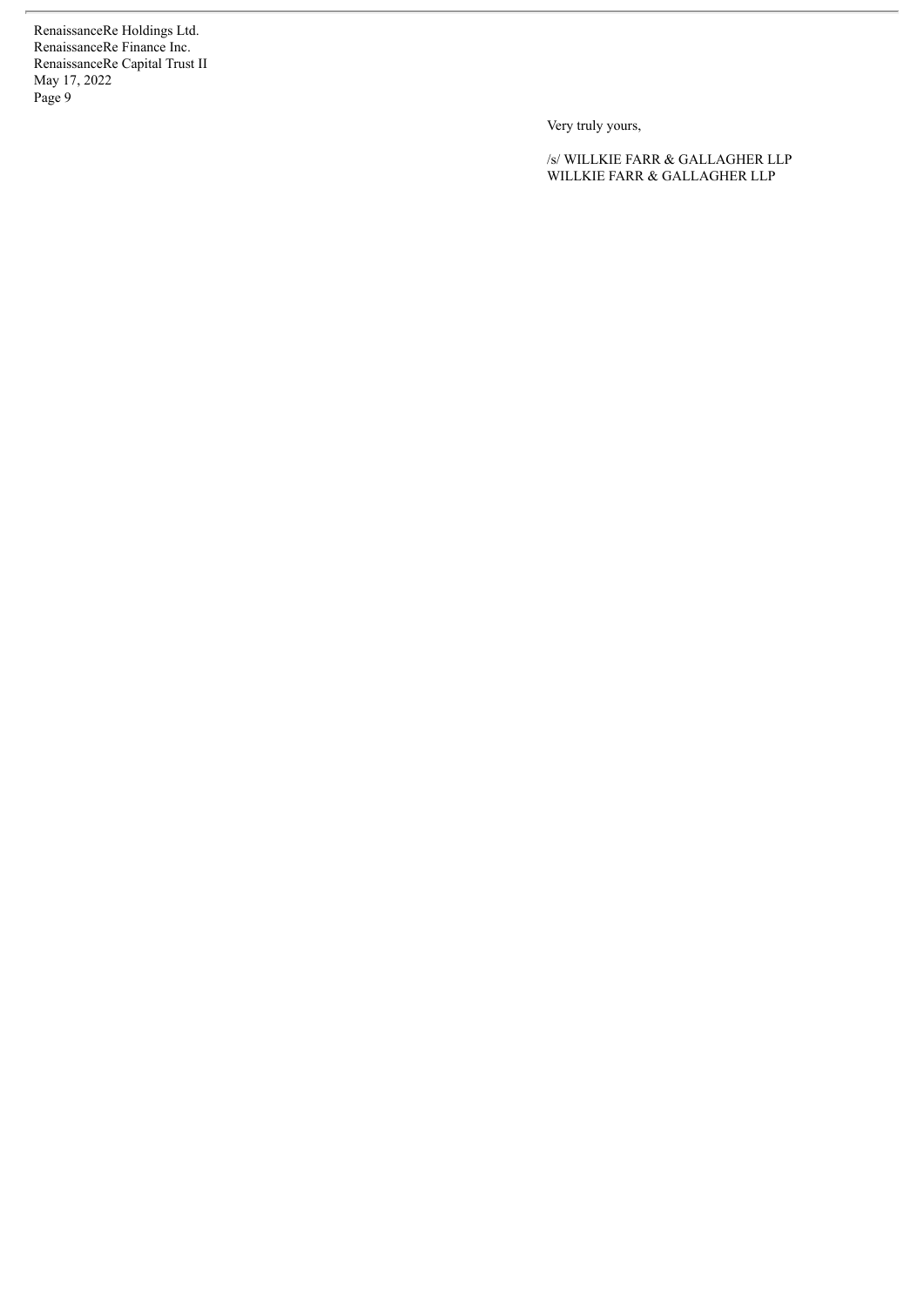<span id="page-95-0"></span>

Ernst & Young Ltd. 3 Bermudiana Road Hamilton HM 08 P.O. Box HM 463 Hamilton HM BX Bermuda

Tel: +1 441 295 7000 Fax: +1 441 295 5193 ey.com

#### **Consent of Independent Registered Public Accounting Firm**

We consent to the reference to our firm under the caption "Experts" in this Registration Statement (Form S-3) and related Prospectus of RenaissanceRe Holdings Ltd. for the registration of common shares, preference shares, depositary shares, debt securities, warrants to purchase common shares, warrants to purchase preference shares, warrants to purchase debt securities, share purchase contracts and share purchase units and to the incorporation by reference therein of our reports dated February 4, 2022, with respect to the consolidated financial statements of RenaissanceRe Holdings Ltd., and the effectiveness of internal control over financial reporting of RenaissanceRe Holdings Ltd., included in its Annual Report (Form 10-K) for the year ended December 31, 2021, filed with the Securities and Exchange Commission.

/s/ Ernst & Young Ltd.

Hamilton, Bermuda

May 17, 2022

A member firm of Ernst & Young Global Limited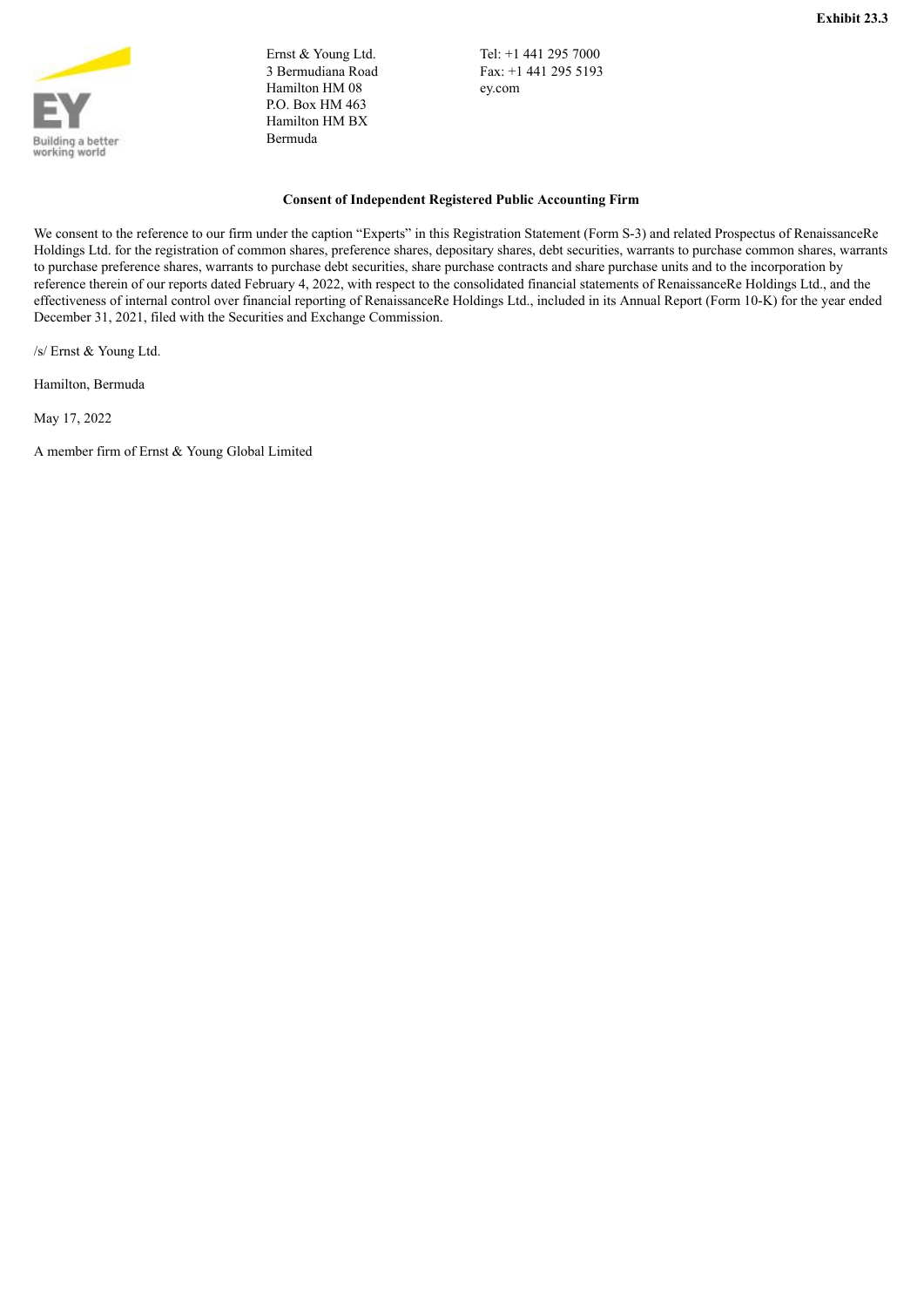**Exhibit 107**

**EX-FILING FEES**

**Calculation of Filing Fee Tables**

### **FORM S-3**

(Form Type)

## <span id="page-96-0"></span>**RENAISSANCERE HOLDINGS LTD.**

(Exact Name of Registrant as Specified in its Charter)

## **RENAISSANCERE FINANCE INC.**

(Exact name of Registrant as specified in its certificate of incorporation)

## **RENAISSANCERE CAPITAL TRUST II**

(Exact name of Registrant as specified in its certificate of trust)

#### **Table 1: Newly Registered and Carry Forward Securities**

|                    | Security<br>Type | Security<br>Class<br>Title(1)                                                              | Fee<br>Calculation<br>or Carry<br>Forward<br>Rule | Amount<br>Registered | Proposed<br>Maximum<br>Offering<br>Price Per<br>Unit | Maximum<br>Aggregate<br>Offering<br>Price | Fee<br>Rate | Amount of<br>Registration<br>Fee | Carry<br>Forward<br>Form<br>Type | Carry<br>Forward<br>File<br>Number | Carry<br>Forward<br>Initial<br>effective<br>date | Filing Fee<br>Previously<br>Paid In<br>Connection<br>with<br>Unsold<br>Securities to<br>be Carried<br>Forward |
|--------------------|------------------|--------------------------------------------------------------------------------------------|---------------------------------------------------|----------------------|------------------------------------------------------|-------------------------------------------|-------------|----------------------------------|----------------------------------|------------------------------------|--------------------------------------------------|---------------------------------------------------------------------------------------------------------------|
|                    |                  |                                                                                            |                                                   |                      |                                                      | Newly Registered Securities               |             |                                  |                                  |                                    |                                                  |                                                                                                               |
| Fees to Be<br>Paid | Equity           | Common Shares,<br>par value \$1.00<br>per share $(5)$                                      | Rule 456(b)<br>and Rule<br>457(r)                 | (2)(3)               | (2)(3)                                               | (2)(3)                                    | (4)         | \$0(4)                           |                                  |                                    |                                                  |                                                                                                               |
|                    | Equity           | Preference<br>Shares, par value<br>\$1.00 per share $(6)$                                  | Rule 456(b)<br>and Rule<br>457(r)                 | (2)(3)               | (2)(3)                                               | (2)(3)                                    | (4)         | \$0(4)                           |                                  |                                    |                                                  |                                                                                                               |
|                    | Equity           | Depositary<br>Shares $(7)$                                                                 | Rule 456(b)<br>and Rule<br>457(r)                 | (2)(3)               | (2)(3)                                               | (2)(3)                                    | (4)         | \$0(4)                           |                                  |                                    |                                                  |                                                                                                               |
|                    | Debt             | Debt Securities(8)                                                                         | Rule 456(b)<br>and Rule<br>457(r)                 | (2)(3)               | (2)(3)                                               | (2)(3)                                    | (4)         | \$0(4)                           |                                  |                                    |                                                  |                                                                                                               |
|                    | Other            | Warrants to<br>Purchase<br>Common Shares                                                   | Rule 456(b)<br>and Rule<br>457(r)                 | (2)(3)               | (2)(3)                                               | (2)(3)                                    | (4)         | \$0(4)                           |                                  |                                    |                                                  |                                                                                                               |
|                    | Other            | Warrants to<br>Purchase<br>Preference Shares                                               | Rule 456(b)<br>and Rule<br>457(r)                 | (2)(3)               | (2)(3)                                               | (2)(3)                                    | (4)         | \$0(4)                           |                                  |                                    |                                                  |                                                                                                               |
|                    | Other            | Warrants to<br>Purchase Debt<br>Securities                                                 | Rule 456(b)<br>and Rule<br>457(r)                 | (2)(3)               | (2)(3)                                               | (2)(3)                                    | (4)         | \$0(4)                           |                                  |                                    |                                                  |                                                                                                               |
|                    | Other            | Share Purchase<br>Contracts                                                                | Rule 456(b)<br>and Rule<br>457(r)                 | (2)(3)               | (2)(3)                                               | (2)(3)                                    | (4)         | \$0(4)                           |                                  |                                    |                                                  |                                                                                                               |
|                    | Other            | Share Purchase<br>Units                                                                    | Rule $456(b)$<br>and Rule<br>457(r)               | (2)(3)               | (2)(3)                                               | (2)(3)                                    | (4)         | \$0(4)                           |                                  |                                    |                                                  |                                                                                                               |
|                    | Other            | Units $(9)$                                                                                | Rule $456(b)$<br>and Rule<br>457(r)               | (2)(3)               | (2)(3)                                               | (2)(3)                                    | (4)         | \$0(4)                           |                                  |                                    |                                                  |                                                                                                               |
|                    | Debt             | Debt Securities of<br>RenaissanceRe<br>Finance Inc.<br>("RenaissanceRe<br>Finance" $)(10)$ | Rule $456(b)$<br>and Rule<br>457(r)               | (2)(3)               | (2)(3)                                               | (2)(3)                                    | (4)         | \$0(4)                           |                                  |                                    |                                                  |                                                                                                               |
|                    | Other            | Guarantee of<br>Debt Securities of<br>RenaissanceRe<br>Finance(11)                         | Rule $456(b)$<br>and Rule<br>457(r)               | (2)(3)               | (2)(3)                                               | (2)(3)                                    | (4)         | \$0(4)                           |                                  |                                    |                                                  |                                                                                                               |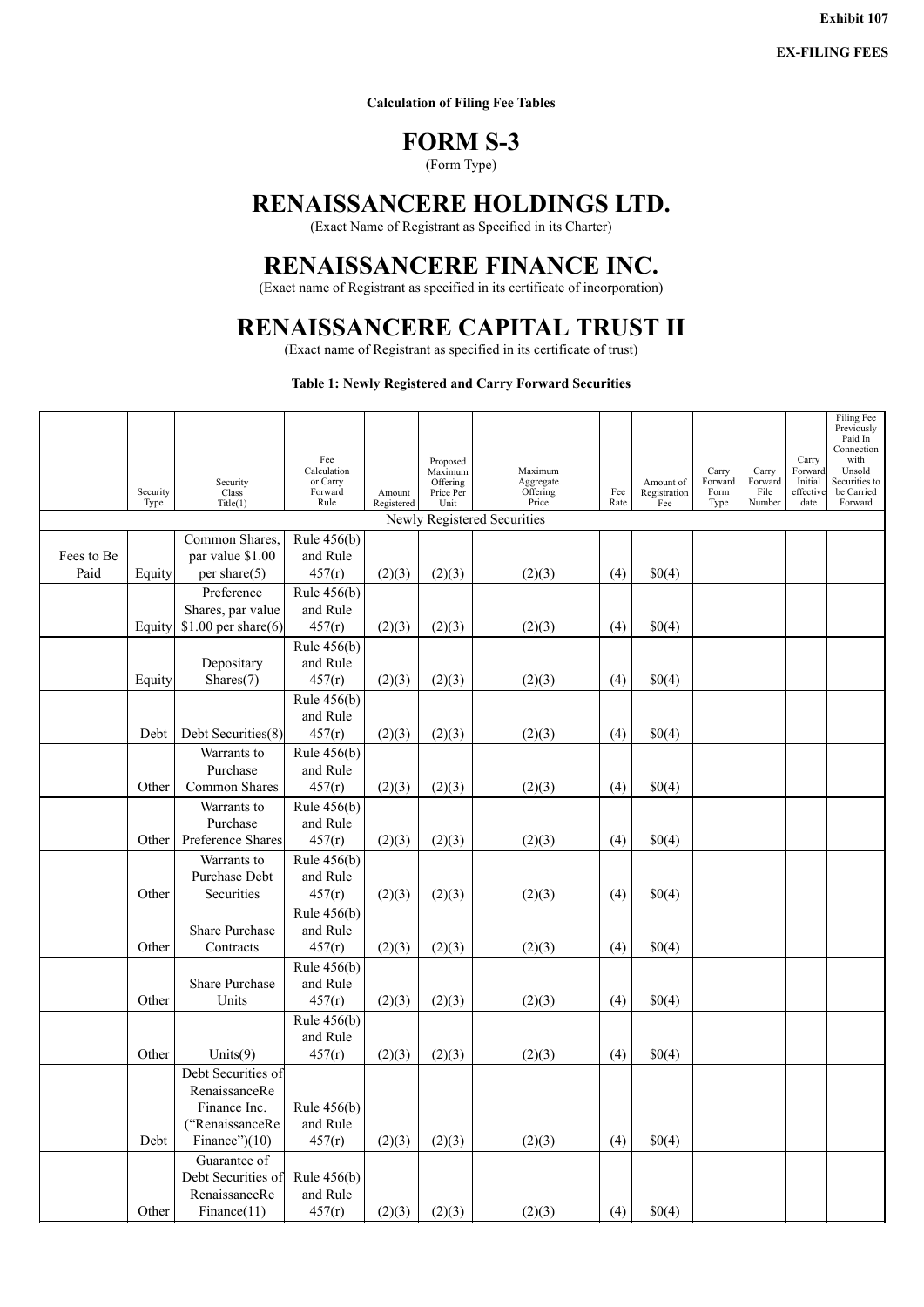|            |                               | Preferred         |               |        |                       |                          |        |        |  |  |
|------------|-------------------------------|-------------------|---------------|--------|-----------------------|--------------------------|--------|--------|--|--|
|            |                               | Securities of     |               |        |                       |                          |        |        |  |  |
|            |                               | RenaissanceRe     |               |        |                       |                          |        |        |  |  |
|            |                               | Capital Trust II  | Rule $456(b)$ |        |                       |                          |        |        |  |  |
|            |                               | (the "Capital     | and Rule      |        |                       |                          |        |        |  |  |
|            | Equity                        | Trust")           | 457(r)        | (2)(3) | (2)(3)                | (2)(3)                   | (4)    | \$0(4) |  |  |
|            |                               | Guarantee of      |               |        |                       |                          |        |        |  |  |
|            |                               | Preferred         |               |        |                       |                          |        |        |  |  |
|            |                               | Securities of the |               |        |                       |                          |        |        |  |  |
|            |                               | Capital Trust and | Rule $456(b)$ |        |                       |                          |        |        |  |  |
|            |                               | certain backup    | and Rule      |        |                       |                          |        |        |  |  |
|            | Other                         | undertakings(12)  | 457(r)        | (2)(3) | (2)(3)                | (2)(3)                   | (4)    | \$0(4) |  |  |
| Fees       |                               |                   |               |        |                       |                          |        |        |  |  |
| Previously |                               |                   |               |        |                       |                          |        |        |  |  |
| Paid       | N/A                           | N/A               | N/A           | N/A    | N/A                   | N/A                      | N/A    | N/A    |  |  |
|            |                               |                   |               |        |                       | Carry Forward Securities |        |        |  |  |
| Carry      |                               |                   |               |        |                       |                          |        |        |  |  |
| Forward    |                               |                   |               |        |                       |                          |        |        |  |  |
| Securities | N/A                           | N/A               | N/A           | N/A    | N/A                   | N/A                      | N/A    | N/A    |  |  |
|            | <b>Total Offering Amounts</b> |                   |               |        | \$1,000,000,000(2)(3) |                          | N/A    |        |  |  |
|            | Total Fees Previously Paid    |                   |               |        |                       |                          |        | N/A    |  |  |
|            | Total Fee Offsets             |                   |               |        |                       |                          |        | N/A    |  |  |
|            |                               |                   | Net Fee Due   |        |                       |                          | \$0(4) |        |  |  |